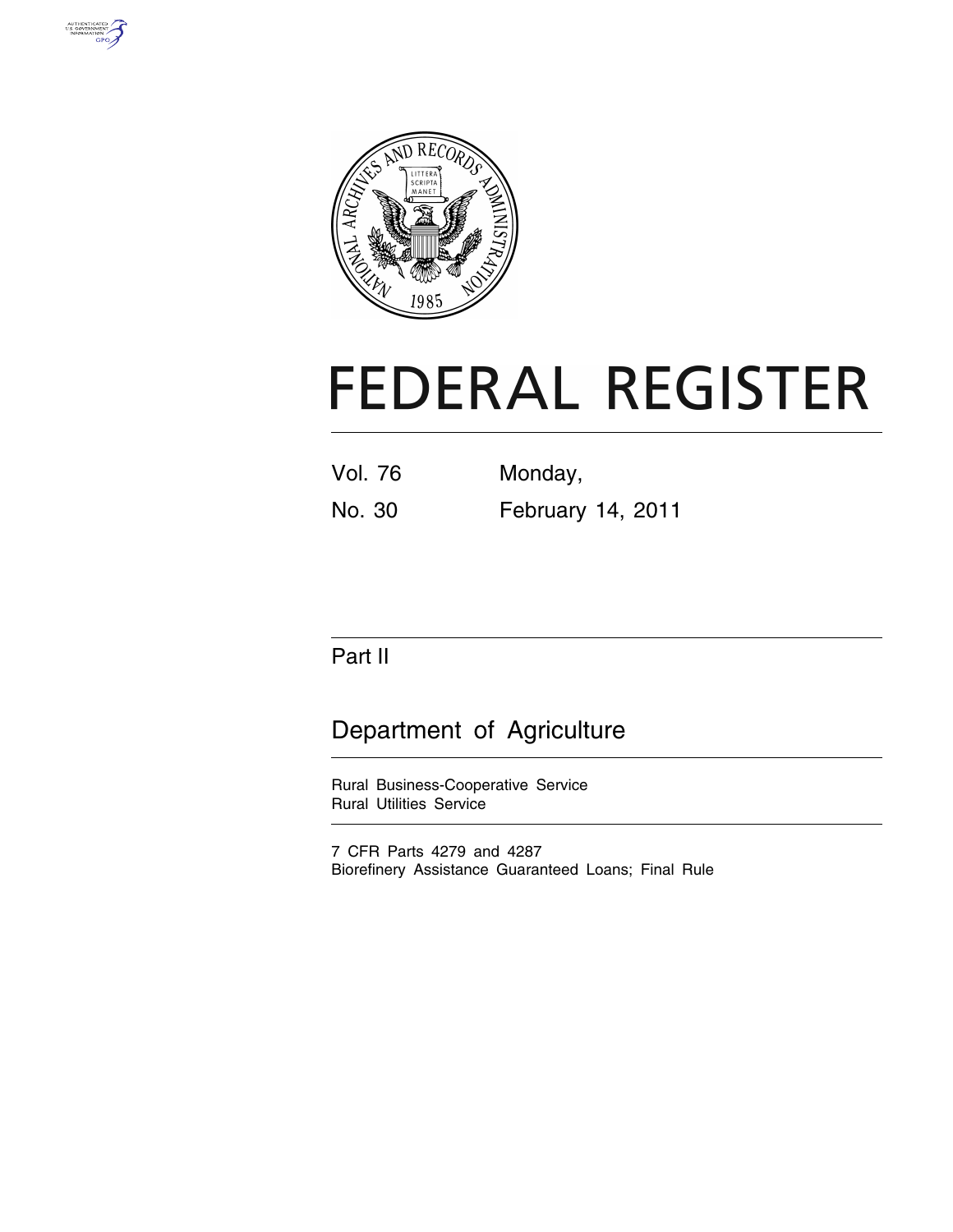# **DEPARTMENT OF AGRICULTURE**

#### **Rural Business-Cooperative Service**

# **Rural Utilities Service**

# **7 CFR Parts 4279 and 4287**

# **RIN 0570–AA73**

# **Biorefinery Assistance Guaranteed Loans**

**AGENCY:** Rural Business-Cooperative Service and Rural Utilities Service, USDA.

**ACTION:** Interim rule with request for comments.

**SUMMARY:** This interim rule establishes a guaranteed loan program for the development and construction of commercial-scale biorefineries and for the retrofitting of existing facilities using eligible technology for the development of advanced biofuels. **DATES:** This interim rule is effective March 16, 2011. Comments must be received on or before April 15, 2011. **ADDRESSES:** You may submit comments to this rule by any of the following methods:

• *Federal eRulemaking Portal: [http://](http://www.regulations.gov)  [www.regulations.gov.](http://www.regulations.gov)* Follow the instructions for submitting comments.

• *Mail:* Submit written comments via the U.S. Postal Service to the Branch Chief, Regulations and Paperwork Management Branch, U.S. Department of Agriculture, STOP 0742, 1400 Independence Avenue, SW., Washington, DC 20250–0742.

• *Hand Delivery/Courier:* Submit written comments via Federal Express Mail or other courier service requiring a street address to the Branch Chief, Regulations and Paperwork Management Branch, U.S. Department of Agriculture, 300 7th Street, SW., 7th Floor, Washington, DC 20024.

All written comments will be available for public inspection during regular work hours at the 300 7th Street, SW., 7th Floor address listed above.

# **FOR FURTHER INFORMATION CONTACT:**

Kelley Oehler, Energy Branch, Biorefinery Assistance Program, U.S. Department of Agriculture, 1400 Independence Avenue, SW., Stop 3225, Washington, DC 20250–3201; telephone (202) 720–6819. E-mail: *[kelley.oehler@wdc.usda.gov.](mailto:kelley.oehler@wdc.usda.gov)* 

#### **SUPPLEMENTARY INFORMATION:**

# **Executive Order 12866**

This interim rule has been reviewed under Executive Order (EO) 12866 and has been determined to be economically significant by the Office of Management

and Budget. The EO defines a ''significant regulatory action'' as one that is likely to result in a rule that may: (1) Have an annual effect on the economy of \$100 million or more or adversely affect, in a material way, the economy, a sector of the economy, productivity, competition, jobs, the environment, public health or safety, or State, local, or tribal governments or communities; (2) Create a serious inconsistency or otherwise interfere with an action taken or planned by another agency; (3) Materially alter the budgetary impact of entitlements, grants, user fees, or loan programs or the rights and obligations of recipients thereof; or (4) Raise novel legal or policy issues arising out of legal mandates, the President's priorities, or the principles set forth in this EO.

The Agency conducted a benefit-cost analysis to fulfill the requirements of Executive Order 12866. In this analysis, the Agency identified potential benefits and costs of the Biorefinery Assistance Guaranteed Loan Program to lenders, borrowers, and the Agency. The analysis contains both quantitative estimates and qualitative descriptions of the expected benefits and costs of the Biorefinery Assistance Guaranteed Loan Program. The environmental and energy impacts associated with the Biorefinery Assistance Guaranteed Loan Program were qualitatively assessed.

#### **Unfunded Mandates Reform Act**

Title II of the Unfunded Mandates Reform Act 1995 (UMRA), Public Law 104–4, establishes requirements for Federal agencies to assess the effects of their regulatory actions on State, local, and tribal governments and the private sector. Under section 202 of the UMRA, Rural Development generally must prepare a written statement, including a cost-benefit analysis, for proposed and final rules with ''Federal mandates'' that may result in expenditures to State, local, or tribal governments, in the aggregate, or to the private sector of \$100 million or more in any one year. When such a statement is needed for a rule, section 205 of the UMRA generally requires Rural Development to identify and consider a reasonable number of regulatory alternatives and adopt the least costly, more cost-effective, or least burdensome alternative that achieves the objectives of the rule.

This interim rule contains no Federal mandates (under the regulatory provisions of Title II of the UMRA) for State, local, and tribal governments or the private sector. Thus, this rule is not subject to the requirements of sections 202 and 205 of the UMRA.

#### **Environmental Impact Statement**

This renewable energy program under Section 9003 of the Farm Security and Rural Investment Act of 2002 (FSRIA) (as amended by Section 9001 of the Food, Conservation, and Energy Act of 2008 (2008 Farm Bill)) has been operating on an interim basis through the issuance of a Notice of Funds Availability (NOFA). During this initial round of applications, the Agency conducted National Environmental Policy Act (NEPA) reviews on each individual application for funding. No significant environmental impacts were reported, and Findings of No Significant Impact (FONSI) were issued for each approved application. Taken collectively, the applications show no potential for significant adverse cumulative effects.

The Agency has prepared a programmatic environmental assessment (PEA), pursuant to 7 CFR part 1940, subpart G, analyzing the environmental effects to air, water, and biotic resources; land use; historic and cultural resources; and greenhouse gas emissions affected by the Biorefinery Assistance Guaranteed Loan Program proposed rule. The purpose of the PEA is to assess the overall environmental impacts of the programs related to the Congressional goal of advancing biofuels production for the purposes of energy independence and greenhouse gas emission reductions. The impact analyses are national in scope, but draw upon site-by-site analysis for each application to the program. Site-specific NEPA documents prepared for those facilities funded under Sections 9003 and 9004 of the FSRIA in FY 2008 and/ or 2009 were utilized, as well, to forecast likely impacts under the interim rule. The draft PEA was made available to the public for comment on the USDA Rural Business-Cooperative Service's Web site on May 3, 2010. No comments were received on the draft PEA, and the Agency is preparing to publish a Finding of No Significant Impact (FONSI) for the program.

# **Executive Order 12988, Civil Justice Reform**

This interim rule has been reviewed under Executive Order 12988, Civil Justice Reform. In accordance with this rule: (1) All State and local laws and regulations that are in conflict with this rule will be preempted; (2) no retroactive effect will be given this rule; and (3) administrative proceedings in accordance with the regulations of the Department of Agriculture's National Appeals Division (7 CFR part 11) must be exhausted before bringing suit in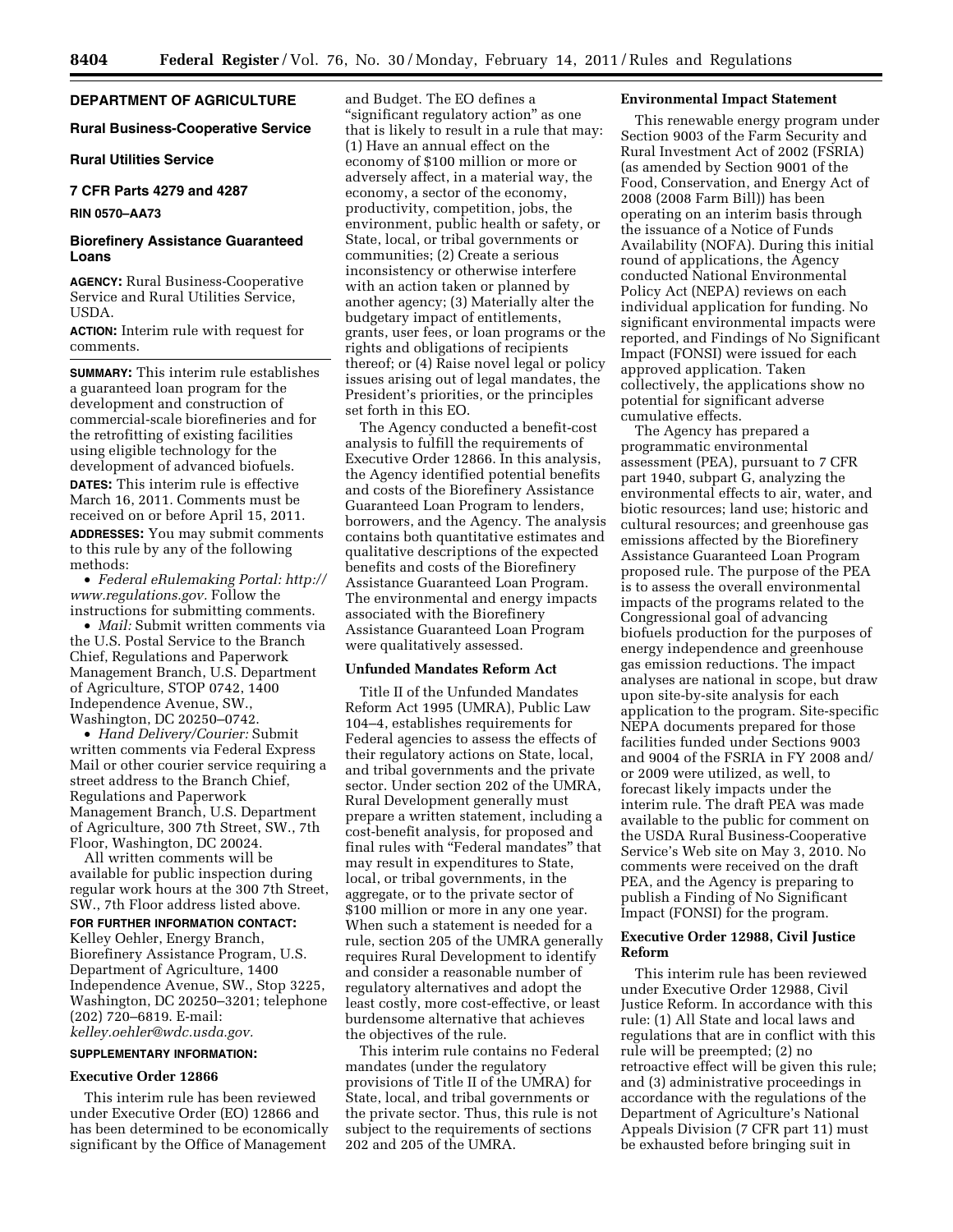court challenging action taken under this rule unless those regulations specifically allow bringing suit at an earlier time.

# **Executive Order 13132, Federalism**

It has been determined, under Executive Order 13132, Federalism, that this interim rule does not have sufficient federalism implications to warrant the preparation of a Federalism Assessment. The provisions contained in the rule will not have a substantial direct effect on States or their political subdivisions or on the distribution of power and responsibilities among the various government levels.

# **Regulatory Flexibility Act**

The Regulatory Flexibility Act (5 U.S.C. 601–612) (RFA) generally requires an agency to prepare a regulatory flexibility analysis of any rule subject to notice and comment rulemaking requirements under the Administrative Procedure Act or any other statute unless the agency certifies that the rule will not have an economically significant impact on a substantial number of small entities. Small entities include small businesses, small organizations, and small governmental jurisdictions.

In compliance with the RFA, Rural Development has determined that this action will not have an economically significant impact on a substantial number of small entities. The burden for applying for a Biorefinery Assistance Guaranteed Loan Program loan to any one borrower is estimated to be less than 0.1 percent of the estimated cost of the average construction or reconstruction project funded under this program. Further, this regulation only impacts those who choose to participate in the program.

# **Executive Order 13211, Actions Concerning Regulations That Significantly Affect Energy Supply, Distribution, or Use**

The regulatory impact analysis conducted for this interim rule meets the requirements for Actions Concerning Regulations That Significantly Affect Energy Supply, Distribution, or Use, Executive Order No. 13211, which states that an agency undertaking regulatory actions related to energy supply, distribution, or use is to prepare a Statement of Energy Effects. This analysis finds that this rule will not have any adverse impacts on energy supply, distribution, or use.

# **Executive Order 12372, Intergovernmental Review of Federal Programs**

Rural Development guaranteed loans are subject to the Provisions of Executive Order 12372, which require intergovernmental consultation with State and local officials. Rural Development will conduct intergovernmental consultation in the manner delineated in RD Instruction 1940–J, ''Intergovernmental Review of Rural Development Programs and Activities,'' available in any Rural Development office and on the Internet at *[http://www.rurdev.usda.gov/regs,](http://www.rurdev.usda.gov/regs)* and in 7 CFR part 3015, subpart V.

# **Executive Order 13175**

United States Department of Agriculture (USDA) will undertake, within 6 months after this rule becomes effective, a series of regulation Tribal consultation sessions to gain input by elected Tribal officials or their designees concerning the impact of this rule on Tribal governments, communities, and individuals. These sessions will establish a baseline of consultation for future actions, should any be necessary, regarding this rule. Reports from these sessions for consultation will be made part of the USDA annual reporting on Tribal Consultation and Collaboration. USDA will respond in a timely and meaningful manner to all Tribal government requests for consultation concerning this rule and will provide additional venues, such as webinars and teleconferences, to periodically host collaborative conversations with Tribal leaders and their representatives concerning ways to improve this rule in Indian country.

The policies contained in this rule would not have Tribal implications that preempt Tribal law.

## **Programs Affected**

The Biorefinery Assistance Guaranteed Loan Program is listed in the Catalog of Federal Domestic Assistance Program under Number 10.865.

# **Paperwork Reduction Act**

The information collection requirements contained in the Notice of Funding Availability for the Section 9003 Biorefinery Assistance Guaranteed Loan Program published on November 20, 2008, were approved by the Office of Management and Budget (OMB) under emergency clearance procedures and assigned OMB Control Number 0570–0055. In accordance with the Paperwork Reduction Act of 1995, the Agency is now seeking standard OMB approval of the reporting requirements

contained in this interim rule. In the publication of the proposed rule on April 16, 2010, the Agency solicited comments on the estimated burden. The Agency received one comment in response to this solicitation. This information collection requirement will not become effective until approved by OMB. Upon approval of this information collection, the Agency will publish a rule in the **Federal Register**.

*Title:* Biorefinery Assistance Guaranteed Loan Program.

*OMB Number:* 0570–NEW. *Type of Request:* New collection.

*Abstract:* The collection of information is vital for Rural Development to make wise decisions regarding the eligibility of projects and borrowers in order to ensure compliance with the regulations and to ensure that the funds obtained from the Government are used appropriately (i.e., are used for the purposes for which the guaranteed loans were awarded). Persons seeking loan guarantees under this program will have to submit applications that include specified information including, but not limited to, the lender's analysis and credit evaluation, financial statements on the borrower, a feasibility study, a business plan, a technical assessment, an economic analysis, and a description of the borrower's bioenergy experience. The information included in applications for loan guarantee will be used to determine applicant and project eligibility and to ensure that funds are used for projects that are likely to be financially sound.

Once a project has been approved and the loan has been guaranteed, lenders must submit certain reports. Some of these reports are associated with the performance of the lender's loan portfolio and include both periodic reports on the status of that portfolio and, when applicable, monthly default reports. Other reports are associated with individual projects and include quarterly construction reports and, once a project has been completed, annual reports through the life of the guaranteed loan. In addition, lenders are required to conduct annual inspections of each completed project.

The estimated information collection burden hours has not changed from the proposed rule, remaining at 2,920 hours.

*Estimate of Burden:* Public reporting burden for this collection of information is estimated to average 4.6 hours per response.

*Respondents:* Individuals, entities, Indian tribes, units of State or local government, corporations, farm cooperatives, farmer cooperative organizations, associations of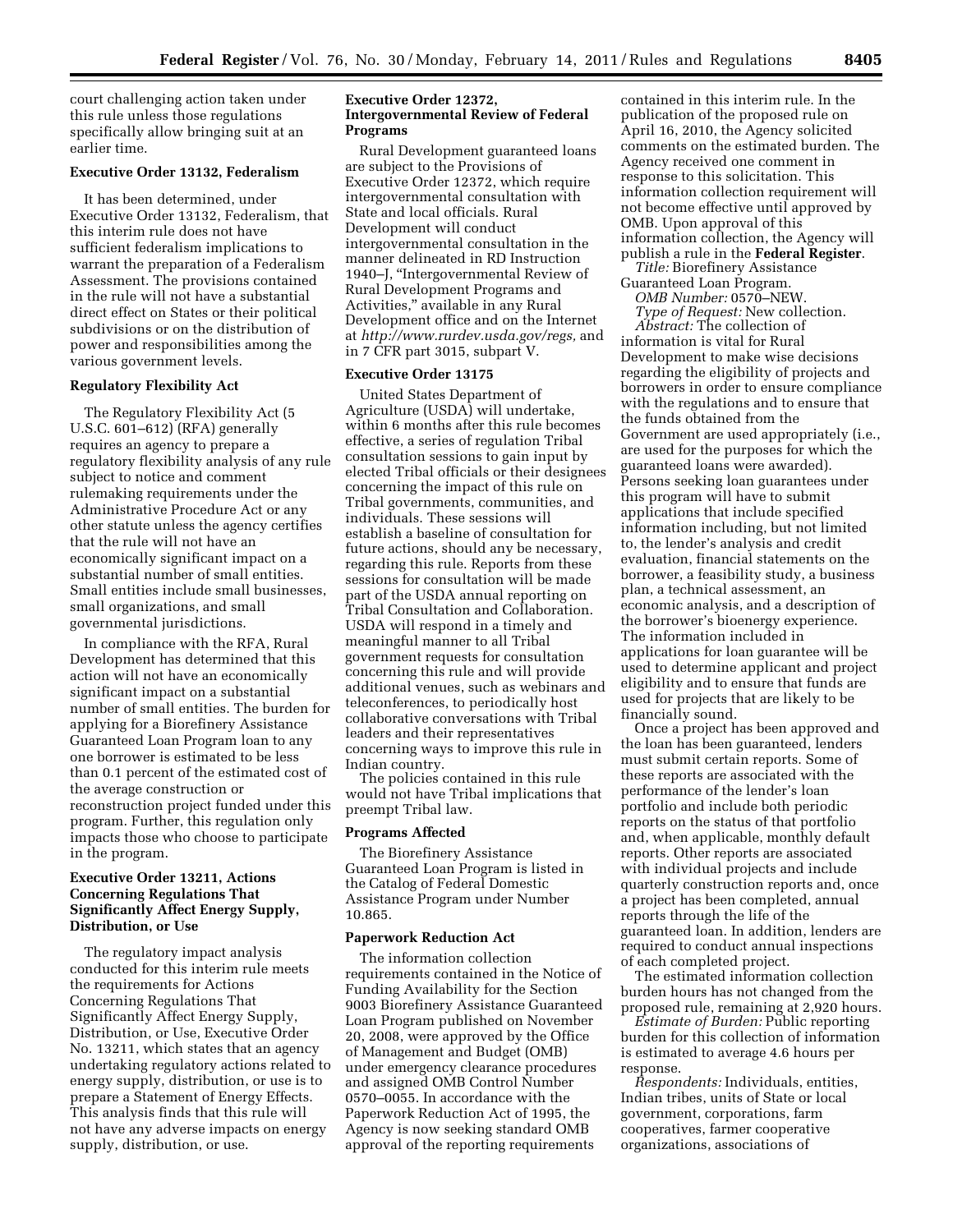agricultural producers, National Laboratories, institutions of higher education, rural electric cooperatives, public power entities, and consortia of any of these entities.

*Estimated Number of Respondents:*  23.

*Estimated Number of Responses per Respondent:* 27.4.

*Estimated Number of Responses:* 630. *Estimated Total Annual Burden on Respondents:* 2,920.

#### **E-Government Act Compliance**

Rural Development is committed to complying with the E-Government Act, to promote the use of the Internet and other information technologies to provide increased opportunities for citizen access to Government information and services, and for other purposes.

#### **I. Background**

Rural Development administers a multitude of Federal programs for the benefit of rural America, ranging from housing and community facilities to infrastructure and business development. Its mission is to increase economic opportunity and improve the quality of life in rural communities by providing the leadership, infrastructure, venture capital, and technical support that enables rural communities to prosper. To achieve its mission, Rural Development provides financial support (including direct loans, grants, and loan guarantees) and technical assistance to help enhance the quality of life and provide the foundation for economic development in rural areas.

Section 9003 of the Farm Security and Rural Investment Act of 2002 (FSRIA) (as amended by Section 9001 of the Food, Conservation, and Energy Act of 2008 (2008 Farm Bill)) provides for financial assistance in the form of grants and loan guarantees to assist in the development of new and emerging technologies for the development of advanced biofuels. At this time, Congress has not appropriated any discretionary funding, which would be necessary to fund program grants. Therefore, the interim rule only addresses loan guarantees. If and when funds for grants are appropriated and received by the Agency, it will be necessary for the Agency to promulgate a separate regulation for program grants.

The interim rule establishes the Biorefinery Assistance Guaranteed Loan Program to provide loan guarantees for the development, construction, or retrofitting of commercial biorefineries using eligible technology, where eligible technology is defined as:

(a) Any technology that is being adopted in a viable commercial-scale operation of a biorefinery that produces an advanced biofuel, and

(b) any technology not described in paragraph (a) above that has been demonstrated to have technical and economic potential for commercial application in a biorefinery that produces an advanced biofuel.

On April 16, 2010 [75 FR 20044], the Agency published a proposed rule for the Biorefinery Assistance Guaranteed Loan Program. Comments were requested on the proposed rule, which are summarized in Section III of this preamble. Most of the proposed rule's provisions have been carried forward into 7 CFR part 4279, subpart C, and 7 CFR part 4287, subpart D, although there have been several significant changes. Changes to the proposed rule are summarized in Section II of this preamble.

*Interim rule.* USDA Rural Development is issuing this regulation as an interim rule, effective March 16, 2011. All provisions of this regulation are adopted on an interim final basis, are subject to a 60-day comment period, and will remain in effect until the Agency adopts the final rule.

# **II. Summary of Changes to the Proposed Rule**

This section presents changes from the April 16, 2010, proposed rule. Most of the changes were the result of the Agency's consideration of public comments on the proposed rule. Some changes, however, are being made to clarify proposed provisions. Unless otherwise indicated, rule citations refer to those in the interim rule.

# *A. Highlighted Changes*

The following highlight significant changes to the rule:

• Revised the maximum percent guarantee provisions, including adding provisions to allow for a 90 percent guarantee for loan amounts of \$125 million or less under certain conditions.

• Added refinancing as an eligible project purpose under certain conditions.

• Removed location in a rural area as a requirement for project eligibility; however, it is included in a scoring criterion in order to receive points for that criterion.

• Removed the citizenship requirement for borrowers.

• Revised the minimum retention requirement to 7.5 percent of total loan amount.

# *B. Section Specific Changes*

#### 1. Definitions

A number of definitions were added, revised, or removed.

The Agency added one definition: "Biobased product" was added in order to further clarify the biorefinery definition.

The Agency revised several definitions as follows:

• *Business plan.* The Agency clarified the wording of this definition.

• *Existing businesses.* The Agency clarified the wording of this definition.

• *Farm cooperative.* The Agency revised the definition to be generally consistent with the definition being used in the value-added producer grant program.

• *Feasibility study.* The Agency replaced "capabilities" with "feasibility" to clarify the definition.

• *Local owner.* The Agency revised the rule to remove the reference to the feedstock supply area and now defines local owner as "an individual who owns any portion of an eligible advanced biofuel biorefinery and whose primary residence is located within a certain distance from the biorefinery as specified by the Agency in a Notice published in the **Federal Register**.''

• *Material adverse change.* The Agency revised the definition by replacing "might" with "would likely" jeopardize loan performance.

• *Project.* The Agency corrected the term "biobased byproduct" to "biobased product.''

• *Technical and economic potential.*  The Agency added to the definition the phrase "successfully completed" when referring to the 12-month operating cycle.

Lastly, the Agency revised several definitions associated with capital ratios to refer to the Federal Deposit Insurance Corporation regulations in general.

The Agency removed several definitions—Agency, byproduct, future recovery, immediate family, regulated or supervised lender, and surety.

• The term "Agency" was removed from the definitions because it is defined in § 4279.2 and does not need to be repeated in the interim rule.

• The term "future recovery" was removed because the term is not used in the interim rule.

• The term "immediate family" was removed because the term was only used for the citizenship requirement, which has been removed. Thus, the term is no longer used in the rule.

• The term "regulated or supervised" lender'' was removed because of the revision made to identify eligible lenders.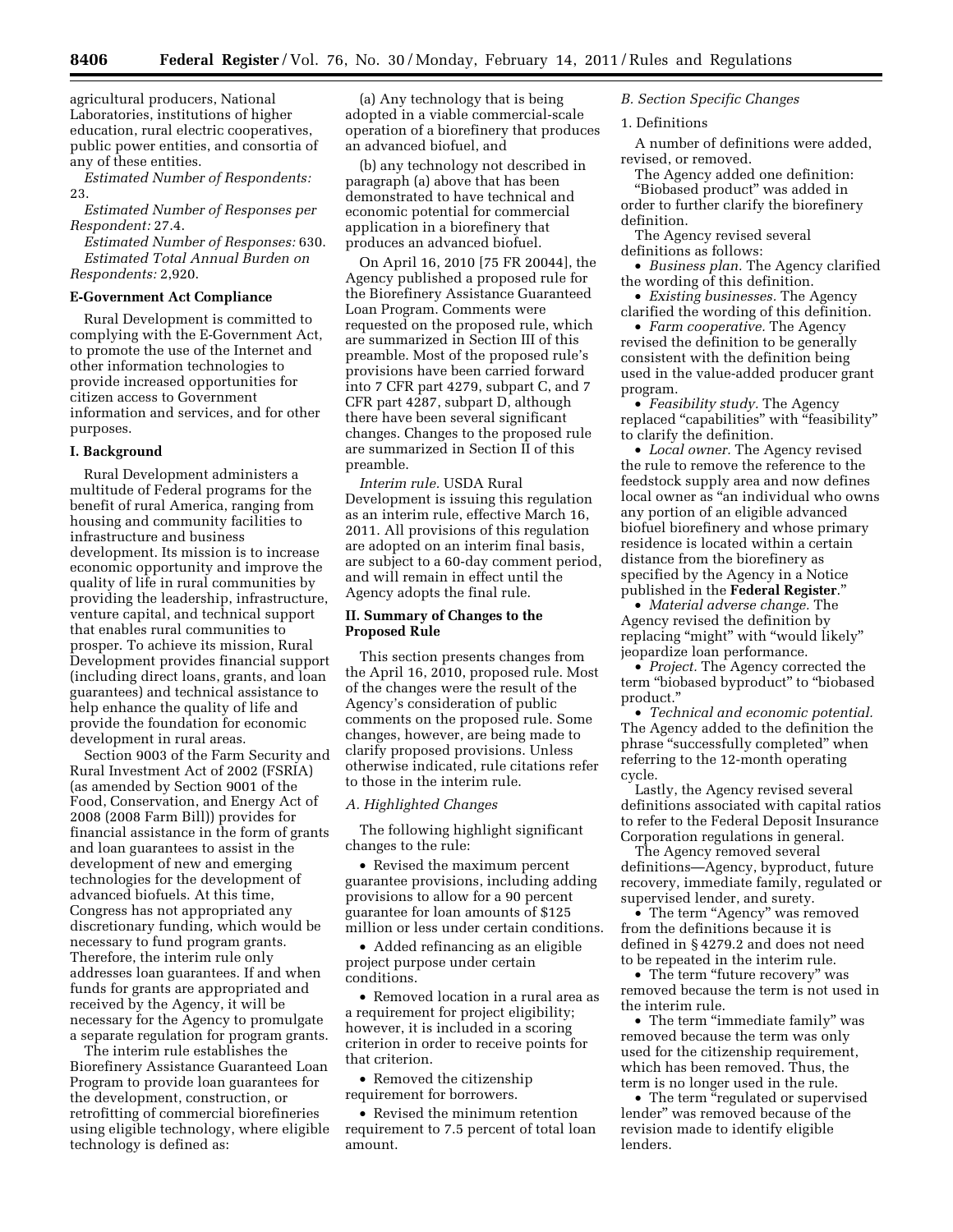• The specific definition for the term ''surety'' was removed; the rule now refers to how the term is commonly used in the industry.

# 2. Lender Eligibility Requirements

The Agency modified  $\S 4279.202(c)(1)$ to make the definition of eligible lender similar, but not identical, to the definition of traditional lender in the Business and Industry Guaranteed Loan Program. The Agency notes that, under the interim rule, savings and loan associations, mortgage lenders, and other lenders (those that are not regulated lenders) are not eligible to participate in this program.

The Agency modified the rule to require that the lender meet acceptable levels of capital at the time of application and at the time of issuance of loan note guarantee, thereby removing the requirement of maintaining acceptable capital levels at all times.

The Agency also clarified that, if the information to calculate these levels of capital is not identified in the Call Reports or Thrift Financial Reports, the lender will be required to calculate these levels and provide them to the Agency.

Lastly, the Agency added a provision addressing lenders that are under a cease and desist order from a Federal agency. In such instances, the Agency will evaluate the lender's eligibility on a case-by-case basis given the risk of loss posed by the cease and desist order.

# 3. Independent Credit Risk Analysis

The Agency revised "\$100,000" to ''\$125,000,000.''

# 4. Conditions of Guarantee

The Agency revised the rule to indicate that both the guaranteed and unguaranteed portions of the entire loan must be secured by a first lien and that the Agency may consider a subordinate lien position on inventory and accounts receivable for working capital loans if certain conditions are met.

The Agency also clarified that the lender remains bound by all obligations under the loan note guarantee, Lender's Agreement, and Agency program regulations even if all or a portion of the loan note guarantee has been sold to a holder.

Lastly, the Agency incorporated provisions associated with rights and liabilities specific to this program, rather than relying on the corresponding provisions in the Business and Industry Guaranteed Loan program found at § 4279.72(b), to clarify that having a holder purchase part of the loan note guarantee does not increase the coverage provided to the lender under the loan note guarantee.

# 5. Sale or Assignment

The Agency revised the sale or assignment provisions to rely solely of the sale or assignment provisions of the Business and Industry Guaranteed Loan program found at § 4279.75.

#### 6. Minimum Retention

The Agency revised the minimum retention provisions to rely on the minimum retention provisions of the Business and Industry Guaranteed Loan program found at § 4279.77, except that the lender is required to hold 7.5 percent (rather than 5 percent) of the total loan amount in its own portfolio.

#### 7. Ineligible Purposes

As proposed, projects in excess of \$1 million that would likely result in the transfer of jobs from one area to another and increase direct employment by more than 50 employees and projects in excess of \$1 million that would increase direct employment by more than 50 employees, if the project would result in an increase in the production of goods for which there is not sufficient demand, or if the availability of services or facilities is insufficient to meet the needs of the business, would have been ineligible purposes, as they are in the Business and Industry Guaranteed Loan program. The Agency has removed these types of projects as ineligible; that is, such projects would be eligible for a guaranteed loan under this program. The Agency has determined that to continue excluding such projects is unnecessary for this program because the program's primary focus is on the development of renewable energy technologies and not on job creation.

#### 8. Fees

The Agency removed the crossreference to the Business and Industry Guaranteed Loan program and replaced it with provisions specific to this program. The only substantive change is the elimination of reference to the option to lower the guarantee fee to 1 percent, which was never intended to be part of this program.

The Agency has added provisions that allow it to adjust the guarantee fee and the annual renewal fee through the publication of a **Federal Register** notice.

The Agency has added a 3 percent guarantee fee for loans with a 90 percent guarantee.

# 9. Borrower Eligibility

The Agency removed the citizenship requirement. In addition, the Agency clarified that the borrower must have or obtain legal authority prior to loan closing.

# 10. Project Eligibility

Changes made to project eligibility include:

• Replacing the requirement that the project must be located in a rural area with the requirement that the project must be located in a State. Note that the project must be located in a rural area to receive points under the ''potential for rural economic development'' scoring criterion.

• Clarifying that the project must use an eligible feedstock for the production of advanced biofuels and biobased products (at proposal, only advanced biofuels was identified) to be consistent with the authorizing legislation.

• Revising the proposed requirement that ''more than 70 percent of the revenue generated by the biorefinery must be from the sale of advanced biofuel'' to now require that the majority of the production generated by the biorefinery must be advanced biofuels. If the biorefinery produces biobased products and, if applicable, byproduct(s) with an established BTU content, majority biofuel production will be based on BTU content of the advanced biofuel, the biobased product, and byproduct. Alternatively, if there is no established BTU value for the biobased product or the byproduct produced, then majority biofuel production would be based on output volume of the advanced biofuel, the biobased product, and, if applicable, the byproduct.

• Adding a provision that the advanced biofuel must be sold as a biofuel unless otherwise approved by the Agency and determined to be in the best financial interests of the government.

• Revising the rule to include any organic matter that is available on a renewable or recurring basis from non-Federal land or eligible tribal land, including municipal solid waste consisting of renewable biomass, biosolids, treated sewage sludge, and byproducts of the pulp and paper industry, as eligible feedstock.

• Clarifying that an advanced biofuel that is converted to another form of energy for sale will still be considered an advanced biofuel.

# 11. Guaranteed Loan Funding

The Agency has made several changes in this section, including:

• Clarifying that the borrower needs to provide the remaining 20 percent from other non-Federal sources to complete the project.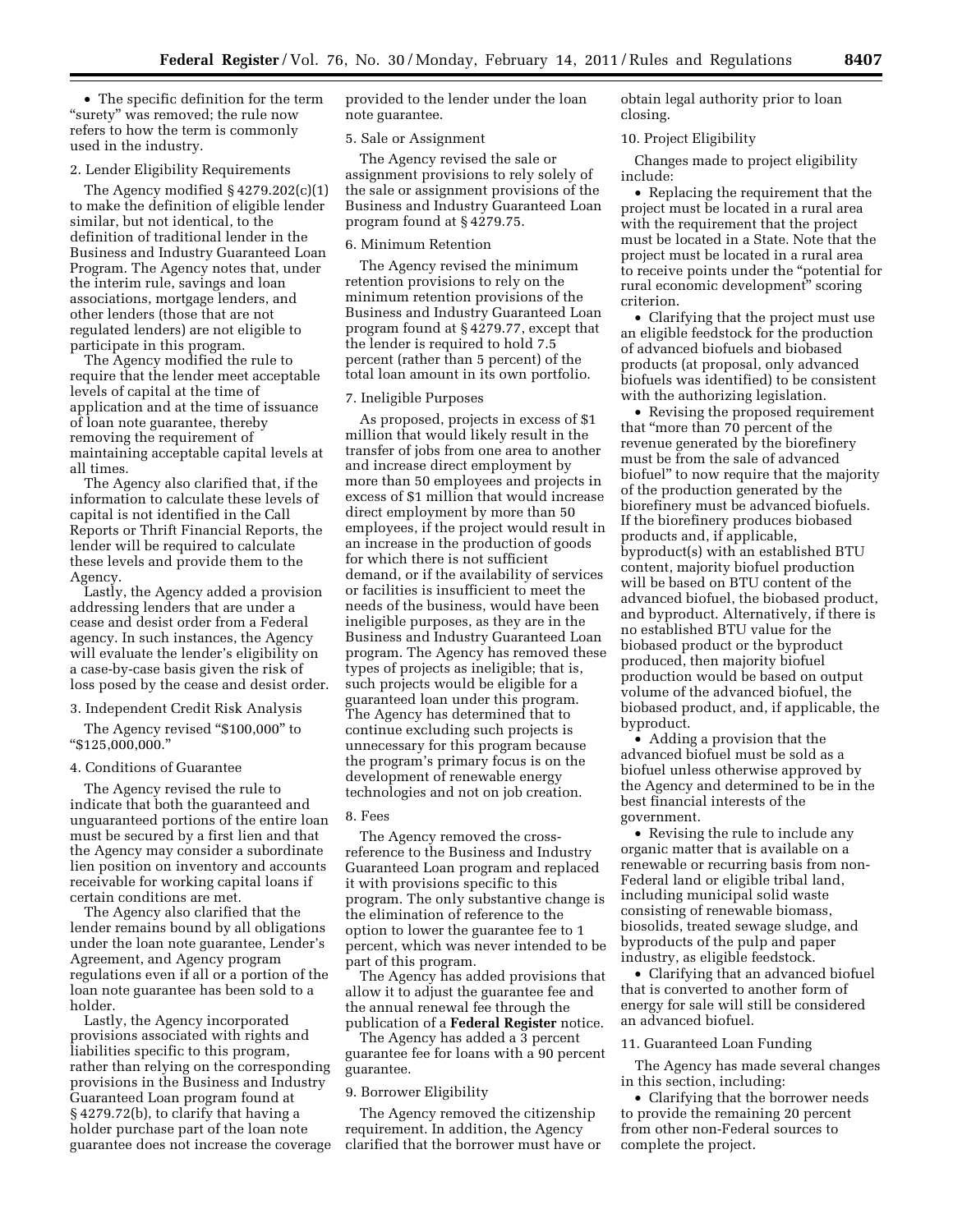• Revising the loan guarantee amounts associated with the maximum percent guarantees;

• Allowing a maximum guarantee of 90 percent for loan requests of \$125 million or less and identifying the conditions under which the Agency may issue a 90 percent guarantee.

• Adding a provision that loans made with the proceeds of any obligation the interest on which is excludable from income under the Internal Revenue Code are ineligible.

# 12. Subordination of Lien Position

The Agency moved this provision to the servicing section and corrected the cross-reference (from § 4279.123 to § 4287.123).

#### 13. Interest Rates

In addition to removing the proposed provisions associated with blended rates and the 1 percent interest rate cap from the interim rule, the Agency has significantly revised this section to now rely on the interest provisions found in the Business and Industry Guaranteed Loan program at § 4279.125, with several exceptions:

• The rate on the unguaranteed portion of the loan cannot exceed the rate on the guaranteed portion of the loan by more than 500 basis points;

• Variable rate loans will not provide for negative amortization nor will they give the borrower the ability to choose its payment among various options; and

• Both the guaranteed and unguaranteed portions of the loan must be amortized over the same term.

In addition, the interest rates provisions found in the Business and Industry Guaranteed Loan program at § 4287.112 also apply to this program.

#### 14. Terms of Loan

The maximum repayment period has been revised from "20 years or 85 percent of the useful life of the project, as determined by the Agency, whichever is less" to "20 years or the useful life of the project, as determined by the lender and confirmed by the Agency, whichever is less.''

The Agency also removed the crossreference to § 4279.126(d) and inserted corresponding text specific to this program (see § 4279.232(d)).

#### 15. Credit Evaluation

The Agency made several changes to the provisions for demonstrating the borrower's equity. One change allows equipment and qualified intellectual project (in addition to real property as was proposed) to be used to meet the equity requirement, but clarifying that this provision applies to only existing biorefineries and not to new biorefineries. In addition, the Agency clarified that equity cannot include other direct Federal funding.

The Agency clarified that the project equity must be demonstrated at the time the loan is closed.

With regard to collateral, the Agency added provisions that it may consider, for both existing and new biorefineries, the value of qualified intellectual property, arrived at in accordance with GAAP standards and subject to

discounting. The value of intellectual property may not exceed 30 percent of the total value of all collateral.

# 16. Guarantee Applications

i. *Application submittal, deadlines, and process.* Reference to paper copies has been replaced with reference to the use of the annual Federal Register notice to identify the applicable method(s) of application submittal.

ii. *Lender's analysis and credit analysis.* The Agency added a provision requiring the lender to identify whether the loan note guarantee is requested prior to construction or after completion of the construction of the project; revised the requirement that the required personal credit report be from an ''acceptable'' credit reporting company to an ''Agency-approved'' credit reporting company; added a requirement that personal credit reports are required from key employees of the borrower; added a provision to allow the Agency to obtain personal credit reports when the borrower is a corporation listed on a major stock exchange; and deleted the provision that stated credit reports are not required for elected and appointed officials when the borrower is a public body or nonprofit corporation.

iii. *Feasibility study.* Several changes were made to the contents of the feasibility study as summarized in the following table. Note that only elements that were changed are shown in the table.

| Feasibility area | Change(s)                                                                                                                                                                                                                                                                                                                             |
|------------------|---------------------------------------------------------------------------------------------------------------------------------------------------------------------------------------------------------------------------------------------------------------------------------------------------------------------------------------|
|                  | • Added feedstock risks.<br>• Revised documentation of woody biomass feedstock to apply only to woody biomass feedstock<br>sourced from National Forest system lands or public lands.<br>• Added "or sold to" when referring to biobased by-products and producer associations and coopera-<br>tives.                                 |
|                  | • Redefined risks to address competitive threats and advantages and specific market risks.<br>• Removed "any constraints or limitations in the financial projections and any other facility or design-<br>related factors that might affect the success of the enterprise."                                                           |
|                  | • Under Risk Related to: added "Design-related factors that may affect project success."<br>• Added reference to "uses of project capital."<br>• Revised the provision of project balance sheets, income and expense statement, and cash flow                                                                                         |
|                  | statements from 3 years to over the useful life of the project.<br>• Added biofuel production, acquisition of feedstock, and marketing and sale of off-take to the list of<br>areas to be covered when describing the borrower and management's previous experience.<br>• Added risks related to management strengths and weaknesses. |

**Note:** No changes were made to: Executive Summary and Qualifications.

iv. *Economic analysis.* The elements of the economic analysis have been incorporated in the economic feasibility and financial feasibility sections of the feasibility study and proposed § 4279.261(i) has been removed from the rule as a separate provision.

V. *Scoring information.* The Agency added a paragraph requiring that the application must contain information in a format that is responsive to the scoring criteria.

## 17. Lender Certification

The lender is now required to certify that ''the lender concludes that the project has technical merit'' rather than certify that ''the project is able to demonstrate technical merit.''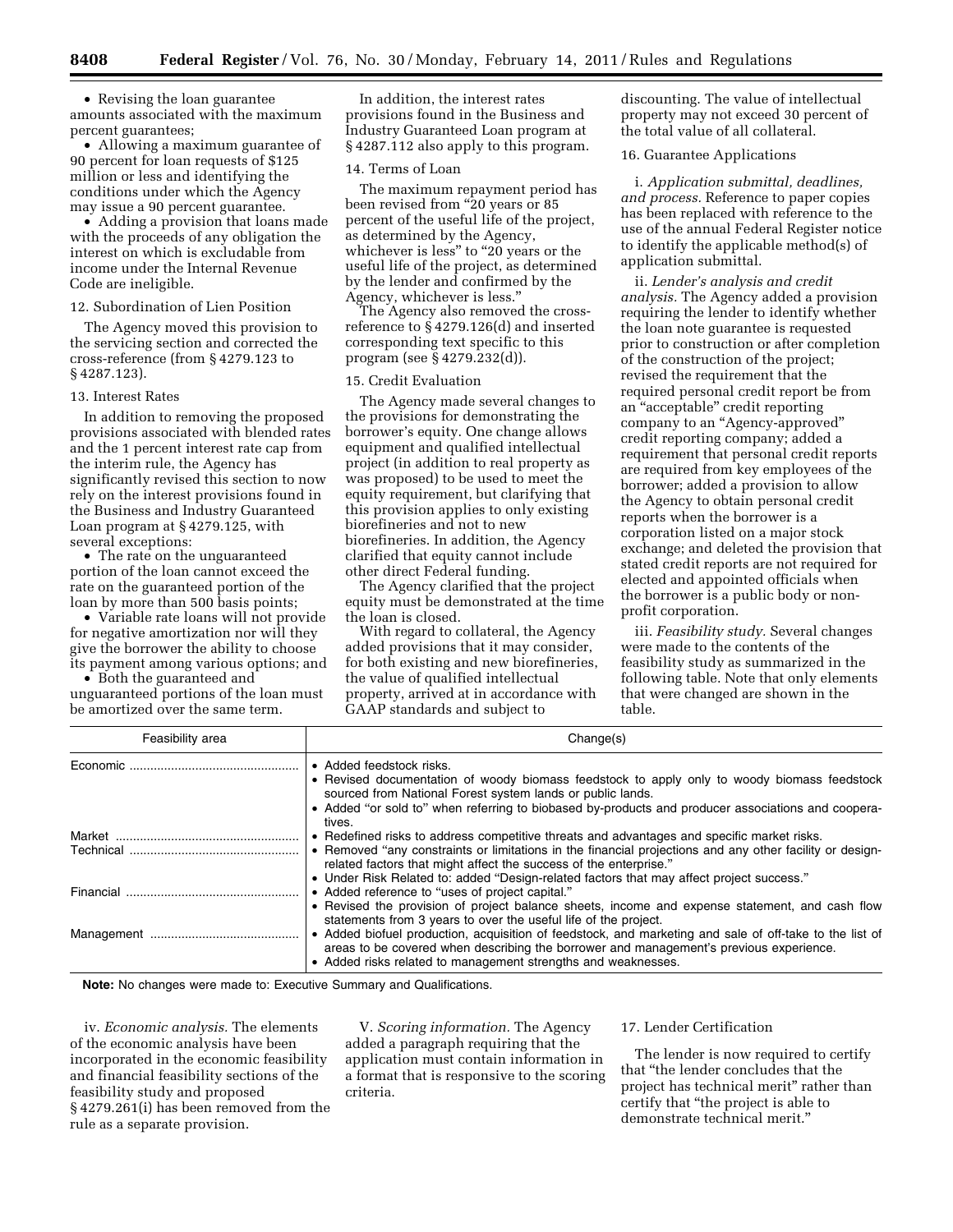18. Scoring Criteria

The Agency revised the date it will score each completed application it receives from June 1 to May 1 in the

fiscal year in which the application is received.

The Agency also made numerous changes to the criteria it will use to

score applications. These changes are summarized in the following table. Note that only criteria that were changed are shown in the table.

| Criterion                                                                                                                                              | Change(s)                                                                                                                                                                                                                                                                                    |
|--------------------------------------------------------------------------------------------------------------------------------------------------------|----------------------------------------------------------------------------------------------------------------------------------------------------------------------------------------------------------------------------------------------------------------------------------------------|
| Borrower has established a market                                                                                                                      | • Added requirement for the advanced biofuel to meet an applicable renewable fuel standard in order<br>to be awarded points.<br>• Reduced the percent commitment from 60 to 50 percent.<br>• Increased points from 5 to 10.                                                                  |
| Location of biorefinery relative other<br>similar biorefineries.                                                                                       | • Revised to read "any other similar advanced biofuel facilities."                                                                                                                                                                                                                           |
| Use of feedstock not previously used in<br>the production of advanced biofuels.                                                                        | • No changes were made to this criterion.                                                                                                                                                                                                                                                    |
| Working with producer associations and                                                                                                                 | • Corrected example.                                                                                                                                                                                                                                                                         |
| cooperatives.                                                                                                                                          | • Instituted a two-tier system that begins awarding points at a 30 percent threshold.<br>• To be awarded points, must meet one of the three provisions, not all three as proposed.<br>• Replaced "advanced biobased byproducts" with "biobased products".                                    |
| Level of financial participation by the<br>borrower.                                                                                                   | • Reduced points from 20 to 15.                                                                                                                                                                                                                                                              |
| Impacts on resource conservation, pub-<br>lic health, and environment.                                                                                 | • Increased maximum points from 5 to 10 and redistributed the points.                                                                                                                                                                                                                        |
|                                                                                                                                                        | • Added examples to each of the three impact areas.                                                                                                                                                                                                                                          |
|                                                                                                                                                        | • Added provision to deduct 5 points if feedstock can be used for human or animal consumption.                                                                                                                                                                                               |
| Significant negative impacts on existing                                                                                                               | • Increased points from 5 to 10.                                                                                                                                                                                                                                                             |
| facilities.                                                                                                                                            | • Added provision that if the feedstock is wood pellets, no points would be awarded under this cri-<br>terion.                                                                                                                                                                               |
| Rural economic development potential                                                                                                                   | • Added provision that the project be located in a rural area to be awarded points under this criterion.<br>• Removed reference to the median household wage in the State such that only the County median<br>household wage is used in awarding points.<br>• Increased points from 5 to 10. |
|                                                                                                                                                        | • Decreased points from 15 to 5.                                                                                                                                                                                                                                                             |
|                                                                                                                                                        | • Increased points from 5 to 10.                                                                                                                                                                                                                                                             |
| Use of feedstock for human or animal<br>consumption deduction.                                                                                         | • Removed as a separate criterion and incorporated provision for deducting points under the "Impact"<br>on resource conservation, public health, and environment" criterion.                                                                                                                 |
| Use of technology, system, or process<br>not in operation in the fiscal year.                                                                          | • Decreased points from 15 to 5.                                                                                                                                                                                                                                                             |
| Applications that promote partnerships<br>and other activities that further the<br>purpose of the program as stated in<br>the authorizing legislation. | • Added provision to award Administrator bonus points.                                                                                                                                                                                                                                       |

#### 19. Ranking of Applications

The Agency modified when it will rank applications and when applications are due for each of the two rankings. The Agency also modified slightly the process that will be used to rank applications, which includes allowing an application to be competed in two consecutive competitions. This has the effect of allowing applications submitted during the second application period of a fiscal year to be carried over to the next fiscal year. Conforming changes were made in the section addressing ranked applications not funded.

20. Conditions Precedent to Issuance of Loan Note Guarantee

The Agency added to the introductory text that the lender can request the guarantee prior to construction, but must still certify to all conditions in this section. The Agency also added a new requirement that the lender certify that the borrower has provided the equity in

the project identified in the conditional commitment.

21. Requirements After Project Construction

The Agency added a requirement to report on the actual amount of biobased product and, if applicable, byproducts produced.

# 22. Servicing

The Agency is allowing the financial statements to be submitted within 180 days rather than the 120 days required under § 4287.107(d).

The Agency made a conforming change in § 4287.307(d) that, for working capital loans, the Agency may consider a subordinate lien provided it is consistent with the conditional provisions specified in § 4279.202(i)(1).

The Agency determined that the interest rate adjustment provisions of § 4287.112(a)(2) should not apply to this program and has revised the rule to exclude those provisions.

As noted earlier, the Agency moved the provisions concerning subordination of lien position to this section (see § 4287.307(g)).

The Agency revised the transfer and assumption provisions to crossreference this rule rather than the Business and Industry Guaranteed Loan rule.

The Agency revised the default by borrower provisions by removing the cross-reference to the corresponding Business and Industry Guaranteed Loan program provisions and inserting text specific to this program. This change was made to correct an incorrect crossreference.

The Agency revised the liquidation provisions to correct an incorrect crossreference in § 4287.157(d)(13) concerning appraisals.

23. Fiscal Year 2009 and Fiscal Year 2010 Loan Guarantees

Prior to this interim rule, applications were processed and guaranteed loans were serviced according to the provisions in the November 20, 2008 (73 FR 70544), March 12, 2010 (75 FR 11840), or the May 6, 2010 (75 FR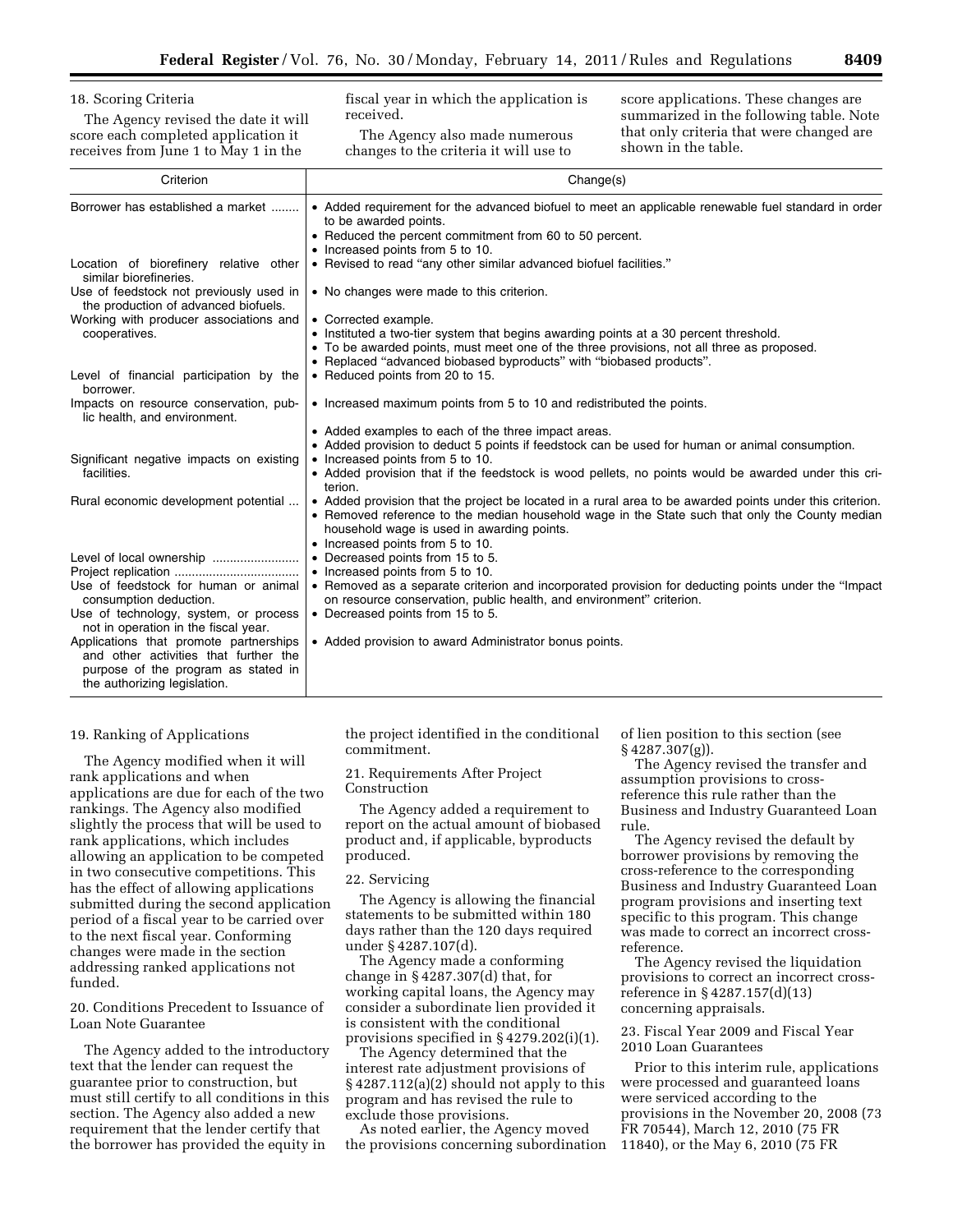25076) **Federal Register** notice, as applicable. Because of the changes the Agency has made to the servicing of loans guaranteed under the Biorefinery Assistance Guaranteed Loan Program, there may be entities that would prefer to have a guaranteed loan serviced under the provisions of the interim rule rather than under the provisions in the three **Federal Register** notices pursuant to which their guaranteed loans were made. The Agency has determined that such entities should be afforded the opportunity to access the servicing provisions of the interim rule. Therefore, the Agency has added a new provision to this effect in the interim rule.

# **III. Summary of Comments and Responses**

The proposed rule was published in the **Federal Register** on April 16, 2010 (75 FR 20044) with a 60-day comment period that ended June 15, 2010. Comments were received from 42 commenters yielding 352 individual comments on the proposed rule, which have been grouped into categories based on similarity. Commenters included biorefinery owner/operators, community development groups, industry and trade associations, investment banking institutions, Rural Development personnel, and individuals. As a result of some of the comments, the Agency made changes in the rule. The Agency sincerely appreciates the time and effort of all commenters. Responses to the comments on the proposed rule are discussed below.

# *Requested Comments a. Preapplications*

*Comment:* Two commenters state that a preapplication process that serves as a screening process could be very helpful to all parties. One of the commenters states that considerable effort is required to develop an application package that may ultimately not score high enough to meet eligibility requirements. In addition, lenders have to commit to the application process with no reference as to how the Agency will view the project. One option would be to move the feasibility study (§ 4279.261) and the evaluation scoring (§ 4279.265) into a preapplication process. Screening and filtering out ineligible or otherwise low scoring projects would streamline the overall process and improve program efficiencies.

One commenter states that the application requirements, which appear to be rather lengthy and burdensome, contain elements that should be

required by any prudent commercial loan committee reviewing the loan itself. The commenter believes a preapplication process for the program will only be of benefit to lenders and borrowers if it includes a sign-off by the Agency as to completeness of the application. The commenter believes it would be a waste of time to review a project for acceptability and then review it again for guarantee issuance; the review of a partial and then complete application would only serve to slow down a process that we are seeking to expedite.

One commenter believes that a preapplication process would only add another step in the program and would not further the intent and effectiveness of the program. Similarly, another commenter states that a preapplication should not be required as it increases the burden of required paperwork.

One commenter recommends that, rather than preapplications, specialists be available to assist in evaluating how a given project application would likely score against the program criteria.

One commenter encourages the Agency to consider a pre-application process similar to the two-phase process employed by the Department of Energy in its current solicitation (DE–FOA– 0000140) for Title XVII loan guarantees, the lack of which the commenter identifies as an obstacle for applying for assistance. This process would be beneficial to the extent the ''preapplication process'' is similar to the two-phase process that the U.S. Department of Energy (DOE) is using in its current solicitation for Title XVII loan guarantees. Requiring less than a ''full-blown'' application in Phase I so that the Agency can determine eligibility and "invite" those applicants with a reasonable likelihood of success to apply in Phase II would relieve some burdens from applicants. Phase I could include a basic application, a letter commitment from the borrower to pursue Phase II if invited to apply and the applicant (lender) to lend a specified amount to the project if the Agency agrees to guarantee the loan (subject to other customary conditions precedent), along with an overview of the project reflective of the scoring criteria. This would reduce the level of diligence that lenders would have to conduct for Phase I and shift this diligence to Phase II when the success of an application is more likely. This may entice additional qualified lenders to participate and result in the Agency receiving more Phase I applications. A phased application process would also reduce the burden on the borrower, who, prior to issuance of the loan (or a greater

likelihood as evidenced by an invitation to submit a Phase II application), may choose not to apply and instead allocate limited personnel resources to other tasks.

*Response:* The Agency has decided not to implement a preapplication requirement. Because the information that would be required in the preapplication would be similar to that in a formal application, a preapplication would be duplicative and add further burden to the lender and Agency. The Agency can meet with the lender/ potential borrower prior to application submission to discuss the scoring criteria and informally review the proposal and application material completed to date.

*Comment:* One commenter suggests that a qualification form be written and posted on the Agency Web site that would be accessible to all. The commenter recommends that such a form would contain, at a minimum, scoring criteria; equity requirements and detailed examples of allowable equity; eligible borrowers; eligible technologies; eligible uses of loan proceeds; and approval timelines. The commenter also suggests that a blog page be implemented to make available questions and answers, new information, comments, and suggestions on an interactive basis.

*Response:* The rule provides applicable eligibility criteria and so no changes were made to the rule based on this comment. The Agency is currently revising the USDA Web site and will consider the suggestions offered by the commenter. The Agency will also consider preparing an application guide.

*Comment:* One commenter recommends implementing a preapplication process that does not require a lender-of-record. The first hurdle for participation in the section 9003 program is convincing a lender to commit resources to a project for due diligence, feasibility studies, term sheet development, and filing of an application. The program requirements are not conducive to lenders, particularly in light of the inherent risks associated with first-of-kind commercial advanced biofuel projects. Applications from several companies are being held back simply because a lender-of-record could not be found to begin the process. The structure that the Agency has created is counter to how private debt transactions are generally arranged. Typically, an investment bank represents the company/project and approaches lenders to underwrite the loans. Then, the lender will conduct extensive due diligence on the project and decide whether or not to lend and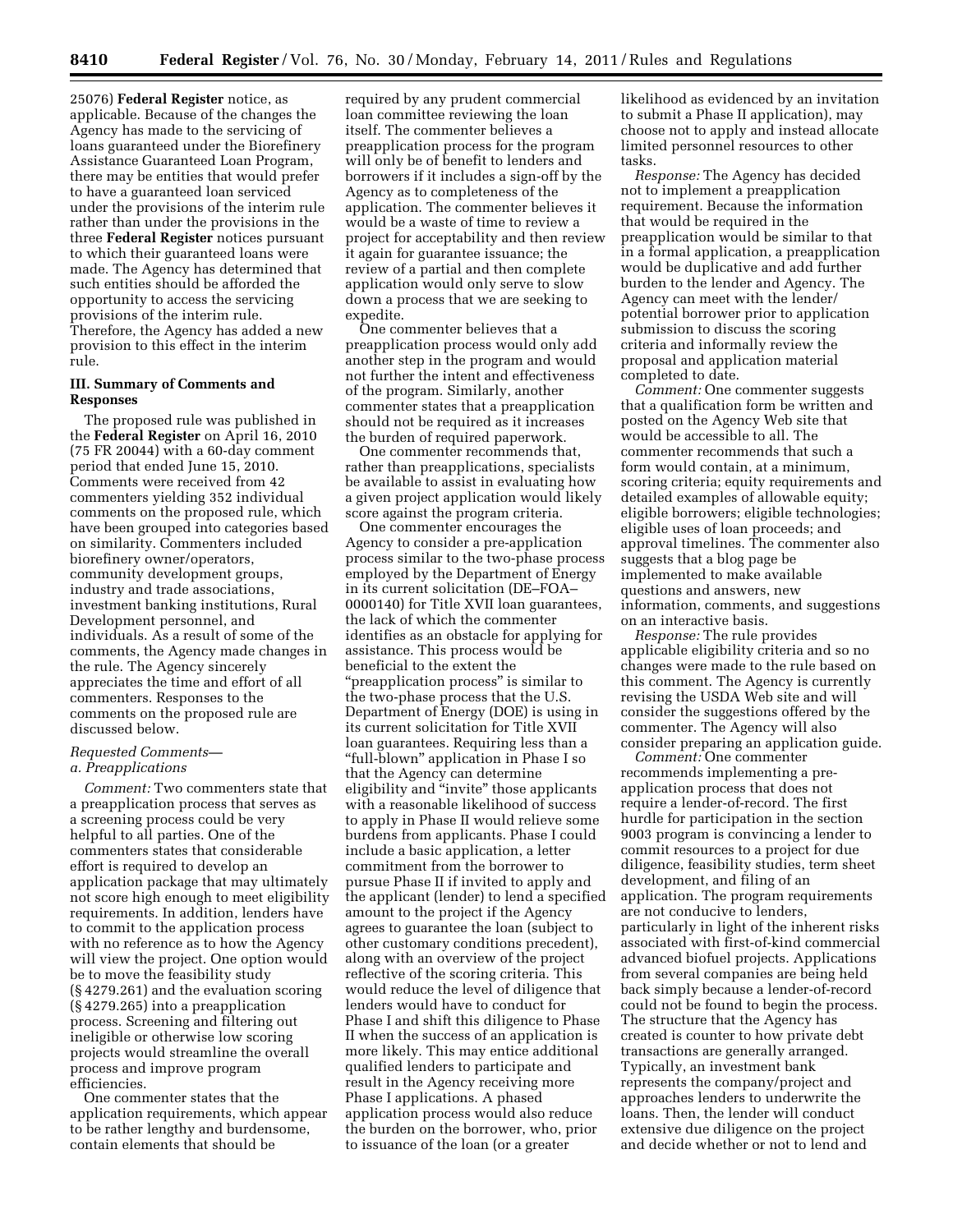on what terms. The proposed structure, however, requires the lender to be identified from the beginning, without any indication from the Agency as to whether or not there will be a guarantee from the Agency.

The commenter recommends phasing in applications in two parts as follows:

Part I (Pre-application)—The investment bank representing the project submits an application (similar to the current application) along with the project company. The Part I application contains the level of due diligence required by the Agency and gives the Agency comfort that an accredited, U.S. Securities and Exchange Commission (SEC)-regulated entity is representing the project and attesting to the project's attributes and risks. The Agency reviews that application and makes a determination, based on its review, whether a project should receive a "Letter of Intent" to proceed to Part II.

Part II—Once a Letter of Intent is issued, the project then seeks a lender for the guaranteed portion of the debt and a lender/investor for the unguaranteed portion of the debt. The latter is going to be the key participant and the one who will conduct a significant amount of due diligence to decide whether or not to take the risk on investing/lending for the unguaranteed portion of the debt. The result of that due diligence and a decision to invest should then be submitted to the Agency as a Part II "application," which is really more of a collection of due diligence findings. The company and the original investment bank could even certify as to its accurateness and then the Agency can review that final deliverable prior to issuing a guarantee and closing the transaction.

The commenter recognizes that a potential Agency concern is that the appropriate level of due diligence would not be conducted unless a lender is on the hook for some portion of the unguaranteed portion of the loan. However, the fact that there is an unguaranteed note means that an investor or lender will do a tremendous amount of due diligence prior to agreeing to lend/invest in the unguaranteed portion, which is a condition precedent for the Agency to issue a final loan guarantee and close a deal. If the Agency's concern is that proper due diligence is being done, the Agency should be confident that it will be done prior to the closing of the transaction and the issuance of a loan guarantee, because there is an unguaranteed portion of the debt that has to be placed. But by requiring the

"Lender of Record," as defined to mean the holder of a portion of the unguaranteed debt, to conduct all of that due diligence up front is both unnecessary and unfeasible in this market. To protect the Agency from outstanding conditional commitments, without the ability to close on the guarantee, a 6-month time limit could be placed on submitting a Part II application.

*Response:* With regard to a preapplication process, for the reasons noted in an earlier response, the Agency is not implementing a pre-application process.

As a matter of practice, the Agency is available to meet with potential borrowers and/or lenders prior to the submittal of an application for a specific project.

The Agency further requires that a formal application be submitted from an eligible lender. From the formal application forward, the eligible lender will be the primary point of contact for the project with the Agency.

#### *Requested Comments—b. Feedstock*

*Comment:* One commenter recommends removing the restriction, "no corn feedstock," from tandem USDA and DOE programs in the instance of biobased chemicals, products, and materials only. The commenter states that corn has long given the U.S. a competitive advantage in the biofuel industry and that it may be our country's only advantage in the clean energy sector. The Agency should not eliminate the advantage of a highly efficient industrial product, engineered specifically for use in industry and not for food consumption. The Agency should, instead, advocate for any advantage in reaching our country's goals to achieve both renewable fuel standards and U.S. government biobased product procurement program goals.

One commenter believes that feedstock currently used for the production of food, other on-site energy production, and in other industries should not be diverted to new energy production, and that the current proposal to exclude cellulosic feedstock and ''corn kernel starch'' is sound and reasonable, and fits within the Agency's guidelines, purpose, and intent.

*Response:* The Agency notes that the exclusion of corn kernel starch is a statutory requirement and cannot be changed by this regulation. However, cellulosic feedstock is eligible under this program.

*Comment:* One commenter believes that all biorefineries using any eligible feedstock should be eligible for the

program because the purpose of this program is the creation of advanced biofuel biorefineries and limiting feedstock eligibility would not further the program's purposes.

One commenter recommends allowing byproducts from pulp and paper if they can be upgraded to higher value products compared to power generation, and scoring them equally to other feedstock. Another commenter also recommends that byproducts from the paper and pulp industry be eligible, if the byproducts meet the criteria of not being consumed in a higher value use.

*Response:* The program allows for a variety of feedstock. The feedstock must be renewable biomass, other than corn kernel starch, as defined in the statute. The statute requires that the materials, pre-commercial thinnings, or invasive species from National Forest System land or public lands cannot be used for higher value products. This ''higher value'' criterion does not apply to byproducts of the paper and pulp industry.

*Comment:* Six commenters note that the proposed rule limits the types of feedstock that can be used to produce biofuels under the program. The House Conference Report for the 2008 Farm Bill—House Report 110–627, p. 1048, lines 3–8—specifically provides that: ''Examples of lignocellulosic or hemicellulosic matter that is available on a renewable or recurring basis include dedicated energy crops and trees, wood and wood residues, plants, grasses, agricultural residues, fibers, animal wastes and other waste materials, and municipal solid wastes.'' The commenters believe that the Conference Managers undoubtedly intended that municipal solid waste can be used as a feedstock and state that the Agency has chosen to ignore this letter. Instead, the Agency notes in the proposed rule: ''The Agency believes that the statute clearly defines eligible feedstock and no further clarification is needed in the proposed rule.''

The commenters believe that the public interest is not served by limiting the number and types of technologies that can be used to build biorefineries, or in limiting the types of feedstock that are available for use and can provide an economic benefit to rural America. The commenters urge the Agency to modify the proposed rule to specifically state that municipal solid waste can be used as a feedstock, in conformity with the express intent of the House Conference Report for the 2008 Farm Bill.

One commenter also recommends stating that municipal solid waste can be used as a feedstock and treating municipal solid waste materials as a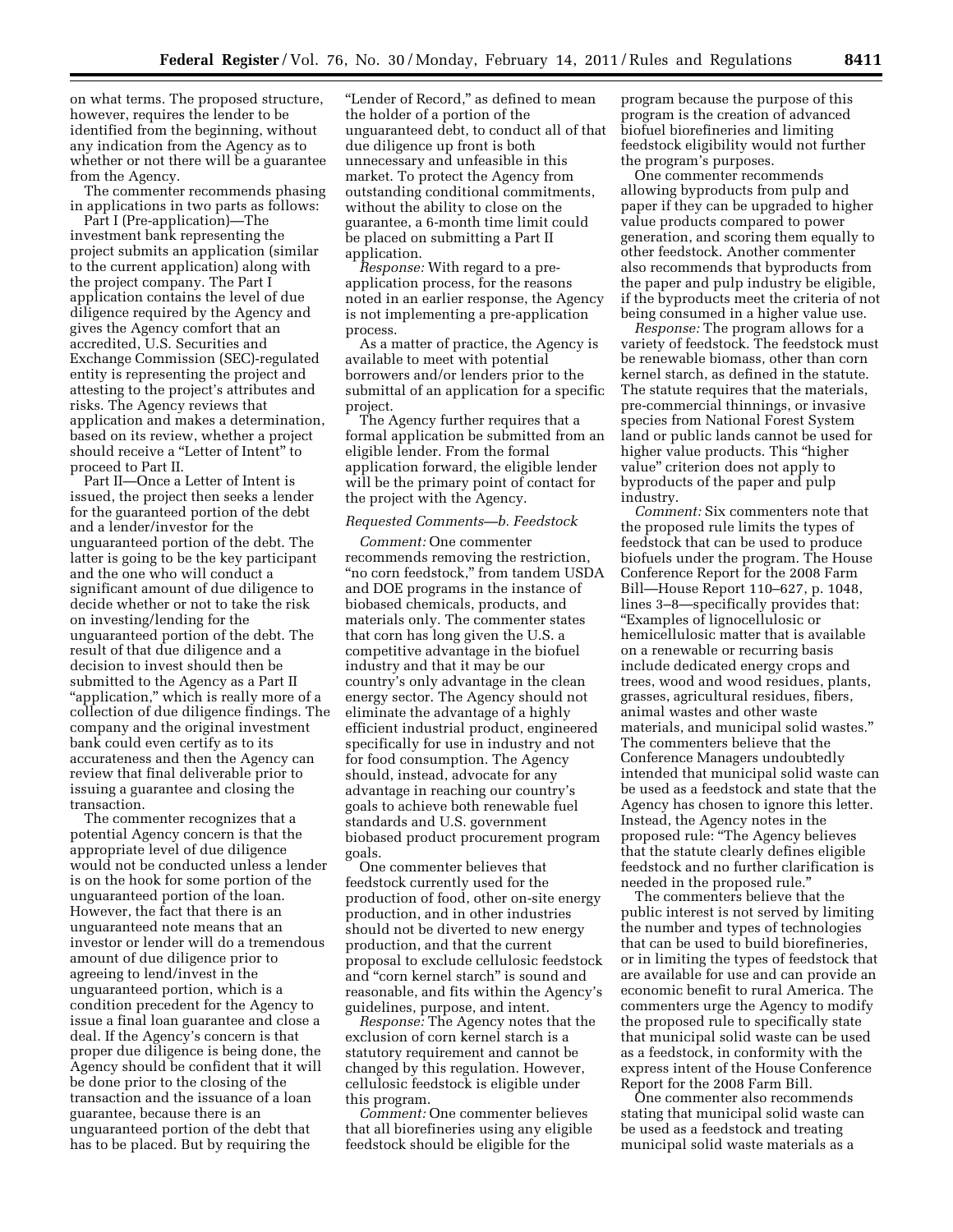homogeneous feedstock eligible to be used in biofuels production, consistent with standard recycling practices.

One commenter recommends including biosolids, or treated sewage sludge and its byproducts, as an eligible feedstock, and that facilities producing advanced biofuels, solid and liquid, from biosolids be allowed to apply for program funds.

One commenter recommends including all biodegradable solid wastes to further expand the types of feedstock that can be utilized.

One commenter recommends expanding the traditional definition of biomass to take advantage of new technologies that convert additional organic matters into energy—such as biosolids. Such an expanded definition of ''renewable biomass'' would take account of population growth in our rural communities and the environmental impacts of the traditional methods of biosolids disposal on such rural communities. Additionally, the Agency would be encouraging the recycling and reuse of a substantial renewable organic feedstock—biosolids, further expanding our nation's sources of energy. Specifically, the commenter proposes that the definition of "renewable biomass" be expanded as follows to include: "(iii) Renewable waste materials and byproducts resulting from the treatment of sewage, including biosolids, fats, oils, and grease and other byproducts.''

Similarly, one commenter recommends expanding the definition of ''Advanced biofuel'' as follows to include: ''(iii) Biofuel (solid or liquid) derived from waste material, including crop residue, other vegetative waste material, animal waste, food waste, yard waste, and treated sewage waste, residues and byproducts.'' According to the commenter, specifically including biosolids in the definition of ''renewable biomass'' as an eligible feedstock, and qualifying the definition of ''advanced biofuels'' to include treated human sewage waste materials, will encourage the wide-spread adoption of sewage-toenergy technologies and further efforts by Congress and the Administration to develop all sources of renewable energy and create jobs in green technologies.

One commenter states there should be no restriction on feedstock used and that the definition of feedstock needs to be expanded to include municipal sludge as an acceptable feedstock. The commenter states that, with the current need and demand for biofuels, it is imperative that there should not be a restriction on the type of feedstock used. In addition to producing advanced biofuels in a sustainable, efficient

manner, it is imperative that waste materials be used to produce other advanced products and be utilized in the greatest way to achieve energy production and reduce greenhouse gases (GHG).

*Response:* The Agency partially agrees with the commenters. The Agency has revised the rule to clarify that municipal solid waste is an eligible feedstock, but only to the extent that it meets the statutory definition of renewable biomass. It is unlikely that homogeneous, unsegregated municipal solid waste would meet this definition. The Agency has also revised the rule to include as eligible feedstock any organic matter that is available on a renewable or recurring basis from non-Federal land or eligible tribal land, including biosolids, treated sewage sludge, and byproducts of the pulp and paper industry. The Agency notes that ''black liquor,'' a byproduct of the pulp and paper industry, is not an eligible feedstock, because it includes inorganic material and, therefore, does not meet the definition of renewable biomass.

*Comment:* One commenter states that their technology is complementary to recycling and will not use paper that is commonly recycled. However, if paper is mixed with municipal solid waste instead of being collected separately, it cannot be recycled and should, thus, be considered a waste material for the production of biofuels. Therefore, the commenter urges the Agency to broadly define waste material, consistent with common recycling practices. Further, the commenter requests that the Agency not establish separate compliance obligations for various component parts of the waste stream, such as paper. The commenter, instead, recommends that the Agency provide additional guidance on the eligibility of paper, so that soiled paper, which is not recyclable, be included in the definition of waste material.

*Response:* The Agency considers soiled paper mixed with other organic municipal solid waste to be eligible renewable biomass. In § 4279.228(c), the phrase ''consisting of renewable biomass'' was added after the term "municipal solid waste" in the description of eligible feedstocks.

*Comment:* One commenter encourages the Agency to refrain from limiting feedstock eligibility for the program unless a particular feedstock is prohibited by Section 9003. The commenter agrees that ''the statute clearly defines eligible feedstock and no further clarification is required.'' The commenter states that both Section 9001(3) and 9001(12) of the 2008 Farm Bill contain lists of feedstock that are

included, but that these lists should not be construed as limiting these definitions to those feedstock listed, but rather as examples of the term being defined.

The commenter asserts that any fuel derived from algae, whether blue-green, cyanobacteria, or seaweeds, meets the definition of ''advanced biofuel'' in all respects, perhaps limited only by Section 9001(12)(B). Algae are not corn starch, and it is explicitly included as an example of ''renewable biomass.'' The commenter would object to any efforts by the Agency or other stakeholders to exclude algae by administrative discretion. This would be contrary to clear Congressional support for the inclusion of algae as "renewable biomass'' and, therefore, an eligible feedstock. The commenter believes the Agency views algae as an important feedstock to meeting the mandates imposed by the Renewable Fuel Standard (RFS) as evidenced by the loan guarantee issued to Sapphire Energy in 2009. The commenter applauds the Agency for taking the leading role in supporting the development of the algae industry as a vital sector of the broader agricultural industry poised to play an important role in securing America's energy independence and rural job growth. In sum, the commenter suggests that the Agency resist excluding feedstock as being "eligible" if such feedstock would qualify under section 9003.

*Response:* The Agency agrees and considers the list provided by statute to be illustrative, but not exclusive. No change was made to the rule in response to this comment.

*Comment:* Two commenters urge the Agency to exercise caution when considering limitations on feedstock for use in biorefineries. The commenters encourage the Agency to support feedstock that increase the overall potential of the biomass industry through widespread applicability, creation of jobs, and a positive impact on national security, while excluding support for feedstock that compete with food or harm the environment. Outside of these specific areas, however, the commenters encourage the Agency to remain as feedstock neutral as possible in order to allow both the feedstock and biofuels industry to innovate freely. In the notice of proposed rulemaking (NPRM), the Agency notes: ''At this stage in the development of the biofuels industry, it is impossible to know what technologies will become the most effective.'' The same is true of feedstock.

Another commenter also encourages the Agency to remain as feedstockneutral as possible in order to allow the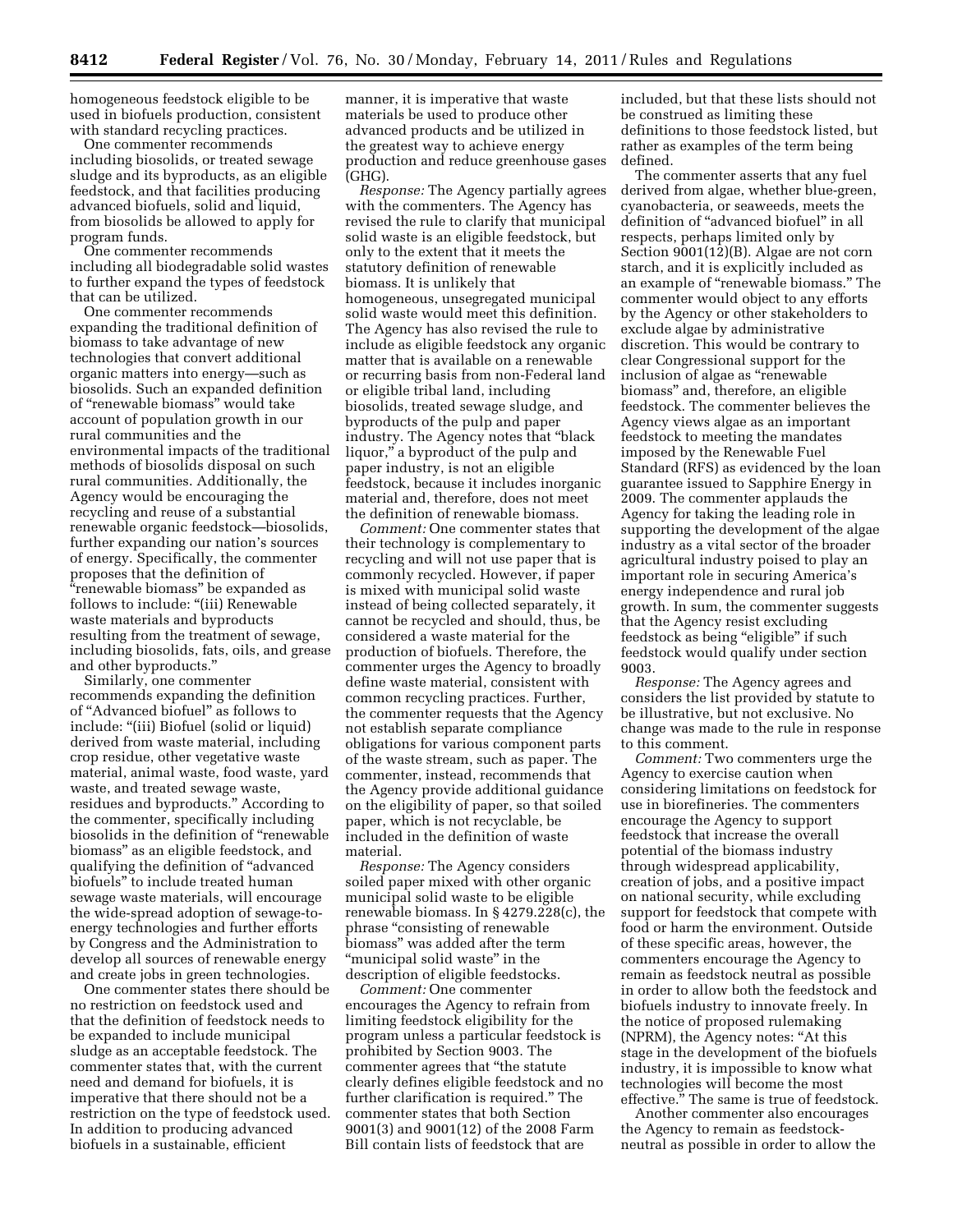feedstock and biofuels industry to innovate freely. The commenter believes the Federal government has a dubious track record when it attempts to pick winners and losers in the energy space, and the advanced biofuels sector should be no exception. The commenter warns against excessive limitations on feedstock for use in biorefineries. Concerns over competition with food or harm to the environment are legitimate and should be addressed; however, the Agency should also take into account the overall potential of the biomass industry through widespread applicability, creation of jobs, and a positive impact on national security.

A third commenter states that the regulations need to provide sufficient flexibility so that the refinery can minimize the cost of its biofeedstock. To accomplish this, it is essential that the rules be feedstock-neutral. The commenter understands that there are as many as 3,200 potential biofeedstock and that the economic viability of a given feedstock is likely to vary significantly by region. The commenter believes it is inappropriate at this stage to single out one or more specific feedstock or those with specific characteristics that would disqualify their use in a biorefinery supported by the section 9003 program. That decision should be made in concert with the Agency when an application is being evaluated based on all relevant sustainability issues. The commenter also believes that it will be necessary to provide the ability to utilize alternative feedstock on an opportunistic basis in the event that they are economically advantageous to use.

*Response:* The Agency agrees with the commenters and is not trying to exclude any eligible feedstock. The Agency notes, however, that it wants to encourage all advanced biofuels, except in very limited specific instances (e.g., feedstock that can be used for human or animal consumption) and that, beyond such instances, it does not want to limit specific feedstock from participation in the program.

*Comment:* One commenter states that any exclusion to the definition of feedstock should be based solely upon GHG life-cycle emissions. For example, if a specific feedstock is estimated to produce fuel that causes no significant reduction in life-cycle GHGs compared to conventional fuels, or causes more emissions than conventional fuels, the Agency should consider excluding such feedstock from the list on that basis.

One commenter states that conversion technologies, on a life-cycle basis, are among the cleanest methods available

for the production of advanced biofuels and green power.

*Response:* The Agency disagrees with the recommendation to exclude any feedstock based solely on the basis of GHG life-cycle emissions of the resulting advanced biofuel. The feedstock must be renewable biomass, other than corn kernel starch, as defined in the statute. However, to help address such environmental considerations as GHG life-cycle emissions, the Agency has revised the scoring criteria such that an advanced biofuel must meet an applicable renewable fuel standard as identified by the U.S. Environmental Protection Agency (EPA) in order to receive points under the first scoring criterion.

The Agency is currently considering various models related to life-cycle analysis and has not identified an appropriate model at this time. Should a model be selected by the Agency, the rule will be amended accordingly.

#### *Requested Comments—c. Rural Area Requirement*

*Comment:* Four commenters recommend not restricting a biorefinery to a rural area. Restricting the location of a biorefinery to a rural area is, in theory, a logical extension of an already established value-added agriculture industry. At first blush, it serves the purpose of the 2008 Farm Bill to boost the rural economy. However, as the economic crisis continues, more flexibility of site selection, not less, should be installed in these programs. The commenters believe that restricting these vital programs to rural areas is not only impractical and illogical, but fundamentally unfair to urban communities in desperate need of economic revitalization and job creation. The Agency, therefore, should enable biorefineries to develop wherever there is market potential regardless of whether that area is rural.

One commenter further states that the siting of biofuel facilities will be dependent on available feedstock, infrastructure, logistics, and other factors. Undoubtedly, many advanced biofuel facilities will be located in rural areas due to feedstock availability. However, to the extent that qualifying renewable biomass is located in other areas, the Agency should not discourage utilization of these resources by excluding non-rural facilities from eligibility for the payments program. Additionally, the scoring criteria in Section 9003(e)(1)(C) also demonstrate that ''the potential for rural economic development'' is merely one of ten factors that the Agency is directed to consider. While this scheme indicates

that Congress intended that the Agency grant some level of preference to rural development, it does not support an interpretation that would preclude the issuance of loans to facilities in nonrural areas. The commenter states that, as with citizenship requirements, if Congress intended that rural development be a prerequisite, it would have explicitly stated so.

One commenter states that the rural location requirement will unfairly exclude biorefineries that make quality fuels, utilize domestic feedstock, and benefit American farmers and their communities. The commenter believes that any biorefinery constructed in the U.S. that provides jobs for U.S. workers and utilizes domestic agricultural feedstock produced by American farmers should be eligible for a loan guarantee under the program. The commenter believes that this was the intent of Congress, and is consistent with the national renewable energy and energy security goals. The commenter recommends removing the proposed rural location requirement in the final rule for biomass grant, loan, and loan guarantee programs.

One commenter states that, given that feedstock availability and reliability is paramount to success, any location that can support a successful project should be allowed, especially if the site was chosen in order to achieve feedstock availability and reliability. The same could be said for off-take agreements if the chosen feedstock can be brought to the proposed site easily, yet the off-take requirements necessitate a non-rural location. For example, for a project with Fisher-Tropsch output to make economic sense, the biorefinery would need to be co-located with an existing fossil fuel refinery, which may not be in a rural area. As another example, in order to have access to the largest possible geography for off-take, if a project must be located in a port facility that is in a non-rural area, this should be equally allowed.

The commenter also states that the program will only succeed in the event that proposed projects can minimize overall risk as much as possible. Project location can have a huge impact on this issue. Rather than citing "consistency with other programs" as a justification for a proposed rule, the criteria should be tailored to the needs of this specific program. In this case, any location that makes it easier to achieve project financing should be allowed without exception. There should be no restrictions on location for this program. It could make sense for a different program targeted at the scale-up of commercially proven technologies, but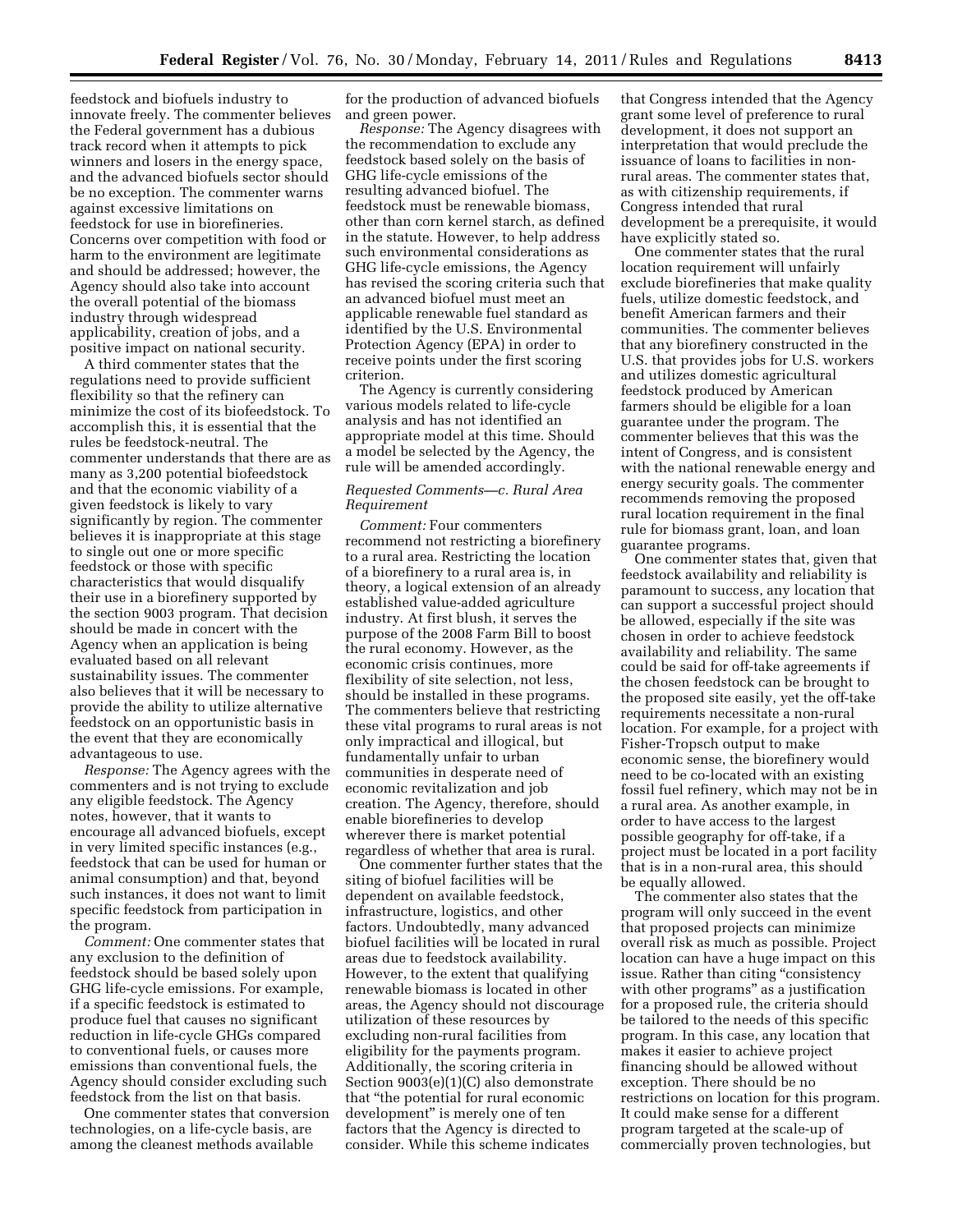in this context adds unnecessary additional burdens to achieving already challenging lender financing criteria.

One commenter opposes the rural area requirement, stating that biorefineries located in nonrural areas should be eligible. Nowhere in the authorizing legislation for this proposed rule did Congress even suggest that the section 9003 program be limited to rural areas. For the Agency to go outside the statute and make such a recommendation is puzzling at the very least, given the difficulty companies already face in opening biorefineries. The commenter states that the Agency should encourage biorefineries to develop wherever there is market potential, regardless of whether that area is rural, in order to meet the Agency's goal for an overall Federal renewable energy strategy designed to foster the development of a strong, expanding, and sustainable group of renewable energy industries in the U.S. to supply an increasing share of the country's energy needs.

One commenter, while recognizing the importance for the Agency to increase economic opportunity and improve the quality of life in rural communities, cautions against defining "rural area" with too much restriction, potentially disqualifying ideal sites for biorefineries that would, in fact, meet the program goals and increase economic opportunity in rural communities, but may be located in areas that do not fit the program definition. Offering eligibility to facilities in non-rural communities is critical to the success of the program goals and the advanced biofuels industry. Restricting the location of these facilities is not necessary to maintain the spirit of enhancing rural development and the geographic diversity of advanced biofuels production. More flexibility of site selection, not less, should be installed in these programs.

The commenter further states that having a consistent, cost-competitive regional supply of feedstock is key to the success of any project. Non-rural plants that use agricultural feedstock will most certainly rely on the surrounding rural communities to produce, harvest, store, and handle feedstock needs. With feedstock cost representing the largest operational cost of a biorefinery this, in turn, means that most of what the plant spends goes to the rural community in paying for that feedstock. This should demonstrate that the biorefinery does not need to be in a rural area to fulfill program goals. Excluding plants that are not in rural

areas denies the supporting rural community significant opportunity.

One commenter states that winter barley from the rural community is key to the success of their project. According to the commenter, an independent economic analysis determined that their project will create an additional \$100 million in revenue to rural farmers and create 450 farm jobs, clearly demonstrating that the biorefinery does not need to be in a rural area to fulfill program goals. In some circumstances, the decision of where to site a facility will be based on infrastructure often not available in rural areas (power, natural gas, transportation modes). Excluding facilities that are not within a strict definition of a rural area denies the supporting rural community significant opportunity.

One commenter states that their research indicates that biofuel refinery business plans will produce biofuels that cost substantially more than JetA and diesel. The commenter believes it is vital to minimize biofuel costs where airlines are supporting development of biofuel refineries by long-term cost plus purchase contracts. The commenter states that early research suggests that biofuel costs would be reduced by using as much existing infrastructure as possible throughout the entire supply chain (this includes delivery pipelines, refinery facilities, and agricultural infrastructure) and that requiring a biorefinery to be located in a rural area is likely to make it impossible to use some existing infrastructure, most particularly at refineries. The commenter recognizes that the purpose of the program is to support business development in rural areas, and proposes that biorefineries that are not located in rural areas, but obtain more than 75 percent of the dollar value of their raw materials from rural America, should qualify for the program.

One commenter states that, to maximize the rural economic benefits of the section 9003 program in furtherance of the Agency mission, a project's location in a "rural area" be removed as a threshold eligibility requirement and, instead, that a project's rural economic benefits be added as an evaluation criterion to proposed § 4279.265(d). Rural Development's mission to enhance the quality of life and economic foundation of rural communities would be furthered by a more comprehensive evaluation of a project's potential rural economic benefits. A project's rural economic impact is not only determined by the location of the biorefinery, but by the origin of the feedstock as well.

Awarding points to projects based on their level of economic impact to a rural community is consistent with the Agency's mission and allows maximum opportunity for the commercialization of domestic advanced biofuels in the U.S. Dedicated energy crops, such as carnelian, are grown in rural areas. Thus, the commenter encourages Rural Development to consider a project's location in a rural area or its feedstock's rural origins as plus factors in the evaluation criteria. Many non-rural advanced biofuel refining projects can yield substantial economic benefits for rural America, in addition to increasing energy independence, decreasing greenhouse gas emissions, and diversifying agricultural markets. Thus, a more inclusive approach would maximize the impact of the section 9003 program.

One commenter believes that, while the definition of a rural area should be included, the definition proposed is too broad. The commenter requests deleting the wording ''and the contiguous and adjacent urbanized area'' through the remainder of the paragraph ending with the words ''otherwise considered not in a rural area under this definition.'' The use of ''not more than 2 census blocks,'' and ''contiguous and adjacent urbanized area'' appears intended to make the definition of rural as broad as possible, which is unwarranted and inappropriate. The Agency's scarce funding dollars should focus on truly rural areas particularly those further away from larger cities and more densely populated areas. The benefits of job creation should go to actual rural areas, not simply those areas that are adjacent to rural areas.

One commenter states that, while the proposed rule states that projects that are located in areas determined to be "rural in character" will be eligible, it does not explain how this nebulous determination will be made except to say in the same manner as in the business and industry (B&I) guaranteed loan program. The commenter believes that this terminology is far too broad and should not be allowed for determining rural areas. B&I guaranteed loans are much smaller than those envisioned in this program and the commenter believes the program should truly serve rural areas. Allowing rural areas to be defined in the manner stated is completely arbitrary and could open the program to abuse and unnecessary criticism.

One commenter states that the rural area requirement needs to be amended because many of these facilities have to be located where there are essential infrastructure, land available and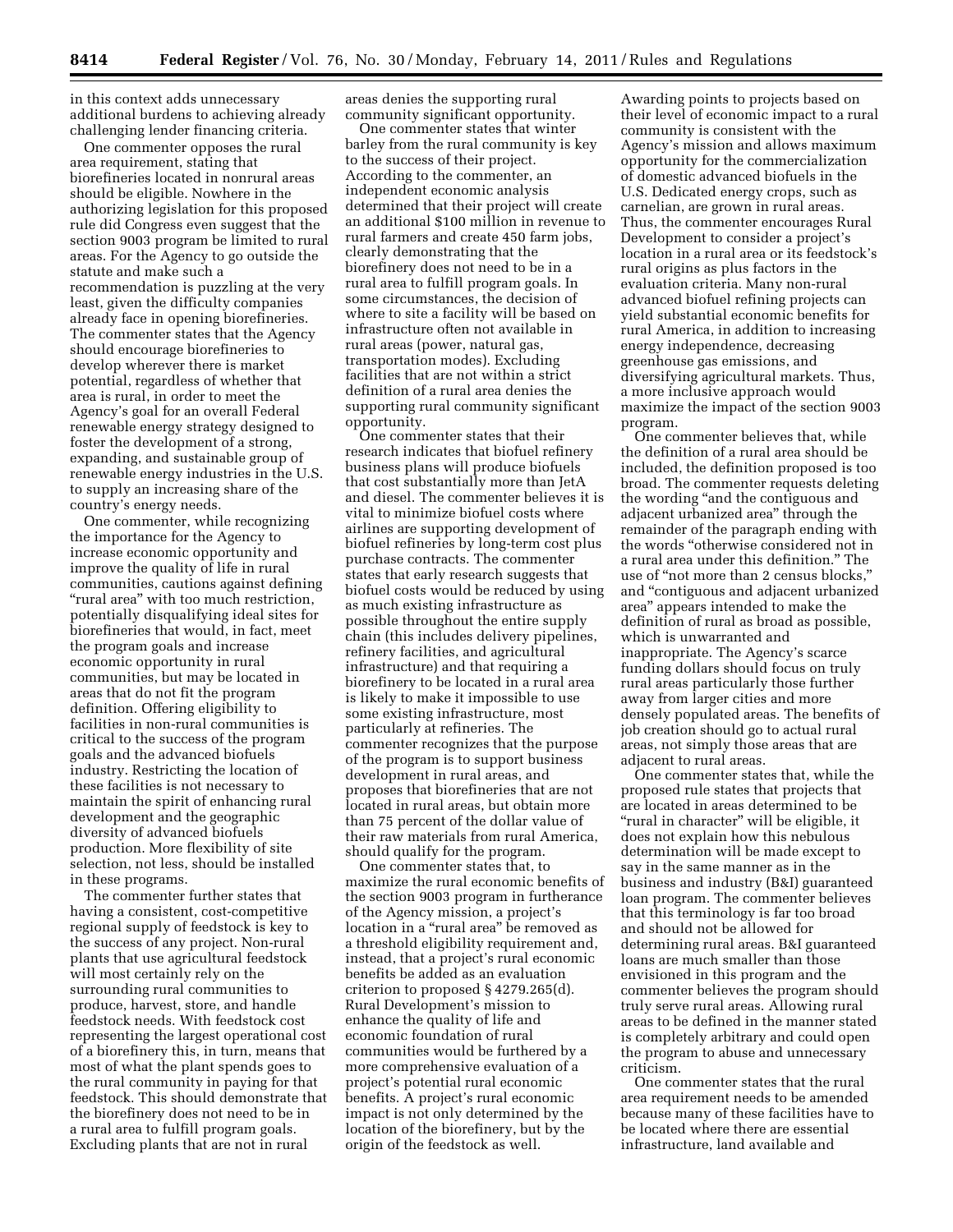specialized jobs, which is usually in the larger communities. Facilities should be allowed to be located in communities larger than 50,000 if they are proposing to obtain a certain percentage (like greater than 25 percent) of their feedstock from rural areas. This will help farmers, rural businesses and rural cities find markets for their feedstock (solid waste, grease, crops, etc). By allowing them to be located in urban areas, it will increase the number of sites available to locate these facilities but at the same time increase feedstock markets for rural residents. Until these types of energy projects are well developed and mature, the commenter believes that all barriers that they may be encountering should be mitigated.

One commenter believes that, for new projects, implementing the rural area requirement will help the Agency fulfill its mission to improve economic conditions of rural America. However, with regard to retrofitting of existing biodiesel facilities, this requirement may not be practical as many existing facilities are no longer in production and are not all located in rural areas and an exception should be considered if the viability of the project is otherwise strong.

One commenter supports the requirement that the program only be used for biorefineries in rural areas. The commenter believes that the program should be targeted to rural economies.

*Response:* In consideration of all of the associated comments reflected above on rural area, the Agency has, as a matter of policy, reconsidered the proposed rural area requirement. The beneficial impacts of the program will generally be in rural areas even if the biorefinery is located in an area that does not meet the proposed rural area definition, because biomass production is expected to occur largely in rural areas and, thus, rural economies will benefit from the increased use of biomass. The Agency is, therefore, removing the proposed rural area requirement from the rule as an eligibility criterion.

The Agency notes, however, two provisions of the interim rule. First, the project must still be located in a State in order to participate in this program. Therefore, the Agency has modified the location requirement so the project must be located in a State, as defined in § 4279.2. Second, the project must be located in a rural area in order to receive points under the potential for rural economic development criterion (see § 4279.265(d)(8)).

*Comment:* One commenter recommends redefining the definition of the ''location population'' classification

of eligible and ineligible areas for the purpose of including companies that are located in cities. The commenter states that they would be eliminated solely due to the Agency's classification of location population. Presently, the Agency defines a City to be greater than 50,000 persons. The City of Erie holds approximately 102,036 persons and the Borough of Wesleyville holds approximately 3,617 persons. Therefore, according to the Agency eligibility map, both the City of Erie and the Borough of Wesleyville are deemed ineligible areas.

The commenter requests expanding the boundaries that define the location population to define a city as a populace of over 500,000 to 1,000,000 persons versus 50,000 persons.

Due to the present classification by the Agency, the commenter is not qualified to apply for any Agency funding programs (grants or loans) because the commenter is located in an area that encompasses the City of Erie and its outlying areas, even though they have low population.

The commenter states that their plant has the versatility to run on various feedstock from non-vegetable oils to animal fats to agricultural feedstock such as soy. It is also located on Lake Erie where it has access to shipping, two interconnected railroads (CSX and Norfolk Southern), I–90 and I–79. Thus, it can easily bring in feedstock and ship out finished biodiesel. The commenter states that, if they could be deemed located in an applicable area, then they could apply for Agency funding and build on relationships with local/ domestic farm institutions.

*Response:* As noted in the previous response, the Agency has reconsidered the proposed rural area requirement and has removed it from the rule as an eligibility criterion. Thus, the applicant's facility would be eligible for participation in this program. The Agency notes that the definition of ''rural area'' is broader than previously used by the Agency and includes provisions for allowing urbanized areas to qualify for being "rural in character."

# *Requested Comments—d. Foreign Ownership*

*Comment:* Numerous commenters recommend eliminating the 51 percent U.S. citizen ownership requirement in biomass grant, loan, and loan guarantee programs. U.S. government grants, loans, and loan guarantees are a large piece of incentivizing private financing for large-scale commercial projects. This incentive is diminished by requiring at least 51 percent domestic ownership. It presents the green business world with a conundrum. The commenters note

that they need government grants, loans, and loan guarantees to attract investors who understand green investment. The investors who understand green investment are often foreign, where the clean tech investment framework is readily understood. Yet, the U.S. loan guarantees put a 49 percent limitation on foreign investment. In the age of a global economy, this citizenship requirement is impractical and ineffective. It inhibits the purpose of the program to incentivize private equity investment in the sector and may lead to job outsourcing. An increase in private equity in this sector is the key to multiple goals of current U.S. domestic policy. Green job creation, reduced dependence on foreign oil and reaching climate change reduction goals all benefit the country and taxpayers irrespective of funding sources.

As a regulatory matter, a 51 percent determination of domestic investors is untenable. An investor's domicile often cannot be discerned as foreign or domestic. A successful, ready to scale biochemical company is usually funded by a number of sources, both foreign and domestic, often made up of venture funds with investment from around the world, funds of funds, and independent investors alike. To discern whether or not the individual owners or investors of a fund, that owns a fund, that is invested in a particular portfolio company has 51 percent U.S. ownership, is not only impractical, it is impossible.

Additionally, the citizenship requirement is hurting rural America. The policy is delaying the administration's ability to reach its economic goals for rural America and energy independence goals for the country. The commenters hope that the Agency will use all of the resources available to help the administration reach its energy independence goals by removing all citizenship requirements. Rural Americans that benefit from the jobs created by these biorefineries do not care about the ownership of the biorefineries. The jobs provide much needed economic stability for local economies. The commenters state that Congress did not include eligibility restrictions as part of the program and the Agency's decision is a significant departure from Congressional intent. Rural Development regulations were implemented when our rural economy looked significantly different from today's rural economy. The commenters believe that the creation of biorefineries should be promoted in rural America, regardless of ownership.

One commenter further states that Congress specifically outlined the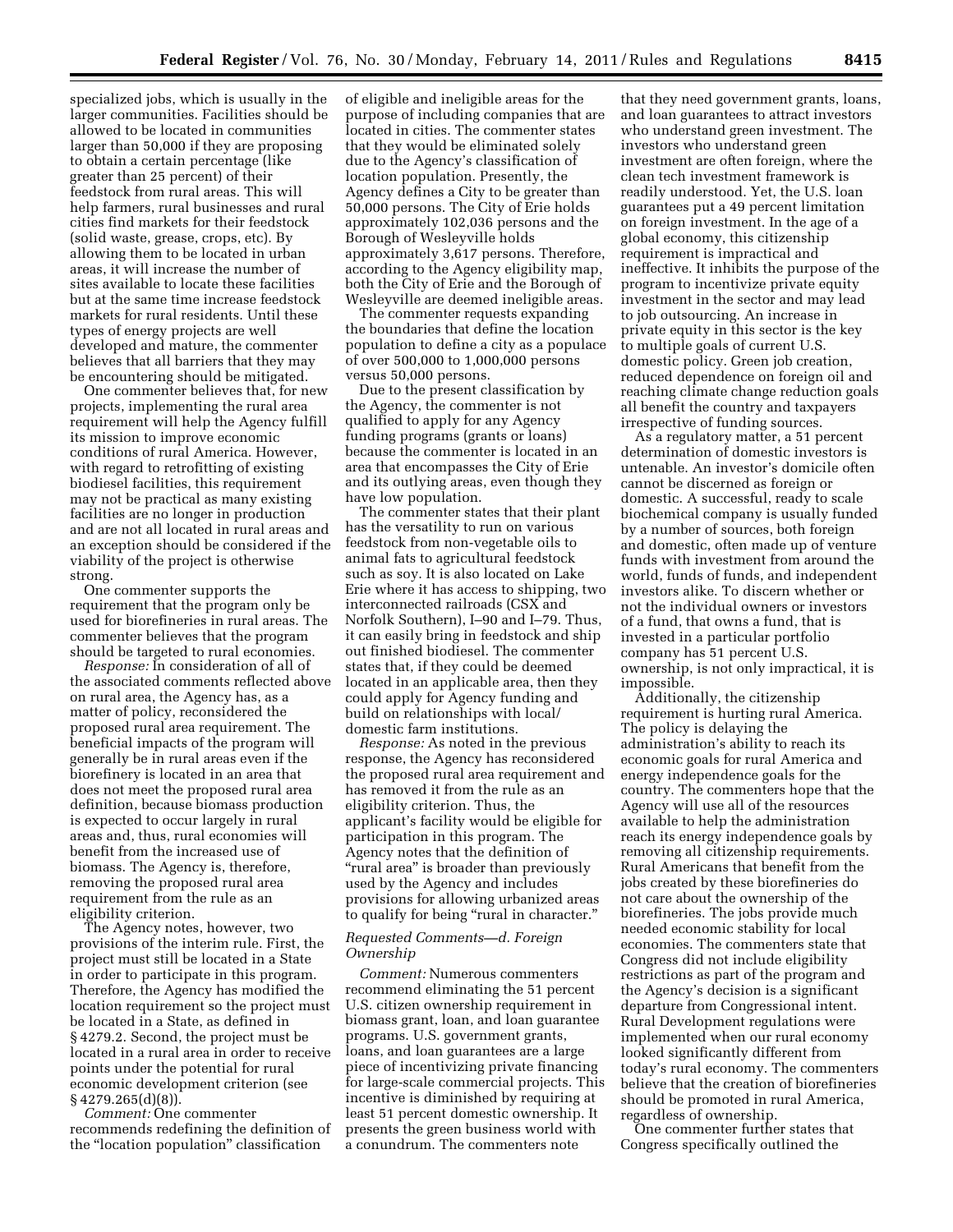definition of "eligible entity" and chose not to include any citizenship requirements. Had Congress intended to do so, it would have done so explicitly.

Another commenter states that to impose such a restriction without being mandated to do so by statute is counterproductive and will delay the development of new technologies and thwart achievement of the section 9003 program's purpose. To the extent the Agency considers citizenship of the borrower, it should be limited to the requirements of section 9003 and consider it only as one of many factors in evaluating and scoring an application.

Two commenters recommend considering foreign ownership in the context of all of the benefits of any given project and make decisions on a caseby-case basis rather than establishing an inflexible limit on the percentage of foreign investment.

One commenter offers this provision: The proposed rulemaking requires that, if the borrower is an entity other than an individual, it must be at least 51 percent owned or controlled by individuals who are either citizens or legally admitted permanent residents residing in the U.S. When an entity owns an interest in the borrower, that entity's citizenship will be determined by the citizenship of the individuals who own an interest in the entity or any subentity based on their ownership interest. Similarly, if the borrower is a subsidiary, the parent entity or the entities that have an ownership interest in that borrower must also be at least 51 percent owned by individuals who are either citizens or nationals or legally admitted permanent residents residing in the U.S.

One commenter recommends that non-U.S. ownership be permitted and that, if points are awarded for local ownership, the Agency consider awarding points based on estimated job creation. On the whole, the commenter supports rational requirements for new technologies that will foster rural development as those industries have a chance to grow.

One commenter recommends that, as long as the ownership of the project has at least 25 percent U.S. citizenship, the project be equally eligible. Given the challenges to achieve funding sources to date, the program should be open to the widest possible sources of funding.

One commenter recommends allowing borrowers that are entities that are other than individuals to be owned or controlled by less than 51 percent of either citizens or legally admitted for permanent residence. The percentage could be 34 percent of U.S. ownership

or legally admitted for permanent residence instead of 51 percent. It will allow for additional investment from non-U.S. investors that may have a higher comfort level in investing in these types of energy projects. These types of energy projects are more advanced in other countries, so foreign investors are more familiar with the technology and are willing to invest in these projects. Banks in Europe are also more familiar with financing these types of projects, so they may feel more comfortable to finance a project in the U.S. if one of their existing customers in Europe is investing and developing an energy project in the U.S.

One commenter believes that the foreign ownership requirement should be strengthened to eliminate the automatic presumption that companies traded on U.S. stock exchanges are 51 percent owned by persons who are either citizens or legally admitted permanent residents residing in the U.S.

One commenter states that the proposed rule makes eligibility parameters extremely broad as almost any U.S. citizen or corporation with majority U.S. ownership is eligible. The commenter agrees with the citizenship requirements as one way to partially limit the scope of those eligible for loan funding.

*Response:* The Agency has determined that it is in the best interests of furthering the Administration's goal of increasing the production of advanced biofuels to broaden the Biorefinery Assistance Guaranteed Loan Program applicability to include making loans to eligible domestic or foreignowned advanced biofuel refineries.

#### *Requested Comments—e. Program Obstacles*

The Agency received numerous comments on program obstacles and ways to improve the program. Please note that for those comments received under this section that are the same or similar to comments made on specific provisions within the rule, the Agency has grouped such comments with those comments made on the specific rule section rather than presenting them below in this section.

#### Total Loan Guarantee Amount

*Comment:* Several commenters recommend publishing the total loan guarantee amount, not just the monetary fiscal appropriation. With all USDA loan guarantee programs, there is a multiplier risk calculation that is set by OMB for each annual appropriation, which allows the total of the loan guarantees awarded to be greater than the actual cash appropriation. The

commenter state that transparency is needed from USDA and OMB in advance to know what the lending authority is at the beginning of the fiscal year. Without that information, applicants do not want to apply, and lending institutions do not want to take the time to support the application if there is not adequate funding for the programs.

*Response:* The Agency will provide, by Notice, the available program level funding for a specific fiscal year. No change was made to the rule in response to this comment.

#### Evaluation and Approval Process

*Comment:* One commenter believes that the evaluation and approval process may be an obstacle. The evaluation process must be transparent and clearly stated with established timelines for the approval process.

Several commenters state that the evaluation process must be transparent, clearly stated, with established timelines for the approval process. These commenters recommend holding a pre-application and post-application meeting at the state office, at a minimum, to discuss the procedure and the requirements with the applicant and the lending facility. Large projects take intense coordination, management, and incur the up-front expense of permitting, detailed engineering, and other development costs. The financing program must be implemented within the same schedule as the other tasks to properly complete the project on time and under budget.

*Response:* With regard to establishing timelines for the approval process, the Agency disagrees that this is possible because timing varies dependent on the unique characteristics of applications submitted. With regard to transparency, the Agency is satisfied that the evaluation and approval process is transparent and, for those applications that are denied, the Agency advises the lenders accordingly and provides them appeal rights.

Lastly, with regard to the suggested meetings, as noted in an earlier response, the Agency can meet with the lender/potential borrower prior to application submission to discuss the scoring criteria and informally review the proposal and application material completed to date. Further, Agency personnel are always available to answer questions.

#### Guarantee During Construction

*Comment:* Several commenters state that it is imperative that the section 9003 loan guarantee continue to cover the construction period. No other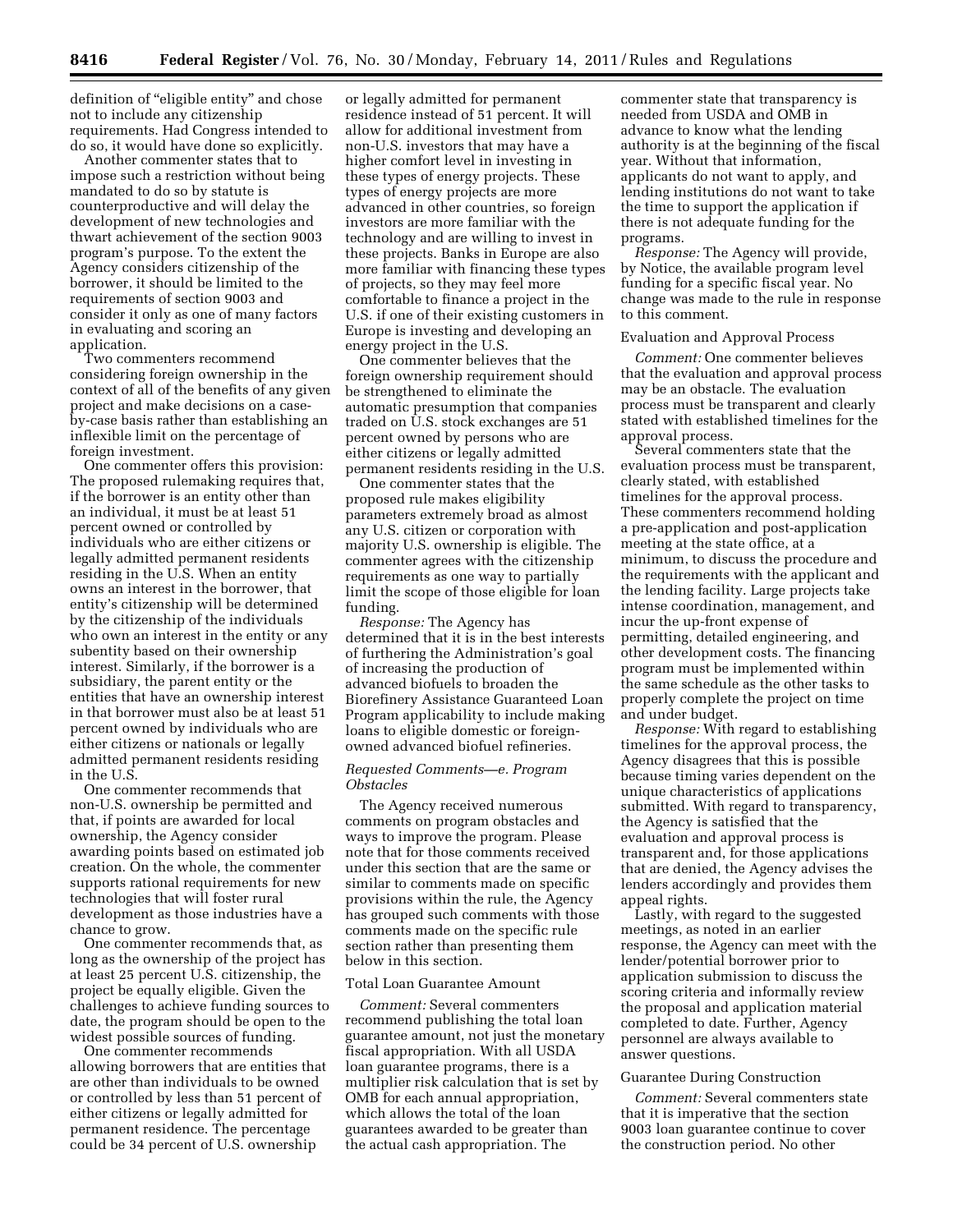funding mechanism currently exists that could fund during the construction period without the loan guarantee in place.

One commenter states that, to be a complete program, the loan guarantees must include the construction period.

One commenter states that one of the greatest needs in renewable energy financing is construction financing. The commenter recommends setting up the section 9003 program to provide its guarantee at the outset of the project's construction so that the guarantee covers the construction risk. It appears this may be the case based on the reference in § 4279.256(e), but this should be made expressly clear that such coverage is to be available routinely.

*Response:* The rule allows the Agency to guarantee the project prior to construction or after completion of the construction. The Agency has revised the rule in §§ 4279.261 and 4279.281 to clarify this.

# Forms

*Comment:* Several commenters recommend that the Agency prepare and provide fillable servicing reporting forms for lending institutions to provide the lender with a manageable, easy to use format for fulfilling the section 9003 reporting requirements. One of the main concerns that lenders face is the possibility of losing the Agency guarantee through improper or misunderstood reporting requirements. The Agency should provide actual forms and a section 9003 program reporting guidance document to all lenders, as well as post the documents on the Agency Web site for full review. An Agency primary contact person should also be provided to the lender during the application process as well as throughout the loan servicing process.

*Response:* The Agency will take this comment into consideration as it develops the forms for the implementation of the regulation. Applicants may always consult the Agency's National Office Energy Division with any questions they may have during the application process and loan servicing process.

# Technical Reports

*Comment:* Several commenters recommend modifying the technical report to include elements of a project management plan that can be used by the applicant, lender, EPC (engineering, procurement, and construction) contractor, and the Agency to properly evaluate, benchmark, and complete the project within the time frames and

budgets as proposed. Every major EPC contractor has software programs and policies and procedures in place that would provide this kind of reporting and which has previously been used for government contracting projects. This would also assist in organizing the application to become a living document that could then be utilized to begin the construction process and used throughout the life of the project, thereby saving time and resources.

*Response:* The Agency does not object to the incorporation of elements of a project management plan in the technical report. However, the Agency is neutral on the use or brand of project management software.

# Total Project Guarantee

*Comment:* One commenter recommends utilizing the program to guarantee the full cost of a project, not just the biofuels portion.

*Response:* The authorizing legislation does not allow the Agency to guarantee the full cost of a project.

*Comment:* Several commenters recommend utilizing the loan guarantee to purchase, build, and operate all the collateral necessary to develop the total project, not just the biofuels portion. Because of the nature of biomass-tobiofuel production, there can be, and usually is, a significant portion of waste fiber material that is best utilized by gasifying, burning, or converted in some form that is usually ultimately manufactured into renewable electricity or another power product. Alternatively, the waste material is utilized in the production of animal feed or fertilizer. These products are also vitally important in providing sustainable, long-term profitability and production for the project and can greatly enhance the production capabilities of the region. The loan guarantee should cover all of the expenses of the entire project. Other expenses that are not listed in this rule but should be included are the cost of buildings, engineering fees, utility interconnect studies and infrastructure, vehicles, natural gas and electricity infrastructure costs, road upgrades or construction, and bonding and insurance costs.

*Response:* The Agency disagrees with the recommendation to cover all of the expenses of the entire project. The Agency anticipates an over-subscription of the program. Therefore, the Agency's intent is to focus the program's limited funding resources on core project costs, which are identified in the interim rule as eligible project costs (see § 4279.229(e)). As the program matures, the Agency may consider whether to expand the list of eligible project costs,

which is provided for in the interim rule (see § 4279.229(e)(7)).

#### Bond Financing

*Comment:* One commenter advocates the Bond Loan Model as the most efficient financing mechanism for renewable energy projects and states it can be executed in a more cost-effective and timely manner than conventional financing transactions utilizing the Conventional Loan Model, particularly in light of the lack of commercial banks' willingness to commit to loans of 15 to 20 years.

Three commenters recommend financing through the use of corporate bonds. One commenter states that they recently reviewed a proposed corporate bond structure that would allow companies to issue 15 to 25 year nonamortizing bonds that would have the Agency guarantee attached. This would significantly reduce the cost of borrowing and provide a creative alternative to conventional commercial bank financing. The commenter believes using the loan guarantee program in support of this type of structure would provide a very viable financing source for these projects and would help achieve the overall objectives of creating a biorefinery industry.

One commenter states that, because they are recognized as a more freely tradable instrument than loan participations, the interest cost to borrowers (bond issuers) is often lower with bonds than with traditional loans. By not recognizing the predominant method for financing large commercial projects, the section 9003 program will likely not attract the larger producers of advanced biofuels and, equally important, will likely not attract the investment banking firms that are needed to facilitate these complex financings. The commenter suggested language for allowing the use of corporate bonds.

Three commenters recommend allowing borrowers to issue notes or bonds directly to accredited investors by way of capital markets offerings for both the guaranteed and unguaranteed portions. Two of the commenters point out that the proposed rule allows only for the sale of indirect "participations" in the unguaranteed portions, with the original lender retaining title to the notes, and does not contemplate the sale of notes or bonds in the capital markets (except with respect to the sale of the guaranteed portion to accredited investors).

The commenters state that banks are unwilling to fund the unguaranteed portion of the loans. The commenters point out that, in the current market,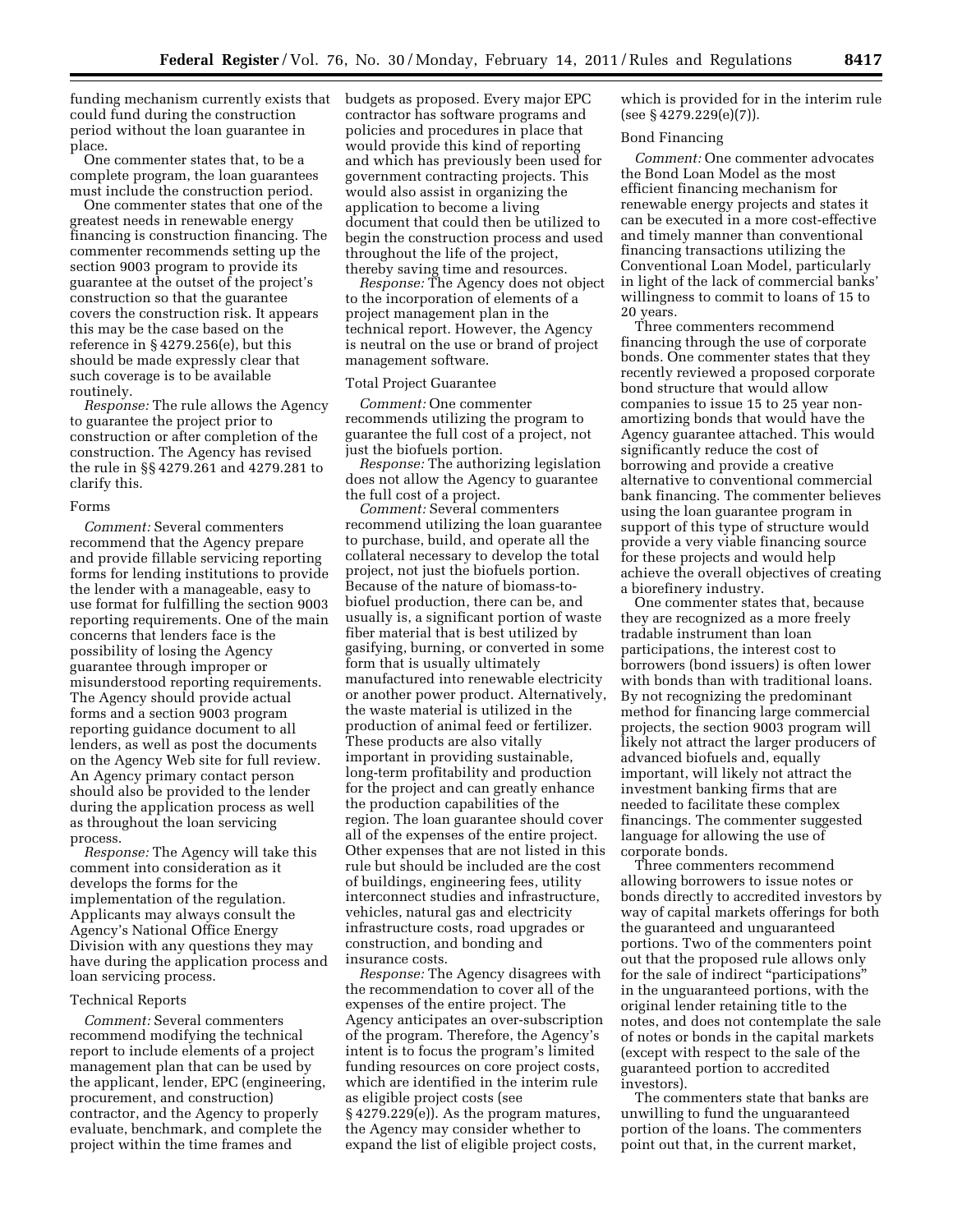only institutional investors are able, through capital markets transactions, to assume the perceived level of risk on the unguaranteed portion of the loans. Efficient capital markets transactions, including the sale of bonds, will require the direct sale by the borrower of notes or bonds to investors. As is market practice, a trustee would act on behalf of the bond investors as a class with the original lender performing the role of Collateral, Inter-creditor and Administrative Agent on behalf of all lenders, investors and the Agency. In that role, the original lender will perform all of the servicing duties contemplated under the proposed rule.

One commenter encourages the Agency to consider utilization of bond financing mechanisms in order to expand opportunities for debt finance where traditional credit markets are tight as one way to reduce program obstacles. The commenter believes that the currently proposed requirements dramatically reduce the number of lenders that will be willing to work with the program due to the current bank market and high-risk associated with this new industry. The Agency can address this problem by expanding the definition of eligible lender to enable utilization of the bond market in addition to the bank market. The bond market is favorable at this time because it is largely untapped in comparison with the bank market, it is more flexible than traditional commercial lending, and it eliminates a substantial portion of the risk for the lender. This can be accomplished by permitting a corporate trustee and investment bank to, collectively, function as an ''eligible lender'' for purposes of taxable corporate bond transactions.

One commenter states that the regulation needs to clearly state if bonds are allowed, what type of bonds should be allowed, who can issue the bonds, who can purchase the bonds, and how they are to be serviced.

*Response:* The Agency is authorized to guarantee loans, which in certain circumstances may include bonds as described below, under this program. The Agency considers that this requires a lender to make the loan from its resources and then service that loan itself. While the Agency will permit the lender to secure limited servicing responsibilities from third parties, the lender must remain responsible for the servicing.

The Agency considers this as distinct from the typical investment banking scenario, where an investment bank secures the financing from outside investors. After the funding is secured, the investment bank has no further

involvement with the transaction. Servicing is handled by a trustee who reports to and is controlled by the investors. The Agency considers that this is an investment instead of a loan and that its current authority is insufficient to guarantee investments.

Recognizing the current difficulties in securing funding, the Agency has been approving certain bond transactions. The Agency considers that, under the limitations contained in this regulation, guaranteeing these bonds is in keeping with its authority. In order to be more transparent of its willingness to guarantee certain bond transactions, the Agency has modified this regulation accordingly.

Specifically, the lender is required to provide the loan proceeds and service the loan. The Agency will allow a trustee to provide limited servicing only if the trustee is fully under the control of the lender. Holders' rights are limited to receiving payments under the note or bond and if those payments are delinquent making demand for payment on the lender and the government as provided in the regulation. In certain cases where the lender and borrower desire to change the loan terms, the holder is also required to consent to any changes. Loans providing holders any other rights are ineligible for guarantee under this program.

*Comment:* Several commenters recommend including the option to utilize bond financing. The section 9003 program has already established a precedent in funding a project through the use of bonds. The need for lender participation through the section 9003 program can be met through use of an appropriately structured bond program to achieve effective financing in today's capital markets.

The commenters recommend expanding the section 9003 program to (1) permit treatment of large commercial banks or investment banks with substantial corporate trust practices as ''eligible lenders'' when acting as a bond trustee and (2) find that the ''minimum retention'' requirements are met if the bank, in its capacity as bond trustee, holds 100 percent of the legal title to the underlying corporation debt obligation and to related mortgage and security interests, even if the beneficial interests are participated out and held by a controlled number of sophisticated, institutional investors.

For purposes of the section 9003 program, the commenters advocate the expansion of the lending criteria to include a structured bond financing approach, which will assure the Agency of safety and soundness in the lending activity it guaranties, including high

quality loan servicing, as well as the involvement of knowledgeable, professional investors well-qualified to evaluate and manage risks.

*Response:* The Agency can only consider bond financing where the lender purchases all bonds and sells and/or participates thereafter. In all scenarios, the lender is responsible and controls the servicing of the loan. In addition, the lender would be required to fully control any trustee related to the bond financing.

Regarding eligible lenders, the rule reflects requirements that are similar to the requirements for a traditional lender under the Business and Industry guaranteed loan program. The Agency has determined that its current authority would not permit using an investment bank bond model. Unlike the authority given to the Department of Energy that permits the guarantee of debt obligations in addition to loans for several of its programs, the authority for this program is limited to guaranteeing loans.

*Comment:* One commenter states that several banks have noted the limitation on the participation of noncommercial bank lenders. Given the size of the loan required to construct a commercial cellulosic ethanol facility, noncommercial bank participants will likely be critical to any effort in completing financing of a project. The commenter states that they are aware of discussions to use the loan guarantee program to guarantee bonds sold to accredited investors. Given the apparent lack of appetite in the debt markets, expanding the program to cover the bond market will increase potential financing options for cellulosic projects.

One commenter states that they have contacted numerous banks and insurance companies and have been unable to locate a commercial lender to finance the debt portion of a project despite the section 9003 program. Although the financial market conditions of the past 18 months have contributed to some degree to this challenge, the lack of available lenders has less to do with the recent debt crisis and more to do with structural issues with the program. The section 9003 program today is modeled after the B&I guaranteed loan program and requires a commercial lender to apply for the guarantee. This model has worked fine for the B&I guaranteed loan program because the typical loan size is sufficiently small. There are hundreds, if not thousands, of small rural banks that can fund small guaranteed loans. The section 9003 program, targeted at much larger projects with debt components that start at \$70 million and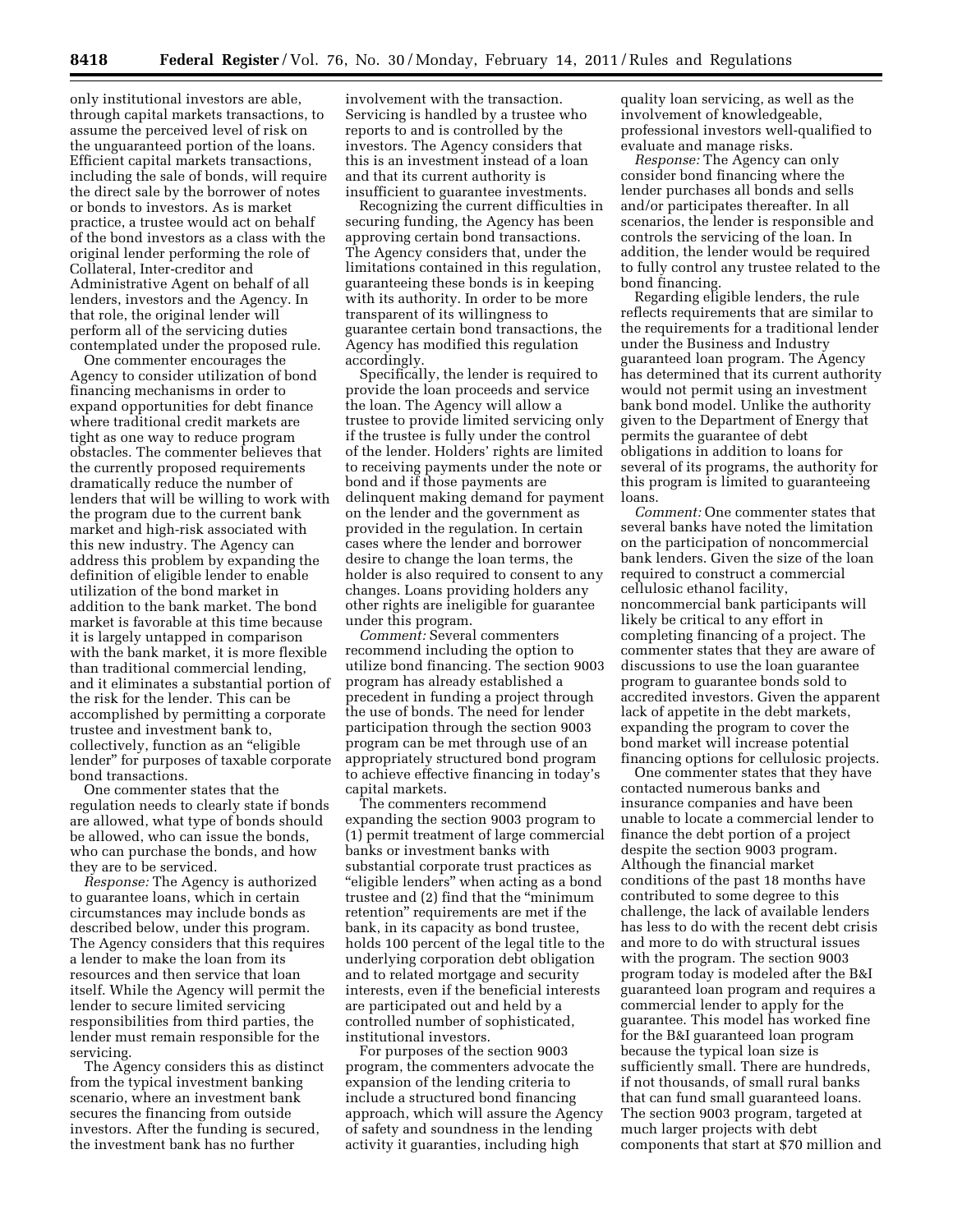go up from there, quickly outstrips the capabilities of rural and even regional banks. The remaining lenders are ''too big to fail'' sized banks that have little, if any, experience with USDA programs. The only way for Wells Fargo, and even Rabo Bank, to fund one of these loans requires a high level executive decision to create a whole new line of business. So far that has not happened and expectations are that not much progress will be made in this arena.

As a result, the commenter states that they have been working with the Agency, specifically Undersecretary Tonsager and his team, to determine how best to adapt the program to the use of the commercial bond market which is a far better solution for the following reasons:

1. Bond investors provide ''patient'' capital that provides term lengths that match the project life better than a commercial loan.

2. Bonds do not include ''sweep'' provisions whereby the commercial bank lender ''sweeps'' any excess cash generated to reduce the principal of the loan. When this happens, it reduces the returns to equity investors and thereby makes it much more difficult to attract equity capital.

3. The bond market is 10 times larger than the commercial debt market.

4. Higher levels of due diligence are performed than is true with small lenders because a professional investment bank performs the underwriting and the bond investors also does similar due diligence.

5. Loan servicing is performed by a trustee that has a higher level of professionalism and process technology to assure greater compliance and overall loan processing. In the worst case scenario of liquidation, these trustees are far more capable of making debt holders whole than is a small lender.

The commenter proposes the bond market alternative because of the challenges with loans of the size needed for section 9003 projects and the lack of availability of lenders willing to participate. The additional minimum criteria in the proposed rule will make it even more difficult to find lenders willing to participate. The commenter believes that the bond market approach not only meets the criteria of the program as provided by the statute, but provides benefits in terms of lower risk to the Agency and better screening of projects.

*Response:* For the reasons previously stated, the Agency can only consider bond financing where the lender purchases all bonds and sells and/or participates thereafter. In all scenarios, the lender is responsible and controls

the servicing of the loan. In addition, the lender would be required to fully control any trustee related to the bond financing. In addition to other provisions, the Agency has tried to make the program more attractive to commercial lenders by revising the rule to allow either 20 years or useful life of the project (removing the "85 percent" provision associated with useful life), whichever is less, to allow more flexible terms for loans.

#### Special Program

*Comment:* Several commenters recommend implementing a special section 9003 advanced biofuels guaranteed loan-bond program for the Gulf Coast and Eastern seaboard region to stimulate the economy ravaged by the recent Gulf oil spill crisis. The Go-Zone Bond funding and other business stimulus programs were vitally instrumental to getting these regions additional financial support that stimulated business creation and the rebuilding of the region. For the advanced biofuels industry, the primary feedstock that is the most reliable to date ''woody biomass'' is found in this same region in greater volumes than anywhere else in the country.

*Response:* The Agency understands the commenters' concerns. However, the Agency wants to encourage the geographic distribution of projects throughout the U.S. and its territories and not tailor the program to specific events. The Agency notes that there are other methods to address specific events described by the commenter (*e.g.,*  Presidentially-declared disaster areas).

Demonstration Funding for Pilot and Demonstration Scale Projects

*Comment:* Several commenters recommend implementing the demonstration funding portion of the section 9003 program to include pilot and demonstration scale projects providing grants under the section 9003 program to assist in providing additional financial support, because these types of projects typically do not cash flow on a commercial scale. This intermediate step is a vitally important one in developing these new technologies to the commercial stage, and needs funding to allow deserving, sustainable technologies to move to commercialization.

*Response:* The statute only allows for demonstration scale projects to be funded with grant funding. At this time, no funding has been appropriated to implement a grant program.

Dairy Industry and Department of Defense Set-Asides

*Comment:* Several commenters recommend setting aside special funds for USDA partnership efforts with the dairy industry and the Department of Defense (DoD). In recent months, the Agency has entered into a memorandum of understanding (MOU) with the dairy industry with the intent of developing anaerobic digester technology and providing a reduction of greenhouse gas emissions. This technology has not been fully implemented in dairies because of the high cost and low profit margins from currently used technologies. However, advanced integrated biofuels technologies have been developed that dramatically increase efficiencies and provide profitable returns for investorowners. The Agency can assist in this effort by supporting larger projects that are greater than the \$25 million cap in the Rural Energy for America Program. Utilizing a 90 percent loan guarantee for these projects, and low or no fees will also additionally incentivize the growth of these technologies in this market segment.

The Agency also recently entered into a partnership agreement with the Navy to assist in developing advanced biofuels for fleets and vehicles. Five energy targets have been adopted by the Navy to reduce conventional fuel use. This will require an intense effort and coordination by the advanced biofuels industry just to supply the Navy this type of fuel, notwithstanding the RFS requirement and other industry needs. It is vitally important to our national security that the Agency can provide assistance to both the industry and the Navy in this effort through assisting in the development, implementation and financing of these new biofuels projects that must be implemented to meet such a demand.

*Response:* The Agency is not establishing the set asides referenced in the comment because the Agency has adopted a policy of wanting to have a program that is technologically, geographically, and feedstock neutral. Such a set aside would provide preferences for specific feedstock and technologies inconsistent with this policy. The Agency believes that feedstock, geographic, and technology neutrality are critical to meeting the purposes of the program, which is to encourage broad-based advanced biofuel production practices, technologies, and feedstocks so that the best renewable energy options are supported.

However, the Agency has added a provision to the rule to allow the Administrator to award bonus points to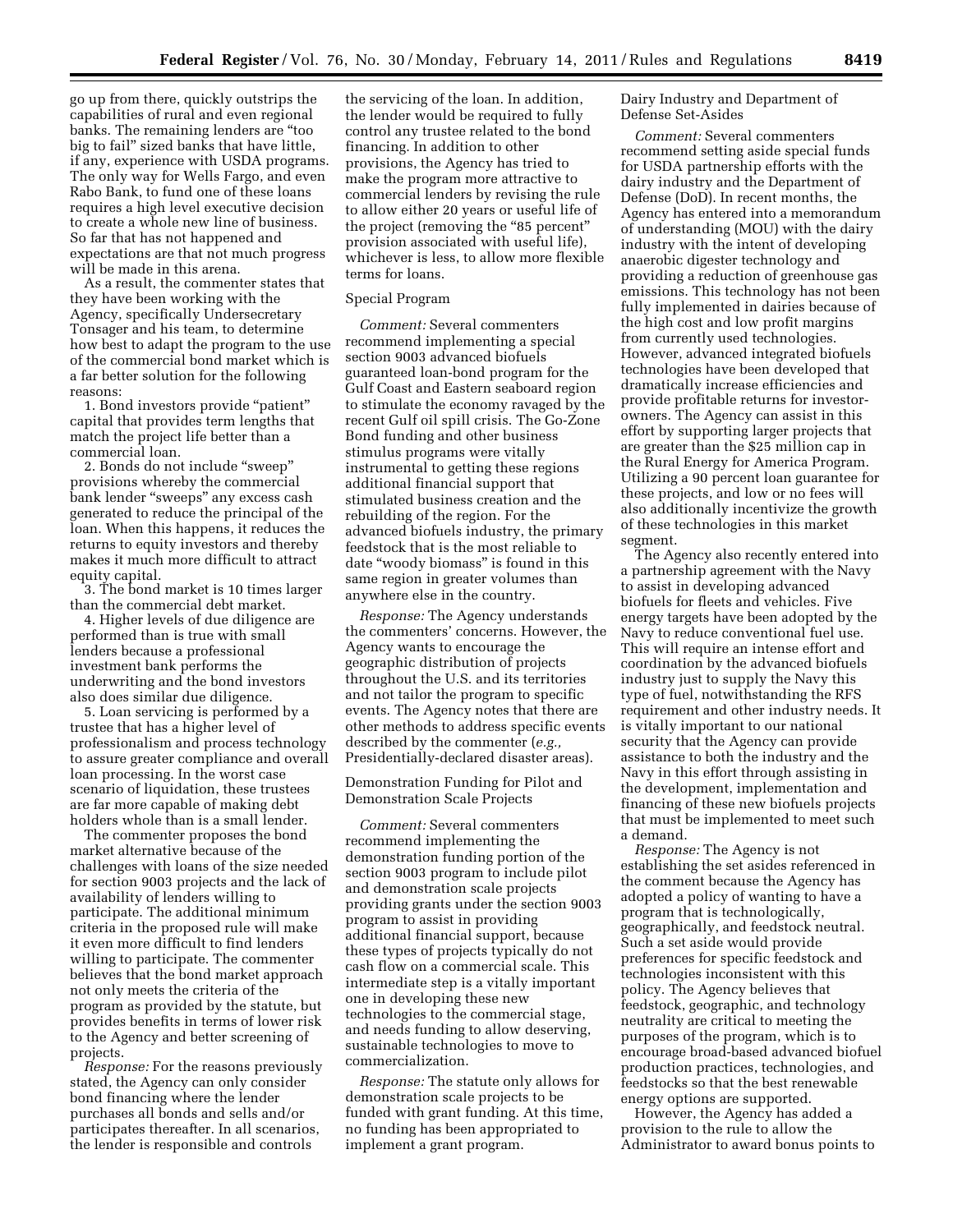applications for partnerships and other activities that assist in the development of new and emerging technologies for the development of advanced biofuels so as to increase the energy independence of the United States; promote resource conservation, public health, and the environment; diversify markets for agricultural and forestry products and agriculture waste material; and create jobs and enhance the economic development of the rural economy. The Agency will identify these partnerships and other activities in a **Federal Register** notice each fiscal year. Please note that the Agency is specifically seeking comment on this provision (see Section IV, Request for Comments).

# New Technology and Commercialization

*Comment:* One commenter states that there appears to be some confusion as to how to determine whether a new technology is ready for commercialization. This shows up in the requirement that pilot-scale or semiwork facilities will have already been built and operated as a means to build confidence in commercial scale rollout. For some technologies, this is an acceptable approach, but it is not for many others. As a result, the technology development leading up to the proposal, and whether that work provides sufficient confidence to move to commercial scale, should be determined as appropriate, to the technology being proposed. Also, if the financing team and the due diligence performed by them and the third party Technical Reviewer finds the evidence sufficient, that is a good proxy for acceptance. Instead, it can be a requirement of the Technology Assessment to express whether sufficient pre-work has been performed to warrant a commercial scale project. Or when a proposed project for commercial scale operations is of a size that could also be considered a pilot scale project, that such projects are equally qualified and eligible. Although there are many technologies that are well suited to testing with pilot scale facilities as a means to increase confidence in the technology (*e.g.*  fermentation), oxygen gasification of biomass is not one of these. The commenter's commercial facility, with a proposed budget of \$140 million, is in fact at a scale that would normally be considered "pilot scale." The commenter states they considered developing a quarter-scale facility for this purpose. Unfortunately, the challenges of either generating or trucking sufficient oxygen to a quarter-scale facility drives the cost of such a facility to be comparable

(approximately 70 percent) to the full commercial scale design. Also, a quarter-scale facility provides little valuable information in terms of scalability and therefore very little increased confidence for the commercial scale-up. The reason is that the fluid dynamics and chemistry within such a gasifier vary dramatically from one size to another. Operation of a smaller unit does not predict the actual operation of a larger unit. As a result, the design work and subsequent validation within the pilot facility would only prove that the pilot functions properly. The details of the full scale commercial unit will certainly be different and require its own separate validation. Given that the risks are similar and equally low for a quarter-scale versus commercial scale, it is unwise to waste that much money on a useless facility. More importantly, investors are not willing to waste that much investment on a pilot scale that provides little incremental value.

*Response:* The Agency disagrees with the comment. The application must include documentation that proves the technology as proposed meets the definition of eligible technology. The Agency has consulted with technical experts and has determined that the process needs to be demonstrated to provide reasonable experimental data to support engineering scale-up with acceptable technical risk. That documentation includes that the advanced biofuel technology has at least a 12-month (four seasons) successful operating history at semi-work scale, which demonstrates the ability to operate at a commercial scale. Semiwork scale is defined as ''a manufacturing plant operating on a limited commercial scale to provide final tests of a new product or process.'' The Agency did not receive many comments concerning this issue and the commenter did not provide sufficient reasons for a change in policy at this time.

## Interest Caps and Financing Structure

*Comment:* To achieve the Agency's goal of leveraging Federal government biorefinery assistance loan guarantees and private capital sources to facilitate financing of biorefineries in the U.S., two commenters recommend considering factors not included in the NPRM that affect available financing of renewable energy—in this case biorefinery—projects. Specifically, while Federal loan guarantees provide greater certainty for private lenders, if interest caps on loan guarantees are too low, commercial lenders are just as likely to turn to other stable investments, such as Treasury Bills,

rather than the desired renewable energy investments. While some commercial lenders are comfortable operating in the current program structure, the commenters believe that the industry as a whole would benefit from maximum competition and flexibility for lenders to negotiate business structures and terms that provide incentives to finance biorefineries.

*Response:* The Agency has removed the proposed blended interest rate requirement from the rule. The Agency has revised the interest rate provisions to more closely match the requirements in §§ 4279.125 and 4287.112, while providing lenders with some flexibility in establishing loan type and terms on the unguaranteed portion. The Agency believes that this and other changes to the rule sufficiently address the commenter's concerns.

# Grants

*Comment:* One commenter recommends including grants in the program. According to the commenter, grants could be used as matches for other funding sources and would help reduce the high startup costs associated with the use of new technology, particularly in rural communities.

Another commenter also encourages the Agency to include grants for developing and deploying new and emerging technologies that, at a minimum, emanate from paradigms different from the one built into the proposed rules, and preferably that target transformative innovations in rural America.

*Response:* The Agency points out that grants for this program are authorized by statute for the development and construction of demonstration-scale biorefineries to demonstrate the commercial viability of one or more processes for converting renewable biomass to advanced biofuels, and are only funded under discretionary funding, which must be appropriated by Congress. At this time, no discretionary funding has been received by the Agency for the program. Therefore, until funds for grants are appropriated, the Agency cannot address grants in the program. Additionally, the authorizing legislation for this program would not authorize program grants being used as a match for another Federal grant program.

*Comment:* One commenter states that the language in the rules for the grants authorized under Section 9003 are limited to only development and construction of demonstration-scale biorefineries or construction of commercial scale facilities based on a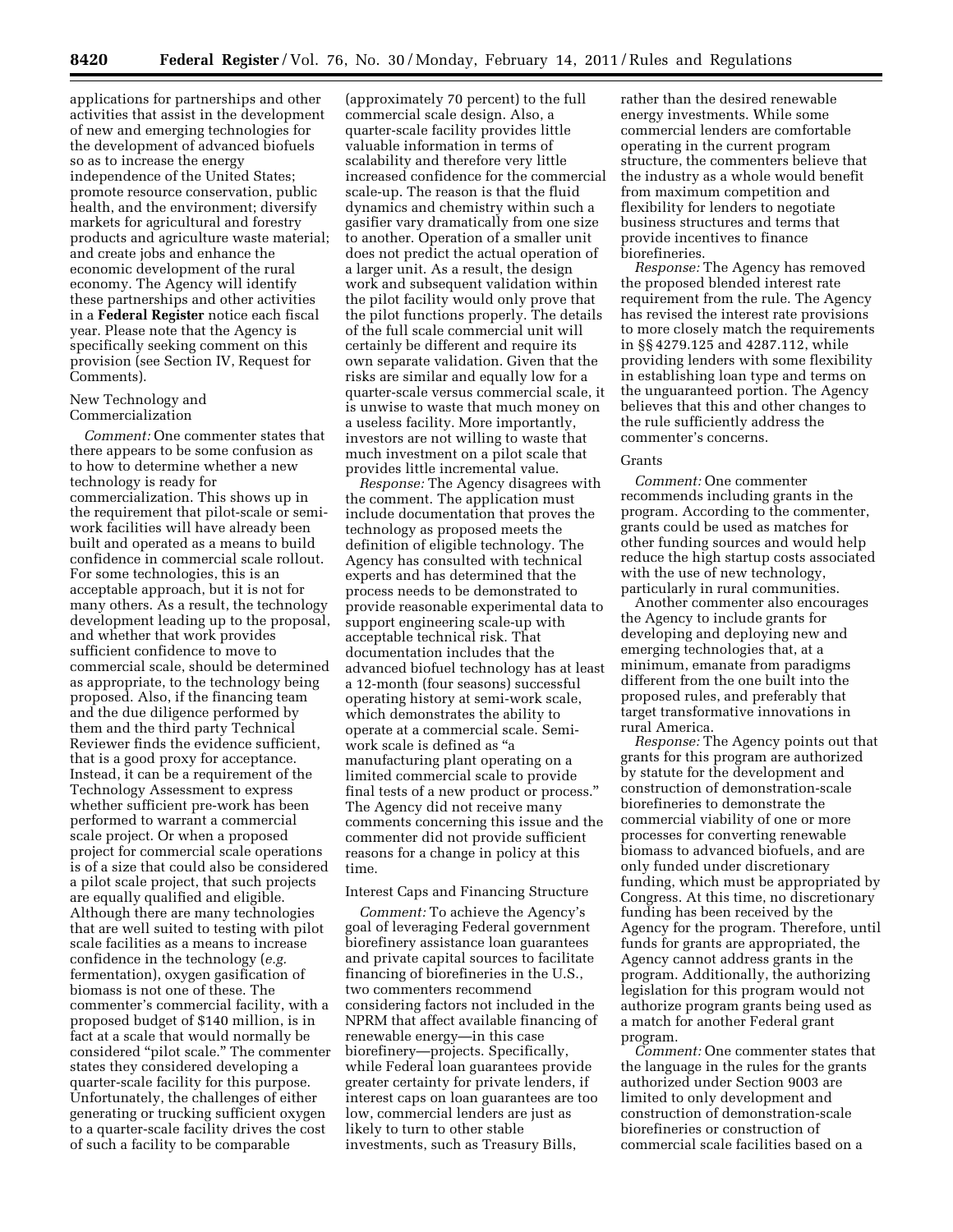traditional ''bricks and mortar'' paradigm. [''Grants for the development and construction of demonstration-scale biorefineries to demonstrate the commercial availability of one or more processes for converting renewable biomass to advanced biofuels.''] This language precludes the Agency from tapping into truly transformative innovations.

The commenter further states that the Agency needs to include in its rules the ability to fund transformative technologies in the agriculture sector that support and accelerate the sustainable production of advanced biofuels.

The commenter states that aginterested/savvy venture investors do not truly exist in the agriculture sector. Thus, incremental agricultural improvements have tended to be the norm; paradigms producing transformative innovations in this sector are few and far between. The DOE views its mission in strictly narrow terms as only pertaining to the fuel, even though by definition biofuel includes agriculture. Thus, it has been funding interesting science "fuel only" focused efforts that will likely take many, many years to deploy at commercial scale with competitively priced output. Our urgent national imperative is for a domestic renewable source of liquid fuels. Urgency requires transformational innovation in the agricultural sector. The Agency is the only entity with enough knowledge and experience in this sector, and with a mission to revitalize rural America, to foster the kind of innovation that can enable transformation in the agriculturalrelated advanced biofuel sector.

The commenter provided the following discussion to support their position regarding grants for innovative technology:

(1) The new paradigm is born of a different way of thinking about how to solve our urgent near-term need for a thriving domestic biofuels industry. The new paradigm recognizes that it is really the yeast that produces the biofuel and thus is at the center of the ethanol ecosystem, and that the current yeast only produces one product—ethanol. The facilities the existing yeast is deployed in, as a consequence are known as ''ethanol plants.'' The commenter utilized off-the-shelf biotechnology to modify the singleproduct yeast so it would multi-task. When multi-tasking yeast are deployed, producing ethanol and valuable coproducts simultaneously, ethanol plants automatically become biorefineries by definition. Furthermore, since yeast do not care where their C6 sugar-food

comes from, the biorefineries deploying multi-tasking yeast can use feedstock other than grain feedstock (e.g. stover, sorghum, grasses, etc.) to produce advanced biofuels. Off-the-shelf technology exists today to convert cellulose into C6 sugar-food for the yeast to ferment into ethanol. The problem heretofore has been doing so in an economically sustainable way from just the cellulose alone. However, the valuable co-products that multi-tasking yeast produce enable economically sustainable conversion of only the cellulose portion of cellulosic feedstock, allowing the hemi-cellulose and lignin to be used for heat and energy to run the operation in a carbon neutral manner.

(2) When the yeast element of the biofuel system changes, all the other elements of that system also change. The most important change from switching to multi-tasking yeast is a sustainable advanced biofuel business model. The revenue in this new model is from the sale of ethanol and valuable co-products that are derived solely from the C6 sugars converted from just the cellulose portion. The hemicellulose and lignin used in CHP facilities provide the heat and power to run the operation and generate more revenue through sale of excess electricity to the grid. Private capital will invest in a sustainably profitable business model the key element that is missing from the biofuel funded efforts to date. Farmers will grow cellulosic crops when a profitable market exists.

The logical sequence of events, therefore, will proceed as follows:

a. The Agency should change the rule pertaining to grants in Section 9003, allowing the Agency to make ''grant(s) for the development of processes for converting renewable biomass to [sustainable] advanced biofuels.''

b. The revised rule would allow the commenter, for example, to apply for a grant under Section 9003 to complete the optimization of its multi-tasking yeast in order to produce commercially viable levels of co-products in advanced biofuel biorefineries, furthering the fundamental intent of the rules ''to assist in the development of new and emerging technologies for the development of advanced biofuels.'' It would also enable the Agency to successfully advance its agenda to revitalize rural America by creating thousands of new green jobs, and do so at an accelerated pace.

c. The commenter would then deploy multi-tasking yeast first in existing ethanol plants, where just the cellulose from cellulosic feedstock (initially stover because it is already grown) is

converted to C6 sugar for the yeast to ferment.

d. Ethanol produced in the biorefinery would be sold through existing channels at market prices as it is today, and the byproduct portion would be sold as a molasses-type material or dried and sold as a powder (market pricing for amino acids is quite stable), which has enabled computation of the \$0.70/gallon of revenue.

e. With a proven sustainable business model (by converting an existing ethanol plant to an advanced biofuel biorefinery), private capital will invest in building many new biorefineries (even without guaranteed loans) to expand the industry, and farmers will grow the cellulosic crops to meet the new market for them.

The systemic changes also include: (1) No need for funding for new pilot plants to demonstrate viability of unproven, complex and costly technologies.

(2) Existing designs for ethanol plants (substituting pulp mills at the front end for existing corn grinders) can be used for new advanced biofuel biorefineries, expediting deployment of these facilities at a lower cost, and accelerating production of advanced biofuel that can meet the RFS2 production levels and timeline.

(3) Accelerated advanced biofuel production (within 24 months post funding) means accelerated construction and operating jobs in rural communities, which will enable the Agency to dramatically demonstrate to rural America and to Congress that it is the Agency that can make the transformative difference to rural America and to our domestic biofuels industry that the President, Congress and the American people voted for.

In conclusion, the commenter advocates rules that allow an Agencyfunded transformational innovation to be developed wherever the resources within the United States most readily exist in order to expedite development and deployment, but the resulting technology must be deployed in rural America. If the statutory language requirement in the 2008 Farm Bill will not allow for inclusion of funding for development of agricultural-biofuels related transformative innovations like the one discussed above, then provision for such should be made clear under § 4279.202(b).

*Response:* The language in the statute (see section  $9003(c)(1)$  of the FSRIA) states: ''grants to assist in paying the costs of the development and construction of demonstration-scale biorefineries to demonstrate the commercial viability of 1 or more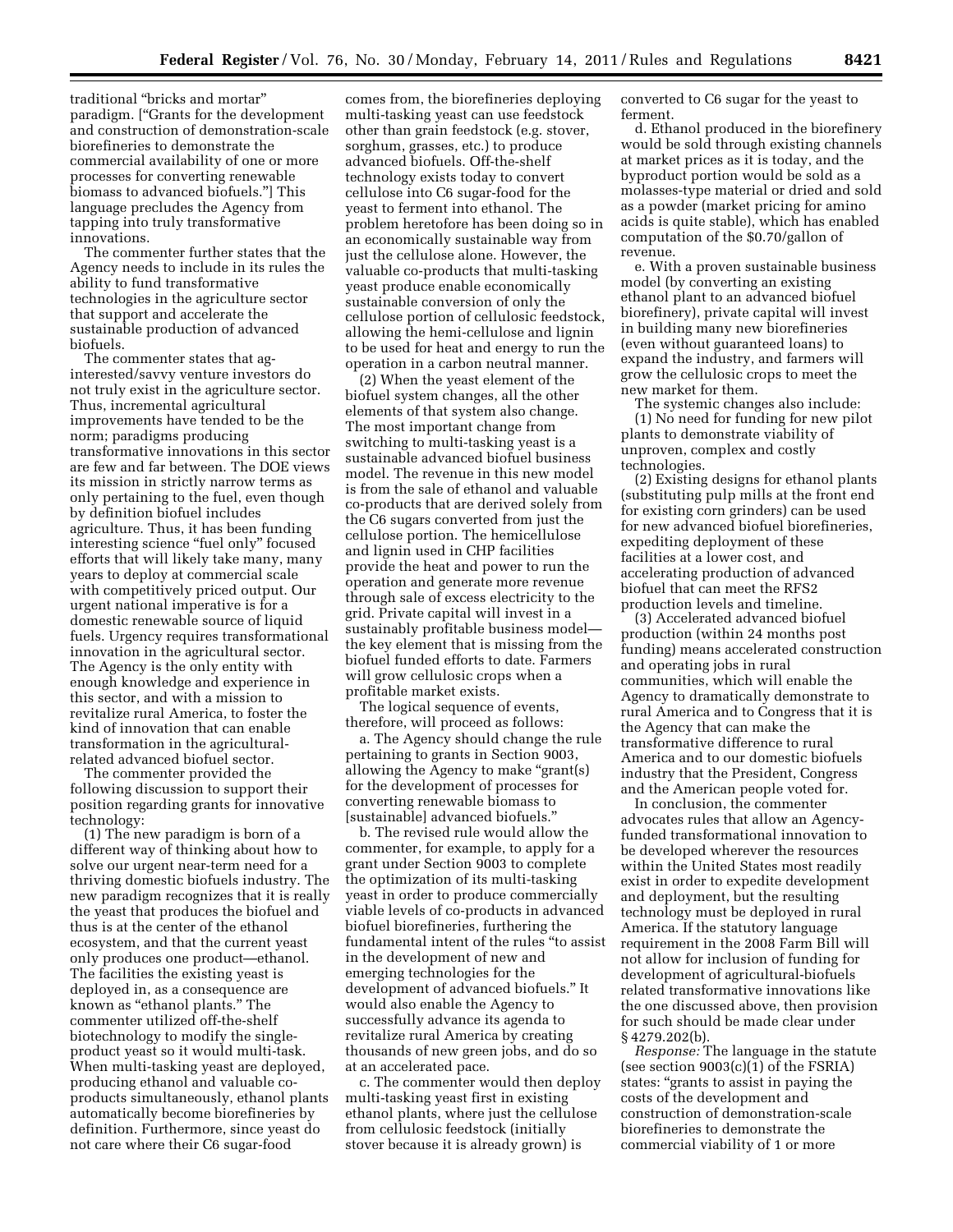processes for converting renewable biomass to advanced biofuels.'' This language precludes the Agency from implementing what the commenter is requesting. Further, to the extent commenter is requesting the Agency to do otherwise, the Agency cannot. It is up to Congress to modify the statutory language in order for the Agency to consider the commenter's suggestions.

# Simple Applications

*Comment:* One commenter recommends developing a simple application for small biorefineries that produce less than 1,500 gallons of biofuels per day.

*Response:* Because the program deals with new and emerging technologies, the Agency needs the same detailed information on the technology and process regardless of the size of the biorefinery. Therefore, a simplified application is not appropriate for the program.

#### Small, Mobile Biorefinery Units

*Comment:* One commenter recommends giving preference to small and particularly mobile biorefinery units that may be better able to serve small rural communities on a multicounty regional basis. The commenter states this will help provide economic security to those communities through job creation and dependable sources of local energy and provide greater feedstock security by having the sources located in many different locations throughout a multi-county area instead of being concentrated near one centralized biorefinery.

*Response:* Please note the previous response where the Agency stated its position to remain technologically, geographically, and feedstock neutral. While there is no preference given for small biorefinery units, they are not excluded from the program. A mobile system is eligible.

# Unsecured Debt

*Comment:* One commenter believes that the primary obstacle to this program is the unsecured debt requirement. According to the commenter, lenders are not willing to take risk in the alternative fuels industry given the current state of financial markets. The Agency must be willing to relax this rule. Options include allowing subordinate risk, such as a state or other credible entity, or offering a 100 percent guarantee under conditions when a high ratio of equity investment is secured, where technology risk is limited, and where there is a demonstrated ability to accelerate return on investment. Loan guarantees, like loans, should not be a

''one size fits all.'' Banks adjust loan terms based on conditions specific to the investment the loan supports. The Agency should consider adjustments when the potential investment offers compelling reasons to do so.

*Response:* The Agency is addressing these concerns by allowing the subordination its lien on accounts receivable and inventory for working capital loans under certain conditions and guaranteeing up to 90 percent of the loan for guaranteed loans of \$125 million or less, also under certain conditions. As noted in an earlier response, the rule outlines the criteria the project must meet to obtain a 90 percent guarantee.

# *Requested Comments—f. Processing Technology Owned by Borrower*

*Comment:* One commenter believes that the majority of biorefineries will be built by entities that are not owners of the processing technology that will be used in the biorefineries. Thus, the commenter believes that the processing technology should not be counted as collateral or equity in the project. In the instance where the process technology owner is the borrower, the market value of the technology should not be counted in the project cost. This will lower the equity requirement of the borrower because the project cost will be lower. Thus, the commenter recommends setting the market value of the technology at zero, and not entering it into the calculation of the equity requirement, if its market value cannot be determined because it is a novel technology and unproven in the production of advanced biofuels.

*Response:* With regard to process technology, the Agency agrees with the commenter that it should not be counted as collateral or equity in the project.

The Agency agrees that the market value of the technology should not be counted in the project cost, because it is the Agency's intent to focus the program's limited funding resources on implementing the technology rather than developing technology. However, the Agency notes that technology may be considered as part of the collateral based on the value identified on the borrower's audited financial statement prepared in accordance with Generally Accepted Accounting Principles (GAAP) and subject to appropriate discounting as provided for in the rule.

*Comment:* One commenter suggests using the standard discount rate of 20 percent that is used in the B&I loan guarantee calculation.

*Response:* The Agency disagrees with the commenter. Prudent lending

practices dictate that the Agency use a discount factor, which may vary depending on condition and type of collateral offered. Because of the variability associated with the technologies participating in this program, discounting needs to be performed on a case-by-case basis and a standard, fixed discounting rate would be inappropriate. Where there is an existing market for intellectual property, discounting will be performed in accordance with the lender's standard discounting practice. Where there is not a market for intellectual property, the value of the intellectual property will be no greater than 25 percent, as determined by the Agency.

*Comment:* One commenter suggests calculating highly skilled labor as a business expense on the income statement and not including it in the equity calculation.

*Response:* The Agency agrees that highly skilled labor will not be included in equity calculation. However, labor is an eligible business expense, which could be financed with working capital.

*Comment:* One commenter stated that a broad interpretation of ''eligible project costs'' will facilitate lending and achievement of the purposes of the program. Because upfront transaction costs on these projects are significant, borrowers should receive credit for their contributions of real and personal property, including, without limitation, laboratory equipment, intellectual property, and reasonable fees paid to critical service providers. These fees can be substantial, up-front costs that are often a barrier to completing a significant application as is required for this program. If there is the opportunity to wrap these into the loan or apply them towards the borrower's equity contributions, additional companies with promising technology may choose to avail of the program as a financing mechanism.

*Response:* It is the Agency's intent to focus the program's limited funding resources on primary project costs and, therefore, the Agency disagrees with the suggestion for wrapping these fees into the loan because the Agency does not consider these fees to be primary project costs. For existing biorefineries only, qualified intellectual property, equipment, and real property may be considered in meeting the equity requirement, as described in § 4279.234(c)(1). The Agency notes that a loan guaranteed under the program may only finance 80 percent of the eligible project costs. The borrower needs to provide the remaining 20 percent from other non-Federal sources to complete the project.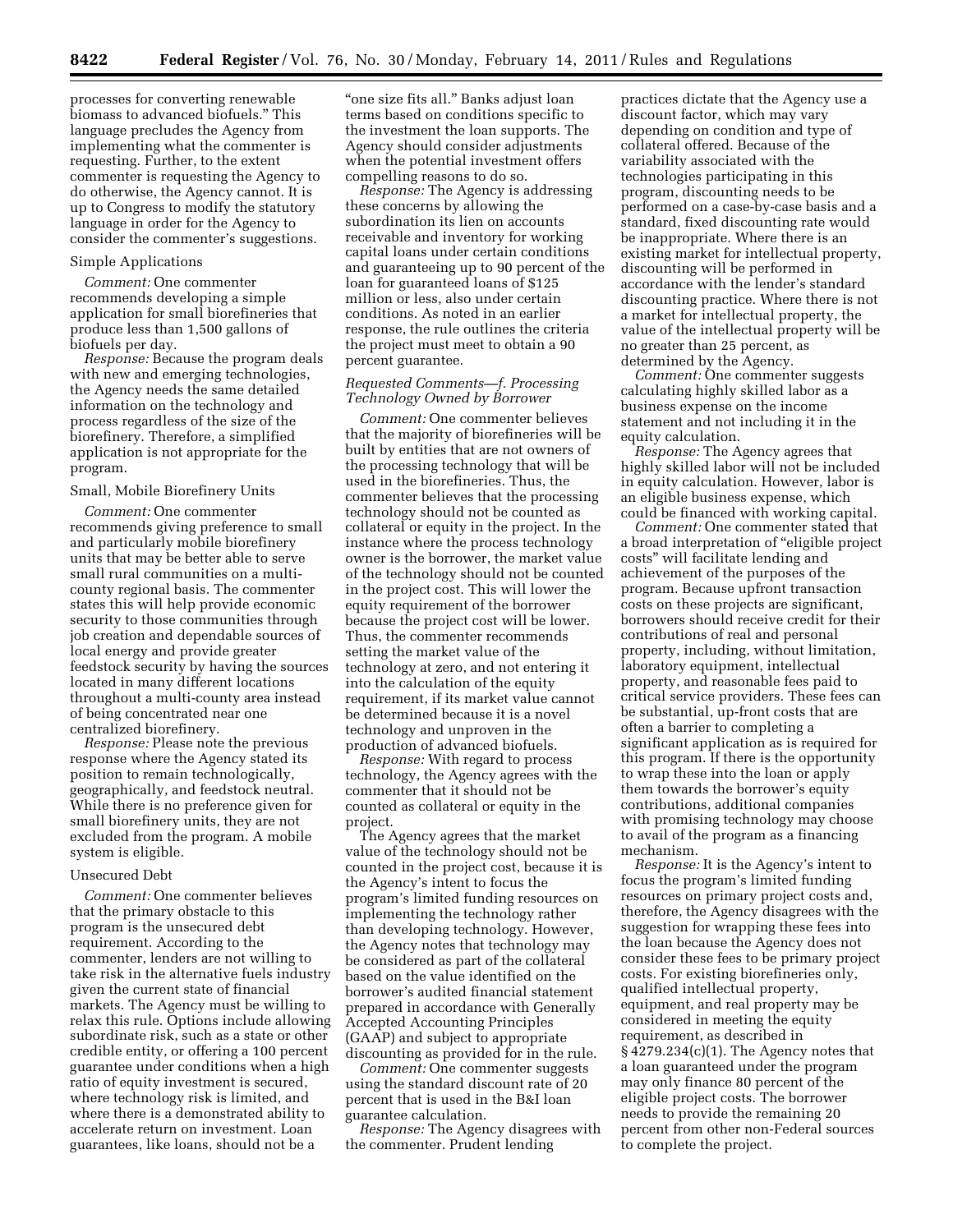*Comment:* Two commenters state that processing technology owned by the borrower should be included as an eligible project cost. Allowing for a means to recoup the processing technology development costs will speed the creation of biorefineries. It will maximize commercial flexibility of technology owners and project developers to negotiate deals that create incentives for innovation (on the part of the technology owner) and commercialization (on the part of the developer). If it is not an eligible cost, the developer will have to compensate the technology owner outside of the project finance structure, which reduces the capital that could be applied to biorefinery deployment/retrofitting. This may significantly reduce the commercialization of advanced biofuels refining technologies necessary to meet the RFS as well as diversifying the country's transportation fuel portfolio.

Another commenter, however, states that, while physical laboratory and equipment costs should be considered eligible project costs if they are listed as assets of the borrower, there is no legitimate value to intellectual property until the industry has emerged into commercial-scale production, and, at that point, commercial values will be changing to meet new supplies and demands. If there is the opportunity to apply a portion of what the borrower perceives as the value of its intellectual property towards the required equity contributions, additional companies with promising technologies may be eligible for assistance under the section 9003 program. Because the documentation required by the Agency is no different than what a prudent lender should require, eligible project costs should not include any item that is not considered a project cost in the borrower/lender transaction being guaranteed.

One commenter explains that, as a startup company with first-of-kind technology, they have and will incur significant cost securing intellectual property, financing arrangements, R&D expenditures, and developing new forms of renewable biomass. The commenter believes these costs should be allowed as eligible project costs and should be applied to the cash equity requirements.

*Response:* The Agency will not consider processing technology as an eligible project cost, because, as noted in a previous response, it is the Agency's intent to focus the program's limited funding resources on core project costs. However, the Agency acknowledges that the processing technology has collateral value and can consider the value of such technologies, with certain restrictions, in addressing the program's collateral and equity requirements.

*Comment:* One commenter states that eligible costs should include all costs that make up a sound project including production of byproducts, co-products, and electricity co-generation. If a facility generates excess heat or other forms of energy that can be harnessed to cogenerate power, it should be encouraged to do so because this activity is in keeping with the energy goals of the Agency and the program. Also, as long as there are investment tax credits available for power co-generation, these "funds" can have a profound positive impact on the financability of the project. Hence, these should all be included in eligible costs so that the best possible financing package may be brought to bear. If professional service fees include the legal fees and other fees are required to complete the financing, including the fees to the bank or investment bank, these should be allowed if they are to be incurred after the guarantee application has been submitted. These are bona fide costs of the project and should therefore be included.

*Response:* The Agency agrees with the commenter to the extent that the costs associated with byproducts, coproducts, and electricity generation are eligible project costs as provided in § 4279.229(e). The items listed in paragraphs (e)(1) through (e)(7) of § 4279.229 are eligible project costs as long as they are integral and necessary parts of the total project. With regard to professional fees, the Agency anticipates an over-subscription of the program, so the Agency's intent is to focus the program's limited funding resources on core project costs, which are identified in the interim rule as eligible project costs (see § 4279.229(e)).

#### *Requested Comments—g. Percent Revenue From Sale of Advanced Biofuel*

*Comment:* Two commenters believe that the mandate that 70 percent of the revenue generated by a biorefinery must be from the sale of advanced biofuel will create a disincentive and turn companies away from the program goals. An integrated biorefinery, as described by the DOE, is similar to a petrochemical refinery where crude oil is processed into a variety of fuels and chemicals. To achieve this integrated biorefinery model, biofuel companies will have to go into production of biochemicals themselves (incurring enormous capital expenditure costs), or enter into a joint venture with existing

biochemical companies that have readyto-scale technology.

Under the section 9003 program, a chemical production facility included as part of a biorefinery can have no more than 30 percent of the revenue generated at the biorefinery, yet the revenue generation of chemicals compared to fuels is traditionally disproportionately higher. This revenue restriction inhibits the creation of joint ventures by putting a cap on the future revenue of the potential biorefinery partner, limits the growth potential due to market demand or other external factors that affect the partners, and limits the ability of biofuel companies to enter into a revenue generating joint venture in efforts to become economically viable and self-sufficient in the long-term.

The most powerful aspect of the biorefinery as a business model is the ability to produce multiple products, so that the plant can weather prices drops, fluctuations in demand and volatile feedstock prices by arbitraging between the various products produced and privileging those that are the most profitable at any given time. If this cap exists and biofuels are not economically viable or require large subsidies to be viable, then limiting the amount of higher value-added products that can be produced will condemn the biorefinery to failure.

In addition, as a practical matter, the Agency will be required to regulate the 70 percent revenue generation requirement on an ongoing basis. From the bioproduct and biochemical perspective, this is a revenue limitation of 30 percent. Limiting revenue generation of one component of a business within a free enterprise is questionable policy. The Agency does not have a rational basis for this limitation grounded in sound economics, nor does it serve the broader policy purposes of the program. Biofuels and bioproduct companies should not be limited in revenue for any reason. The U.S. economy and its taxpayers will only reap the benefits of biorefineries if they are profitable ventures. They should be free to innovate new business models in order to achieve sustainable success.

One commenter agrees that the intent of the program is to create biorefineries that produce advanced biofuels, but believes that the 70 percent requirement is too high. The commenter believes that as long as 35 percent or more of the revenue is from the sale of advanced biofuels, then the project should be eligible for the program.

One commenter states that the advanced biofuels industry is an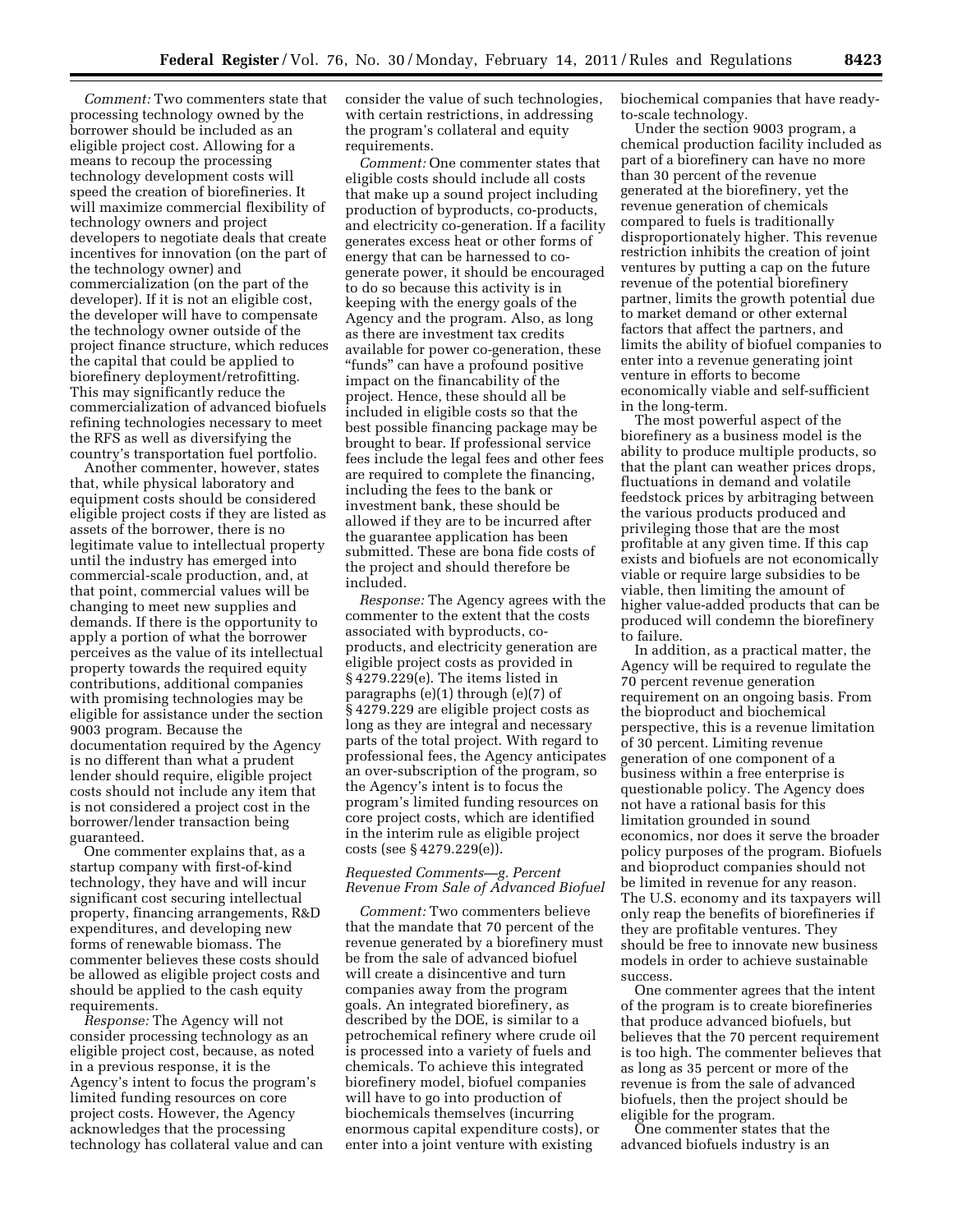emerging market and, as such, many configurations for profitability and risk mitigation include the sale of byproducts and renewable electricity as major components of the profit and product streams. There should be no set standards for the production of the advanced biofuels, and to require that 70 percent of the revenues are from the sale of advanced biofuels adds a further artificial barrier on sound, sustainable projects. The requirement should be lowered to 50 percent and be a combination of all forms of energy, including renewable electricity.

One commenter states that it is important that new fuel production methods pass through the financing ''Valley of Death'' so that they can be replicated in the market without government financial assistance. Hence, whether a first of a kind project under section 9003 sells much, if any, advanced biofuel should be irrelevant as long as the proposed business plan is financeable and there is sufficient evidence that there is a market (or emerging market) for the proposed fuel. Thus, more new technologies will be financed and more new advanced biofuels will ultimately come to market. Because even the small number of section 9003 eventual winners will have a negligible total impact on U.S. fuel consumption, it is more important to set the stage for future growth rather than saddle these early stage projects with excessive hurdles to overcome to create a successful business plan for a first commercial project. As long as the borrower can explain cogently how future plants will produce and deliver advanced biofuels and bioproducts that mitigate imported fuel or energy intensive products, these should be equally rewarded in this program.

One commenter agrees that the program should be focused on projects that primarily produce advanced biofuels, and encouraged the Agency to make a determination of the nature of the project on a site-specific basis and not promulgate a bright-line threshold. BTL (benzene, toluene, and xylenes) facilities can be configured to produce various combinations of fuels, coproducts, and electricity. Thus, it may be that an optimized plant on an efficiency basis would be configured for something marginally less than 70 percent revenue from advanced biofuel. While a plant could be configured to meet a 70 percent requirement, the commenter asks that the Agency provide flexibility to allow for the most efficient plant configurations, which would be consistent with the proposal to consider life-cycle GHG emissions and other performance criteria.

Two commenters state that, while the Agency has proposed to require a certain percentage of biofuels be produced at the facility receiving an Agency loan guarantee, other product streams from the same feedstock can enhance the economic viability of biofuel projects. Market forces will affect revenues based on ever-shifting price points. Thus, a requirement for a percentage of revenue would make financial and operational planning very difficult for a biorefinery that receives a loan guarantee. An energy content or biomass usage metric is more effective, allowing developers to plan their facility/project at the outset to ensure that a certain percentage of the energy or biomass is used for biofuels. The commenters recommend basing any required percentage related to biofuel production on energy content or biomass usage, not revenue. The commenters also urge the Agency to promulgate flexible guidelines to implement this approach at this stage of development and uncertainty in the biofuels market.

*Response:* The Agency agrees with commenters' suggestion to remove the 70 percent revenue threshold. The rule has been modified to require that a majority of the biorefinery production is an advanced biofuel. When the biobased product and any byproduct produced have an established BTU content from a recognized Federal source, majority biofuel production will be based on BTU content of the advanced biofuel, the biobased product, and any byproduct. When the biobased product or any byproduct produced does not have an established BTU content, then majority biofuel production will be based on output volume, using parameters announced by the Agency in periodic Notices in the Federal Register, of the advanced biofuel, the biobased product, and any byproduct.

The Agency has determined that measuring the output is a better metric than the energy content of the biomass input in determining project eligibility, because the energy value of biomass input is not necessarily equivalent to the energy product outputs. The primary purpose of the program is for the development of advanced biofuels. For these reasons, the Agency is focusing on production of advanced biofuels rather than consumption of feedstock.

*Comment:* One commenter recommends changing the facility's percentage of ''revenue'' that must come from advanced biofuels to a percentage of ''volume'' in order to enable a company to maximize the economic viability of its operations. The

commenter believes basing the percentage requirement on revenue, and not volume, significantly inhibits a company from pursuing its maximum economic potential as the prices of many byproducts are greater than fuels. The commenter believes that changing this requirement to 70 percent of volume will still enable the Agency to pursue its goal of promoting advanced biofuels without unduly restricting companies from pursuing the most economically advantageous means of supporting their facilities.

Private financing entities will judge whether "facilities are worth financing" solely based on the economic potential of that facility to earn sufficient profits to be able to pay back the loan to the financing entity as well as pay returns to its equity holders. Therefore, any regulations should be structured such that they will facilitate the manufacturing plant achieving maximum profits and enhancing its economic viability. The Agency itself recognizes the value of multiple revenue streams that exist in a biorefinery operation. For example, the Agency states that ''byproducts are an important revenue source for many biorefineries.''

To provide an example: The commenter's process inherently produces byproducts at a certain level. Monetizing these byproducts significantly enhances the financial viability of a biorefinery facility. As an example, one of the byproducts is an organic acid that sells for more than \$2,000/ton, significantly more than the value of ethanol. Under a revenue-based eligibility requirement, the commenter states they would be significantly restricted from monetizing this byproduct, which is currently made exclusively from fossil fuels. Since this acid sells for more than 3 times the value of ethanol, the commenter states they would only be able to sell very small amounts in a revenue-based scenario, losing not only the revenue and societal benefit of replacing a fossil fuel derived material, but also incurring a cost to dispose of the material. In a volume-based scenario, the commenter states they would still focus on producing advanced biofuels as the primary purpose of the facility, but also would be able to enhance the economics of the facility by realizing the value inherent in its processes' byproducts.

*Response:* As noted in the response to the previous comment, the Agency is replacing revenue as the standard of measurement and instead will determine the majority biofuel production based on BTU content of the advanced biofuel, biobased product, and any byproduct. However, if the biobased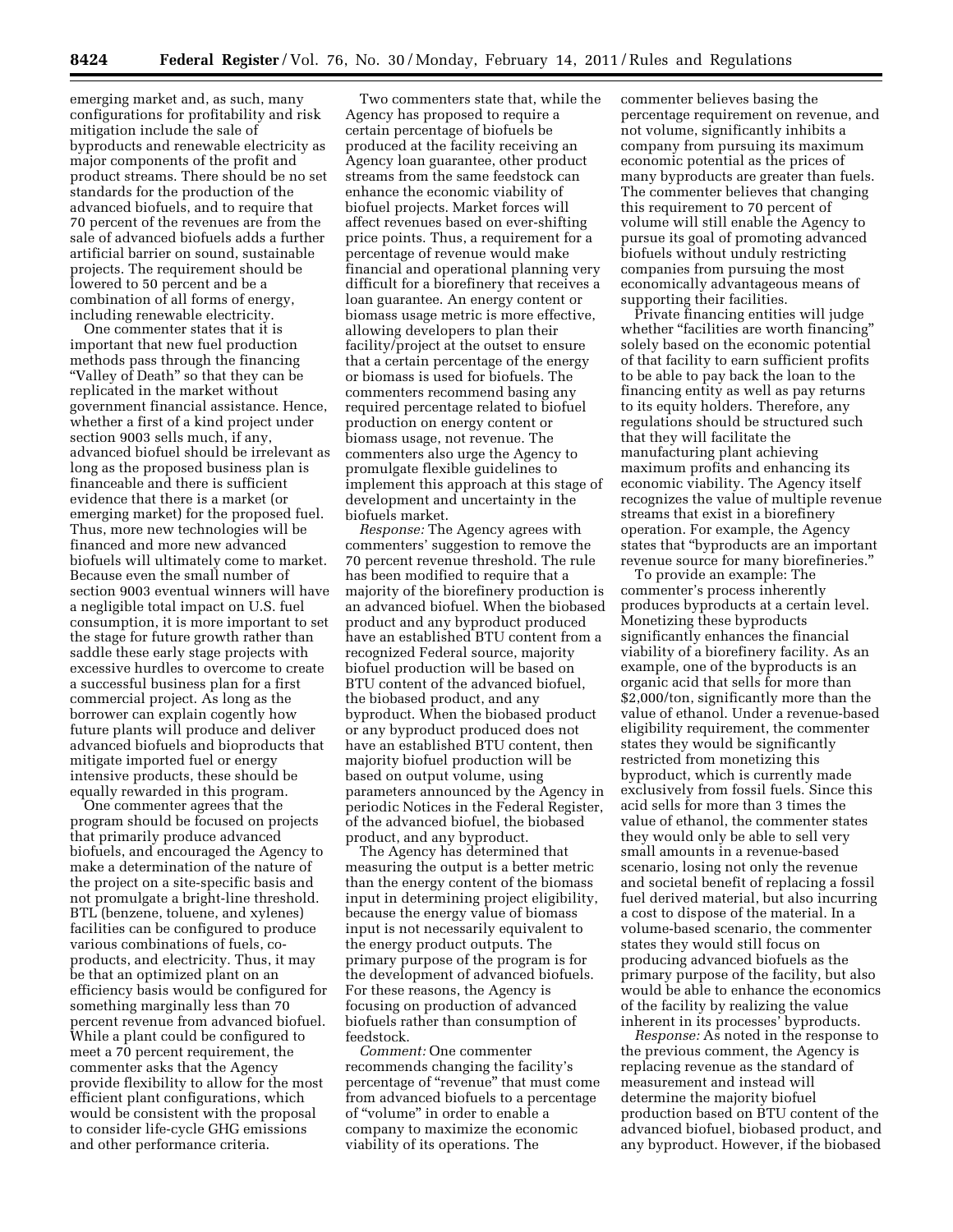product or any byproduct does not have an established BTU value, the Agency will determine majority biofuel production based on output volume of the advanced biofuel, the biobased product, and any byproduct.

*Comment:* One commenter states that the 70 percent requirement is not contained in Section 9003 and may cause significant problems, both in terms of deterring companies from using the section 9003 program and then increasing the chance of default if a loan guarantee is issued. The commenter recognizes that the primary purpose of Title IX is "Energy"; however, Title IX also recognizes that, like petroleum, coproducts provide essential revenue streams. Liquid transportation fuel has been the "holy grail" of the algae industry since its inception, but many companies are shifting their business plans away from a fuel-dominant approach in the short term and dedicating more efforts to developing higher-value co-products such as chemicals, agricultural soil remediation and fertilization, and plastics. This has been driven primarily by high production costs for lipids and having to compete with low-cost crude oil. One of the primary reasons for the high production costs of algal-based fuels is the lack of commercial-scale (and even demonstration-scale) projects that provide opportunities to optimize and de-risk technologies and reduce costs with scale. The algae industry views the section 9003 program as a much-needed financing tool to develop projects and bring down costs and risks. As the Agency notes, ''byproducts are an important revenue source for many biorefineries.'' They will be even more important for the long-term success of the algae industry and the ability of the industry and its technologies to mature to the point where algal-based liquid transportation fuels are price competitive with petroleum gasoline, diesel or jet fuel.

For this reason, the commenter strongly encourages the Agency to interpret the purposes of Section 9003 broadly and in a way that will most likely accelerate the ultimate development and production of advanced biofuels. Imposing a 70 percent revenue requirement defeats this purpose.

First, it is unclear what the ramifications would be to the applicant if, in practice, this 70 percent threshold was violated. Would this constitute a default under the credit facility or security agreement? If so, this injects an artificial limit into the operation of projects that may, at points, obligate the applicant to run the project in a

commercially unreasonable or imprudent way by producing products that fail to provide sufficient revenue to meet debt service.

Second, and related to the first, it is much more difficult to control price for a product (unless long-term off-take contracts are in place) than volume produced. Price fluctuations may inadvertently cause a breach of any loan agreement or security document.

Third, there is a significant pricing differential for feed, nutraceuticals, bioplastics, and biochemicals compared to fuel. This pricing differential could distort financial models and disqualify early algae projects that will rely on coproduct sales to make the fuels portion of the project "pencil out." Borrowers should not be penalized for capitalizing on multiple value streams. If any limit on product mix is imposed, this should be volumetric rather than revenuebased.

Fourth, Section 9003 imposes no such specific threshold for purposes of a biorefinery's eligibility for the section 9003 program. Section 9003 provides that ''eligible technology'' for purposes of qualifying for a loan guarantee is ''technology that is being adopted in a viable commercial-scale operation of a biorefinery that produces an advanced biofuel" as well as "technology \* \* \* that has been demonstrated to have technical and economic potential for commercial application in a biorefinery that produces an advanced biofuel.'' Nothing in this sentence requires anything more than a biorefinery to produce some quantity of advanced biofuel, and it certainly doesn't base a requirement on a percentage of revenue. Further, a "biorefinery" is defined as a ''facility (including equipment and processes) that ''(A) converts renewable biomass into biofuels and biobased products; and (B) may produce electricity''. On the face of the statute, Congress did not require a project's eligibility to be based on production and sale of a specific product mix or revenue mix, and biobased products and electricity are specifically anticipated to be key attributes of any biorefinery. The Agency's exercise of administrative discretion on this issue goes too far and jeopardizes the success of a muchneeded program.

This limit on the revenue mix from products produced by the project is counterproductive to the purpose of the section 9003 program. Imposing an arbitrary limit on the product and revenue mix unsupported by Section 9003 will negatively affect borrower's ability to make prudent business choices and maximize revenues based on market demand for certain products

at any given time during the loan term. This is not in the lender's best interest, it is not in the borrower's best interest, and it is not in the taxpayer's best interest when the borrower defaults.

The commenter recommends considering the merits of (most desirable to least desirable): (i) Completely eliminating this requirement for project eligibility in favor of a certification by the borrower that the primary purpose of the project over the term of the loan is the production of advanced biofuels; (ii) imposing a volumetric requirement rather than a revenue requirement with the volumetric requirement being a "majority" rather than 70 percent; (iii) reducing the 70 percent revenue threshold to a "majority"; (iv) providing a waiver process to avoid default; and (v) permitting the carry-forward and carry-backward of surpluses and deficits so that the 70 percent revenue requirement is imposed over multiple years.

In any event, the commenter encourages the Agency to clarify its intent here and the ramifications for failing to meet such a requirement, and recommends either discarding the 70 percent revenue-from-fuels requirement or completely restructuring this requirement.

*Response:* For program integrity the Agency cannot rely just on certifications. As has been noted in the responses to the two previous comments, the Agency is replacing revenue as the standard of measurement and instead will determine the majority biofuel production based on BTU content of the advanced biofuel, biobased product, and any byproduct. However, if the biobased product or any byproduct does not have an established BTU value, majority biofuel production will be determined based on output volume of the advanced biofuel, biobased product, and any byproduct. The Agency has also removed the 70 percent threshold and replaced it with a majority threshold. Based on the changes, the Agency has determined that a waiver process and the carry of revenue surpluses and deficits are not required. The Agency reserves the right to take any legal action to address default when the borrower is not operating as originally proposed.

*Comment:* One commenter believes that biobased chemicals and biobased products must be included in grant, loan, and loan guarantee programs under the section 9003 program to enable stand-alone commercial scale facilities. Currently, most, if not all, large funding advantages in the DOE and USDA biomass program are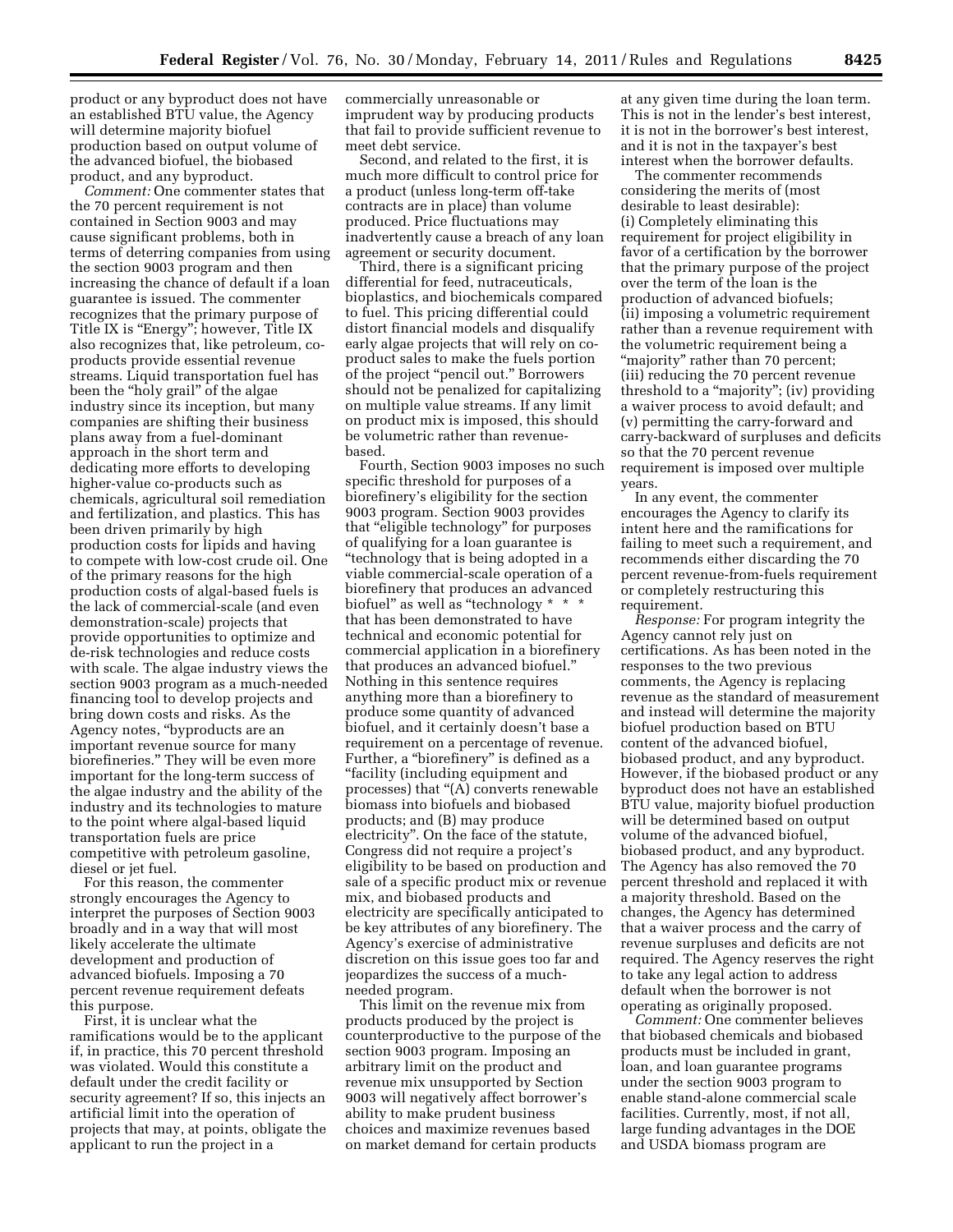available to biofuels production projects only (with one exception). Expanding funding programs to include production of biobased chemicals and products will enable shovel ready projects that are the cornerstones of new biobased industries to immediately take hold. The 2008 Farm Bill states clear objectives for our nation yet these programs exclude loans, loan guarantees and grants for biochemical and biobased material production that would immediately enable these goals. The commenter believes the U.S. cannot afford to miss an economic and environmental opportunity for ready to scale green technology that falls well within the parameters of 2008 Farm Bill concerns.

*Response:* The Agency disagrees with commenter. The purpose of the program, as provided in the statute, is to assist in the development of new and emerging technologies for the development of advanced biofuels. Pursuant to the statute, all biorefineries financed under the program must produce advanced biofuels.

# *Requested Comments—h. Value of Feedstock Supplied by Producer Association and Coops*

#### 60 Percent Threshold

*Comment:* One commenter strongly opposes the proposed 60 percent threshold. The advanced biofuel feedstock markets, particularly for algae and cellulosic ethanol, are immature and have not developed to date using the agricultural cooperative model. Given transportation costs and other logistical issues, algal feedstock will likely be grown by the same companies that harvest the lipids/triaclglycerides and convert the same to advanced biofuels or other biobased products at the same or an adjacent site.

While the commenter encourages and supports the premise that ''algae is agriculture,'' the commenter urges the Agency to avoid making the same mistakes that Congress and other agencies have made in the past when crafting legislation or policy with traditional agricultural food crops in mind. The Agency should not impose an existing model on a new industry at this point in its development, despite the fact that cooperatives and producer associations have served the terrestrial agricultural industry well. To do so in terms of awarding points when scoring applications would severely disadvantage biorefineries seeking to use algal feedstock (and other feedstock) vis-a`-vis other projects that would, for example, use corn stover, cobs, straw, sugar, or other cellulosic feedstock.

The commenter recognizes the requirements in Section 9003(e)(1)(C) and the critical importance of producer associations to the development of the agriculture industry in the U.S.; however, the commenter urges the Agency to avoid imposing existing models on new industries. Disproportionate benefits should not be afforded to certain business structures that may be inapplicable to certain sectors of the bioenergy industry. The commenter states that the Agency should minimize such benefits.

One commenter states that, because most producer associations and coops are not yet involved with nor have a track record in feedstock procurement and supply, a lender will generally consider such contracts to be unreliable and likely unfinancable. This proposed criterion should be dropped in its entirety so as to allow projects to procure reliable feedstock wherever possible so that pre-commercial technologies can be built and validated. Do not add this level of complexity. It will almost certainly render most projects ineligible and would be a travesty for the program.

Three commenters state that the Agency should not place limits on feedstock suppliers in order to qualify for this program. Feedstock availability and price basically determine the success of the plant and maximum flexibility should be awarded in order to maximize the opportunity for success.

Several commenters state that a 60 percent threshold is unrealistic and, at this time, presents an artificial restriction for good, bankable projects. The commenters state that woody biomass is currently the lowest cost, most dependable, and most accessible feedstock for large-scale commercial advanced biorefineries, and is not traditionally owned, managed, or harvested by producer associations and/or cooperatives. The commenters support the activities of producer associations and cooperatives in developing advanced biofuels facilities and/or supplying biomass to these facilities, but state that the current costs and lack of infrastructure to economically and sustainably supply the facility with crops, such as miscanthus or energy cane, at a price comparable to woody biomass restricts the project from providing the necessary base level of feedstock pricing support that makes this type of business model bankable in the near term.

*Response:* The Agency appreciates the commenters' concerns. However, the statute requires the Agency to consider whether the borrower is proposing to work with producer associations or

cooperatives. The Agency has modified this criterion to award points if the project can document working with cooperative and producer associations under one of the three criteria rather than all three. In addition, this scoring criterion has been revised by incorporating a two-tiered system that begins awarding points at a 30 percent threshold.

#### Algae Exception

One commenter states that they reviewed several proposals from potential algae producers to build out 10 to 100 acre algae production facilities that could provide a minimum of approximately 10,000 gallons (235 barrels) per acre/year, and over a million gallons of biomass per acre/year on a totally renewable basis without having to address growing seasons, rainfall and other factors that crop farmers must consider. Due to these considerations and the land use requirements of other feedstock, this would be practical, but due to the de minimus land requirement for algae production, the commenter does not believe that this is a practical restriction and requests that an exception be granted for algae production.

*Response:* The Agency disagrees. The Agency has adopted a policy to have a program that is technologically, geographically, and feedstock neutral. As noted in the response to the previous comment, the Agency points out that the rule has been revised to award points if the project can document working with cooperative and producer associations under one of the three criteria rather than all three. In addition, this scoring criterion has been revised by incorporating a two-tiered system that begins awarding points at a 30 percent threshold.

# *Requested Comments—i. Measuring Potential for Rural Economic Development*

*Comment:* One commenter believes that the scoring system is flawed in regard to rural economic development. In large states, such as Texas, the requirement that the average wage created by the project be above the county and state median household wage will greatly affect project scoring compared to a small state since the Texas median state wage may be significantly higher than the county median wage. If a project's average wage is above the median household wage in the county and contiguous rural counties, then the project should receive the points for this criterion. Rural counties would be defined in this instance to be all nonmetropolitan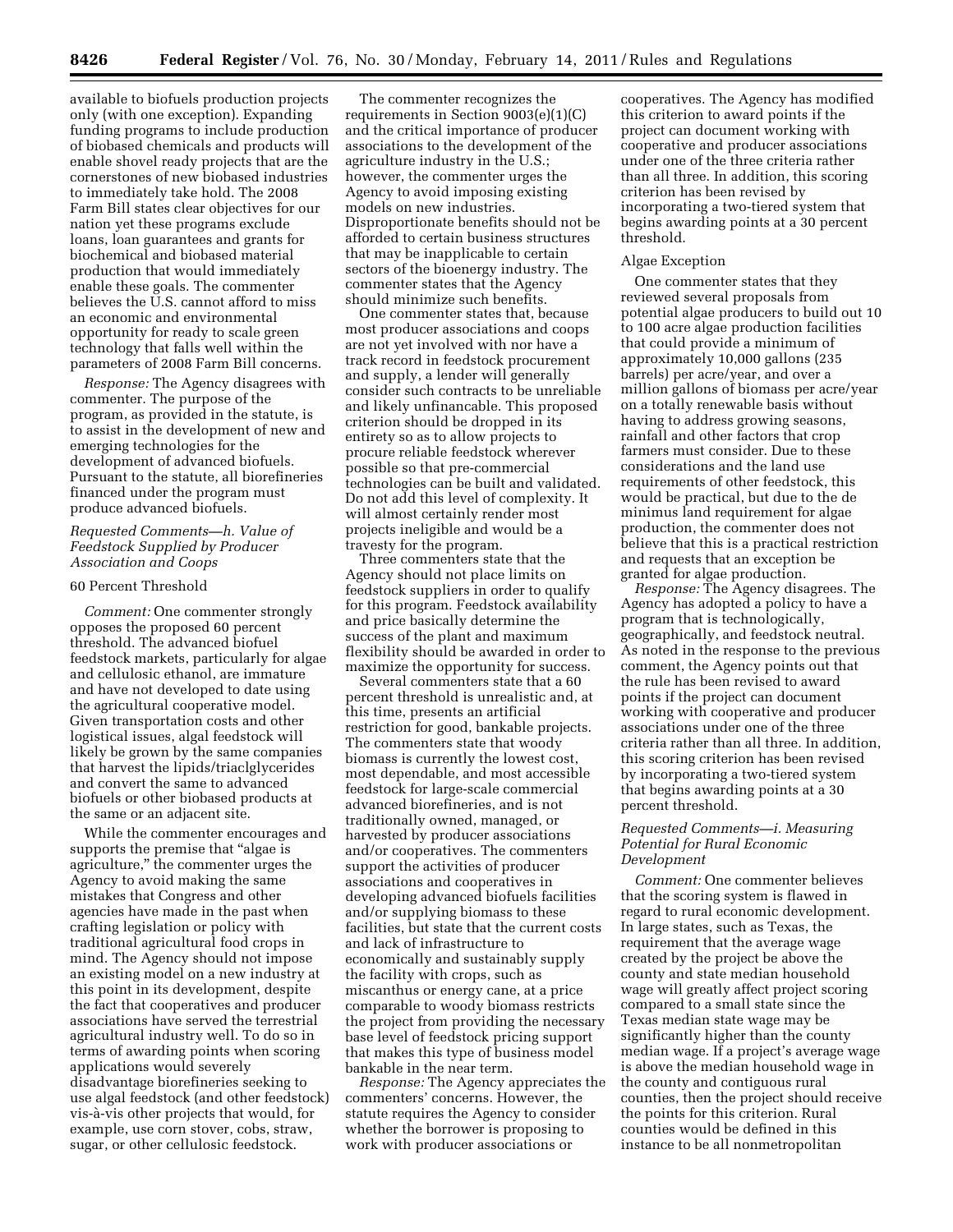counties, as defined by ERS, with a rural-urban continuum code of 4 through 9. The commenter believes, however, that this criterion should be worth 15 points and not the 5 points in the proposed rule.

*Response:* The Agency has considered the comment and revised the criterion to reflect the location of the project (must be in a rural area in order to be awarded points) and County median household wage only. The Agency agrees that the points for this criterion should be increased, and has increased the points from 5 to 10, which the Agency has determined is appropriate relative to the other scoring criteria.

*Comment:* One commenter states that standard economic impact analysis software is easily obtained through several private organizations and universities, and has often been used to judge the economic impact of a new business in a community. The key components that can be compared are number of direct and indirect jobs created, the area multiplier effect, and the impact of purchases of local goods and services, including feedstock.

One commenter states that when measuring the potential impacts on rural economic development, the easiest things to measure are:

#### 1. Construction Phase

a. Amount of construction funds that will be spent in the local area and immediate region for equipment, supplies, labor and other support services.

b. Downstream effects of construction job spending on the local economy, which is generally a multiple of the primary spending (velocity of money).

# 2. Operations Phase

a. Number of new jobs and salaries to be paid plus the downstream effects that these employees will have on spending in the local economy.

b. Feedstock purchases. Determine who gets paid and how much in the feedstock supply chain in the local area. In some cases these will be estimates, but given that the feedstock supply chain must be fairly transparent to meet lender requirements, these estimates can be quite accurate.

*Response:* The Agency does not agree with changing the economic impact analysis at this time. The Agency has not identified the appropriate models to determine the economic impact in the manner suggested by the commenter. If the Agency identifies an appropriate model, it will amend the regulation accordingly and notify the public.

# *Requested Comments—j. Measuring Positive Impacts*

*Comment:* One commenter believes that the production of advanced biofuels will have positive impacts on resource conservation, public health, and the environment. The commenter believes the Agency should rely on the definition of advanced biofuels as defined in the 2008 Farm Bill and believes EPA is using unproven combinations of models to calculate the GHG reduction for biofuels. Also, EPA's delay in qualifying existing and new feedstock and process pathways will not allow for quick implementation of the program. There could be instances where a feedstock could be under review until 2012 by EPA—the expiration of the current Agency program.

Dependence by the Agency on the RFS2 definitions and delineations is premature. Once the science behind GHG emissions is more fully understood and defined, then the Agency may want to look at including some tiered system to determine the environmental positive impact. The commenter suggests that this could be a much more appropriate discussion as the 2012 Farm Bill takes shape.

The commenter states that a tiered scoring system based on GHG reductions would not further the intent of the program and not help rural economies through the creation of advanced biorefineries. However, the commenter believes that a project should show a reduction in GHG emissions as verified through a lifecycle analysis in the published literature or completed by a university or a private third party that specializes in such analysis.

*Response:* The Agency agrees with the commenter, and requires that the project produce an advanced biofuel as defined in the statute. The Agency has decided not to require compliance with the Renewable Fuel Standard, because to do so would narrow the range of feedstocks eligible under this Program. Furthermore, the renewable fuel standards only apply to liquid transportation fuels, while this Program applies to a broader range of advanced biofuels. However, the Agency has modified the scoring criteria such that in order to receive points under the first scoring criterion an advanced biofuel must meet an applicable renewable fuel standard as identified by the EPA and clarified the scoring criterion associated with demonstrating positive effects that compliance with the renewable fuel standard is one way that a positive effect on the environment can be demonstrated.

With respect to the commenter's concern about GHGs, the Agency encourages applicants to provide any and all information that supports a positive effect on resource conservation, public health, and the environment. The Agency considers a reduction in lifecycle GHGs to be a positive effect on the environment. Thus, if the borrower demonstrates a reduction in life-cycle GHGs, the borrower will receive points under § 4279.265(d)(6). However, a borrower will also receive points under this criterion if they demonstrate a positive effect on resource conservation, public health, or the environment in another manner. Finally, to help address GHG life-cycle emissions, the Agency has revised, as noted above, the scoring criterion such that an advanced biofuel must meet an applicable renewable fuel standard as identified by the EPA in order to receive points under the first scoring criterion.

*Comment:* One commenter states that eligible projects should provide a reduction in GHG reductions, as verified through a GREET Analysis or other university or private, third party analysis. The project should also meet or exceed the EPA standards for permitting. Extra points should be given for projects that provide additional clean, potable water for human use and/ or irrigation.

*Response:* Applications will be accepted for biorefineries that produce an advanced biofuel. The Agency is considering the impacts of the EPA requirements on the program and has not made a final determination to date. As noted in the response to previous comments, to help address GHG lifecycle emissions, the Agency has revised the first scoring criterion such that an advanced biofuel must meet an applicable renewable fuel standard as identified by the EPA in order to receive points under the first scoring criterion.

With regard to the comment on potable water, the Agency encourages applicants to provide any and all information that supports a positive effect on resource conservation, public health, and the environment. The Agency may consider potable water under this criterion, for example resource conservation. Thus, if the borrower demonstrates positive impact GHGs or potable water, the borrower may receive points under  $§$  4279.265(d)(6) and, as noted above, the advanced biofuel must meet an applicable renewable fuel standard as identified by the EPA to receive points under the first scoring criterion. However, the Agency has chosen to provide applicants more options in demonstrating a positive effect on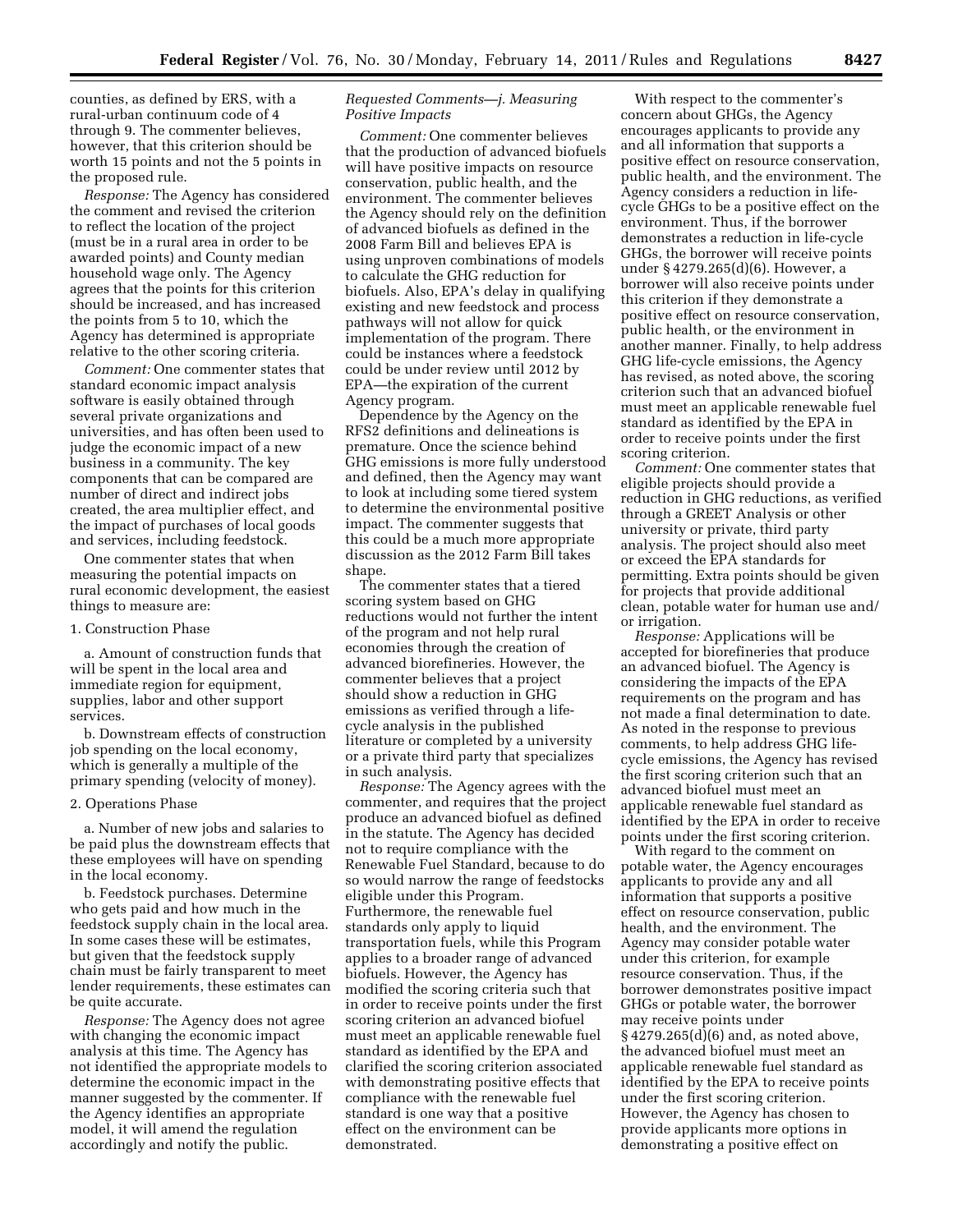resource conservation, public health, or the environment.

*Comment:* One commenter agrees that biofuels and bioproducts that significantly reduce greenhouse gas emissions are more desirable than those that do not. Such criteria also ensure that the net energy balance of the proposed fuels or products is higher, which in turn reduces imported energy products to a higher degree. Hence, such a measurement is consistent with the overarching goals of the program. Fuels and products that can be produced with low overall water consumption should also score higher. Given that most fossil fuels require water for production and to date most biofuels require dramatically higher uses of water, which is unsustainable, low water consumption should be considered to be one of the highest and most important criteria.

One commenter recommends structuring the loan guarantee program to promote the best-performing biofuels to the maximum extent possible and "pay for performance." As one of the purposes of the program is to ''promote resource conservation, public health and the environment,'' the commenter encourages the Agency to link the loan guarantee application scoring criteria to the entire performance profile of the advanced biofuel proposed to be produced.

The commenter believes that, while the assessment of the GHG performance of fuels, as well performance relating to air quality, water quality, and water quantity are all important aspects of the performance profile of a fuel, the Agency should assess other important factors, such as the compatibility of fuels with existing infrastructure and equipment and the total thermal efficiency of the facility, among other relevant factors. Linking payments to the achievement of GHG reduction thresholds under EPA's RFS2 program, as suggested in the proposal, would certainly help to achieve the goal of reducing GHG emissions.

While supporting consideration of life-cycle GHG reductions, the commenter encourages the Agency to fill existing policy gaps and maximize GHG reductions from biofuels by scoring proposed projects on the full life-cycle reductions actually anticipated based on a site specific lifecycle analysis, not merely on the basis of achieving minimum thresholds. The existing RFS2 program only requires that biofuels meet specific thresholds (such as a 60 percent reduction for cellulosic biofuels), but the program offers no incentives for producers to exceed those thresholds. Conversely,

low-carbon fuel standards being developed by California and the Northeastern states encourage maximum reductions by fully crediting the reductions achieved. Under such an approach, a facility producing a fuel with a 90 percent GHG reduction benefit would score comparatively higher than a facility producing a fuel that merely meets RFS2 thresholds. The commenter encourages the Agency to adopt a similar approach that would best help the Agency achieve incremental GHG reductions and support the Administration's goal of reducing GHGs.

One commenter states it is important to remember that the industry must fulfill the advanced biofuel requirement of the RFS. The commenter believes that, if the Agency decides to award points towards an overall score that will then be used to evaluate and compare applications for facilities that produce biofuels that significantly reduce lifecycle GHG emissions compared to conventional fuels, the regulations should be kept simple to encourage streamlined administration of the program. While the commenter does not believe that the indirect land use change calculations included in the RFS regulation are mature or have been adequately vetted in the scientific community, if the Agency does include life-cycle GHG emission reduction benchmarks as a way to reward lower emitting fuels with additional points, the commenter recommends: (1) Relying on already established regulations instead of creating a new set of regulations for those calculations (*i.e.,*  EPA RFS), and (2) Not complicating the program with multiple threshold levels that the Agency will need to create and monitor, but simply create one value (5 points) for advanced biofuels that meet the RFS life-cycle GHG emission reduction requirements.

*Response:* In addition to the reasons already provided, the Agency also notes that it agrees with simple implementation of this scoring criterion and encourages applicants to provide information that supports a positive effect on resource conservation, public health, and the environment. The applicant can consider a recognized and published source of information to document the impacts noted above. The Agency has increased the amount of points under this scoring criterion and added provisions to deduct points if the feedstock can be used for human or animal consumption.

*Comment:* Regarding suggested metrics for the other proposed performance criteria, in assessing air quality, one commenter recommends looking at conventional pollutant

emissions of a fuel as compared to a baseline represented by the fuel it replaces. For water quantity, fuels could be scored on water use in production per BTU of energy produced. Fuels could be scored on the basis of the fertilizer use and runoff related to their feedstock.

Despite requesting comment on many performance criteria, the Agency has proposed to reduce the points allocated to these criteria in its ranking scheme. Rather than reducing the points, the commenter believes it would be appropriate for the Agency to substantially tailor the scoring system around such criteria.

*Response:* The Agency agrees that the metrics identified by the commenter can be used to demonstrate the impacts of a biorefinery. However, the Agency disagrees that it is necessary to identify these metrics specifically in the rule. This criterion is written broadly to allow applicants to provide whatever information the applicant believes will demonstrate the positive impacts of their proposed projects. Thus, the Agency encourages applicants to provide any and all information that supports a positive effect on resource conservation, public health, and the environment. The applicant can consider a recognized and published source of information to document the impacts noted above. As noted in the response to the previous comment, the Agency has increased the amount of points under this scoring criterion and added provisions to deduct points if the feedstock can be used for human or animal consumption.

*Comment:* Two commenters encourage the Agency to coordinate with the DoD to ensure that any requirement regarding the reduction of life-cycle GHGs does not inhibit DoD's goal of increasing the amount of domestically-produced jet fuel. The Agency should ensure that facilities that could provide such fuel are not ineligible for the program based on how GHGs are calculated on a life-cycle basis. The commenters support program incentives that reduce life-cycle GHGs as technologies advance, but recommends that national security benefits be considered for the eligibility of biofuel programs.

*Response:* Although the statute does not require the Agency to consider national security as an eligibility requirement, the Agency recognizes the importance of biofuels to national security and has signed a MOU with the Navy. The MOU encourages the development of advanced biofuels in order to secure the strategic energy future of the United States and will be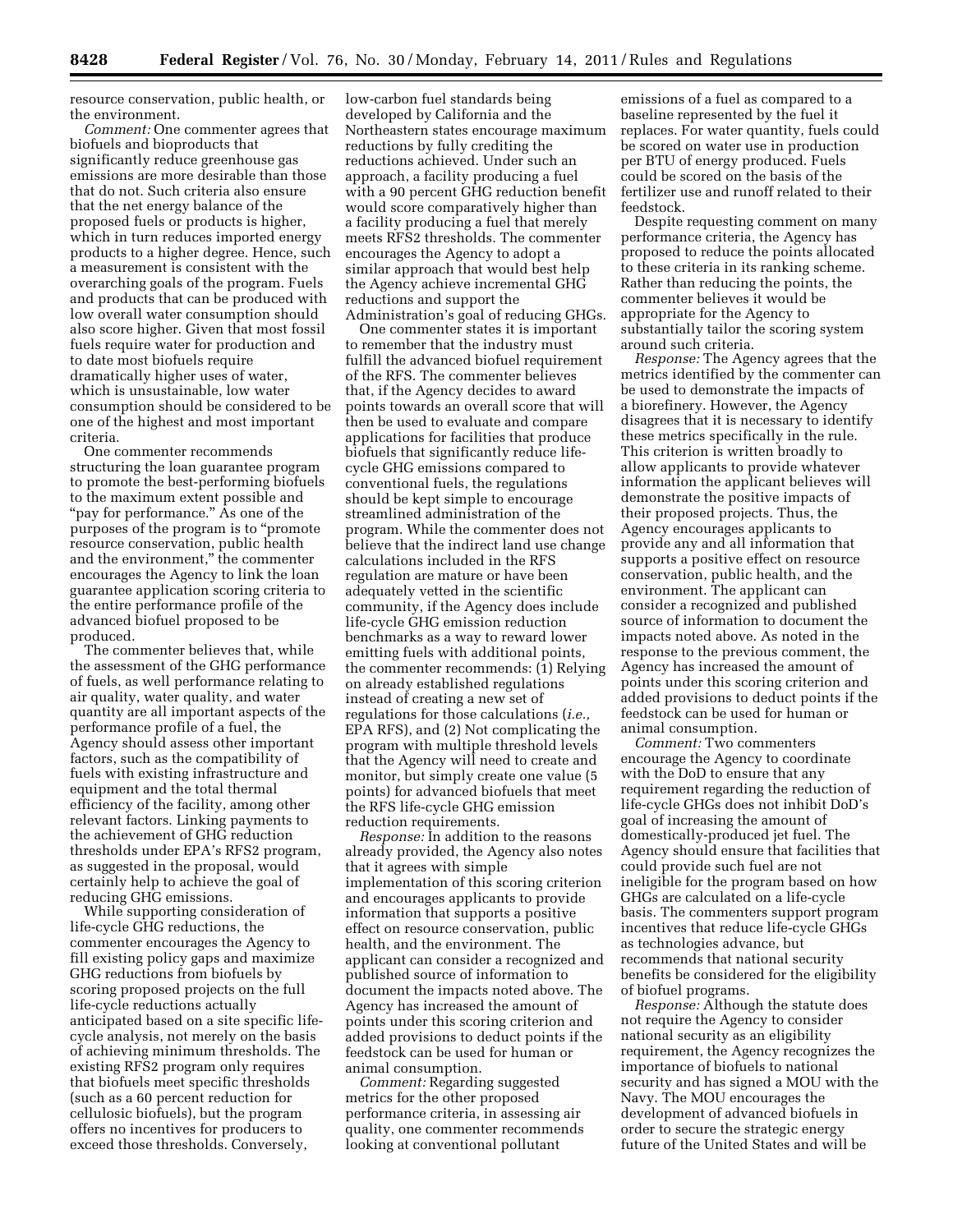supported by the Agency to the extent possible. Further, as noted in a response to a previous comment, the Agency has included in the rule a provision, for which it is seeking comment, to allow the Administrator to award bonus points to applications that promote partnerships and other activities that assist in the development of new and emerging technologies for the development of advanced biofuels that further the purpose of this Program, as stated in the authorizing legislation. The Agency will identify these partnerships and other activities in a **Federal Register** notice each fiscal year. Therefore, the Agency has determined that it is unnecessary to add the suggested scoring criterion to the rule.

*Comment:* One commenter urges the Agency to ensure that the program is flexible so that a producer can reapply in order to meet the higher criteria for the same project as it evolves. Liquid biofuels are the only advanced biofuels that currently have a regulatory framework in place for measuring GHG emission reductions compared to their counterparts. If the definition of advanced biofuels in the final rule applies to solid, liquid, or gaseous fuels, the Agency would need to determine how they will quantify gaseous and solid advanced biofuels emission reductions when compared to their counterparts. In addition, it should be assumed that producers of advanced liquid biofuels would not produce fuels that do not meet the RFS qualifications, therefore, including life-cycle GHG emission reduction requirements in this program for liquid transportation fuels would be redundant and the commenter cautions against adding any unnecessary regulations to this program that could slow or complicate the process of awarding guarantees and therefore retard commercialization and production.

One commenter supports the approach the Agency is considering that would award more points to facilities that produce biofuels that significantly reduce life-cycle GHGs compared to conventional fuels. Drafting language to incorporate the EPA's renewable fuels standard and ongoing biofuels life-cycle analysis (in partner with the National Academy of Sciences) would structure the rules effectively. Given the need to address climate change, awarding points is a practical step in fostering development of emission-reducing feedstock production.

One commenter supports basing scoring criteria on life-cycle assessments and encourages the Agency to employ established methods being utilized by other agencies (e.g., the U.S. EPA). If the

section 9003 program is a means to achieve the ends required by the RFS Program, then requirements imposed on borrowers as producers of renewable fuel for sale to obligated parties should be synchronous.

*Response:* The purpose of the program, as provided in the statute, is to assist in the development of new and emerging technologies for the development of advanced biofuels. The Agency is currently considering various models related to life-cycle analysis and has not identified a model at this time. When the Agency determines the appropriate model, it will amend the rule accordingly. As stated above, the Agency encourages applicants to provide any and all information that supports a positive effect on resource conservation, public health, and the environment and, to help address such environmental considerations as GHG life-cycle emissions, the Agency has revised the scoring criteria such that an advanced biofuel must meet an applicable renewable fuel standard as identified by the EPA in order to receive points under the first scoring criterion.

# *Requested Comments—k. Definition of Agricultural Producer*

*Comment:* Two commenters recommend keeping the definition of agricultural producer as proposed. According to the commenters, there is no advantage increasing this guideline, which will put another artificial barrier or restriction in place to qualifying producers. The definition should be consistent across all areas of Agency funding programs.

*Response:* The Agency thanks the commenter for their comments and the Agency has decided not to change the definition.

# *Requested Comments—l. Local Ownership*

# Distance

*Comment:* Two commenters recommend increasing the mileage allowance to 200 miles. The project must be economically and financially sustainable, and could require feedstock procured and obtained from a larger area. The most economically advantageous site may be located away from the owner's business or home location. This is another artificial barrier that must be removed from the process.

Two commenters recommend that, if the Agency insists on providing a benefit to locally owned companies, this should be increased to 200 miles from 20 miles. This required scoring criteria, like the producer association scoring criteria, benefits certain sectors of the

bioenergy industry and not others and actually serves as a way for producer associations to get ''double points'' for the same thing. Owners of companies developing large-scale algae growth and cultivation biorefineries, unlike their counterparts using corn stover or wheat straw, will likely be located far from these production facilities due to the fact that these facilities are best located in areas where terrestrial agriculture activities requiring fresh water would be impossible.

To reduce possible double benefits for producer associations in the scoring criteria and to more realistically account for project finance-type investment by funds with urban domiciles into these \$100+ million facilities, the commenter recommends basing ''local ownership'' on owners living either within the state in which the project is located or 200 miles.

One commenter states that the 20 mile limitation for local ownership is too restrictive. Many of these facilities will have to be located in larger communities that have essential infrastructure to service them, which could easily be more than 20 miles from the source of the feedstock. Also, many of these facilities will be utilizing specialized feedstock that may have to be obtained from further distances. The commenter recommends that 100 miles be used to determine local ownership.

*Response:* In the definition of local ownership, the Agency has replaced the feedstock supply area provision with the distance an owner's primary residence is from the location of the biorefinery, with the distance to be specified by the Agency in a **Federal Register** notice. The Agency is seeking comment on this provision (see Section IV, Request for Comments). It is the Agency's intent to implement in the final rule for this Program a specific criterion, or set of criteria, to establish such distance or distances for defining a local owner. The Agency plans on using the input provided in response to the requested comment in finalizing this definition for the final rule.

*Comment:* One commenter agrees with the local owner definition requiring a local residence in proximity to the feedstock area. The commenter, however, recommends strengthening the phrasing ''an individual who owns any portion'' to say an individual who owns a specific minimum dollar amount or percentage. Otherwise, the provision could be open to abuse.

*Response:* The Agency disagrees with the recommendation, and wants to clarify that local ownership will be determined based on the percentage of ownership of the biorefinery rather than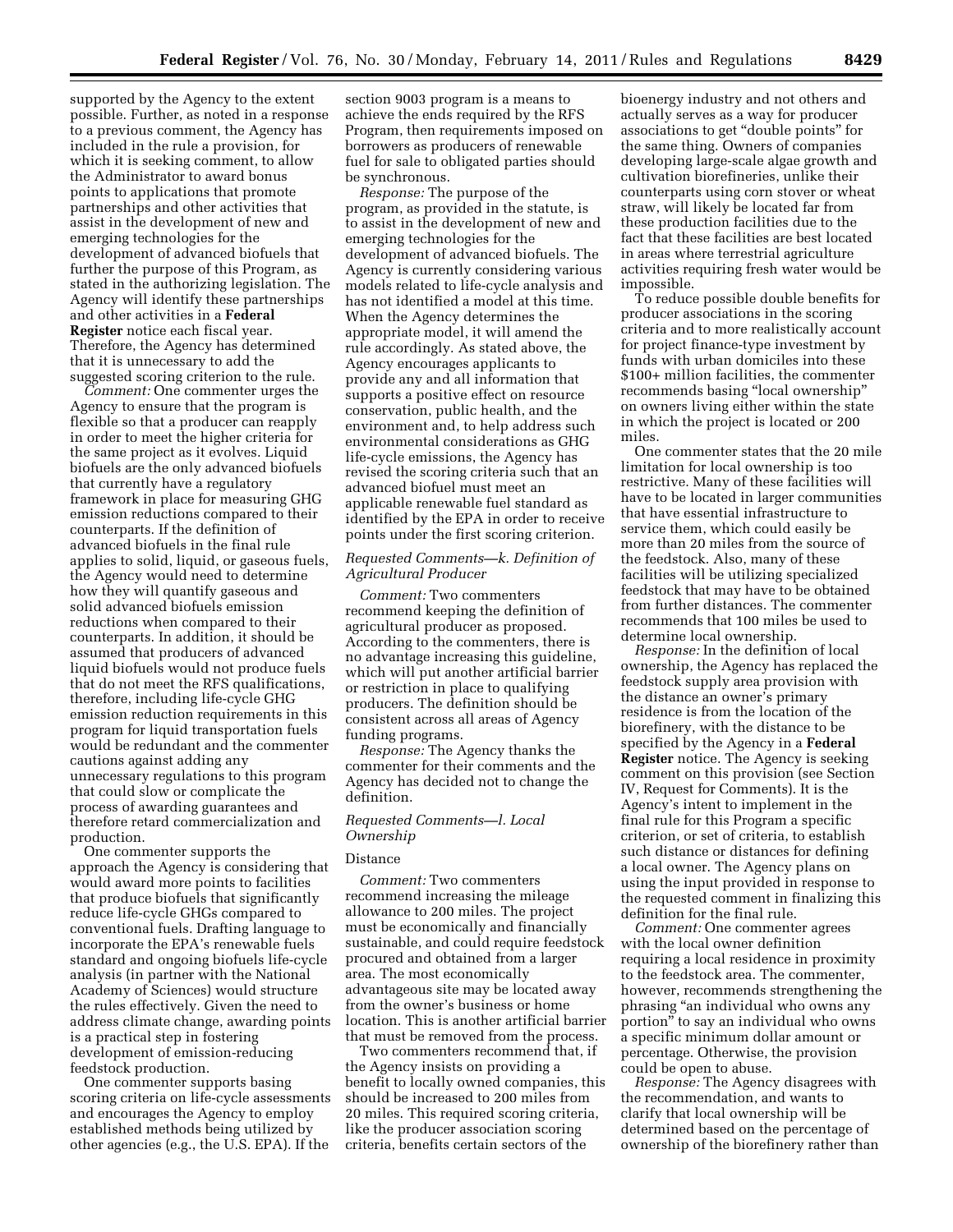on the number of owners. The Agency would like to be as inclusive as possible and consider all local ownership interests instead of setting a minimum dollar or percentage threshold.

#### Scoring

*Comment:* One commenter believes there should not be more than 5 points allotted for local ownership.

Another commenter states that local ownership is important, but not as important as the jobs created in the rural economy where the biorefinery will be placed. The commenter does not support the scoring system in regards to this criterion. The commenter proposes the following criterion with a maximum of 10 points:

1. If more than 20 but less than or equal to 50 percent of the biorefinery's owners are local owners, 6 points will be awarded.

2. If more than 50 percent of the biorefinery's owners are local owners, 10 points will be awarded.

3. A biorefinery that has as its majority owner a publicly traded entity shall not be eligible for any points under this criterion.

Two commenters suggest that the Agency reconsider its proposal to award increased points to loan applicants that have a higher percentage of owners whose primary residences are within 20 miles of the area supplying feedstock to the biorefinery. While it is reasonable to expect that biomass production sites will be near a biorefining facility, requiring local ownership of the project and establishing a strict 20-mile proximity requirement for scoring is not necessarily the only manner in which to achieve this goal. The commenters urge the Agency to be flexible in its scoring on this matter and to ensure that comparable points are awarded for projects that use other means to encourage nearness of feedstock to biorefinery.

*Response:* The Agency disagrees with the commenters in that this criterion is not intended to encourage nearness of the feedstock to the biorefinery, but to encourage local ownership of the biorefinery, which is a specified criterion in the statute. The Agency notes that it has revised the points associated with this criterion, from 15 to 5.

# Delete the Criterion

*Comment:* One commenter states that the local ownership requirement should be removed to be in keeping with the goals of financing pre-commercial projects. Although in the past we have seen much local ownership in ethanol and biodiesel plants, this was not true

with the first commercial scale facilities. It was only after a track record had been established that rural residents became comfortable with these investments. Requiring local investment is yet another hurdle not needed for a precommercial support program.

One commenter states that the Agency should not require local ownership of a biorefinery to qualify for this program. Local ownership requirements place additional investment challenges on projects that otherwise could have a significant impact on rural development. Lack of investment financing is the biggest impediment and this requirement handicaps projects even further.

*Response:* The Agency points out that local ownership is not an eligibility criterion, as the commenters seem to think, but is one of the criteria that the Agency will use to score applications. Further, because the statute identifies local ownership as a scoring criterion, the Agency must include it in the rule.

## Scope

*Comment:* One commenter states that the aviation industry welcomes ''local'' investors in an alternative aviation fuel biorefinery, but believes that these investors should be allowed to live within the geographic region where the feedstock is grown. In addition, the commenter proposes that the regulations allow refineries that invite ''local'' investors into a project after it has been structured to score local ownership points.

The commenter further states they have seen a number of aviation fuel biorefinery proposals for 100 million gallons per year refineries that plan to use camelina, one of the most promising non-food feedstock. Each proposal indicates that, until camelina becomes a generally accepted crop by farmers, it is likely that a refinery would have to purchase camelina from farmers in several states and, as a result, the definition of ''local'' would need to be changed.

*Response:* The Agency has revised the rule to remove the reference to the feedstock supply area and now defines local owner as ''an individual who owns any portion of an eligible advanced biofuel biorefinery and whose primary residence is located within a certain distance from biorefinery as specified by the Agency in a Notice published in the Federal Register.'' As has been noted previously, the Agency is seeking comment on the most suitable mechanism for defining a local owner. The Agency disagrees with the comment on inviting "local investors into a project after it has been structured.'' To

be considered under this score criterion, local investors need to be identified in the application. The Agency can consider local owners from more than one state as long as the owners are within a certain distance from the advanced biofuel biorefinery. The Agency notes that the scoring criteria give preference; they do not determine eligibility. As to gaming the local ownership provision, the Agency has addressed this by clarifying that it will examine the percentage of local ownership versus number of owners.

#### *Purpose and Scope (§ 4279.201)*

*Comment:* One commenter supports the continued development of a loan guarantee program for biorefineries in order to encourage the development and construction of commercial scale biorefineries and for the retrofitting of existing facilities using eligible technology for the development of advanced biofuels. The commenter supports the goal of the program and believes that the Agency is being prudent by remaining open to all feasible technologies at this stage in the development of the biofuels industry. In addition, the commenter supports the Agency's proposal to conduct the program on a rolling application acceptance basis that allows the Agency to make decisions regarding proposed deals in a relatively short period of time.

*Response:* The Agency appreciates the commenter's support.

#### *Definitions (§ 4279.202(a))*

*Comment:* One commenter recommends reviewing the definitions within the October 7, 2009 DOE solicitation to determine if some of these definitions can be utilized for this regulation so there are some common definitions between the DOE and the Agency loan guarantee programs.

*Response:* While both Agencies have similar terms, specific definitions have to vary in response to different statutory provisions and Departmental policies.

# Affiliate

*Comment:* One commenter recommends adding a definition of "affiliate," to read: "Affiliate. This term has the meaning set forth in Section 2(k) of the Bank Holding Company Act (12 U.S.C. Section  $1841(k)$ ." The commenter points out that commercial banks and thrifts administer their CDFI Fund approved New Markets Tax Credit Program (NMTC) Program through controlled affiliates. This addition would enable CDFI Fund approved NMTC Program lenders that are under the control of a bank or thrift to become eligible for the section 9003 program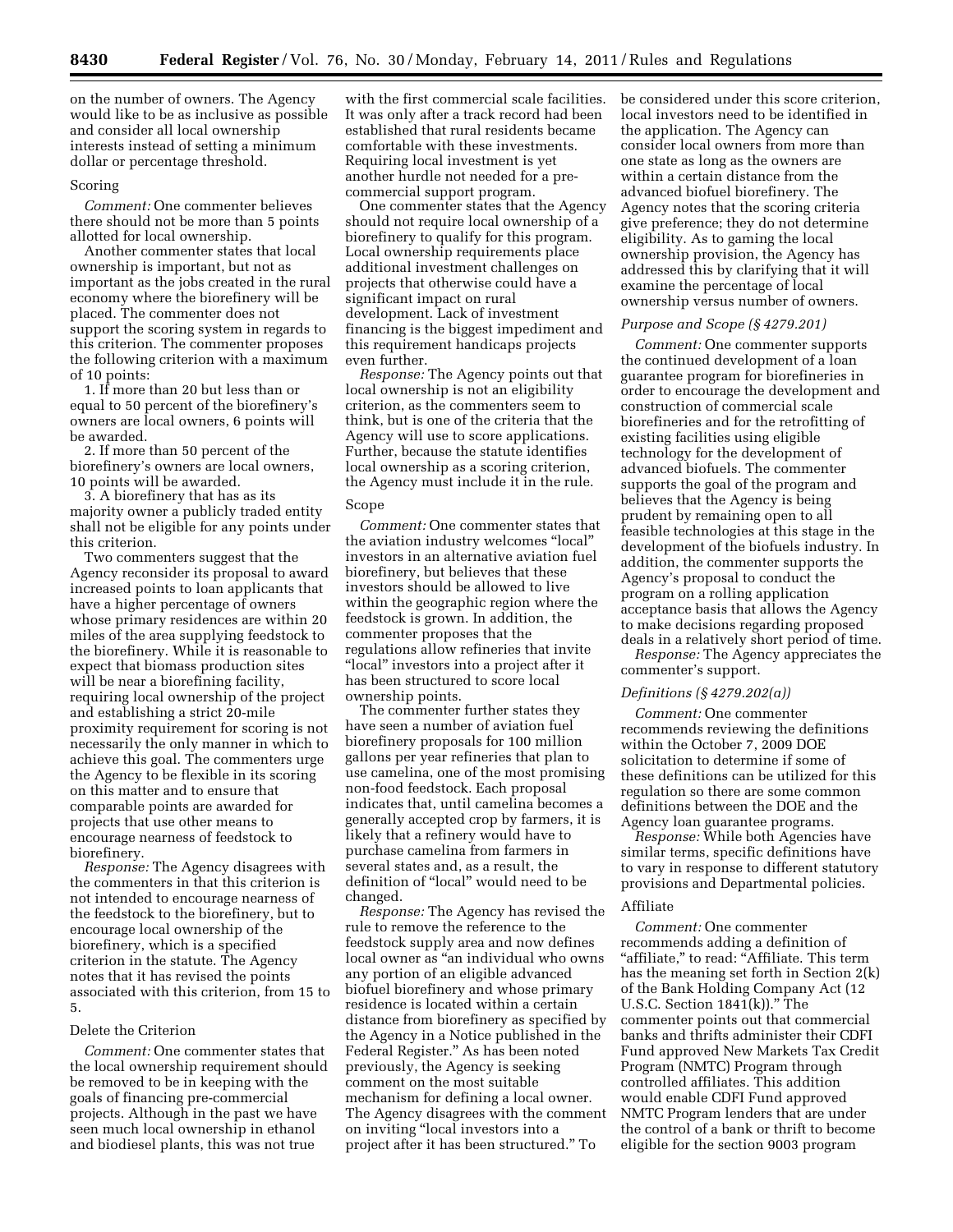and provide the benefits of the NMTC Program to projects financed using guaranteed loans under the section 9003 Program.

Similarly, another commenter states that they have discussed with many prospective biorefinery applicants the advantage of combining Federal NMTC Program available to certain commercial banks with a loan guarantee under the section 9003 program. The NMTC Program is administered by the Community Development Financial Institution Fund (CDFI Fund) within the Department of Treasury and provides tax credit equity to certain approved lenders. The program has the effect of "de-leveraging" a project by passing through the tax credit equity to the borrower as an additional source of funds for a project. The commenter states that in order to accommodate the use of the NMTC Program by affiliates of commercial banks and thrifts who have been approved by the CDFI Fund and the section 9003 program, § 4279.202(c)(2) must be revised to read as follows:

''The lender must maintain at all times the minimum acceptable levels of capital specified in paragraphs (c)(2)(i) through (iii) of this section. If the regulated or supervised lender is a commercial bank or thrift, or an Affiliate of a commercial bank or thrift, these levels will be based upon those reflected in the Call Reports and Thrift Financial Reports of that commercial bank or thrift.''

*Response:* The Agency disagrees with commenters that a definition of affiliate is needed as it relates to a lender. Lenders must independently qualify regardless of whether they are affiliated with another eligible lender.

#### Association of Agricultural Producers

*Comment:* One commenter urges the Agency to ensure that state and national trade associations are not included in this definition because it would be improper for such groups to receive Agency loan funds. Because money is fungible, it would be difficult for the Agency to track the actual usage of the funds. Funds should go for those activities strictly associated with building and operating advanced biorefineries.

*Response:* The Agency disagrees with the commenter. The statutory language is broad enough to include these entities. The Agency does not want to limit the pool of eligible applicants as suggested. However, it should be noted that most associations would not have the ability to own, operate, and incur debt for such a project. Further, the Agency would rely upon the lender to

ensure that funds were spent as proposed.

#### Biofuel/Advanced Biofuel

*Comment:* One commenter recommends expanding the definition of biofuel to include heat and power derived from renewable biomass. The commenter states that the production of renewable heat and power from renewable biomass is just as advantageous to national security and energy independence as transportation fuel.

*Response:* The Agency disagrees with the recommendation. Per the authorizing legislation, heat and power are not considered biofuel. The applicant would first need to demonstrate they are producing an advanced biofuel, which could then be used for combined heat and power systems.

*Comment:* Regarding the definition of advanced biofuel, one commenter states that EPA now requires that diesel engines used in transportation must emit extremely low levels of nitrogen oxides  $(NO<sub>X</sub>)$ . The most common way to mitigate  $NO<sub>x</sub>$  emissions is to use urea to react with the fuel exhaust in a catalytic converter. Given that it will soon be illegal to drive a diesel vehicle without such capabilities, that the engine exhaust is an integral part of the fuel system, and that such exhaust must be treated, it can be argued that any additive that reduces such emission is part of the overall fuel system. When produced from renewable biomass, these would be considered advanced biofuels. Also, given that urea and all such other nitrogen products are being imported as foreign produced energy intensive products, production of these advanced biofuels in a biorefinery meet and achieve the overarching goals of the program and should qualify equally for the program.

*Response:* Applications will be accepted for biorefineries that produce an advanced biofuel. At the present time, urea is not considered an advanced biofuel. However, urea is considered a biobased product. The rule has been modified to require that a majority of the biorefinery production is advanced biofuels. The definition of biorefinery requires the production of biobased products in addition to biofuel.

*Comment:* One commenter is concerned that the Agency has misconstrued congressional intent with regard to the definition of ''advanced biofuel'' when the Agency states in the preamble that it ''understands the definition to apply to solid, liquid, or gaseous fuels that are final products.''

The Agency's Commodity Credit Corporation made a similar statement regarding solid advanced biofuels in its Biomass Crop Assistance Program (BCAP) proposal, where it stated that a biomass conversion facility includes a facility that proposes to convert renewable biomass into heat, power, biobased products, advanced biodiesel, or advanced biofuels, such as wood pellets, grass pellets, wood chips, or briquettes.

The commenter does not believe that any solid fuel qualifies as an advanced biofuel under the 2008 Farm Bill. The Farm Bill definition closely tracks the definition in the 2007 Energy Independence and Security Act (EISA). Like the definition in EISA, the 2008 Farm Bill Section 9001 definition of advanced biofuel includes seven qualifying types of fuel. These fuels are listed in the exact same order, except that the 2008 Farm Bill definition replaces references to "ethanol" with references to "biofuel." Congress also replaced the reference to ''biomass-based diesel" in EISA to "diesel equivalent fuel.''

The commenter states these changes did not evidence an intent to broaden the definition to include solid fuels, but rather indicated Congress' growing understanding that there were numerous kinds of advanced biofuels other than ethanol, including cellulosic diesel (e.g., BTL). Thus, it is clear that the 2008 Farm Bill definition builds and improves upon the EISA definition, but that in both cases Congress intended to include only liquid fuels and biogas. While the EISA definition specifically focuses on transportation fuels and the 2008 Farm Bill definition does not, there is no indication that Congress ever intended to include products such as wood pellets, grass pellets, wood chips, or briquettes within the definition in either definition. Rather, under the 2008 Farm Bill, these types of products are either a "biobased product" or simply renewable biomass. The mere act of chipping, pelletizing, or compressing renewable biomass does not convert it into an advanced biofuel. The commenter encourages the Agency to clarify that advanced biofuels are liquid fuels (and biogas) as defined in the 2008 Farm Bill.

*Response:* The Agency disagrees and is satisfied that the statute does not provide an exclusive list of eligible advanced biofuels and does permit solid fuels. However, the Agency has added a provision to the scoring criterion addressing a proposed project's impact on existing manufacturing plants and other facilities that use similar feedstock that if the facility proposes to use wood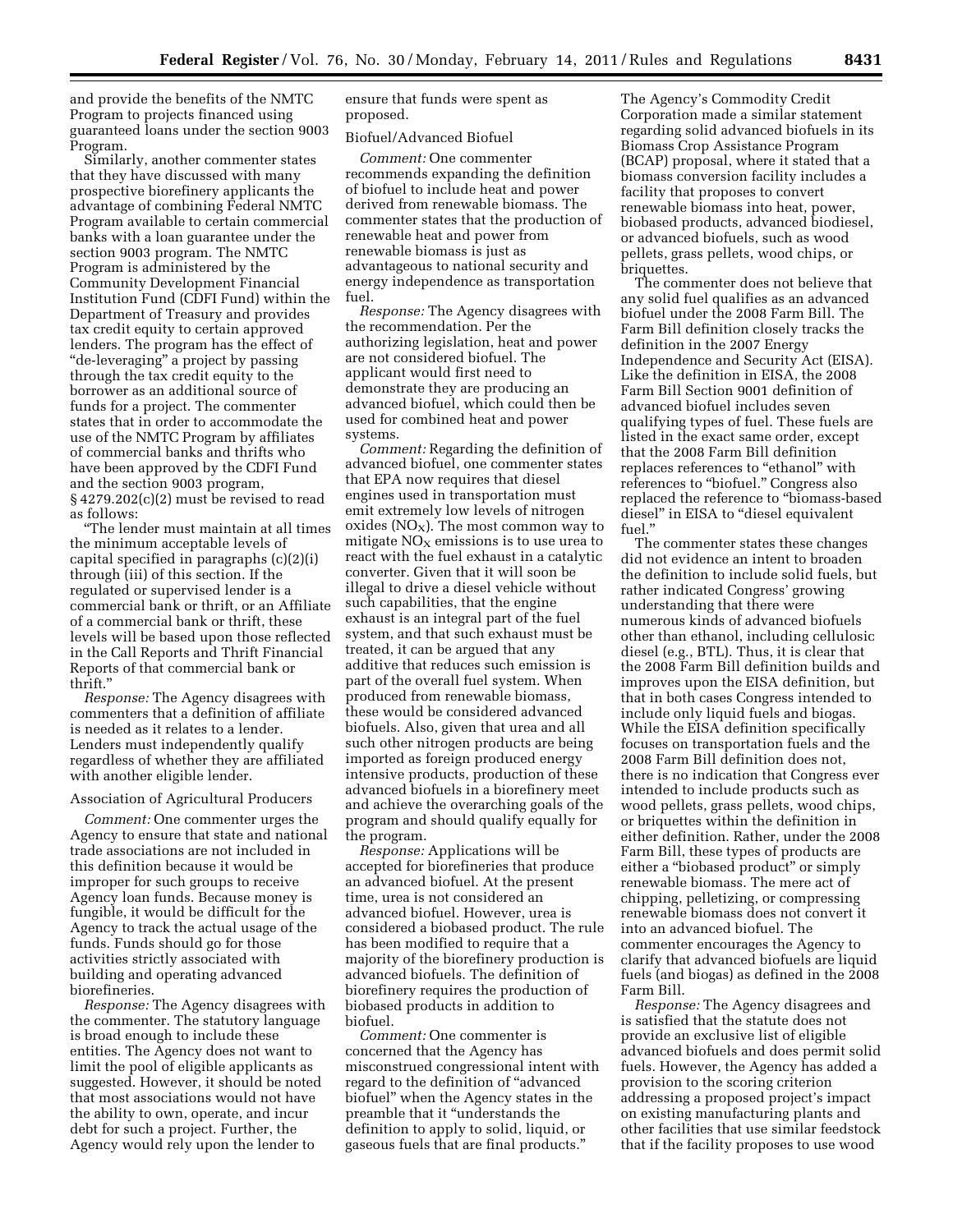pellets as its feedstock, no points would be awarded under this scoring criterion.

*Comment:* One commenter states that the definition of advanced biofuels in the 2008 Farm Bill is ambiguous in regards to the inclusion of biofuels derived from sugar and starch. The commenter believes the Agency needs to clarify that advanced biofuels other than ethanol, for example fuels with a different molecular structure such as biobutanol, or other hydrocarbons with 4 or more carbons, produced from a corn starch feedstock, qualify for this program under the definition of advanced biofuel. The proposed rule for this program states that ''to be eligible for payments, advanced biofuels must be produced from renewable biomass, excluding corn kernel starch, in a biorefinery located in the United States.'' The inclusions section of the advanced biofuel definition in the legislation specifically includes ''(ii) biofuel derived from sugar and starch (other than ethanol derived from corn kernel starch)'' and ''(vi) butanol or other alcohols produced through the conversion of organic matter from renewable biomass.'' The commenter believes that this legislative ambiguity requires the Agency to clarify in the final rule that the only fuel produced from corn kernel starch excluded from this program is ethanol, per the legislation.

*Response:* The Agency disagrees with the commenter. The statute defines advanced biofuels as fuels derived from renewable biomass other than corn kernel starch. Therefore, any advanced biofuel produced from corn kernel starch is excluded.

*Comment:* Several commenters recommend broadening the definition of advanced biofuels to include bioproducts. There are many new technologies that are being developed in the pursuit of advanced biofuels that can significantly contribute to rural economic development through the use of biobased feedstock and/or biobased products that are more environmentally desirable as well as more cost effective. Many of these new technologies also require plants to be built to an economy of scale that would require a loan guarantee in the \$100 to \$250 million range. These projects can also provide needed jobs in rural areas and bring enhanced economic development to the region.

*Response:* The definition of "advanced biofuel" is provided in the statute and, thus, cannot be changed by the Agency. The statute also defines ''biorefinery'' to include the production of both biofuels and biobased products. However, the potential borrower must

demonstrate that the majority of the production is advanced biofuels.

#### Biorefinery

*Comment:* One commenter states that the language ''and may produce electricity'' seems to be at odds with § 4279.228(d). The commenter asks if this means a facility that produces electricity from an advanced biofuel is not an eligible project, unless the revenue generated from the sale of electricity is less than 30 percent of the total revenue generated by the biorefinery. The commenter believes that a facility that makes an advanced biofuel and biobased products (such as biogas) and then produces electricity from the advanced biofuel or biobased products should be deemed to be both a ''biorefinery'' within the meaning of § 4279.202(a) and an eligible project within the meaning of § 4279.228. In any event, clarity is needed in these two sections.

*Response:* As long as the electricity is derived from advanced biofuels produced in the facility, the Agency agrees and has included clarifying language in the project eligibility section of the rule.

#### Byproduct

*Comment:* One commenter suggests that the definition of byproduct include the primary product being produced whenever the primary product has more than one marketable use beyond as an advanced biofuel. For example, anhydrous ammonia is an excellent fuel in its own right, is the best way to transport, store, and recover hydrogen, and can also be used as fertilizer. There should be no penalties for a biorefinery that sells all of its product to established markets, whether as an advanced biofuel or as a byproduct, as long as the project can be financed.

*Response:* As noted earlier, the Agency has removed the requirement that 70 percent of the revenue must be from the sale of advanced biofuel. To be eligible, the project needs to produce an advanced biofuel and biobased product and the majority of the production is advanced biofuels.

#### Eligible Technology

*Comment:* One commenter states that, in conversations with Agency staff that oversees this program, there appears to be an ''institutional bias'' in favor of technologies that follow a specific technology development pathway. There appears to be an expectation that all technologies should have completed a ''pilot facility'' as a precursor to commercial viability. However, not all technologies neatly fit into a reasonably

priced ''pilot project'' pathway. Not all technologies can, nor should be required to, follow one common pathway to commercialization. For example, oxygen gasification of biomass to produce syngas to then produce fuels does not neatly fit into a reasonably priced, pilot scale technology development pathway. Specifically, the commenter states that their technology, when produced at commercial scale, will perform at a level that would normally be considered a pilot scale.

Because of the type of technology involved, there are less expensive and better ways than a ''pilot project'' to design, optimize, and achieve high confidence in a commercial scale design. For example, to produce a quarter-scale implementation, the cost would be 70 percent of the commercial project and would not yield much valuable data for predicting the success at full scale. The physics and fluid dynamics differences between different scales of the same gasifier technology means that data gathered in one scale are only marginally useful in another scale. As a result, different techniques have been developed to design and scale such gasifiers. These techniques lead to an equal level of confidence in the proposed design and implementation as is often garnered from other technologies that are better suited to pilot scale projects. Therefore, the commenter maintains that requiring the advanced biofuel technology ''has at least a 12-month (four seasons) operating cycle at semi-work scale'' is unwarranted and unacceptable. This criterion assumes that there are no alternative, less expensive, or even better approaches to achieving confidence that the new technology is ready for first-time commercial deployment. In fact, there are such alternative approaches for many technologies. The program evaluation criteria must be flexible enough to provide the acceptance of technologies that do not neatly fit into the ''standard'' scale-up model that appears to be expected in this proposed rule.

*Response:* The Agency disagrees with the recommendations. Because of the operational risks associated with these new and emerging technologies, it is necessary for the semi-work scale facility to operate for a sufficiently long period to determine if there is any seasonal variation in the production process. To determine if there is any seasonal variation, at least 12 months of operation is required. The technology must demonstrate technical and commercial viability at semi-work scale to qualify for the program. The technical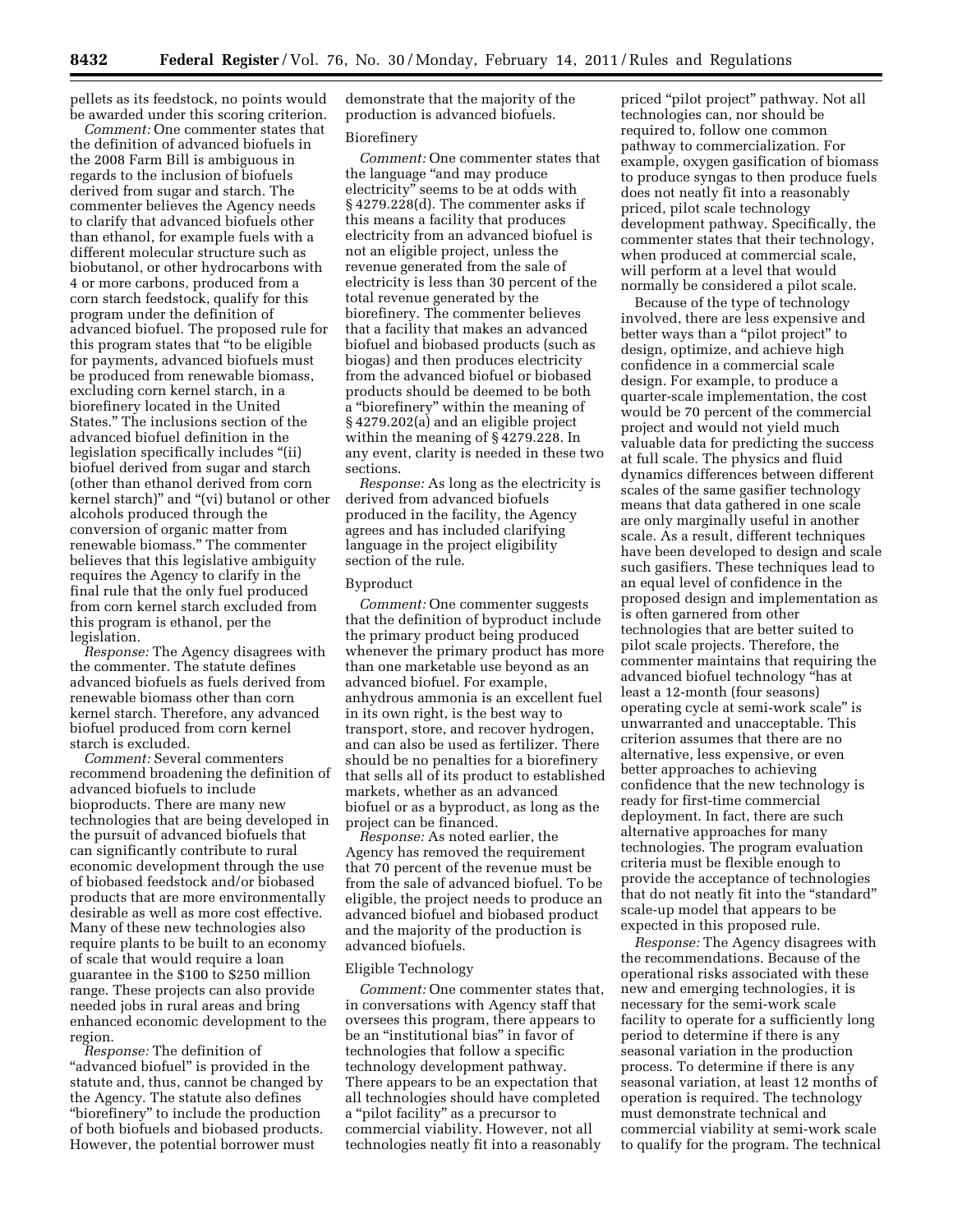assessment criterion is not specific to any one technology.

*Comment:* Two commenters state that the definition of technical and economic potential is inconsistent with prevailing industry practice and requirements of other Federal programs. Standard industry practice is to operate a demonstration plant for a sufficient enough time to generate steady state operating data that validates key unit operations and the integrated biorefinery process. For example, the DOE requires six months of operation and 1,000 to 2,000 hours of operating data at the demonstration scale level. The commenters recommend adopting a 1,000 hour operating data requirement to define ''technical and economic potential'' instead of the 12-month requirement in the proposed rule.

Another commenter states that, although it is generous to add a provision for "semi-work scale," it is restrictive to include the 12-month (four season) operating history in all cases. To prove the viability of the technologies being used, the commenter suggests that the requirement be changed to require that, with regard to algae projects, the growing, harvesting, and extraction systems be benchmarked by three independent third parties rather than requiring a specific length of operating history without a 'proven results' requirement.

*Response:* The Agency disagrees with the recommendation. Because of the operational risks associated with these new and emerging technologies, it is necessary for the demonstration plant to operate for a sufficiently long period to determine if there is any seasonal variation in the production process. To determine if there is any seasonal variation, at least 12 months of operation is required. Thus, requiring only 1,000 hours, as suggested, would not allow this determination of potential seasonal variation. Therefore, the Agency has not revised the rule as requested.

#### Farm Cooperative

*Comment:* One commenter believes this definition would unintentionally exclude long-standing cooperatives from eligibility for the program. Cooperatives are not required to be formed under a cooperative incorporation statute in order to qualify as a cooperative for purposes of the IRS Code or other Federal statutes. A cooperative may be organized, instead, under a state's general business corporation statute and have its cooperative characteristics established in its articles and bylaws. The commenter is aware of many farmer

cooperatives incorporated in this manner.

The commenter recommends using the definition as put forth in the recently published proposed rule regarding the VAPG Program, 7 CFR parts 1951 and 4284, RIN 0570–AA79. In the proposed rule, "farmer or rancher cooperative'' is defined as: ''A business owned and controlled by agricultural producers that is incorporated, or otherwise identified by the state in which it operates, as a cooperatively operated business.''

This definition would include farmer cooperatives that are incorporated under general business corporation statutes and yet operate in a cooperative manner and are recognized as farmer cooperatives for purposes of Federal and state taxation and other statutes.

One commenter agrees with the Agency's definition as being a business incorporated as a cooperative that is solely owned and controlled by agricultural producers. However, operational aspects should also be included, consistent with the requirements of the Capper-Volstead Act. This will help prevent the abuse of the term farmer cooperative.

*Response:* In considering these comments, the Agency has determined that it is appropriate to revise the definition in the rule to be generally consistent with the definition being used in the value-added producer grant program. The revised definition requires the business to be "cooperatively operated,'' which addresses the one commenter's request concerning operational aspects.

#### Participation

*Comment:* One commenter recommends adding a definition for "participation." The commenter suggests the following:

# Loan Participations

Structure: Generally, participations are loans where the ''lead lender'' (Lead) sells a participation in a loan to one or more participating lenders (Participant(s)). The sale may be expressed in terms of a dollar amount or a percentage of the loan. The Lead then continues to manage the loan on behalf of itself and the Participants. The relationship among the lenders is typically formalized by a participation agreement, which states in writing that the Participant receives an undivided interest in the loan. The sale of the participation generally occurs after the Lead and the borrower have executed the loan documentation. The Participant is thus dependent upon the Lead for protection of its interests in the loan—

the Participant and the borrower do not have privity of contract and thus have no rights or obligations to one another.

*Response:* The Agency has determined that the definition of participation found in § 4279.2, which is incorporated by reference in this rule, is sufficient. Thus, the Agency has not included the definition of participation suggested by the commenter.

#### Regulated or Supervised Lender

*Comment:* One commenter states that, in order for the implementation of their recommended Bond Loan Model to be successful, the definition of Lender needs to be modified to add to the end thereof:

''\* \* \* and may include a regulated or supervised lender, acting through its corporate trust department, that otherwise meets the lender eligibility requirements in § 4279.202(c). A lender that otherwise meets the lender eligibility requirements of § 4279.202(c), where the guaranteed and/or unguaranteed portions of the loan are to be funded through bonds, may join with a broker or dealer that is regulated by the Securities Industry and Financial Markets Association and is otherwise a registered broker or dealer within the meaning of the Securities Exchange Act of 1934, in submitting the application required by § 4279.260 and be a party to such application for purposes of assisting the lender in assuring compliance with § 4279.261.''

*Response:* The Agency disagrees with the commenter's suggested revision to the definition of lender. The Agency is authorized to guarantee loans, which in certain circumstances may include bonds as described below, under this program. The Agency considers that this requires a lender to make the loan from its resources and then service that loan itself. While the Agency will permit the lender to secure limited servicing responsibilities from third parties, the lender must remain responsible for the servicing. The rule clarifies the definition of eligible lenders, which is similar to that used in the Business and Industry Guaranteed Loan Program. As noted earlier, savings and loan associations, mortgage companies, and other lenders (those that are not regulated) are not eligible to participate in this program.

The Agency considers this as distinct from the typical investment banking scenario where an investment bank secures the financing from outside investors. After the funding is secured, the investment bank has no further involvement with the transaction. Servicing is handled by a trustee who reports to and is controlled by the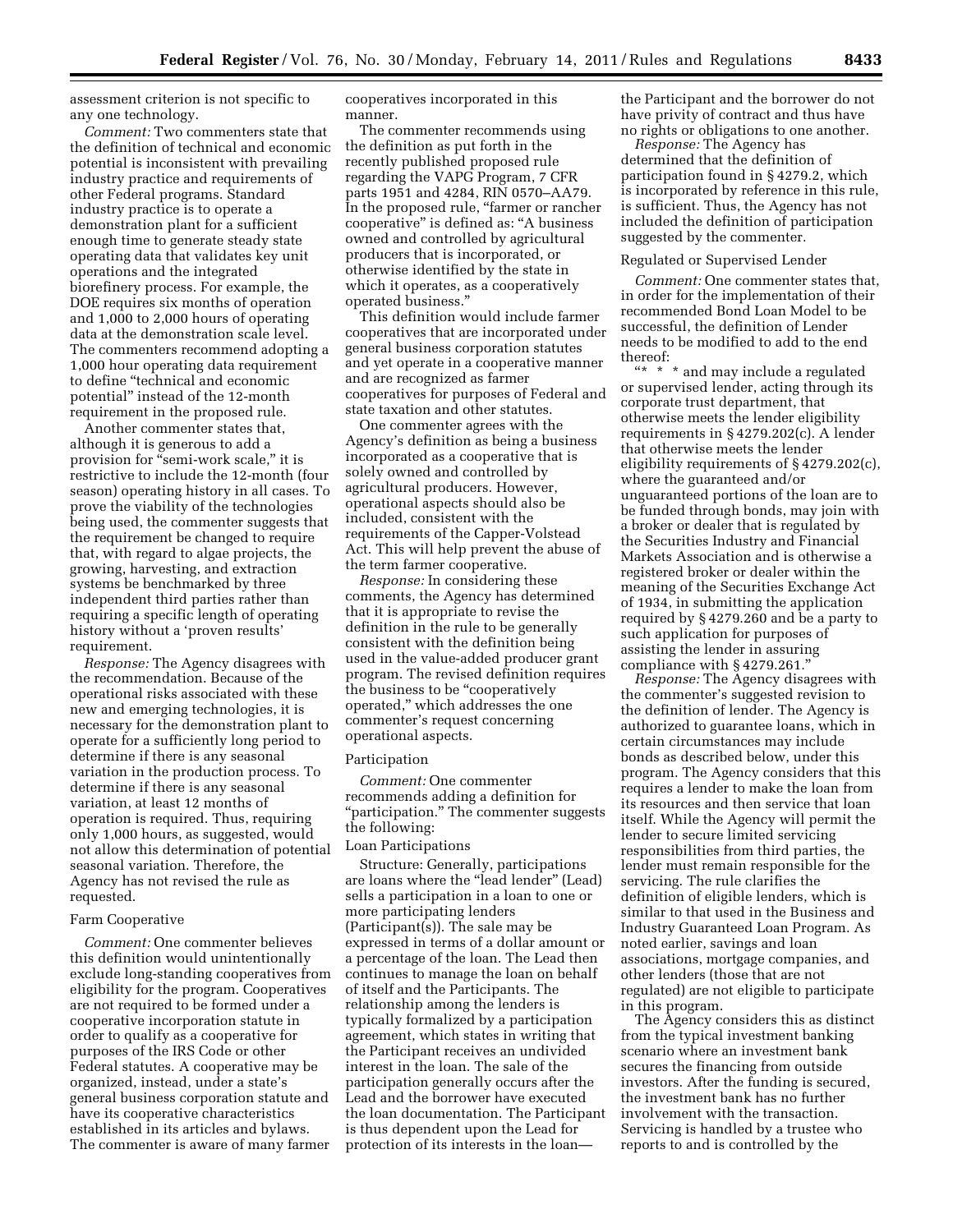investors. The Agency considers that this is an investment instead of a loan and that its current authority is insufficient to guarantee investments.

#### Renewable Biomass

*Comment:* One commenter states that they are aware of the numerous definitions of biomass in Federal statutes and understand that the Agency is compelled to administer the loan guarantee program based upon the definition in Section 9001 of the 2008 Farm Bill. The commenter hopes that Congress will consider reconciling these definitions in the near future, and asks that the Agency, in coordination with the Biofuels Interagency Working Group, provide recommendations on a definition of biomass that is consistent with sustainability principles while also providing adequate supplies of biomass. The commenter believes that the 2008 Farm Bill definition meets these criteria.

*Response:* The Agency acknowledges the comment.

#### Syndication of Loans

*Comment:* One commenter recommends adding a definition of "syndication of loans." The commenter suggests the following:

Syndication Structure: A loan participation is similar to a loan syndication in that a group of lenders provides funds to a borrower. In a syndication, however, each lender signs the loan agreement with the borrower and thus has a direct legal relationship with the borrower. One of the lenders will be designated as the agent-lender (Agent) for the other syndicate members. The Agent is typically the lender owning the largest percentage of the loan or the lender with enough prestige to form a syndicate of lenders. The Agent may also be the lender with an established relationship with the borrower. It is responsible for structuring the intended credit facility, pricing the loan, developing information pertaining to the borrower, and negotiating and closing the transaction. Thus, all formal communications among the lenders, as a group, and the borrower are conducted through the Agent and all funds are disbursed through and received by the Agent.

*Response:* The Agency does not agree that the rule needs to include provisions directed at syndication. The Agency has made three significant changes to the rule that mitigate and minimize the concerns expressed by this and other commenters for syndication in order to mitigate lead lender risk. Specifically, the three changes are:

• Revising the minimum retention requirement from 50 percent of the

unguaranteed portion to 7.5 percent of the total loan amount;

• Enabling the interest rate of the unguaranteed portion of the loan to increase by 500 basis points rather than 1 percent as proposed; and

• Allowing loan guarantees up to 90 percent for guaranteed loans of \$125 million or less.

## *Lender Eligibility Requirements (§ 4279.202(c))*

*Comment:* One commenter states that the early preamble comments to the regulation indicate that lender eligibility will be restricted to regulated, supervised lenders. Given the highly specialized nature of biorefinery lending, the restriction on eligible lenders should not be driven by regulatory controls, but rather by experience and sophistication in financing biorefinery projects. The parameters for eligible lender instead should be broader than those outlined in 4279–A and should include experienced investment bank consortiums with an emphasis on experience and capitalization. The commenter states he did not actually find the lender eligibility criteria anywhere in the proposed rule.

One commenter recommends expanding the definition of eligible lender to make it clear that lenders other than commercial banks are allowed. The definition could be: "Any person or legal entity for the purpose of, or engaged in the business of, lending money, including, but not limited to, commercial banks, insurance companies, credit unions, mutual funds, factoring companies, investment banks, institutional investors, venture capital investment companies, trusts, or other entities designated as trustee or agents acting on behalf of bondholders or other lenders.''

Another commenter is concerned that allowing only commercial banks to participate in the loan guarantee program limits the pool of potential investors and rules out investors such as insurance companies, pension funds, mutual funds, and college endowments. The commenter believes it makes sense to allow the borrower to fund debt from any accredited investor in order to maximize the potential investor base and lower the overall cost of borrowing for biofuel projects.

*Response:* The Agency disagrees with the commenters regarding eligible lenders, and the rule reflects requirements that are similar to those for a traditional lender under the Business and Industry guaranteed loan program. The Agency requires a lender to make the loan from its resources and

then service that loan itself. While the Agency will permit the lender to secure limited servicing responsibilities from third parties, the lender must remain responsible for the servicing.

*Comment:* One commenter believes that allowing biorefinery applicants to use the Federal Financing Bank as the sponsor lender, similar to the DOE loan guarantee program, would provide projects with another option to secure debt financing.

*Response:* The Agency cannot consider the Federal Financing Bank as an eligible lender because it requires a 100 percent guarantee, which the Agency is prohibited from offering by statute.

*Comment:* One commenter recommends allowing a ''lead lender/ arranger'' to submit an application for a loan guarantee by the NOFA deadline, stating the level of their funding commitment along with a funding plan on how the remaining portion of the loan will be financed by other lenders. The other lenders may not be identified until after the "lead lender" receives the Conditional Commitment, but will be identified and subject to the Conditional Commitment prior to issuance of the Loan Note Guarantee.

*Response:* The comment presumes that the rule would allow syndication. However, for the reasons presented in response to an earlier comment, the interim rule does not contain provisions specific to syndication. Therefore, no changes have been made to the rule in response to this comment.

*Comment:* One commenter recommends allowing the "lead lender/ arranger'' to perform the servicing activities of the syndication, and deal directly with the borrower instead of requiring all the lenders of the syndication perform duplicate routine servicing activities. Each original lender will hold its own promissory note and the collateral is held by the arranger as agent for each of the members of the syndicate. As to any matters of significance, a vote or approval of 51 percent of the lenders is required to take any action (e.g., waive or modify covenants, release collateral, agree to forbearance, declare default and liquidate collateral, etc.). Each of the original lenders in the syndication would be responsible for servicing, but there would only be one original lead lender performing most of the servicing activities.

*Response:* Absent syndication, the Agency agrees with the concept of a lead lender in the context of participation. As noted in a previous response, while the interim rule does not contain provisions specific to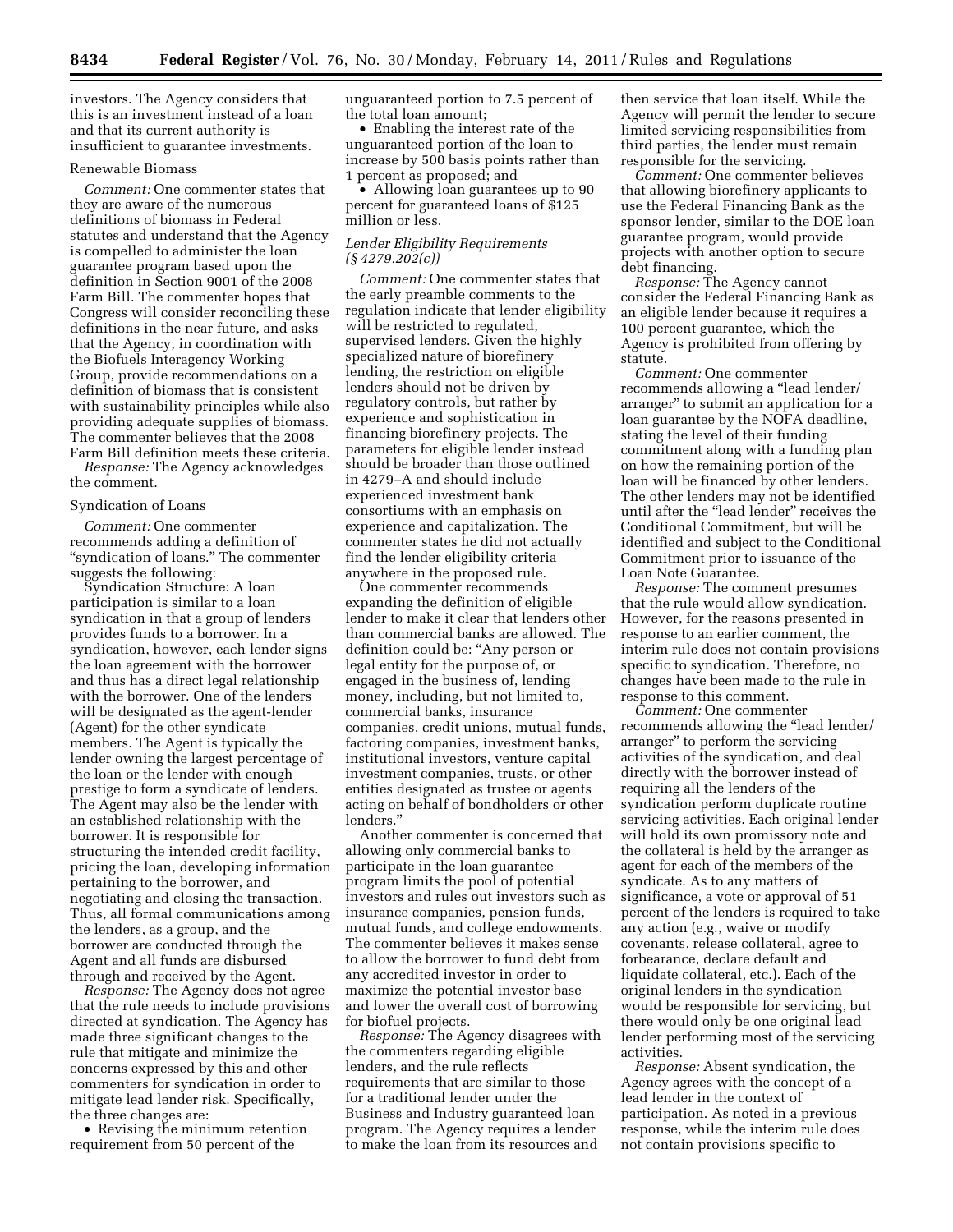syndication, the rule does provide other ways lenders can manage risk, which address the concerns raised by the commenter.

*Comment:* One commenter recommends allowing lenders to "participate the loans," which is different than ''syndication of lenders'' with other lenders by Participation Agreements.

*Response:* Participations are not excluded under the rule. The Agency has determined that the definition of participation found in § 4279.2, which is incorporated by reference in this rule, is sufficient for allowing participations.

*Comment:* One commenter recommends clearly allowing a "syndication of lenders" to finance a single project. The process could be structured similar to the Solicitation Notice DE–FOA–0000166 issued by the DOE on October 7, 2009. This is the traditional way large loans of this type are financed by lenders.

*Response:* For the reasons previously provided in response to other comments on syndication, the interim rule does not contain provisions specific to syndication. As noted in a previous response, while the interim rule does not contain provisions specific to syndication, the rule does provide other ways lenders can manage risk, which address the concern raised by the commenter.

# *Lender Eligibility Requirements (§ 4279.202(c)(1))*

*Comment:* One commenter recommends allowing SEC-regulated investment banks, as well as commercial banks, to act as the applicant ''lender-of-record.'' According to the commenter, commercial banks are not the best equipped entities to perform due diligence and debt structuring and placement on first-ofkind biorefinery projects. Because a ''lender-of-record'' serves as the applicant for the program, this restrictive definition of eligible ''lendersof-record'' fundamentally restricts the potential applicant pool.

*Response:* The Agency's current statutory authority does not permit investment banks to be eligible lenders. The rule reflects requirements that are similar to those for a traditional lender under the Business and Industry guaranteed loan program. The Agency requires a lender to make the loan from its resources and then service that loan itself. While the Agency will permit the lender to secure limited servicing responsibilities from third parties, the lender must remain responsible for the servicing.

*Comment:* One commenter states that the ''supervised or regulated'' lender terms are unclear and further definition or guidance needs to be provided so potential lenders know if they meet the criteria prior to applying for a loan guarantee. The commenter recommends loosely defining the term ''supervised or regulated'' in order to allow as many different types of lenders as possible to qualify, but still have an adequate amount of oversight by a state or Federal agency. If a lender is not ''supervised or regulated,'' then provisions should be stated as to what other criteria they can meet so they can become an eligible lender. This could be patterned after the ''non-traditional'' lender requirements that the B&I guaranteed loan program utilizes.

*Response:* The Agency agrees with the commenter that the term ''supervised and regulated'' was unclear and has modified the rule to define eligible lenders similar to the Business and Industry Guaranteed Loan Program. However, the Agency disagrees with the commenter to make the requirements similar to the non-traditional lender language under the Business and Industry Guaranteed Loan program. Due to the amount of risk associated with these projects, the Agency has determined, based on the its experience in managing lender risk in other guaranteed loan programs, that traditional lenders offer stronger capital base and loan and servicing experience.

#### *Lender Eligibility Requirements (§ 4279.202(c)(2))*

*Comment:* One commenter asks how the requirement that the lender must maintain at all time the minimum acceptable levels of capital specified in § 4279.202(c)(2)(i) through (iii) will be enforced. The commenter also asks: What is the purpose of this requirement? What happens if the lender fails to meet the requirements? The commenter recommends that this requirement be removed from the proposed regulation.

*Response:* The Agency has modified the rule to require that the lender must meet acceptable levels of capital at the time of application and issuance of loan note guarantee, thereby removing the requirement of maintaining acceptable capital levels at all times, which addresses the enforcement concern noted by the commenter.

*Comment:* One commenter requests clarification as to whether there are any minimum total risk based capital ratios or leverage capital ratio requirements if the lender is not a commercial bank or thrift.

*Response:* Lenders other than commercial banks or thrifts must also demonstrate that they meet the same criteria identified in § 4279.202(c)(2).

# *Debarment/Suspension (§ 4279.202(c)(3))*

*Comment:* In pointing out that one of the lender eligibility requirements is that the lender must not be otherwise debarred or suspended by the Federal government, one commenter states that he assumes this language does not disallow lenders that may have a cease and desist order or other directive requesting corrective actions from FDIC from obtaining a loan guarantee. The commenter recommends that lenders be able to obtain a loan guarantee even if they have a cease and desist or other directive from FDIC requesting corrective actions. The B&I guaranteed loan program allows lenders to continue to obtain loan guarantees.

*Response:* Because of the maximum program loan amount for this program (i.e., \$250 million) and the associated risk under this program, the Agency is concerned that allowing a lender with a cease-and-desist order to continue to obtain a loan guarantee may not be in the government's best interests. Therefore, the Agency will evaluate such instances on a case-by-case basis.

# *Lender Experience (§ 4279.202(c)(5))*

*Comment:* One commenter states that the Agency is contemplating approving loan guarantees only for lenders with adequate experience (as determined by the Agency) with similar projects and the expertise to make, secure, service, and collect loans approved under the section 9003 program. The Agency believes this provision is necessary to further limit Agency risk, and the Agency is proposing the issuance of loan guarantees to regulated or supervised lenders, which precludes bond financing monies from being guaranteed under this program. In a better economy, other forms of financing, such as bond financing, might become available. Although the underwriting requirements are not necessarily as stringent as bank loans, and given the results of the state guarantees of debt for biorefineries, the commenter suggests that, in order for bond financing to qualify for Agency guarantees, the same guidelines and requirements be implemented as for more traditional lenders.

The commenter proposes that the Agency, the lenders, and the borrowers all remember that the Agency is offering to issue loan guarantees, and that the guidelines not interfere with the traditional asset-based lending process,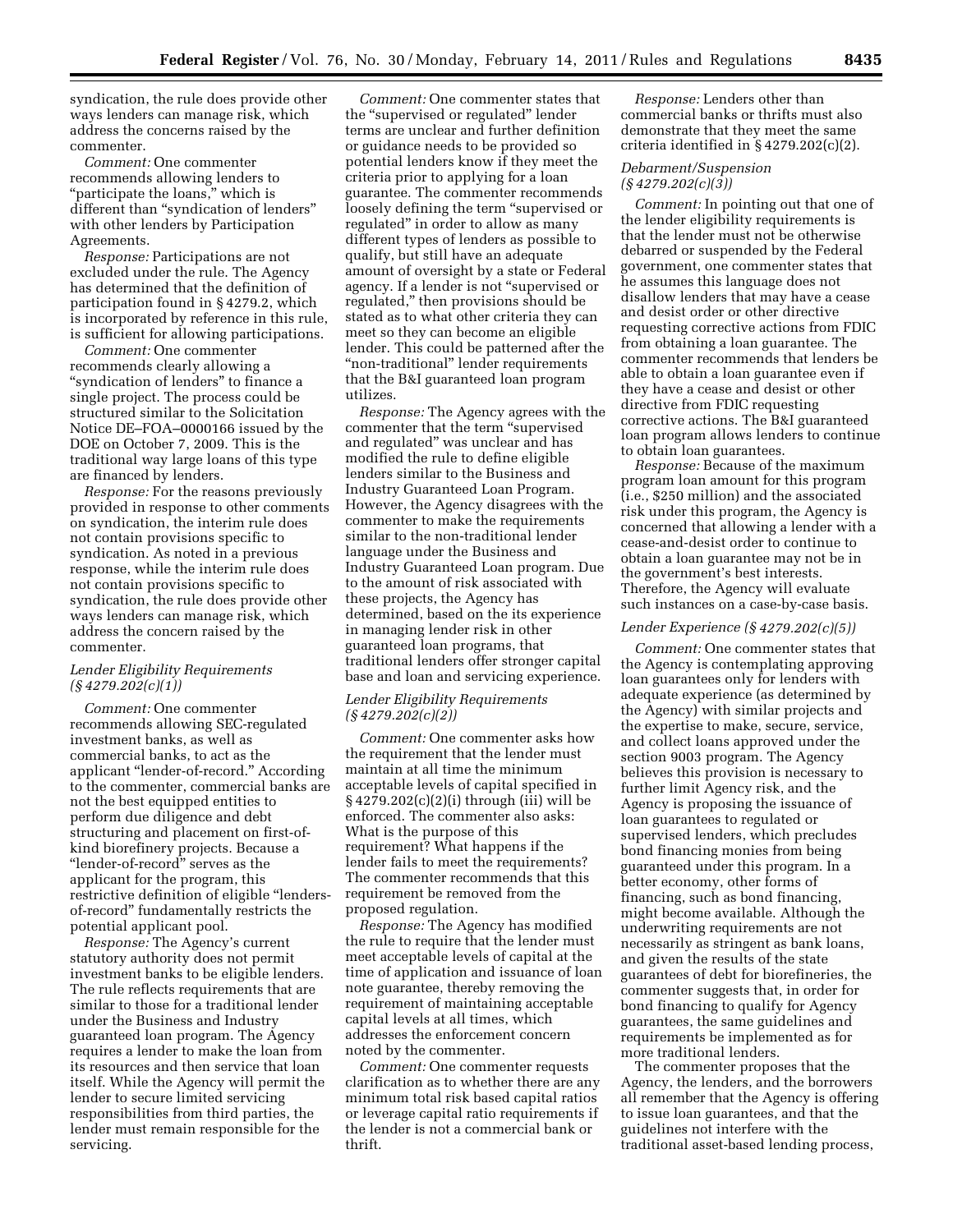but supplement it by offering lenders inducements to make the loans necessary to develop commercial-scale projects.

*Response:* The Agency is authorized to guarantee loans, which in certain circumstances may include bonds as described below, under this program. The Agency considers that this requires a lender to make the loan from its resources and then service that loan itself. While the Agency will permit the lender to secure limited servicing responsibilities from third parties, the lender must remain responsible for the servicing.

Recognizing the current difficulties in securing funding, the Agency has been approving certain bond transactions. The Agency considers that, under the limitations contained in this regulation, guaranteeing these bonds is in keeping with its authority. In order to be more transparent of its willingness to guarantee certain bond transactions, the Agency has modified this regulation accordingly.

Specifically, the lender is required to provide the loan proceeds and service the loan. The Agency will allow a trustee to provide limited servicing only if the trustee is fully under the control of the lender. Holders' rights are limited to receiving payments under the note or bond and if those payments are delinquent making demand for payment on the lender and the government as provided in the regulation. In certain cases where the lender and borrower desire to change the loan terms, the holder is also required to consent to any changes. Loans providing holders any other rights are ineligible for guarantee under this program.

# *Independent Credit Risk Analysis (§ 4279.202(d))*

*Comment:* One commenter states that the requirement for an independent risk analysis mentioned in § 4279.202(d) refers to a \$100,000 threshold, and recommends a threshold of \$100 million.

*Response:* The Agency agrees that the \$100,000 amount was in error. The error has been corrected in the rule to \$125 million.

# *Environmental Responsibilities (§ 4279.202(e))*

*Comment:* One commenter recommends basing the environmental review requirements of § 4279.202(e) on 7 CFR part 1794 rather than 7 CFR part 1940, subpart G. The commenter points out that 7 CFR part 1940, subpart G, relies heavily on agency personnel to conduct the environmental analysis, whereas 7 CFR part 1794 places the

burden for preparation on professional consultants whose work is then subject to agency review. This latter approach is appropriate given the complexities of biorefinery environmental impacts. The commenter believes that Agency personnel will typically lack the expertise for a project of this nature.

*Response:* The Agency disagrees with the commenter. The program is consistent with the Business and Industry Guaranteed Loan Program, 7 CFR part 4279, subparts A and B, which references 7 CFR part 1940, subpart G. The rule requires the applicant to complete Exhibit H of 7 CFR part 1940, subpart G, which is an environmental report, similar to the Rural Utilities Service 7 CFR part 1794 process. Neither this program nor the Business and Industry Guaranteed Loan Program precludes third parties from performing the environmental analysis necessary for the Agency to conduct its National Environmental Policy Act evaluation as long as the submitted material is sufficient for the Agency purposes.

# *Conditions of Guarantee (§ 4279.202(i))*

*Comment:* Several commenters state that, as proposed, the guarantee would protect only 60 percent of the bank's position. The commenters recommend that, if the Agency wants to insist on a first lien position, a guarantee of up to the 90 percent level allowed by statute is certainly warranted for loans on firstof-a-kind technologies. If the Agency does not increase the guarantee level to 90 percent, some of the commenters recommend that the lien positions of the Agency and the holders of unguaranteed debt have equal priority.

*Response:* The Agency is allowing a guarantee of 90 percent for guaranteed loans of \$125 million or less under certain conditions. To clarify for the commenter, the Agency requires that the lender acquire the first lien position on the collateral. The Agency does not file a lien against the collateral. The Agency notes that the guaranteed and the unguaranteed portions of the loan have the same lien priority.

*Comment:* One commenter states that a working capital lender is vital to the success of any biorefinery, and that, under commercial lending practices for project finance transactions, a working capital lender will require a first lien on raw goods, works in progress and finished goods inventory, as well as proceeds thereof (in the form of accounts receivable), including any insurance proceeds. Therefore, the commenter recommends modifying § 4279.202(i) to provide that a working capital lender may have a first lien on raw goods, work in process and finished

goods inventory, as well as proceeds thereof (in the form of account receivable), including any insurance proceeds.

*Response:* The Agency is agreeable to allowing working capital loans, not guaranteed by the Agency, which are secured by the inventory and accounts receivable. The Agency may consider a subordinate lien position on inventory and accounts receivable for working capital loans under certain conditions (see § 4279.202(i)(1)). The Agency disagrees with the comment regarding inclusion of insurance proceeds. The borrower should be able to obtain a working capital loan without the inclusion of insurance proceeds.

*Comment:* One commenter believes that the requirement of § 4279.202(i) for a first lien on all collateral is too inflexible. The commenter recommends that a section 9003 loan be fully secured, and any improvements or property financed with section 9003 funds be pledged under a first lien. Beyond this, the collateral should be negotiable. The commenter believes it may be necessary to allow other lenders to have a first lien on assets they finance, and this is certainly the case with any lender providing working capital.

*Response:* The Agency partially agrees with the commenter. The Agency is agreeable to allowing working capital loans, not guaranteed by the Agency, which are secured by the inventory and accounts receivable. The Agency may consider a subordinate lien position on inventory and accounts receivable for working capital loans under certain conditions. However, the Agency disagrees with rest of the comment due to the risk to the government.

*Comment:* Two commenters state that the proposed rule appears to conflict with the 9003 NOFA in that it would put the unguaranteed lenders in a junior position to the Agency, whereas the 9003 NOFA states: ''The entire loan will be secured by the same security with equal lien priority for the guaranteed and unguaranteed portions of the loan.''

*Response:* There is no conflict. Within the rule at § 4279.224, a cross reference is made to the provisions found in §§ 4279.107 through 4279.187, which includes § 4279.131(e) stating ''the entire loan will be secured by the same security with equal lien priority for the guaranteed and unguaranteed portions of the loan.'' As noted above for clarification purposes, the Agency requires that the lender acquire the first lien position on the collateral. The Agency does not file a lien against the collateral.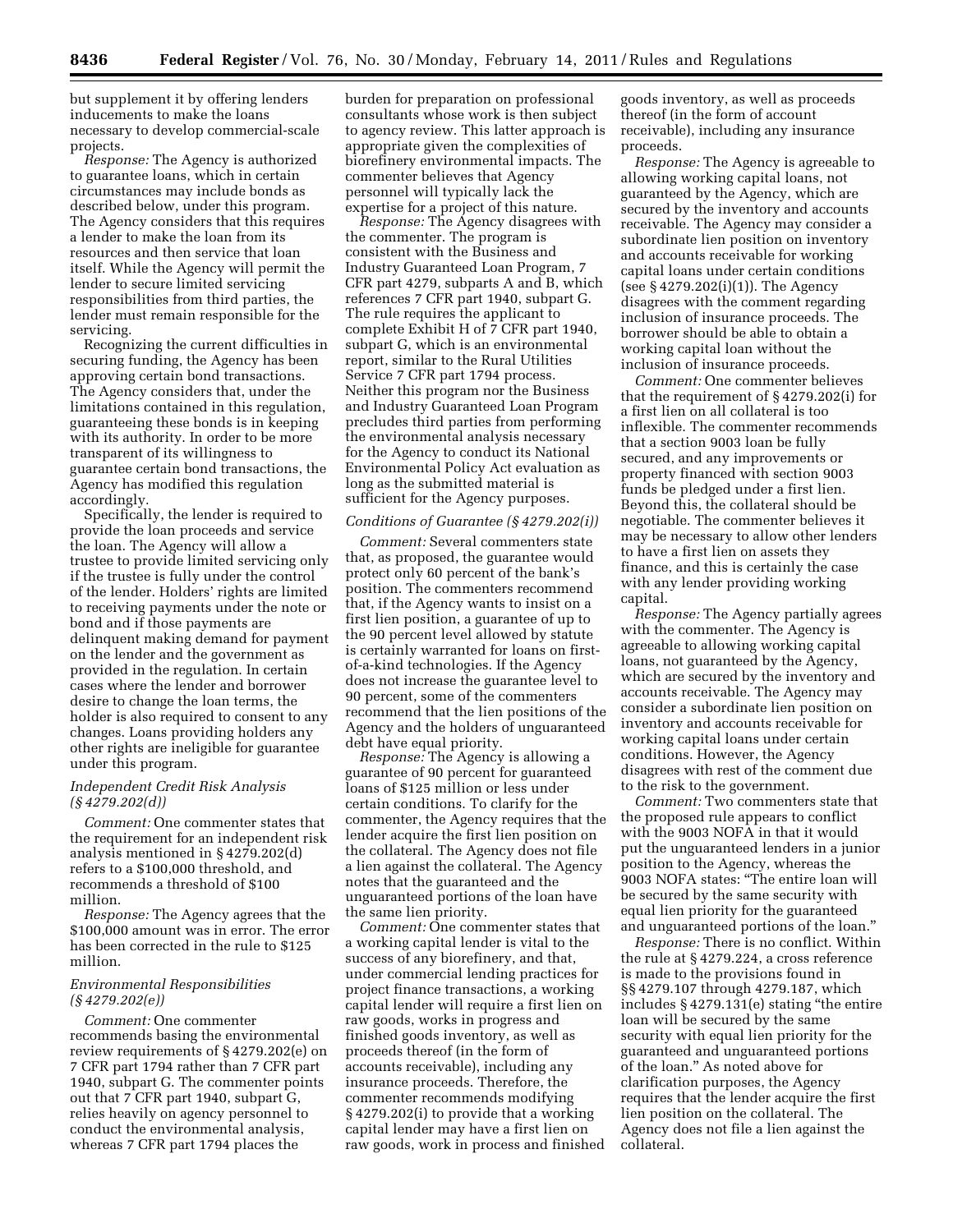*Comment:* One commenter states that the Agency should clarify that the guaranteed and unguaranteed lenders will rank pari passu with respect to the first lien on project collateral as specified in the 2008 Notice of Funding Announcement (NOFA). The commenter believes the Agency added the first lien requirement in the proposed rule due to the size of the guaranteed loans under this program. This requirement puts lenders in a secondary position behind the Federal government. The lender's position is protected by the loan guarantee—but only up to the percentage amount of the guarantee. In case of default on a \$125 to \$250 million loan, the guarantee would protect only 60 percent of the lender's position, according to the proposed rule's current structure.

The commenter recommends that, if the Agency includes the first lien position as specified in the proposed rulemaking in the final rule, a guarantee of up to the 90 percent level, as allowed by statute, be provided for loan guarantees on first-of-a-kind technologies.

*Response:* As noted above for clarification purposes, the Agency requires that the lender acquire the first lien position on the collateral. The Agency does not file a lien against the collateral. As previously referenced, the entire loan will be secured by the same security with equal lien priority for the guaranteed and unguaranteed portions of the loan.

*Comment:* One commenter states that the requirement for the guarantee to be secured by a first lien on all collateral to run the project in the event of a borrower's default, along with a bank lender being required to hold 50 percent of the unguaranteed portion, has the effect of being an unguaranteed loan equal to 10 percent of the project loan for the bank. The commenter recommends some form of lien with pari passu repayment formula in order to provide sufficient incentive for lenders to participate.

*Response:* Within the rule at § 4279.224, a cross reference is made to the provisions found in §§ 4279.107 through 4279.187, which includes § 4279.131(e) stating ''the entire loan will be secured by the same security with equal lien priority for the guaranteed and unguaranteed portions of the loan.'' Therefore, the guaranteed and unguaranteed portions of the loan enjoy the same lien position.

*Comment:* One commenter states that the proposal requiring that the guarantee be secured by a first lien on all collateral is unreasonable from a commercial lending standpoint. In order to comply with basic asset based lending guidelines and prudent commercial lending guidelines, the lender must have a first lien position on all assets of the borrower. The commenter further states that, because the terms of the guarantee documentation will address when the guarantee comes into play, which would be after an uncured event of default by the borrower under the lender's loan documents, an assignment by the lender to the Agency of its lien position, should the lender pursue the guarantee, is a standard and customary term.

*Response:* As noted above, the Agency requires that the lender acquire the first lien position on the collateral. The Agency does not file a lien against the collateral. As previously referenced, the entire loan will be secured by the same security with equal lien priority for the guaranteed and unguaranteed portions of the loan.

*Comment:* Several commenters state that the Agency should not hold the first lien on all collateral necessary to run the project in the event of a borrower's default. Lenders would, therefore, be subordinate to the government. In the event of default, the lender's position is only protected up to the percentage of the B&I guaranteed. The commenters also state that this also contradicts the current B&I guaranteed loan requirements, which have worked well for the Agency in the past.

*Response:* As noted above, the Agency requires that the lender acquire the first lien position on the collateral. The Agency does not file a lien against the collateral. As previously referenced, the entire loan will be secured by the same security with equal lien priority for the guaranteed and unguaranteed portions of the loan.

*Comment:* One commenter states that authorizing guarantees of a revolving credit facility for future working capital and allowing the replacement of the non-guaranteed portion of the loan with equity would provide cellulosic biofuel companies necessary flexibility to better finance commercial projects.

*Response:* The Agency does not agree with authorizing guarantees of a revolving credit facility for future working capital. Working capital is an eligible purpose for the guaranteed loan but, at this time, the Agency feels that lenders can administer revolving credit facilities more efficiently. Therefore, the Agency is agreeable to allowing working capital loans, not guaranteed by the Agency, which are secured by the inventory and accounts receivable. The Agency also does not agree with allowing the replacement of the nonguaranteed portion of the loan with

equity. The non-guaranteed portion of the loan cannot be converted because the Agency wants the lender to maintain a lending interest in the loan.

# *Sale or Assignment of Guaranteed Loan (§ 4279.202(j))*

*Comment:* Based upon the state of the commercial banking industry, one commenter recommends applying the language regarding the transferability of the loan to any accredited investor to both the guaranteed and unguaranteed portions of the loan.

*Response:* To allow the transfer of the unguaranteed portion of the loan beyond the minimum retention requirement would minimize the lender's financial interest in the project. Therefore the Agency disagrees with the recommendation. The Agency notes that the unguaranteed portion of the loan in excess of the minimum retention requirement may be sold to third party holders.

*Comment:* One commenter states that the Agency should explain why it will not guarantee a loan funded with the net proceeds of a bond described in section 142(a) of the Internal Revenue Code of 1986.

Another commenter believes what the Agency intended to say in the second part of § 4279.202(j) is that the guaranteed portion of the loan may not be funded with the net proceeds of bonds described in section 142(a) of the Internal Revenue Code of 1986, as a result of the prohibition thereof contained in Section 149(b). The commenter suggests revising § 4279.202(j) to read as follows:

''In addition to complying with the provisions of § 4279.75, and subject to the limitation imposed on the original lender by § 4279.202(k), the guaranteed and unguaranteed portions of the loan shall be fully transferable to any accredited investor and the Agency may not guarantee any portion of the loan funded with the net proceeds of the bond described in section 142(a) of the Internal Revenue Code of 1986. The unguaranteed portion of the loan may be funded with the net proceeds of a bond described in section 142(a) of the Internal Revenue Code of 1986.''

A third commenter states that borrowers should be permitted to access the tax-exempt capital markets for the unguaranteed portion of debt. Taxexempt project debt appears permitted, but should be explicitly allowed for the unguaranteed portion of the debt. Projects should be afforded every opportunity to lower interest costs, especially by way of Federal, state and local programs designed to meet regional and national priorities such as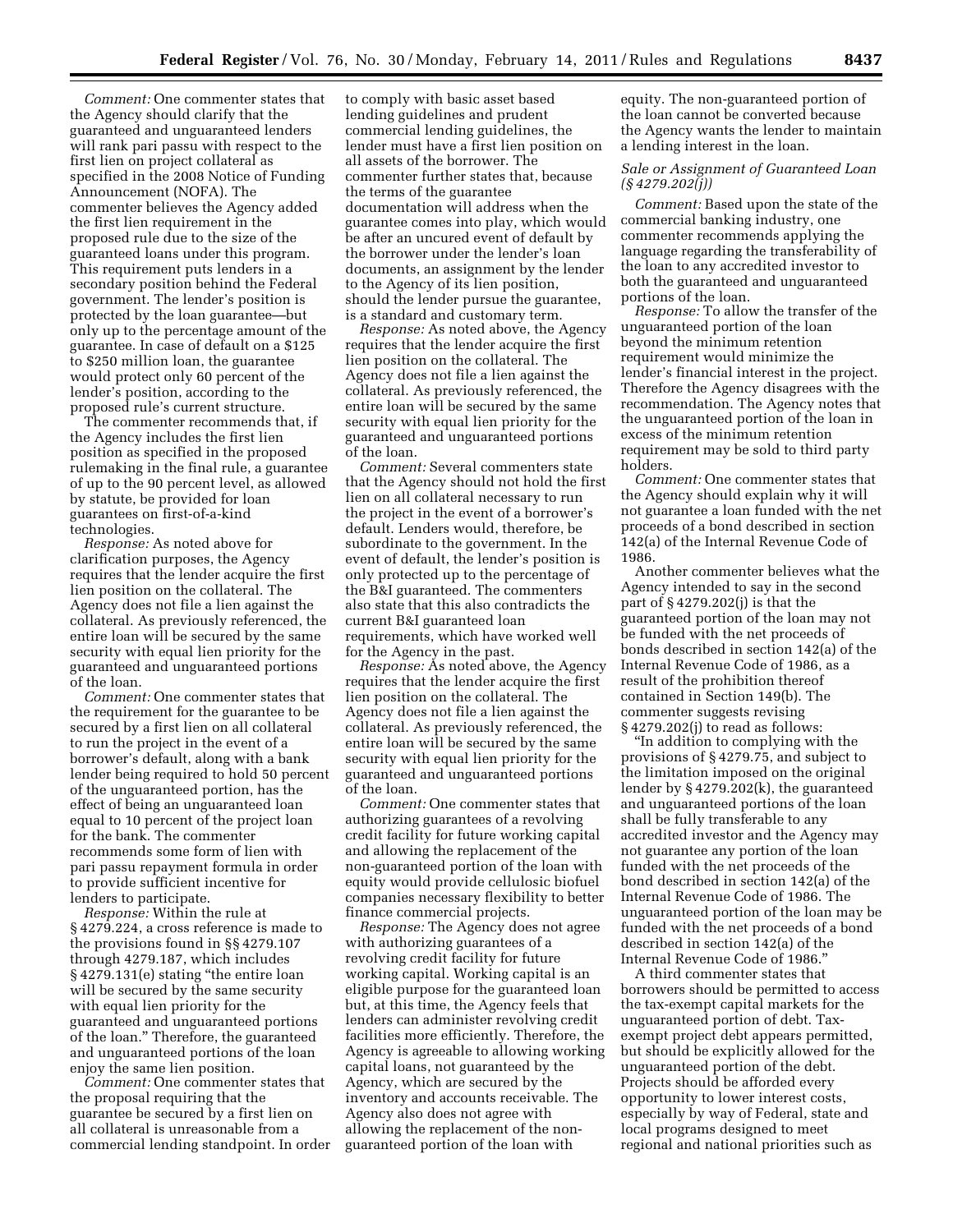the Recovery Zone bond programs. The commenter recommends that borrowers should be permitted in all cases to access the tax exempt capital markets, including when necessary through state authority issuance vehicles.

*Response:* The Agency disagrees with the request to modify proposed § 4279.202(j). To support consistency between this program and the B&I guaranteed loan program and to eliminate any duplicative Federal assistance that would be provided by the subsidy for the loan note guarantee and the tax exemption, the Agency has determined that it would be inappropriate to distinguish between guaranteed and unguaranteed portions of the loan when applying this provision.

#### *Minimum Retention (§ 4279.202(k))*

*Comment:* Seven commenters state that the proposed level of unguaranteed loan retention by the original lender is not possible given today's market conditions. The commenters state that banks remain extremely cautious to make loans to first-of-a-kind technologies. One commenter states that the risks associated with holding a large unguaranteed portion of a loan is akin to making an equity investment in the enterprise being financed, something most lenders are unable to do because of regulatory constraints, or are unwilling to do because of the high degree of risk involved. These commenters, therefore, recommend eliminating this provision.

Six commenters recommend using the same requirement for minimum retention that is allowed for the guaranteed Business and Industry loan guarantee program where the lender is to retain 5 percent of the loan amount.

One commenter believes, for a multitude of reasons, that this section of the proposed rule is unworkable and relies upon assumptions that are incorrect. The commenter disagrees with the size of the minimum retention requirement and the assumption on which it was based for the following reasons:

(1) The Agency did not do adequate diligence or inquiry of the commercial banking industry when it proposed the 50 percent minimum retention requirement in the Section 9003 NOFA as is evidenced by its recent outreach to commercial banks to determine why they have been unwilling to act as a sponsor/lender of a section 9003 program guaranteed application;

(2) the Agency incorrectly assumed that a commercial bank originating a loan guarantee under the section 9003 program would be less interested in or

attentive to the servicing of a loan where the potential loss to the lender in a liquidation scenario would be \$12,500,000 (assuming application of the B&I Program's 5 percent minimum retention requirement) versus \$50,000,000 (assuming application of the section 9003 program's 50 percent of the unguaranteed portion minimum retention requirement). The commenter asserts that there is not a commercial bank in the U.S. that would devote less attention to a \$12,500,000 potential loss than a \$50,000,000 potential loss, as either loss is material;

(3) the Agency did not do adequate diligence in setting the minimum retention requirement in the Section 9003 NOFA, because, if it had, it would have understood that for a \$250,000,000 loan guarantee, there are likely less than 5 commercial banks in the U.S. that have the capacity to originate such a loan where they were required to retain 50 percent of the unguaranteed portion thereof; and

(4) the Agency failed to do appropriate diligence when it issued the Section 9003 NOFA because there are no commercial banks in the U.S. that are either willing or able to approve through their respective loan committees a \$50,000,000 unguaranteed loan for a nonrecourse financing of a first-of-akind technology which loan cannot be syndicated or participated.

The commenter suggests that the language should incorporate either ''syndication'' or ''participation,'' such that a lender can syndicate and/or participate a portion of the lender's risk position. The commenter also suggests that the language which provides that lenders may syndicate a portion of its risk position to other eligible lenders be revised to provide syndication and/or participation to any accredited investor in order to make § 4297.202(k) consistent with § 4279.202(j).

The commenter states that, in the context of the Bond Loan Model, a bond trustee holds title to and is the owner of 100 percent of the Bond Loan Note and the Collateral Documents securing the guaranteed and unguaranteed portions of the loan for the entire term of the loan. Additionally, a corporate trustee is the agent of and fiduciary for the bondholders, and the commenter states that the minimum retention requirements of § 4279.202(k) should be deemed satisfied as a direct result of the corporate trustee reporting to and being controlled by the underlying bondholders in a way which permits and requires bondholders, subject to Agency retained rights, to exercise their rights as at-risk investors through the trustee. The commenter states that the

notion that institutional bondholders working together with a corporate trustee are somehow less accountable to the Agency than an AgBank or other lending institution is simply unfounded. As evidenced by the one trillion dollar annual bond market, which utilizes the Bond Loan Model, there is a demonstrated confidence in and success rate for project finance utilizing the Bond Loan Model. Consequently, the commenter requests that the Agency deem the minimum retention requirement of the section 9003 program to be satisfied by a trustee acting on behalf of the bondholders when a financing is accomplished utilizing the Bond Loan Model.

Based on the above, the commenter recommends revising § 4279.202(k) to read as follows: ''The provisions of § 4279.77 apply to this subpart. Lenders may syndicate and/or participate a portion of their risk position to other eligible lenders or accredited investors provided that at no time during the life of the guarantee may the original lender hold an amount of the loan less than the amount required by § 4279.77. The requirements of this section and § 4279.77 will always be deemed satisfied by a trustee where bonds are used to fund a guaranteed loan.''

*Response:* The Agency recognizes the concerns raised by the commenters regarding the impact of a minimum retention requirement. Based on the Agency's lengthy experience, it believes that it is necessary for participating lenders to always retain a portion of the risk to ensure that the loans are properly serviced. The Agency also recognizes that the minimum retention requirement in the proposed rule did not strike a proper balance with respect to these concerns. As a result, the Agency has revised the minimum retention requirement to be similar to that found in the Business and Industry Guaranteed Loan program. The Agency notes that, given the size and complexity of projects under the Biorefinery Assistance Program, the minimum retention was increased from 5 percent to 7.5 percent.

As previously stated, it is the Agency's position that its current authority does not permit a trustee, whether that trustee is an eligible lender or not, to just hold a beneficial interest for other lenders.

#### *Guarantee Fee (§ 4279.226(a))*

#### Fee Structure

*Comment:* Several commenters believe that the current Agency fee structure is onerous for larger projects, and should be set at one flat fee as in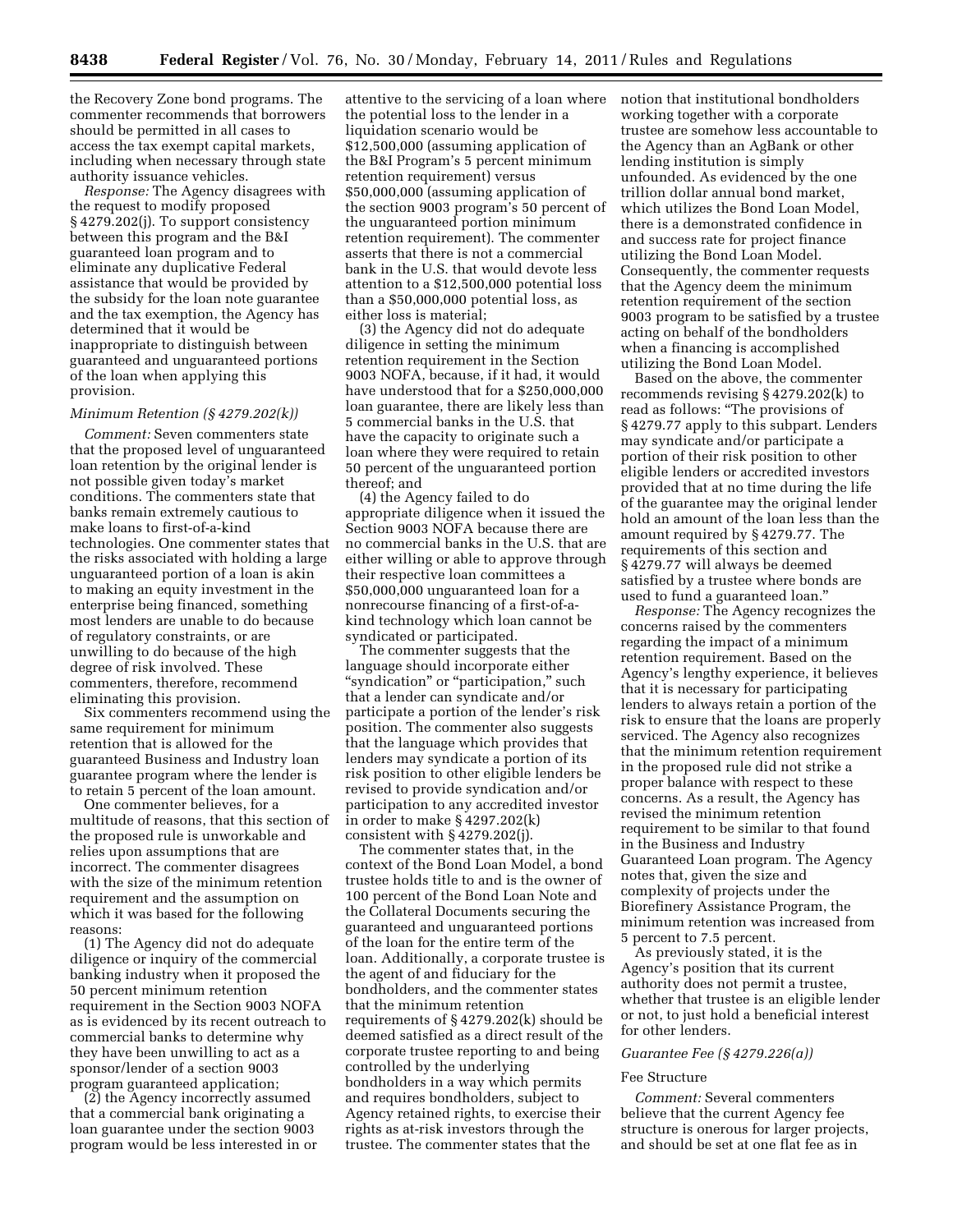the other Agency loan guarantee programs. These fees need to be affordable for these types of projects. The Agency should not receive a fee based on the amount of equity that is contributed as long as the loan follows the minimum guidelines. The fees should be capped at the same amount, and because these are large projects, it should be no more than 0.5 percent. Having a fee in the 2 percent range adds tremendous pressure on debt financing that is already higher than usual because of the risk profile. Annual renewal fees should also be capped at 0.25 percent.

*Response:* The Agency disagrees with commenter. The Agency has structured the fees to address the risk and cost to the government.

*Comment:* One commenter recommends that the guarantee fee set forth in § 4279.226 be left subject to change in each **Federal Register** notice that announces the availability of funds. The actual subsidy rate cost of running this program may change as more information about the risks associated with it become clear, and because the projects that will be submitted are already controlled by a NOFA process, the Agency should retain the right to set a new fee structure with each NOFA. The commenter believes the Agency should not lock itself in to fees in the regulation.

Another commenter believes the fee structure is reasonable in terms of requiring lower fees for lower dollar projects. The commenter suggested periodically reviewing whether the two percent fee for larger projects is warranted to ascertain its appropriateness as projects are funded.

*Response:* The Agency generally agrees with commenters. The intent of establishing a specific guarantee fee in the rule is to provide a stated fee in the rule. However, the Agency does acknowledge there may be a time when a different guarantee fee may be required. Therefore, the Agency has revised the rule to allow it the option of adjusting the guarantee fee through the publication of a **Federal Register** notice.

#### *Borrower Eligibility (§ 4279.227)*

*Comment:* One commenter states that the distinction between the proposed rule and the May 6, 2010 NOFA is the addition of the term ''persons'' and the deletion of the term ''individuals.'' The proposed rule does not define the term ''persons''; however, the Section 9003 NOFA and the May 6, 2010 NOFA define "person" to mean "Any individual, corporation, company.'' With the term "person" now defined to include "corporations" that are

"citizens," then a "borrower" for purposes of the section 9003 program seemingly can be owned by corporate or other types of entity shareholders at the first ownership level above the borrower, as corporations or other entities incorporated, organized or otherwise established in the U.S. have traditionally been held by our laws and courts to be U.S. citizens. This interpretation would then require no further "look-up" the ownership chain, as U.S. citizenship will have been legally established at the first ownership level above the borrower. However, the commenter states that in the May 6, 2010 NOFA the Agency unnecessarily goes a step further (this further step is also contained in the proposed rule) by adding a sentence stating: ''When an entity owns an interest in the borrower, its citizenship will be determined by the citizenship of the individuals who own an interest in the entity or any subentity based on their ownership interest.''

According to the commenter, notwithstanding that the term "person" includes a corporation that is a U.S. citizen, the Agency will continue to look-up the chain of ownership to determine the ultimate individual owners of such entity and the total percentage U.S. citizenship among them, ignoring that the corporate entity is a U.S. citizen. The commenter states that the Agency seemingly went out of its way to complicate and confuse the otherwise clear meaning of the term "person" to require that a further test of U.S. ownership be undertaken by adding a seemingly endless upstream ownership analysis notwithstanding that these entities may be legally incorporated, organized or otherwise established entities of the U.S., which are legitimate U.S. citizens under longestablished laws.

The commenter states that this U.S. ownership restriction has no bearing on the creditworthiness of any borrower under the section 9003 program. Rather, in the current adverse economic climate of diminishing numbers of available investors, and in light of President Obama's expressly stated dual intentions to (1) create 5 million new jobs from the renewable energy industries and (2) double the percentage of renewable energy in each of the three years between January 1, 2009 and January 1, 2012, these restrictions fly in the face of the Administration's clearly stated goals.

The commenter, therefore, recommends that § 4279.227(a)(2) either be deleted or revised to read as follows: (ii) Entities other than individuals must be at least 51 percent owned by persons

who are either citizens as identified above or legally admitted permanent residents residing in the U.S.'' The commenter noted that comparable Department of Energy and Department of the Treasury loan guarantee and/or grant programs do not contain similar citizenship restrictions.

*Response:* As noted in a previous response, the Agency has reconsidered the citizenship requirement and has decided to eliminate this requirement from the final rule. Because we have removed this requirement, no action is required to address the commenter's concern.

*Comment:* One commenter states that the proposed program does not include  $501(c)(3)$  nonprofit organizations as an eligible applicant for the program and believes nonprofit organizations, because of their role in communities as being there for the good of all, can help showcase the biorefinery technology, support small local businesses through their purchasing power, and even encourage the startup of privately owned biorefineries.

*Response:* Nonprofits can apply provided they meet the eligibility requirements.

# *Revenue From Sale of Advanced Biofuel Requirement (§ 4279.228(d))*

*Comment:* One commenter states that there are numerous scenarios whereby the only way to achieve financing for a new renewable fuel product is to make it and sell it into an alternative market because this approach achieves the lower risk level required by the investors and lenders. The commenter states that one example would be to convert biomass into methanol. Methanol is a promising and emerging fuel for a large class of fuel cells than can be used for stationary electricity generation, or as a means of recharging a battery in an electric car when a plug is not easily accessible. Or, for electric delivery vehicles that stop regularly, such fuel cells would be providing nearreal-time battery recharge. This would not be a typical gasoline replacement fuel scenario but achieves the same goals. While that market is emerging, the production volume that would make the biorefinery sufficiently efficient and therefore economically viable could likely exceed the near term need as fuel. In that case, the financing group could require that the biorefinery sell the methanol to biodiesel plants or as a replacement denaturant for ethanol production. Very few of these uses looks like a standard "fuel" business yet in all cases meets the intended overarching goals of the program which is the reduction of the imports of foreign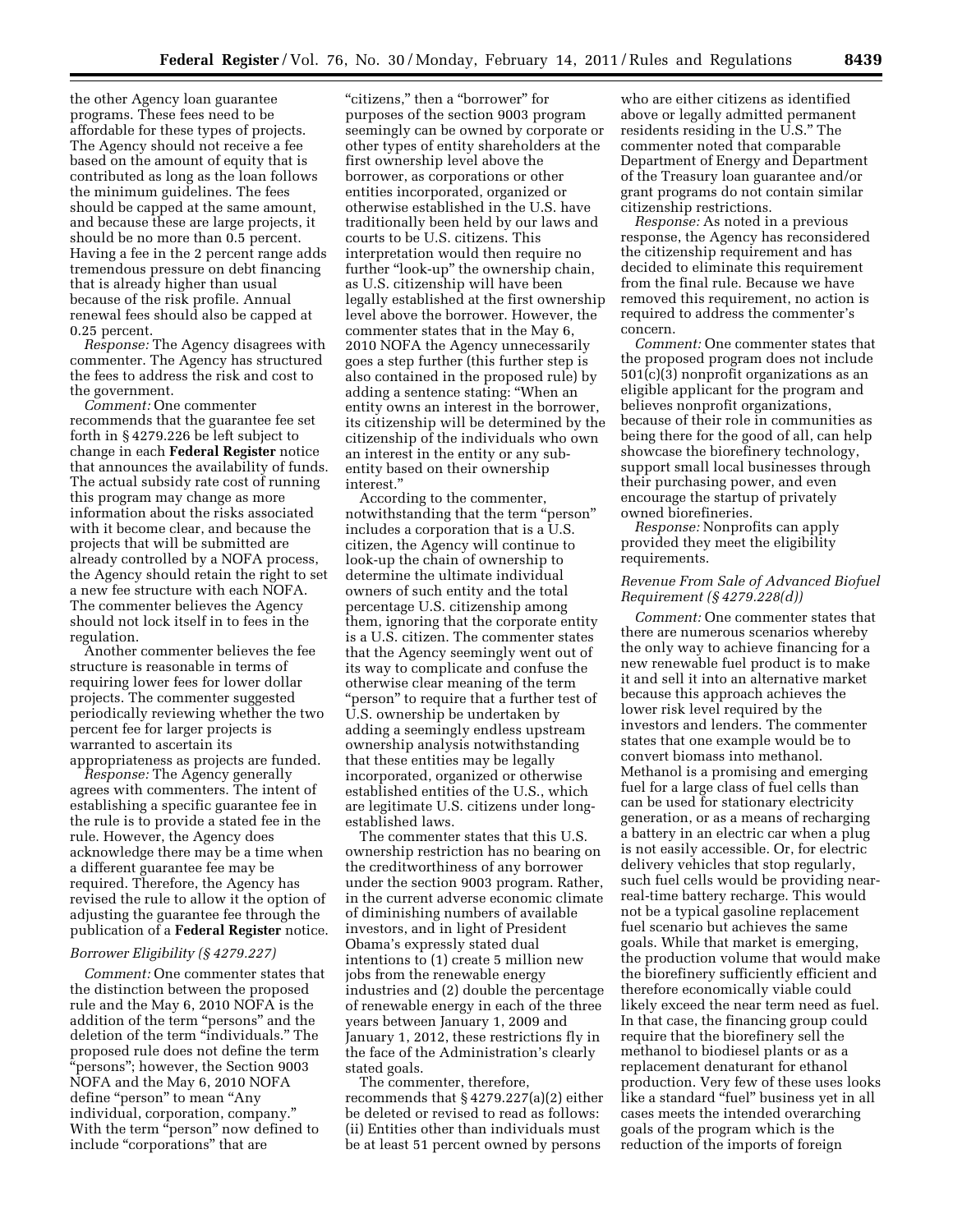energy (especially given that the U.S. imports 100 percent of the methanol used in the U.S.). The commenter states that, as a result, this criterion should be dropped in its entirety and replaced with criteria that cover whether the product proposed replaces an existing fuel or energy intensive product and whether the replacement substitutes for an equivalent imported energy product. Examples of products where substitutes would meet this requirement are: oil (and refined products like gasoline, jet fuel, diesel), methanol, anhydrous ammonia (or other nitrogen derivatives such as urea), LPG/LNG. Any product that replaces any of these energy or energy intensive products should be equally allowed.

*Response:* The Agency allows the sale of biobased products and byproducts. However, the project must demonstrate that the majority of the production is advanced biofuels, which corresponds with the intent of the authorizing legislation. Unless otherwise approved by the Agency, and determined to be in the best financial interest of the government, the advanced biofuel must be sold as a biofuel.

*Comment:* One commenter states that, although the purpose and intent of this funding is for alternate fuel feedstock, the nature of algae as a feedstock puts producers in an unusual position: Algae produces many different biomass coproducts and biocrude oil, both of which have marketability, whereas most feedstock sources result in one or two products. The commenter states that, while the 70 percent restriction is certainly appropriate for non-algae producers, it reduces the ability of algae producers to develop additional revenues from which it can pay down its loan (and consequently reduce the amount of funds being guaranteed). The commenter proposes that algae producers be excluded from the requirement that 70 percent of its revenue must be from the sale of advanced biofuels. If that is not possible, a suitable compromise would be that at least 50 percent of what algae producers produce be dedicated to the sale of advanced biofuels and that the proceeds (gross vs. net could be determined based on percentage) of the sale of all co-products must be used to pay down the debt being guaranteed. The loan covenants and business plans would have to address the pricing differentials and percentage ratios in entering into the required off-take contracts.

The commenter believes that this solution more specifically mirrors the original intent, as stated in the

definition of 'biorefinery' in the 2008 Farm Bill.

*Response:* The Agency disagrees with the commenter to develop a separate threshold for algae producers. As noted above, the Agency has removed revenue as the standard of measurement, and the rule has been modified to require that a majority of the biorefinery production is advanced biofuels. When the biobased product and any byproduct have an established BTU content from a recognized Federal source, majority biofuel production will be based on BTU content of the advanced biofuel, biobased product, and any byproduct. When the biobased product or any byproduct does not have an established BTU content, majority biofuel production will be based on output volume, using parameters announced by the Agency in periodic Notices in the **Federal Register**, of the advanced biofuel, biobased product, and any byproduct.

#### *Cash Equity Requirement (§ 4279.228(e))*

#### Equity Sources

*Comment:* Several commenters recommend allowing all sources of equity available to the project when calculating the equity percentage for the project. These projects have large equity requirements, and should be allowed to utilize advanced carbon credit sales, subordinated debt, preferred stock or loans from investor-owners, New Markets Tax Credits, sale of accelerated depreciation, and other means of securing the large amount of capital that is needed to provide the equity component. There is currently a bill in Congress to provide the 30 percent grant by Treasury for biofuels production in lieu of the ITC/PTC credits. As a part of implementing that program, the requirements for application and approval of that program need to be changed to allow Treasury to supply a letter of pre-approval for the project that can be used as a financeable instrument in this process. Currently, this grant is applied for and paid 60 days after the project is commissioned. To be able to properly use this incentive, it is imperative that the legislation and approval process be changed to provide a financeable instrument that can be recognized as collateral by the financing community at the beginning of the project.

*Response:* The Agency will consider a wide variety of assets as equity. However, in order to control risk, an asset used as equity, for the purpose of this regulation, must be available at the time of closing.

*Comment:* One commenter states that the 20 percent proposed minimum cash equity requirement is acceptable and appropriate. The commenter states that, given the size of the projects, there are no investors that are truly able to invest in such projects with the expectation of losing funds. Twenty percent of \$100 million project (\$20 million) is a real and meaningful commitment by an investor or investor group. A higher amount of investment does not actually achieve any higher level of commitment since the amount is already so high. These amounts are also too large for a venture investor given that the project returns do not meet their high return requirements (usually 40 percent) and so these applications will only see project equity investors whose \$20 million represents a very real commitment. Hence, by requiring only 20 percent equity and not offering more points for a larger percentage, the Agency can rest assured that sufficient project due diligence will have been performed. When calculating total equity in the project, technology contributions and in-kind services should be counted for any amount above the 20 percent minimum cash equity requirement.

*Response:* The Agency does score projects based on the level of financial participation by the borrower. In addition, the Agency will consider, for existing biorefineries only, the value of intellectual property based on the value identified on its audited financial statement, prepared in accordance with GAAP. Given the potential size and complexity of these projects, the risks inherent in projects attempting to commercialize new and emerging technologies make in-kind contributions unsuitable for inclusion in the equity calculation.

*Comment:* One commenter states that, as with cost-sharing in the grants context, consideration should be given to a borrower's contributions of land, personal property, intellectual property, and other assets. The Agency could use the type of "equity" composing the 20 percent (or the borrower's contribution in general) as part of the scoring criteria, but contributions of assets other than cash should not operate to disqualify a project for failing to meet eligibility criteria.

Two other commenters recommend considering existing equipment, building, and land at appraisal value when calculating the equity requirements of the borrower.

*Response:* The Agency agrees with the commenters to the extent that, for existing biorefineries, qualified intellectual property, equipment, and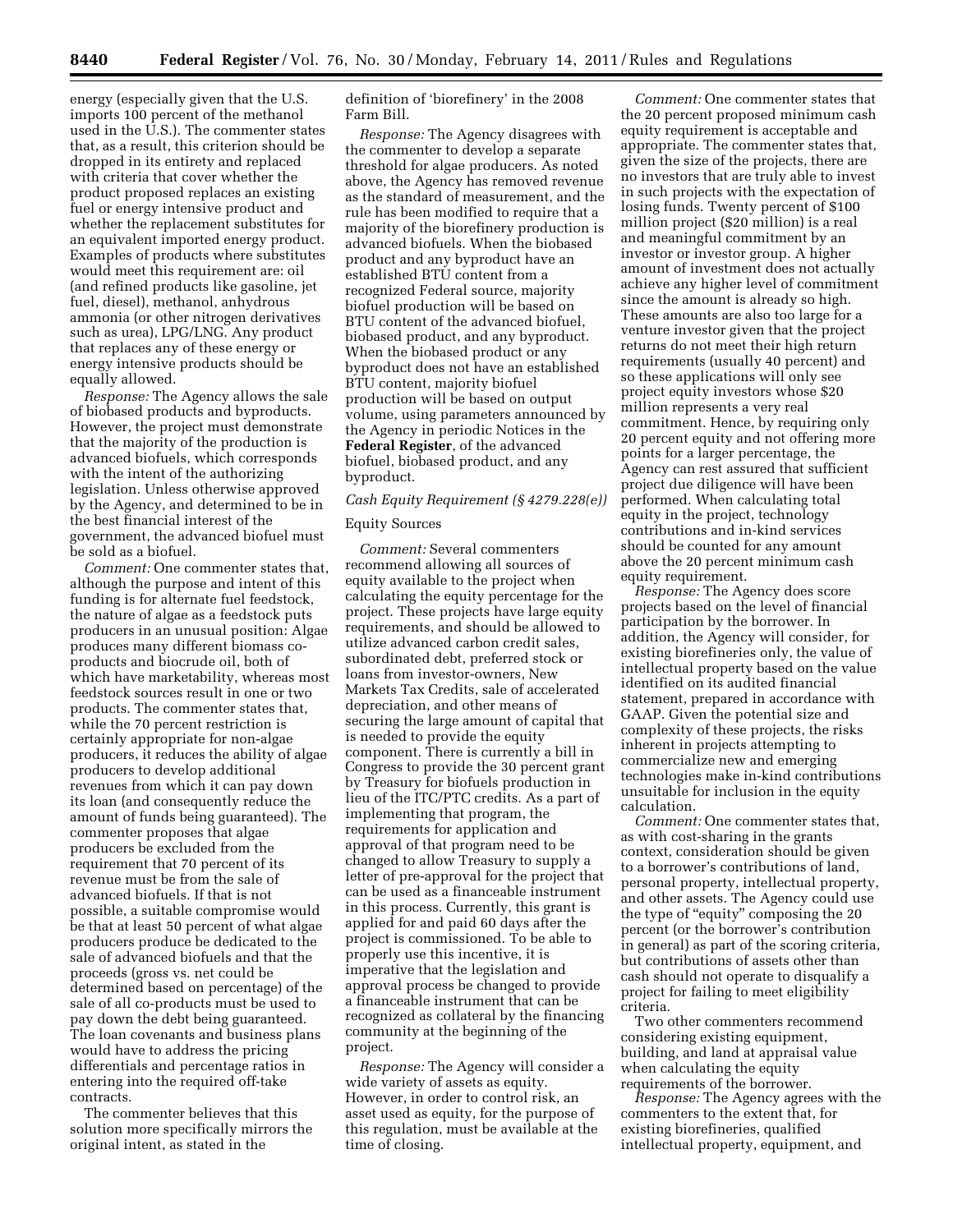real property can be considered in meeting the equity requirement, as described in § 4279.234(c)(1). The Agency will consider the value of qualified intellectual property based on the value identified on its audited financial statement, prepared in accordance with GAAP. The Agency notes that a loan guaranteed under the program may only finance 80 percent of the eligible project costs. The borrower needs to provide the remaining 20 percent from other non-Federal sources to complete the project.

*Comment:* Two commenters state that the requirement for a 20 percent cash infusion will impose a significant burden that may render many otherwise well-qualified projects unable to secure financing. Any applicant that brings a project to the stage where it is able to achieve financial closing will, by virtue of the selection criteria, have incurred significant pre-closing costs that will not take the form of real property that can be collateralized. This is especially likely to be the case with projects that make use of new technology or new feedstock, endeavors that are especially likely to require up-front commitments of capital. The commenters state that it would be appropriate, in the scoring of applications, to grant extra points to those applicants that commit to provide cash equity at closing, thereby enhancing the competitive position of their proposals; however, the posting of this equity commitment should not be an absolute threshold requirement for participation, as this would have the effect of removing many otherwiseworthy projects from consideration.

The commenters recommend eliminating the requirement for 20 percent cash equity and allowing applicants to include preconstruction costs as contributed equity.

One commenter believes that the requirement that the project must have cash equity of not less than 20 percent of eligible project costs should be changed to allow for non-cash equity, and that ''eligible project costs'' should not include goodwill or non-proven or non-benchmarked technologies. The commenter states that the latter could be included as a portion of the required equity, but that they believe that the demise of the dotcom industry lay in the fact that values were attributed to unproven ideas and that they are not interested in allowing history to repeat itself, especially with something as important as energy security.

*Response:* The Agency disagrees with removing the 20 percent cash equity requirement. The Agency may consider, for existing biorefineries only, qualified intellectual property, equipment, and

real property in meeting the equity requirement, as described in § 4279.234(c)(1). The Agency notes that, by statute, a loan guaranteed under the program may only finance 80 percent of the eligible project costs. The borrower needs to provide the remaining 20 percent from other non-Federal sources to complete the project.

#### *Guaranteed Loan Funding (§ 4279.229)*

*Comment:* One commenter recommends that borrowers be permitted in all cases to access the tax exempt capital markets, including when necessary through state authority issuance vehicles. The commenter states that tax-exempt project debt appears permitted, but should be explicitly allowed for both the guaranteed and unguaranteed portions. According to the commenter, projects should be afforded every opportunity to lower interest costs, especially by way of Federal, state and local programs designed to meet regional and national priorities such as the Gulf Opportunity Zone bond programs.

*Response:* Tax-exempt debt cannot be part of the guaranteed loan, which includes the unguaranteed portion of the loan. To support consistency between this program and the B&I guaranteed loan program and to eliminate any duplicative Federal assistance, the Agency has determined that it would be inappropriate to distinguish between guaranteed and unguaranteed portions of the loan when applying this provision.

#### *Guaranteed Loan Funding (§ 4279.229(a))*

*Comment:* One commenter recommends not limiting the availability of funds as set forth in § 4279.229(a). Once a NOFA is issued, all funds should be available rather than have half of the funds reserved. If the idea is to get viable advanced biorefinery projects financed, the commenter believes they should be financed as they are submitted rather than potentially be required to wait for a second funding period.

*Response:* The authorizing legislation states: ''Of the funds made available for loan guarantees for a fiscal year under subsection (h), 50 percent of the funds shall be reserved for obligation during the second half of the fiscal year.'' Therefore, the Agency cannot accommodate the commenter's request.

*Comment:* One commenter points out that the program has statutory minimum funding requirements and an ability to add discretionary funds and, in order to maximize the benefits of the program, recommends that the Agency authorize

the maximum funding (statutory and discretionary) in each fiscal year.

*Response:* The Agency points out that it is Congress, not the Agency, who is authorized by statute to provide discretionary program funds. It is the Agency's intent to maximize funding on this program based on Congress's appropriations.

*Comment:* One commenter recommends that the Agency provide a Web page for the program that shows a running tally of funds expended and funds remaining available on any given day. This should be represented as the actual dollars authorized (and remaining) and the total amount of loan guarantee these dollars represent as authorized (and remaining) because these numbers are different. The available loan guarantee amount is the one that is of most relevance and interest for proposed project sponsors and lenders.

*Response:* Projects funded are announced by the Agency on its Web site. At this time, the Agency does not have the administrative resources to assume the burden associated with maintaining and verifying the accuracy associated with the suggested Web page. As this request would not require a rule change, none has been made.

#### *Guaranteed Loan Funding (§ 4279.229(b))*

*Comment:* Six commenters recommend offering guarantees of 90 percent of the total loan amount. Each commenter points to the authorizing legislation, which authorizes the Agency to offer loan guarantees up to 90 percent. Concerns identified by the commenters include:

1. The level of guarantees in the proposed rule may be appropriate for existing, commercially available technologies. But they do not provide sufficient risk reduction for new, emerging technologies. That is why the authors of the statute specified in Section 9003, paragraph (e)(2)(B)(iii) that ''The Secretary may guarantee up to 90 percent of the principal and interest due on a loan guaranteed under [this] subsection.''

2. Low guarantee amounts, such as those proposed by the Agency, limit the number of lenders who will be willing to assume the risks associated with the high capital costs of building and operating a facility that employs a new, first-of-a-kind technology that has not been commercially proven. This makes capital harder to get, and means fewer projects will be funded. As a result, new technologies will be deployed much more slowly. The public interest is not served by this approach.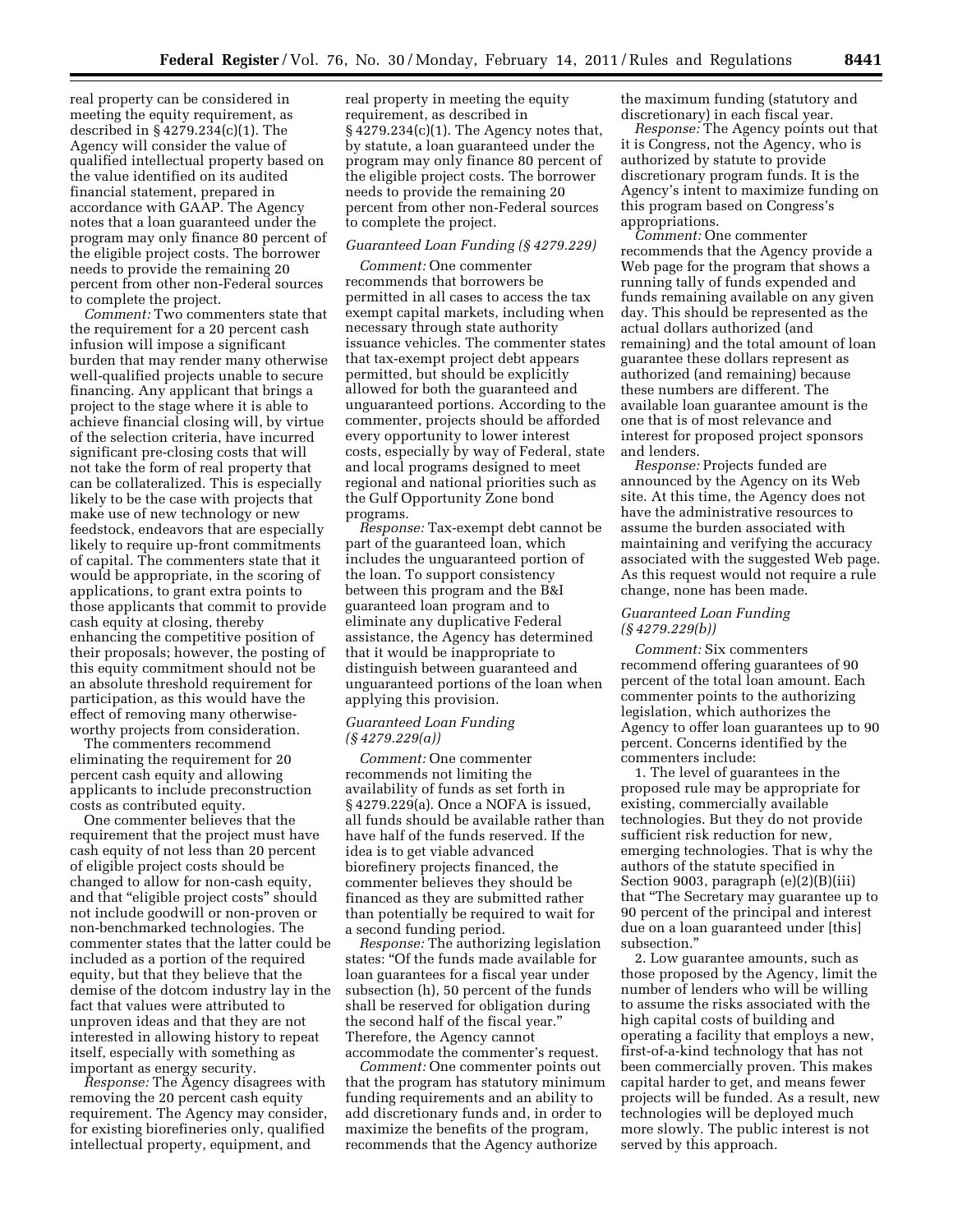3. Guarantee amounts less than 100 percent create an additional burden for first-of-a-kind technology projects by requiring the nearly impossible task of placing unguaranteed debt in the market. While commenters believe that funding these unguaranteed portions of debt might be possible in the taxable and tax exempt bond markets, it is not at all clear that the very tight credit market will in fact be receptive to unproven technology risk. There is, therefore, a real risk that projects could succeed in obtaining an Agency loan guarantee, yet end up failing to fund the unguaranteed debt in any market and fail to secure financing.

4. Without a 90 percent guarantee, it is unlikely that first-of-a-kind technology projects will secure financing.

5. At a 90 percent level, the amount of unguaranteed debt could be more easily placed in the market and should keep lenders with some ''skin'' in the deal. One commenter points out that the Senate version of this program provided for a 100 percent guarantee. The guarantee was reduced to 90 percent in conference committee due to pressure from House negotiators who felt that not only project developers, but banks as well, should have ''some skin in the game.''

6. The decision to limit the guaranteed percentage to 60 to 80 percent with a maximum of 60 percent for loans greater than \$125 million leaves a significant amount of unguaranteed debt that banks are not willing to accept.

One commenter suggests as an alternative, loan guarantee percentages could be adjusted higher depending upon the specific circumstances of a project. For example, a maximum guarantee could be offered under conditions when a high ratio of equity investment is secured, where the use of proven technology removes technology risk, and where there is a demonstrated ability to accelerate return on investment.

Two commenters believe that with the oil spill in the Gulf, prices at the pump creeping up in preparation for the summer travel season, two wars in the Middle East, and a U.S. Department of Energy loan guarantee program that has to date proven unworkable for financing biorefineries, the U.S. can no longer delay efforts to commercialize promising technologies that can lessen our impact on the environment and increase our energy security.

One commenter recommends that the loan guarantee percentage be a maximum of 90 percent per the statute. The commenter states that they make

this recommendation based on their experience seeking debt financing for their project. The commenter states that they have been told by most lenders that 80 percent is insufficient, given that the lender must hold no less than 50 percent of the unguaranteed portion of the loan. At an 80 percent guarantee, that represents 10 percent of the total loan. Unlike venture capital, banks are in the business of lending without the expectation of a loss of capital. When combined with the Agency first lien proposal, the guarantee is not perceived as much of a guarantee by the bank holding the unguaranteed portion. Given the perceived technology risk, the bank perceives that they are taking a 10 percent capital risk in such a deal. As a result, the program requirements are not in alignment with the banking industry requirements for lending. In addition, the maximum percentage should not decrease with the size of the loan. As it has been implemented in the NOFAs, projects larger than a certain size, will only achieve a lower percentage guarantee. Given the conflicts noted above with standard banking criteria, these larger projects cannot be financed. Too much would be at risk for the bank and hence they cannot do the deal. At the same time, equity investors cannot make up the difference because doing so will increase the require IRR to a level that is not achievable. Hence, the guarantee percent should be 90 percent no matter whether it is a \$40 million loan or a \$250 million loan.

*Response:* The Agency has revised the rule to allow a guarantee of 90 percent for guaranteed loans of \$125 million or less. The rule also outlines the criteria the project must meet to obtain a 90 percent guarantee, as well as the guarantee fee for loans obtaining a 90 percent guarantee. In the Agency experience there is greater loss exposure with larger loans; therefore, if the loan does not meet the requirement to issue a 90 percent guarantee, the percent of guarantee will be based on loan size. In addition, with regard to this comment, the Agency continues to support consistency between this program and the Business and Industry guaranteed loan program.

*Comment:* Several commenters state that the guarantee fees should be consistent at 90 percent, as set by the 2008 Farm Bill. There is no provision for the lesser guarantees. To raise the 20 percent or more equity that is required and to find lending institutions to fund the remaining debt, it is imperative that the guarantee be raised to the 90 percent level that was legislated by Congress. Recent success with the additional B&I

Loan Guarantee appropriation in the ARRA (which had up to a 90 percent guarantee, and reduced or no fee structure) resulted in the program being totally subscribed ahead of the September 30, 2010 deadline for use of these funds. This shows that the lending community will utilize these types of programs with this higher level of credit enhancement.

*Response:* The Agency has revised the rule to allow a guarantee of 90 percent for guaranteed loans of \$125 million or less. The rule also outlines the criteria the project must meet to obtain a 90 percent guarantee, as well as the guarantee fee for loans obtaining a 90 percent guarantee. In the Agency experience there is greater loss exposure with larger loans; therefore, if the loan does not meet the requirement to issue a 90 percent guarantee, the percent of guarantee will be based on loan size. In addition, with regard to this comment, the Agency continues to support consistency between this program and the Business and Industry guaranteed loan program.

# *Guaranteed Loan Funding (§ 4279.229(c))*

*Comment:* One commenter states that, rather than define a maximum amount of \$250 million to a given borrower under the program in any given fiscal year, it should only be an initial threshold. In the event that there are budget funds remaining after all other eligible projects have been reviewed, and a borrower has already borrowed \$250 million, that borrower should be allowed to borrow additional guaranteed funds in that same fiscal year. This flexibility will allow equal access to the program and yet allow the best borrowers who have more than one excellent project to participate at a higher level. This will also allow the program to achieve its maximum potential in the shortest possible time. Under this same provision, the commenter recommends that more than one similar project be eligible for the extended funds. The commenter states that, for example, their core technology is based on oxygen gasification of biomass to produce syngas. There are three fuels that their analysis indicates are viable in the marketplace: anhydrous ammonia, methanol and dimethyl ether. Although they would each leverage the same core gasification technology, they would each address different fuel market opportunities and each should be allowed simultaneously under the program until they have been proven at commercial scale.

*Response:* During these early program years, the Agency believes that it is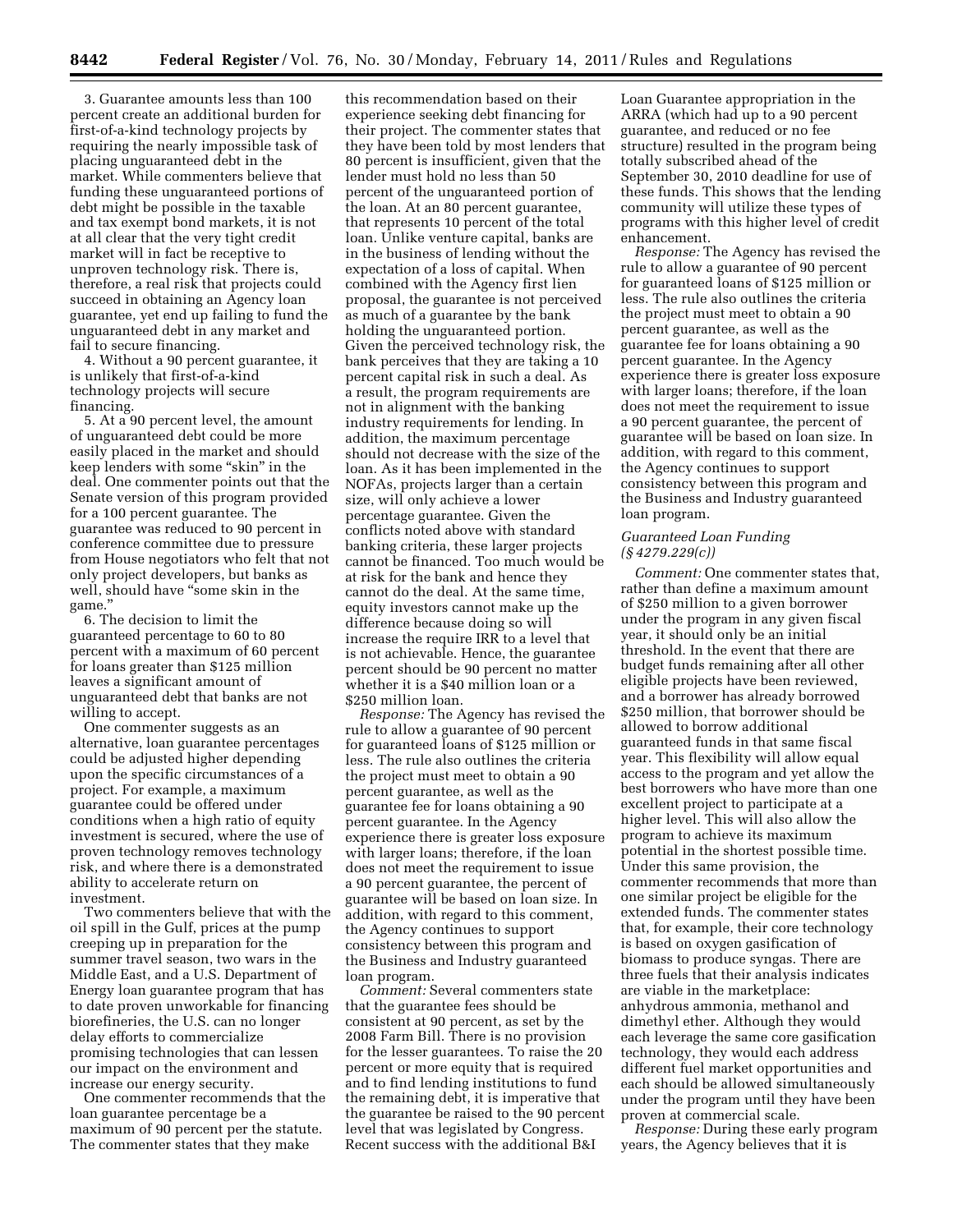prudent to diversify its risk, to allow more entities to participate, to assist a more diverse group of applicants, and to provide assistance to geographically separate areas. To this end, the Agency prefers to carry over funds, if available, to the next fiscal year rather than to give an already funded entity more money in that fiscal year. Therefore, the Agency has not revised the rule in response to this comment.

# *Guaranteed Loan Funding (§ 4279.229(d))*

*Comment:* One commenter states that the proposed rule limits the guaranteed percentage to 60 percent for loans greater than \$125 million, even though Congress authorized the Agency to provide guarantees of up to 90 percent for the entire loan amount. Given that commercial-scale cellulosic projects will exceed this \$125 million threshold and because these are first-of-kind projects, limiting the guaranteed percentage to 60 percent creates a higher level of risk for many lenders, and could result in projects not being able to secure the non-guaranteed portion from the marketplace. This is compounded by additional restrictions on lenders discussed elsewhere. The commenter, therefore, urges the Agency to implement the program to the fullest extent authorized by law and allow a 90 percent guarantee on the full loan amount regardless of size.

One commenter states that section 9003 permits guarantees of up to 90 percent of the principal and interest, but noted that § 4279.229 provides for guarantees of a lower amount. The level of guarantees may be appropriate for existing, commercially available technologies; however, these levels fall significantly short of providing sufficient risk reduction for new, emerging technologies, and will not incentivize private institutions to lend. Low guarantee amounts limit the number of lenders who will be willing to assume the risks of capital-intensive, first-of-their-kind projects. As a result, entire fledgling industries may disappear and technologies will be deployed slowly and perhaps not at all.

The commenter states that the rule should provide for the full 90 percent guarantee for the principal and interest up to \$250 million and, at a minimum, should provide for a 90 percent guarantee of up to \$125 million and 80 percent guarantee of principal and interest up to \$250 million. The commenter states that it is important to note that the Senate version of the program provided for a 100 percent guarantee. The guarantee was reduced to 90 percent in conference due to

House negotiators wanting project developers and lenders to have some "skin in the game." This is not objectionable, but the intent of Congress was clear that the guarantee of a significant amount of the loan is necessary for lenders to finance new technologies.

Two commenters state that insufficient or too low loan guarantee amounts create a major hurdle for firstof-kind technology projects by requiring the placement of significant amounts of unguaranteed debt in very challenging markets. The commenters believe that funding unguaranteed portions might be possible in the taxable and tax exempt bond markets, but that it is not at all clear that these volatile markets will in fact be receptive to unproven technology project risk. There is, therefore, a very real risk that projects that succeed in obtaining a partial Agency loan guarantee nevertheless end up failing to fund the unguaranteed portion in any market. Furthermore, the tiered structure of the guarantee levels is based solely on the size of the loan amount, without regard to overall capital structure. This can create a situation where the Agency guarantee is exposed to a disproportionate share of project risk relative to private capital. For example, on a \$200 million project, with a capital structure of 75 percent debt and 25 percent equity, the Agency guarantee covers 60 percent of the loan amount, or \$90 million. This reflects nearly double the investment of equity providers. However, if the guarantee percentage were based on the capital structure, with the guarantee percentage growing to 80 percent on projects that have a minimum of 40 percent equity, the Agency's exposure on the project is the same, at \$90 million, and yet less than the exposure of equity providers.

The commenters recommend adhering to the statutory language to provide maximum flexibility for project finance and suggest adopting a tiered guarantee coverage based on the overall capital structure, for example:

| Minimum equity<br>percentage | USDA guarantee<br>level<br>(percent) |
|------------------------------|--------------------------------------|
| 50                           | 90                                   |
| 40                           | 80                                   |
| 30                           | 70                                   |
| 20                           | 60                                   |

This structure would allow the Agency to more fully employ its statutory ability to covering up to 90 percent of a loan for strong projects with a significant equity, where private capital contributions are strong. For large projects, as most commercial scale

advanced biorefinery projects will be, it still affords a sizeable unguaranteed exposure to lenders. This will ensure adequate risk sharing and, therefore, due diligence by private capital sources whether in the form of unguaranteed loans or equity participation.

One commenter states that the percentage of the loan guarantee should not be limited beyond what the statute sets forth by amount or otherwise. Lowering the percentage for larger loans would unfairly penalize new technology and feedstock that, by the nature of being new, require larger initial funding. In an already difficult lending environment, the proposed limitations would have a deleterious effect on economic-growth oriented innovation. The rural credit crunch has made it imperative for the Agency to guarantee a very high percentage of project costs or offer significant grants in conjunction with those guarantees. The construction of large biofuels facilities should be encouraged.

One commenter believes that the purpose of the loan guarantee program should be to bring alternative energy technologies on line as quickly as possible. Regrettably, current loan guarantee guidelines, while perhaps appropriate for existing, commercially available technologies, do not provide sufficient risk reduction where they are needed most—in the commercial demonstration of new advanced biofuel technologies. That is why the authors of the statute specified that the secretary may guarantee up to 90 percent of the principal and interest due on the a loan guaranteed under this subsection (Sec. 9003(e)(2)(B)). Therefore, the rule should be modified to allow for guarantees up to the maximum amount allowed by statute: 90 percent of all loans up to \$250 million. If the Agency wishes to require a first lien position, then a guarantee of up to the 90 percent level is certainly warranted for loans intended to assist these emerging technologies at the pilot or commercial demonstration stage.

One commenter questions whether the guarantee amounts are too low based on size of the project (*e.g.* 70 percent on loans over \$80 million; 60 percent over \$125 million). Because these may be larger dollar projects, they may easily top \$125 million in project costs. A 60 percent loan requirement seems too low to attract private funding given the unproven aspects of commercializing the new technologies. The commenter suggests that a portion of Agency funds should be reserved to provide a higher guarantee percentage on at least a couple of larger projects if projects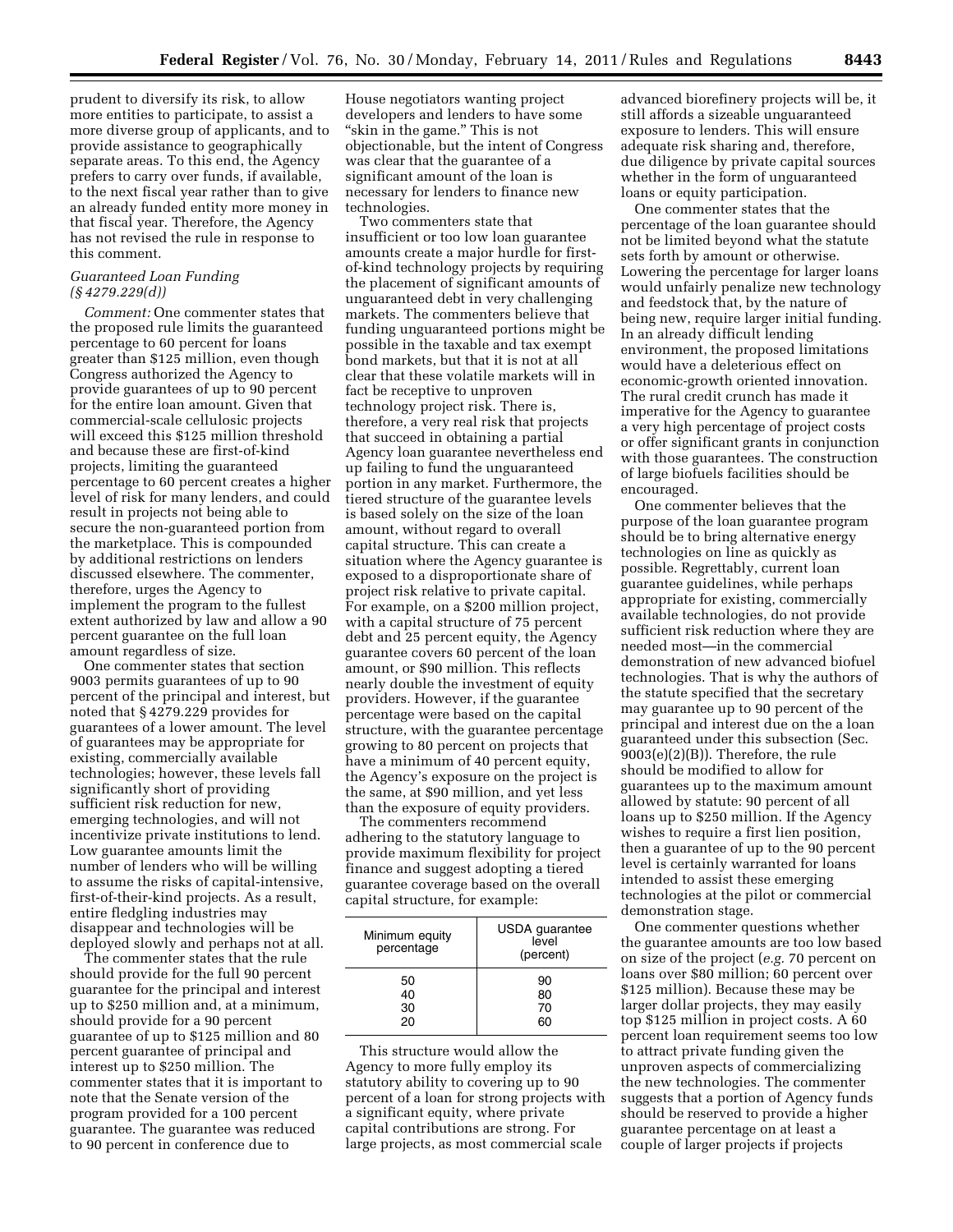cannot be funded with lower guarantee amounts.

One commenter states that the Agency should consider applying the 20 percent non-guaranteed requirement across the board, and not decrease the percentage guaranteed as the amount of the debt increases, as currently proposed in § 4279.229. By decreasing the amount guaranteed by the Agency as the principal amount of the loan increases (as currently proposed), borrowers will be less likely to find an eligible lender that is willing to retain the unguaranteed debt. At the maximum level of \$250,000,000 (resulting in a 60 percent guaranty), a lender would be required to retain at least \$50,000,000 of the loan (50 percent of the nonguaranteed portion), assuming the lender is able to find participants for the other 50 percent of the non-guaranteed debt, and possibly the full \$100,000,000 if no participants are found. The commenter states that the likelihood of finding eligible lenders that are willing to participate at these levels is extremely unlikely.

*Response:* The Agency has revised the rule to allow a guarantee of 90 percent for guaranteed loans of \$125 million or less. The rule also outlines the criteria the project must meet to obtain a 90 percent guarantee, as well as the guarantee fee for loans obtaining a 90 percent guarantee. In the Agency experience there is greater loss exposure with larger loans; therefore, if the loan does not meet the requirement to issue a 90 percent guarantee, the percent of guarantee will be based on loan size. In addition, with regard to this comment, the Agency continues to support consistency between this program and the Business and Industry guaranteed loan program.

#### *Eligible Project Costs (§ 4279.229(e))*

*Comment:* One commenter recommends expanding the eligible loan purposes listed in § 4279.229(e) to allow debt refinancing on existing advanced biorefineries. Any assistance this program can bring to this emerging sector should be authorized, and debt refinancing on existing projects that may need workout assistance should not be excluded.

*Response:* While the program is meant for first-of-a-kind technology, the Agency agrees that there may be some refinancing projects that may be suitable for potential funding. Therefore, the Agency will consider refinancing as an eligible project purpose under two situations (see  $\S 4279.228(g)$ ). The first situation is where permanent financing is used to refinance interim construction financing of the proposed project only if

the application for the guaranteed loan under this subpart was approved prior to closing the interim loan for the construction of the facility. The second situation is where refinancing is not more than 20 percent of the loan for which the Agency is guaranteeing and the purpose of the refinance is to enable the Agency to establish a first lien position with respect to pre-existing collateral subject to a pre-existing lien and the refinancing would be in the best financial interests of the Federal Government.

# *Guaranteed Loan Funding (§ 4279.229(e)(6))*

*Comment:* One commenter recommends including the section 9003 guarantee fee as an eligible loan purpose, contrary to what is stated in § 4279.229(e)(6). The commenter believes there is no reason to exclude this purpose, which is offered in the B&I program and other Agency guaranteed programs.

*Response:* The Agency disagrees with commenter. As noted in previous responses, the Agency is focusing the program's limited funding resources on core project costs, such as construction costs, in order to fund more projects.

#### *Interest Rates (§ 4279.231)*

*Comment:* One commenter states that the rules on interest rates in § 4279.231 are too elaborate and complex. The commenter asks why not simply stick with the proven, viable regulations found in 7 CFR part 4279, subpart B? According to the commenter, consistency between guaranteed loan programs should be maintained for simplicity and consistency's sake unless something about a program absolutely requires deviation. The commenter believes there is no reason to believe advanced biorefinery interest rate protocols are different than other business loan pricing.

*Response:* The Agency has revised the interest rate provisions to more closely match the requirements in §§ 4279.125 and 4287.112, while providing lenders with some flexibility in establishing loan type and terms on the unguaranteed portion.

#### *Interest Rates (§ 4279.231(a)(1))*

*Comment:* One commenter recommends modifying the amortization requirements for commercial loans for first-of-kind technology to allow a 5- to 10-year nonamortizing period with annual amortization after the non-amortizing period.

*Response:* The Agency disagrees with the comment. In accordance with

§ 4279.126(b), interest only payments are allowed for up to three years. Interest only payments for up to ten years substantially increases Agency risk in the event of default by not reducing the principal balance and the commensurate decline in collateral value.

# *Interest Rates (§ 4279.231(a)(2))*

*Comment:* Three commenters state that bank project financing is most efficiently provided on a floating rate basis during the construction period, given the difficulty of setting a fixed rate on future loan disbursements over a long construction period. Bond investors, however, typically require fixed rate issuance. The commenters recommend allowing the interest rates on the guaranteed and unguaranteed portions to be fixed or floating without requiring both portions to be on the same basis. An appropriate (and conventional) additional requirement to minimize interest rate exposure for a given project would be to the extent the project company borrows on a floating rate basis for all or a portion of the loans, it will enter into interest rate management agreements that reduce interest rate risk during the life of the project.

One commenter states that, under the Commercial Loan Model, it is likely that any portion of a loan purchased or funded by a commercial bank will bear interest at a variable rate such as the Prime Rate or the LIBOR, while any portion of the loan funded or purchased by an institutional investor will likely bear interest at a fixed rate. Accordingly, the commenter recommends amending § 4279.231 to provide as follows:

(2) The interest rate for both the guaranteed and unguaranteed portions of the loan must be the same type (*i.e.,*  both fixed and variable). For this purpose, a variable interest rate loan may be converted to a fixed rate through the use of an interest rate hedge or cap so long as such hedge or cap is for maturity of the obligation.

*Response:* The Agency has revised the interest rate provisions to more closely match the requirements in §§ 4279.125 and 4287.112, while providing lenders with some flexibility in establishing loan type and terms on the unguaranteed portion. The rule identifies a cap by requiring that the rate on unguaranteed portion of the loan not exceed the rate on the guaranteed portion of the loan by more than 500 basis points.

#### *Interest Rates (§ 4279.231(a)(3))*

*Comment:* Several commenters recommend allowing the guaranteed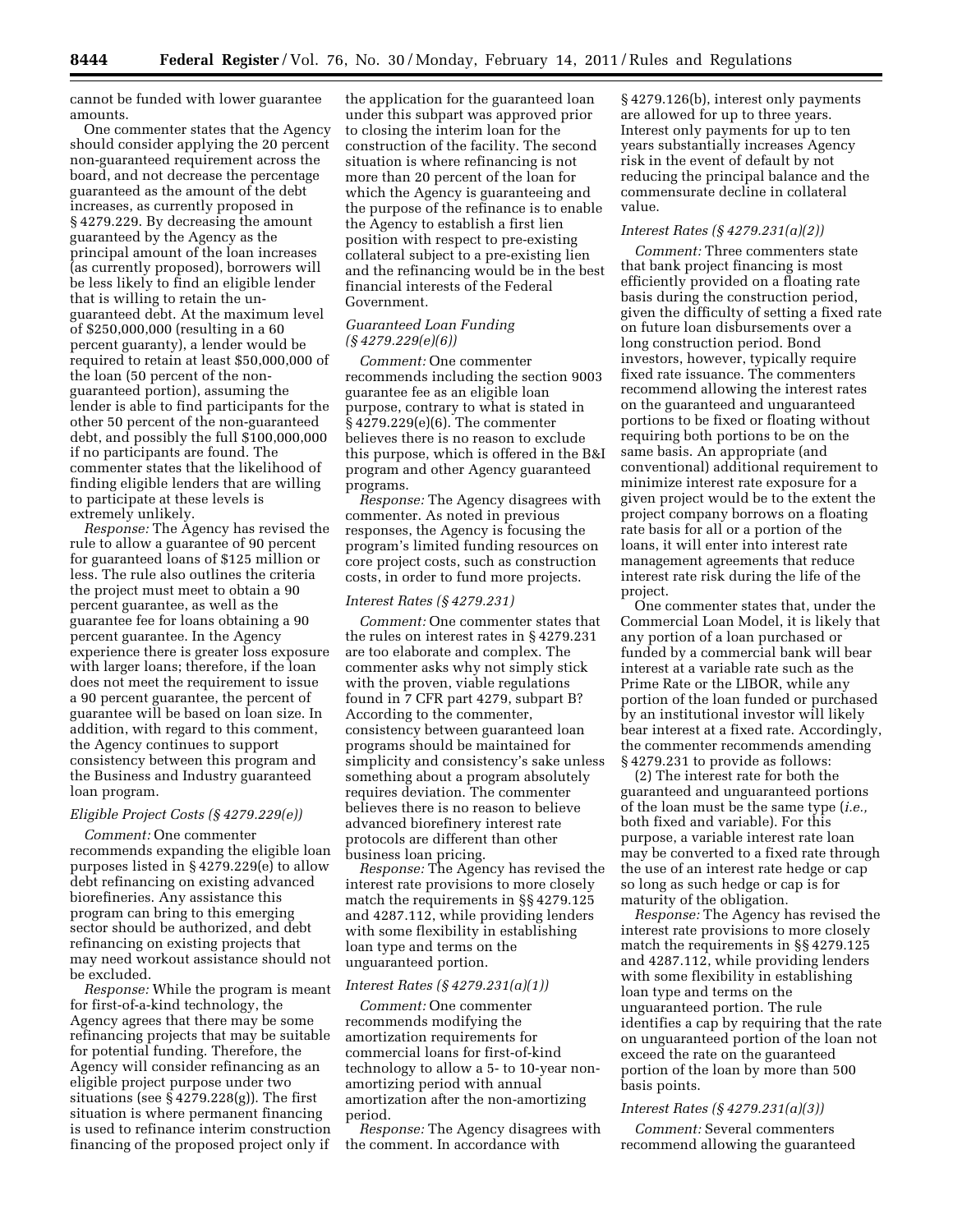and unguaranteed portions of the loan to have different interest rates, determined by the market and what is currently available to the borrower and the lender, not an arbitrary blended rate of 1 percent. There is tremendous risk associated with the unguaranteed portion of the loan, and the borrower must be allowed to work with the lender to provide an acceptable solution for all parties without artificial constraints by the section 9003 regulations, including the ability to further enhance the unguaranteed portion by the use of additional equity, letters of credit, personal or corporate guarantees, warrants, or any and all other credit enhancements.

Another commenter also recommends allowing different rates for the guaranteed versus unguaranteed portions of the loan and allowing the market to make the determination, given that the perceived risk for guaranteed versus unguaranteed risk is a purely market-based phenomenon, and changes from time to time. In the Loan Guarantee Conditional Commitment agreement, a maximum percentage could be specified and tolerated, with that percentage being determined by the maximum rate that still allows the project to be financially successful based on the submitted pro formas. The determination of this figure could be a requirement of the application process to be determined by the lender as part of the normal due diligence and sensitivity analysis.

*Response:* As noted in a previous response, the Agency has removed the proposed blended interest rate requirement from the rule. By changing the minimum retention requirement and by allowing for a 90 percent guarantee for guaranteed loans of \$125 million or less, the Agency has eliminated the need for the other credit enhancements for the unguaranteed portion of the loan.

*Comment:* One commenter notes that, as proposed, interest rates charged must be in line with other similar guaranteed loans and blended rates on the entire guaranteed loan cannot exceed the rate on the guaranteed portion of the loan by more than 1 percent. The commenter questions these stipulations and believes the question of what rates to charge should be left to the marketplace, particularly given the lower guarantee percentage envisioned of 60 percent for larger loans, the high level of borrower equity required of 20 percent and the riskiness of commercializing unproven technologies. The Agency should remove interest rate requirements because the Agency will be able to review the interest rate levels and make a determination down the road if certain

interest rates are too far out of line. Viable projects will have strong competition among lenders, which will keep interest rates as low as possible to cover the lender's costs and ensure adequate returns.

*Response:* The Agency has revised the interest rate provisions to more closely match the requirements in §§ 4279.125 and 4287.112, while providing lenders with some flexibility in establishing loan type and terms on the unguaranteed portion.

*Comment:* One commenter states that market-based interest rate differentials on the guaranteed and unguaranteed portions of debt will be significant, especially for the first-of-a-kind projects this program seeks to promote (this differential reflecting the difference between a AAA-rated, full faith and credit guarantee of the United States on one hand and sub-investment graderated technology project debt on the other). Any limitation on this spread will prevent the market from properly pricing the unguaranteed portion of the debt and may make placement impossible. The commenter believes the Agency should eliminate the proposed 1 percent limitation on the interest rate differential between the guaranteed debt and overall blended debt, since it fails to reflect the wide difference in credit risk to the holders of the guaranteed and unguaranteed portions.

One commenter notes that, over the 10-year period from May 2000 through May 2010, the spread between the AAA and B indices has been approximately 532 basis points and the spread between the AAA and BB indices has been approximately 335 basis points. The underlying credit rating of a biorefinery is reflective of the lack of investment grade off-takes or related purchase contracts that might otherwise elevate the underlying credit level of the biorefinery to investment grade (that is, BBB or greater). Consequently, the commenter suggests it would be a rare occurrence that the blended rate on the entire guaranteed loan would not exceed the rate on the guaranteed portion of the loan by more than 1 percent. The commenter states that without over-collateralizing the unguaranteed portion of the loan, it is not likely that the spread differential on the guaranteed and unguaranteed portions of the loan will ever be within 1 percent. Therefore, the commenter recommends deleting § 4279.231(a)(3).

Several other commenters recommend eliminating the current proposed 1 percent rate differential between guaranteed and non-guaranteed portions of the debt.

One commenter states that banks have told them that the provisions limiting the delta between the interest rate on the guaranteed portion of the loan and the weighted average interest rate of the full loan amount to 1 percent gives them significant pause in moving forward. Lenders would like to be able to set the interest rate for the non-guaranteed portion at market rates.

One commenter states that, because the guaranteed portion is secured by the United States, it is unrealistic to expect market rates for the guaranteed and nonguaranteed portions to be within 1 percent of each other.

One commenter states market-based interest rate differentials on the guaranteed and unguaranteed portions will be significant, reflecting the difference between a AAA-rated, full faith and credit guarantee of the United States on the one hand and subinvestment grade rated technology project debt on the other. (Current market differentials are estimated to be greater than 6.0 percent.)

One commenter states that the blended rate method also gives a disadvantage for the larger loans; since the percentage of guarantee is less, the difference in the interest rates between guarantee and unguaranteed must be less than for the smaller loans with a higher percentage of guarantee. The interest rate on the unguaranteed portion will be influenced by many factors; lenders will have to price it on a case by case basis; and it could vary substantially depending on the financial strength, type of technology, size of loan, type of lender, etc., so the government should let the market determine what that interest rate difference should be on the unguaranteed portion.

*Response:* The Agency has revised the interest rate provisions to more closely match the requirements in §§ 4279.125 and 4287.112, while providing lenders with some flexibility in establishing loan type and terms on the unguaranteed portion. The rule now states that the rate on unguaranteed portion of the loan shall not exceed the rate on the guaranteed portion of the loan by more than 500 basis points.

# *Terms of Loan (§ 4279.232(a))*

*Comment:* One commenter recommends that the maximum term be the useful life of the project, not 20 years or 85 percent of its life as set forth in § 4279.232(a). The 9003 program should promote financing, and setting shorter terms does not do this. A lender may elect to use a more conservative term, but the program should at least be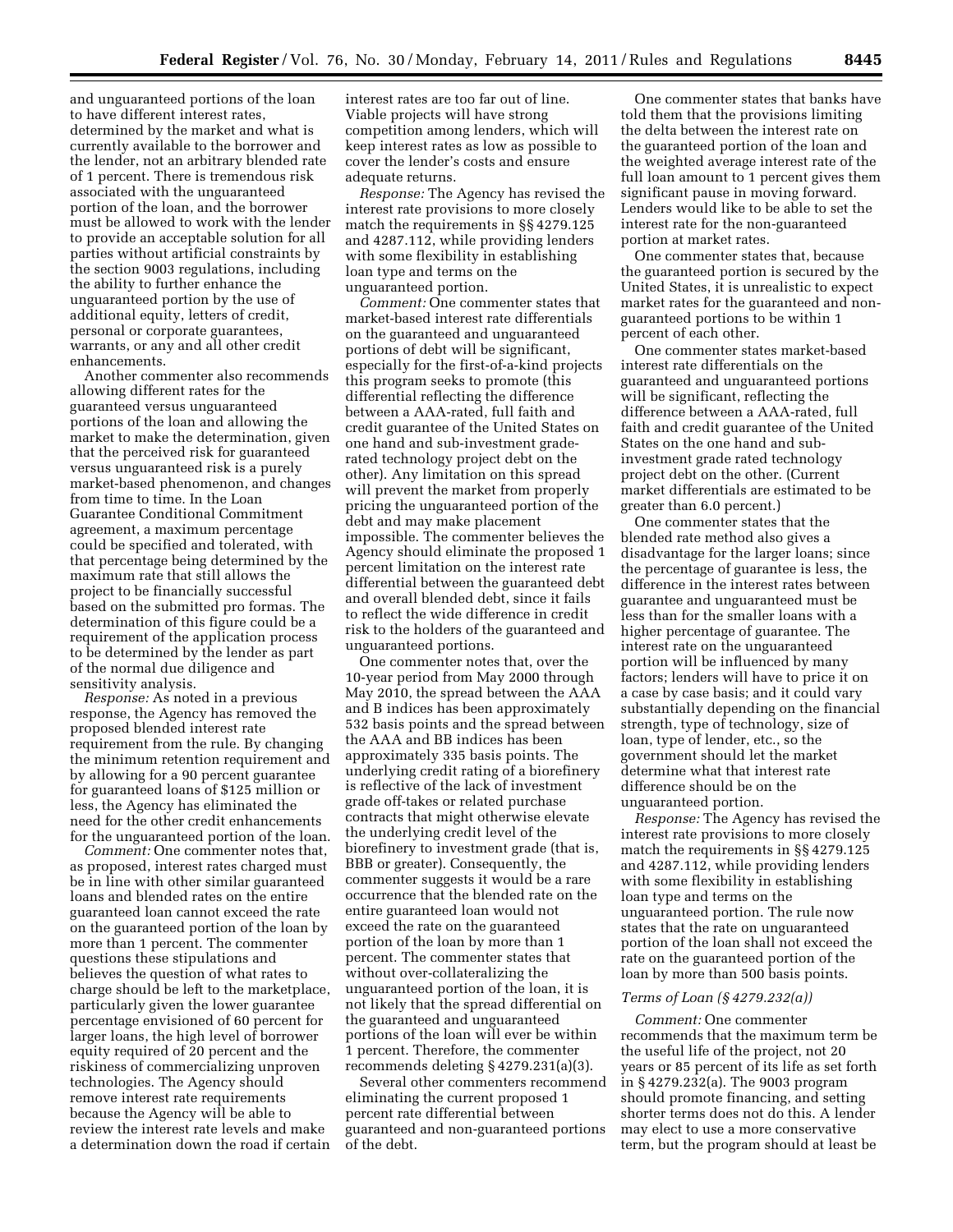willing and able to go to the limit of the project's useful life.

*Response:* Due to the risk associated with these new and emerging technologies, the Agency disagrees with using useful life solely. The Agency considers 20 years an appropriate maximum term for loans under this program. However, the Agency has revised the rule to allow either 20 years or useful life of the project (removing the "85 percent" provision associated with useful life), whichever is less.

# *Credit Evaluation (Proposed § 4279.233)*

*Comment:* Three commenters state that commodity projects, especially fuels facilities, are typically able to obtain low cost, highly efficient working capital loans from specialist lenders secured by inventory and receivables. Two of the commenters also note that, as proposed, a borrower is required to receive a first priority pledge of collateral including, potentially, working capital. These loan/debt facilities are usually entered into just prior to, or just after, commencement of operations. The proposed rule making does not contemplate the use of traditional working capital loans separately secured by inventory or receivables. The commenter recommends allowing collateral carve outs for inventory and receivables pledged to working capital lenders.

*Response:* The Agency is agreeable to allowing working capital loans, not guaranteed by the Agency, which are secured by the inventory and accounts receivable. The Agency may consider a subordinate lien position on inventory and accounts receivable for working capital loans under certain conditions.

*Comment:* Two commenters recommend making the maintenance of adequate working capital levels a postcompletion requirement. In other words, allow time during the construction period for complete analysis and funding of the project's working capital requirements, including negotiation of working capital loans from specialist lenders.

*Response:* The Agency disagrees with making maintenance of adequate working capital levels a post-completion requirement. To minimize risk, the Agency requires that all applicants are adequately capitalized at the time of application. Subsequently, borrowers are free to seek additional working capital sources post-application.

# *Construction Planning and Performing Development (§ 4279.256)*

*Comment:* One commenter states that the traditional commercial lending process for construction projects is

different than that providing either development or working capital funds, in that construction lenders traditionally require a commitment for "take-out" or permanent financing upon completion of the construction. The commenter recommends amending the requirements for construction projects to require "take-out" financing commitments for all construction projects.

*Response:* The Agency agrees that a requirement for take-out financing is needed, and has added a provision addressing permanent financing as described in the interim rule at § 4279.228(g)(1) in the context of a refinance of interim construction financing under certain conditions. Therefore, the Agency has revised the rule in response to this comment.

#### *Onsite Inspectors (§ 4279.256(b))*

*Comment:* One commenter recommends that, instead of requiring lenders to provide an onsite project inspector, the borrower provide an onsite inspector, paid for if necessary from the loan proceeds with verification that such a person is in place by the lender.

*Response:* The Agency disagrees with the commenter's recommendation. In order to ensure proper oversight, the inspector needs to be a ''disinterested'' third party. Having the borrower provide the onsite inspector does not ensure that an appropriate third party will be used to conduct onsite inspections. Furthermore, the guarantee is affixed to the lender's loan and having the lender provide the onsite inspector is one way of managing project risk. Lastly, the Agency's relationship is with the lender and the requirement for the lender to provide an onsite inspector is one of the lender's servicing responsibilities. Therefore, the lender needs to be responsible for providing the onsite inspector.

# *Changes and Cost Overruns (§ 4279.256(c))*

*Comment:* One commenter states that the requirement that no subsequent loans for cost overruns will be made, found in  $\S 4279.256(c)$ , is overly strict. The Agency should be open to such requests, while obviously retaining the right to approve them or not. To simply say this will not be done may create loan servicing problems if promising projects do end up needing additional financing. The commenter believes that prudence dictates the Agency never say never on this.

One commenter states that, in the event that construction cost increases or changes in the proposed project design

are required for successful commercial operations, rather than not allowing any restructuring of the loan and guarantee, as long as a revised budget and financial plan meets the required criteria and would have qualified for the loan and guarantee as adjusted if it were a new application, such changes and restructuring should be allowed.

*Response:* The Agency agrees with the commenters that the proposed rule was potentially too stringent. Therefore, the Agency has revised the rule so that the Agency may consider modifying the current guaranteed loan or a subsequent guaranteed loan after all other financing options have been exhausted by the lender and borrower.

*Comment:* One commenter states that Change or Cost Overruns should be handled by the lender pursuant to the terms of traditional construction loan documents and restricted per the guarantee and other agreements between the lender and the Agency. The commenter states that all construction agreements should be standard AIA Fixed Cost contracts, and that the lender should be responsible for administration of draw requests. The Agency would, of course, have the option to not guarantee the loan if it does not believe that the construction documents provide adequate protection, and the documentation supporting the loan guarantee should address situations such as this.

*Response:* The Agency does not agree that this suggestion needs to be provided for in the rule, but rather will consider such matters on a case-by-case basis and, where appropriate, add to the Conditional Commitment. In other words, while this approach may be useful in some cases, it does not need to be universally applied to all Biorefinery Assistance Guaranteed Loan Program loans. Therefore, the Agency has not revised the rule in response to this comment.

#### *New Draw Certifications (§ 4279.256(d))*

*Comment:* One commenter questions why the lender is required to "certify" the borrower is complying with the Davis-Bacon Act as this was not required in Section 9003 NOFA and is an added burden. This should be done by the Agency, not required of the lender.

*Response:* The Agency disagrees with the commenter. While omitted from the NOFA, this requirement has been placed in each Conditional Commitment under the NOFA and is required by the authorizing legislation. Because our relationship is with the lender and not the borrower and the lender has access to the requisite documentation, the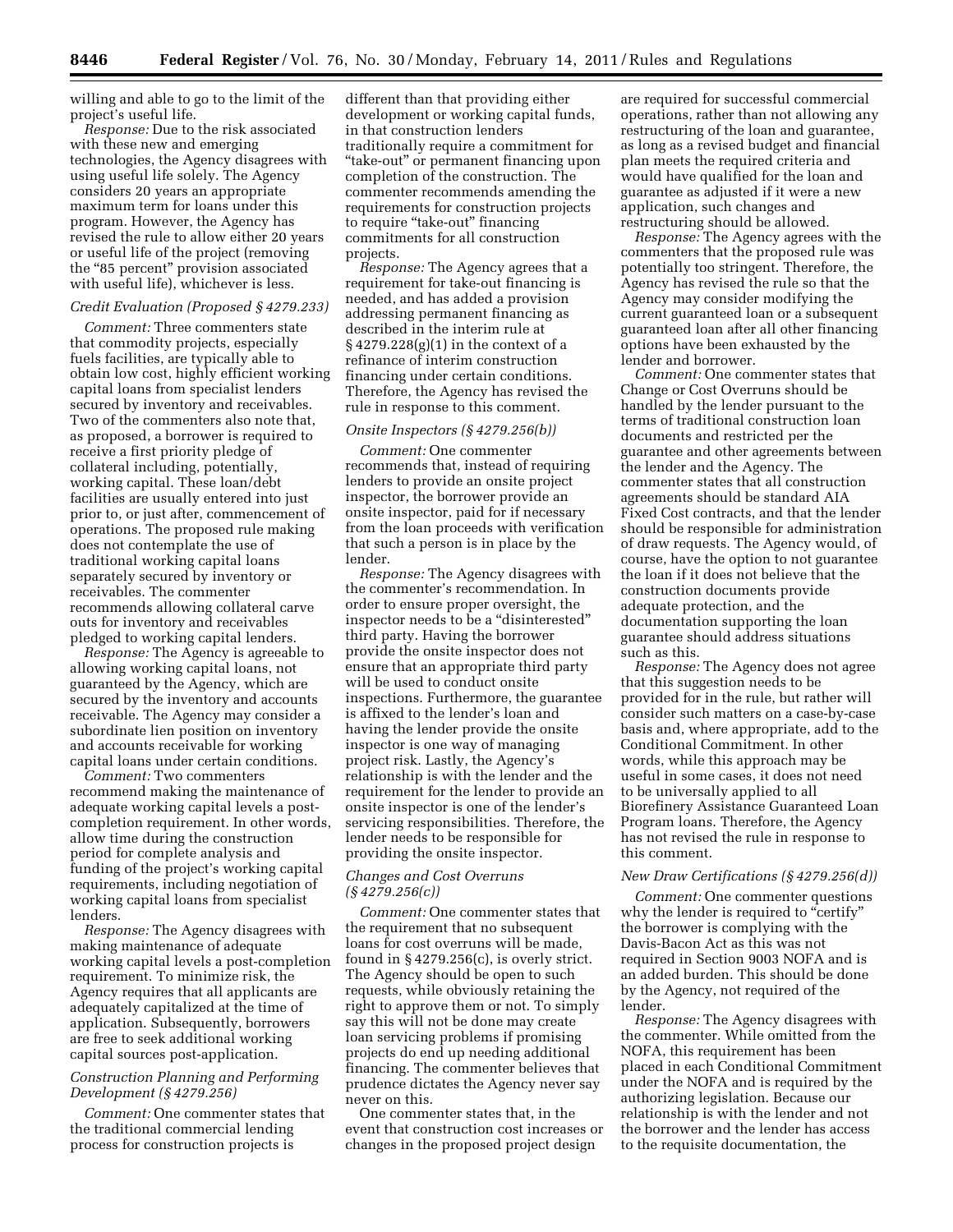Agency believes this requirement needs to be completed by the lender.

#### *Surety (§ 4279.256(e))*

*Comment:* One commenter states that it may not be possible to achieve surety from the construction contractor given that no contractor will guarantee the performance of new technology unless they own it (generally not the case). However, it is standard practice that the contractor will guarantee that the work is performed according to specifications. It will generally be necessary to pay the contractor as work is completed and should be anticipated when the guarantee is in place during construction.

*Response:* The Agency believes that the commenter is misinterpreting surety. The intent of surety for construction projects is to guarantee the completion of the project as designed for the intended purpose. Surety cannot guarantee performance or prevent design failure. To avoid such misinterpretation, the Agency has removed the definition of surety and will rely on the use of the term as it is commonly used by the industry.

#### *Guarantee Applications—General (4279.260)*

*Comment:* One commenter agrees with the position that financing arrangements do not necessarily fit within prescribed application windows and that the applications should be submitted upon individual completion. However, the commenter believes there are some references in the proposal to "application deadlines" which could be confusing or misleading.

*Response:* The intent of the program is to accept applications year round. The rule identifies two application deadlines. The applications received under each deadline will be competed against each other to determine funding priority. While the rule is clear, to the extent that confusion arises, the Agency will take other action to address the confusion such as supplementing its Web site.

*Comment:* Several commenters suggest that the section 9003 program have an open year-round application process, similar in scope to the B&I guaranteed loan program. The application process is arduous and time consuming, and cannot be completed in 30 to 60 days. This will encourage applications year-round, and will also ensure that applicants will not have to wait a year or more to apply. It is extremely important to not hinder the growth of this industry at this time through the use of short windows and year-long waits to release appropriated

funds for each fiscal year. The experience and ''on-the-ground'' support of the Agency state offices should be used to administer the program to provide a greater level of service. An experienced regional staff should be appointed to assist the state offices in administering this program and work intra-state to develop regional solutions and approaches for advanced biofuels.

*Response:* The Agency has an open application cycle, but competes applications twice per year. This competition is necessary in order to pick the best proposals. The Agency will assign adequate staff to review applications and administer this program.

#### *Application Submittal (§ 4279.260(a))*

*Comment:* One commenter recommends that applications be submitted electronically and that paper copies not be required at all. According to the commenter, it is an anachronistic burden and environmentally unsound to require paper copies.

*Response:* The Agency acknowledges the desirability of electronic applications versus paper applications. The proposed rule required paper copies because, at this time, the Agency is not able to accept electronic copies. However, the Agency is working on having a system to accept electronic applications, although when such a system will be in place is unknown. To accommodate the future acceptability of electronic applications, the Agency has revised the rule to remove reference to paper copies and insert reference to the use of the annual **Federal Register**  notice to identify the applicable method of application submittal.

#### *Application Deadline (§ 4279.260(b))*

*Comment:* One commenter states that the June 1 application deadline specified in § 4279.260(b) is too specific. The commenter believes it should be left to the **Federal Register** process and Agency administrative decisions and processes to establish the NOFA date.

*Response:* The Agency disagrees with the commenter. As discussed above, the Agency intends to accept applications year round, but plans to compete those applications on hand as of the two specific dates stated in the rule (May 1 and November 1). Thus, May 1 would be considered an ''application deadline'' only to the extent that applications received after May 1 will be included in the evaluation cycle that begins on the following November 1 rather than being evaluated when received. The intent of establishing a specific application deadline in the rule is to provide a default date, which provides the public

with a consistent and known date as to when to submit applications. Because unforeseen events may cause a different application date to be preferable, the rule allows the Agency to adjust the application date through the publication of a **Federal Register** notice.

*Comment:* One commenter recommends that, rather than requiring a deadline for consideration within a given fiscal year, the Agency commit to a short time response, such as two weeks from the date of submittal. It should not matter when the application was submitted as long as it is submitted within the fiscal year to qualify for that year's allocation of funds as long as there are funds remaining in the budget. It would be acceptable to have a response to an application delivered in the next fiscal year when such application was delivered near the end of the prior fiscal year. Also, rather than having two competitions, applications should be considered and awarded as they are received. Because the Agency has discretionary authority to expand the funding for the program beyond the statutory minimum, in such a case when the Agency were to receive many qualified projects throughout the year, funding could be expanded to match the qualified projects. Hence, there is no need for a two phase competition. The commenter further states that, unlike with the NOFAs there should be no specific windows. The program should be available at any time throughout the fiscal year until no more funds are available, with applications accepted, evaluated and loan guarantees authorized on a rolling basis. The Agency needs to commit to respond, and preferably complete its review within two (2) weeks of receiving an application.

*Response:* The Agency does not have the authority to expand funding for the program beyond the amount appropriated by Congress. Because the amount of funding is limited, the Agency may not be able to award funds to all eligible projects. Therefore, applications need to be competed in order to award the available funds to the highest scoring projects. If the Agency were to award funds to projects on the basis of when applications are received, the best projects may not be funded. Thus, the Agency cannot make awards throughout the year as applications are received. If a lender wishes to know the status of an application, the lender can contact the Agency at any time for updates on application review.

With regard to the commenter's suggestion that the Agency commit to responding to and completing its review within 2 weeks of receiving an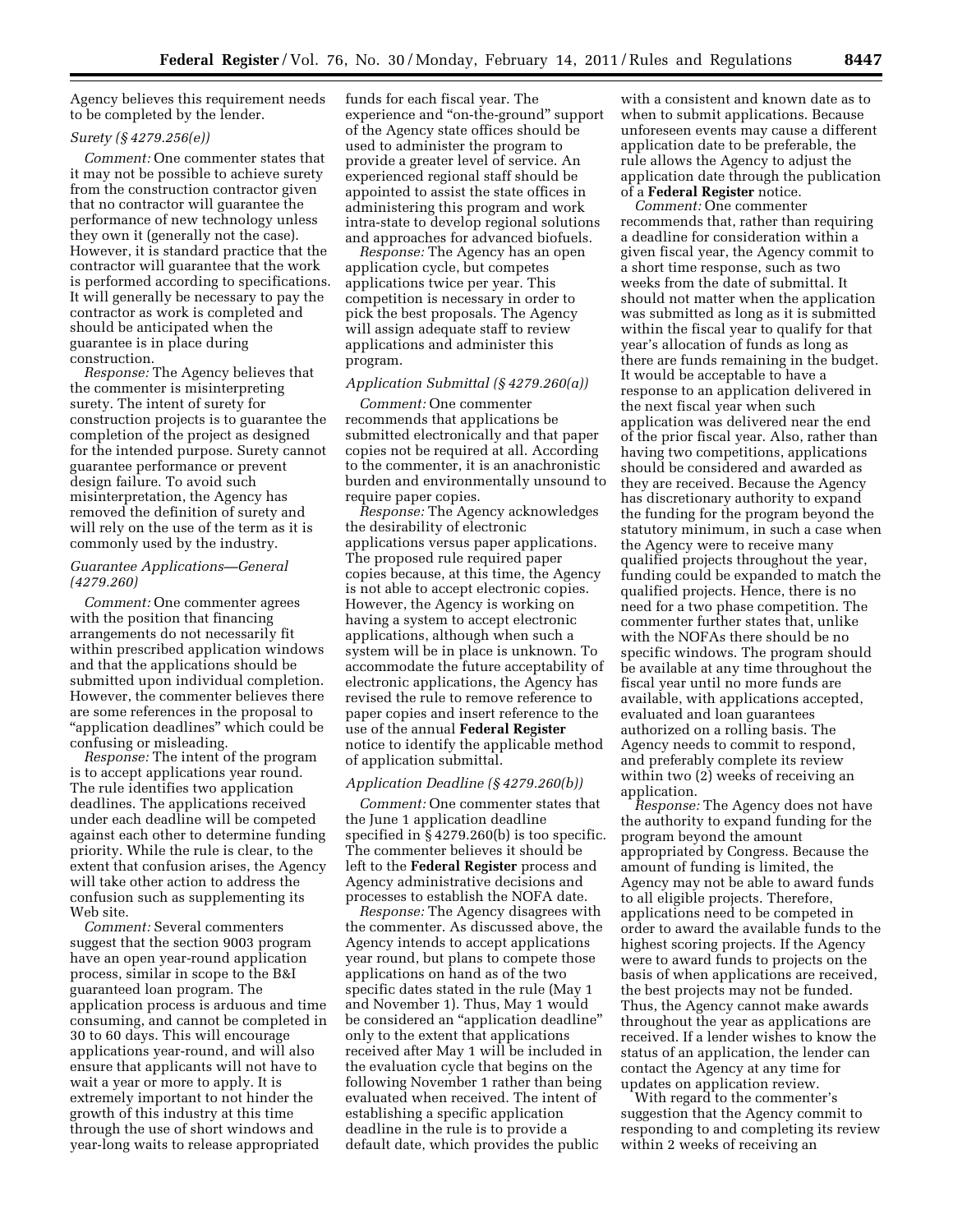application, the Agency cannot make such a commitment because of the time needed to conduct the technical review (which is performed by parties outside of the Agency) and such uncertainties as the number of applications received at any one time and the availability of Agency resources.

#### *Feasibility Study (§ 4279.261(f))*

*Comment:* Several commenters state that the feasibility study should be modified to include or re-arrange its elements as follows:

#### Feasibility Study

Economic Feasibility—remove the requirement to document that all woody biomass feedstock cannot be used as a higher value wood-based product. Add a section on ''feedstock risks.''

Market Feasibility—redefine the risk section to specific market risks, including competitive threats and advantages.

Technical Feasibility-Delete "any constraints or limitations in the financial projections'' and move to the Financial Feasibility section. Add a category on ''design-related risks.'' Add a section on permits required and other environmental or ecological constraints.

Financial Feasibility—add a section on ''sources and uses of funds'' and "matching funds." Add a section on ''borrower's business strategy.'' Redefine the risk section to include only ''baseline production outputs, borrower financing plan, tax issues, government regulations, and borrower as a company.''

Management Feasibility—further define the three levels of management: Ownership, management, and provide an organizational chart showing all staff required to manage and operate the biorefinery with a spreadsheet showing annual wage rates for each employee category. Change the management risk category to include: Changes in management, strengths and weaknesses of the management team, changes in ownership of the company, conflicts of interest.

Business Plan—Eliminate the Business Plan requirement as all elements are present in the Feasibility Study.

Economic Analysis—This criterion should be eliminated, and all elements moved to the financial feasibility section of the feasibility study.

*Response:* The Agency agrees with some of the commenters' suggestions and disagrees with others as follows:

1. Economic Feasibility (Section B of Table 1). With regard to the recommendation to remove the requirement to document that all woody biomass feedstock cannot be used as a higher value wood-based product, the Agency disagrees, but instead has revised the rule to clarify that the "higher value product" only applies to woody biomass feedstock from National Forest system lands or public lands.

With regard to the recommendation to add a section on ''feedstock risks,'' the Agency agrees that these risks need to be addressed and has revised the feasibility study accordingly.

2. Market Feasibility (Section C of Table 1). With regard to the recommendation to redefine the risk section to specific market risks, including competitive threats and advantages, the Agency agrees with the comment and has revised the feasibility study accordingly.

3. Technical Feasibility (Section D of Table 1). With regard to the recommendation to delete ''any constraints or limitations in the financial projections'' from this section and move it to the Financial Feasibility section, the Agency agrees with the comment and has revised technical feasibility accordingly. The Agency notes that the remainder of this element (and any other facility or design-related factors that might affect the success of the enterprise) has been removed, but its intent is covered by the addition of design-related risks as discussed in the following paragraph.

With regard to the recommendation to add a category on ''design-related risks,'' the Agency agrees with the comment. The Agency has revised technical feasibility by adding "risks related to design-related factors that may affect project success'' and moving the remaining segment of the fourth section under Section (D) of Table 1 (''Any constraints or limitations in the financial projections'') to the Financial Feasibility section.

With regard to the recommendation to add a section on permits required and other environmental or ecological constraints, the Agency does not agree with commenter. The rule requires the lender to submit Exhibit H of 7 CFR part 1940, subpart G, to address environmental issues and permits. Section B of the feasibility study requires the identification of project impacts on the environment.

4. Financial Feasibility (Section E of Table 1). With regard to the recommendation to add a section on ''sources and uses of funds'' and "matching funds," the Agency agrees with the suggestions to add reference to the "uses of project capital" and has revised the rule accordingly. However, the Agency disagrees with the suggestion to add a section on matching funds because matching funds are already addressed in Section E of Table 1.

With regard to the recommendation to add a section on ''borrower's business strategy,'' the Agency disagrees because the borrower's business strategy is sufficiently covered as part of the borrower's business plan.

With regard to the recommendation to redefine the risk section to include only ''baseline production outputs, borrower financing plan, tax issues, government regulations, and borrower as a company,'' the Agency disagrees with the commenter. The Agency requires the risk categories identified to assist with the evaluation of the feasibility of the project and technology.

5. Management Feasibility (Section F of Table 1). With regard to the recommendation to further define the three levels of management, the Agency is satisfied that sufficient disclosure of management and ownership structures is provided for in the feasibility study and the lender's written credit analysis.

With regard to the recommendation to change the management risk category to include changes in management, strengths and weaknesses of the management team, changes in ownership of the company, and conflicts of interest, the Agency will add management's strengths and weaknesses but disagrees with commenter's other suggestions. The Agency notes that ''Conflicts of Interest'' was already included in the proposed rule and remains in this interim final rule.

6. Business Plan (proposed § 4279.261(g)). With regard to the recommendation to eliminate the Business Plan requirement as all elements are present in the Feasibility Study, the Agency disagrees with the commenter's suggestion. The business plan is prepared by the borrower, while the feasibility study is prepared by a third-party expert and is an evaluation of the project and the company. The Agency notes that the rule allows a business plan to omit any information that is included in the feasibility study.

7. Economic Analysis (proposed § 4279.261(i)). With regard to the recommendation that this section be eliminated and all elements moved to the financial feasibility section of the feasibility study, the Agency agrees with the commenter and has revised the rule to incorporate the economic analysis into the feasibility study.

*Comment:* One commenter states that the Agency proposes to require that applicants submit documentation in their feasibility study that all woody biomass feedstock proposed to be utilized could not be used as a higher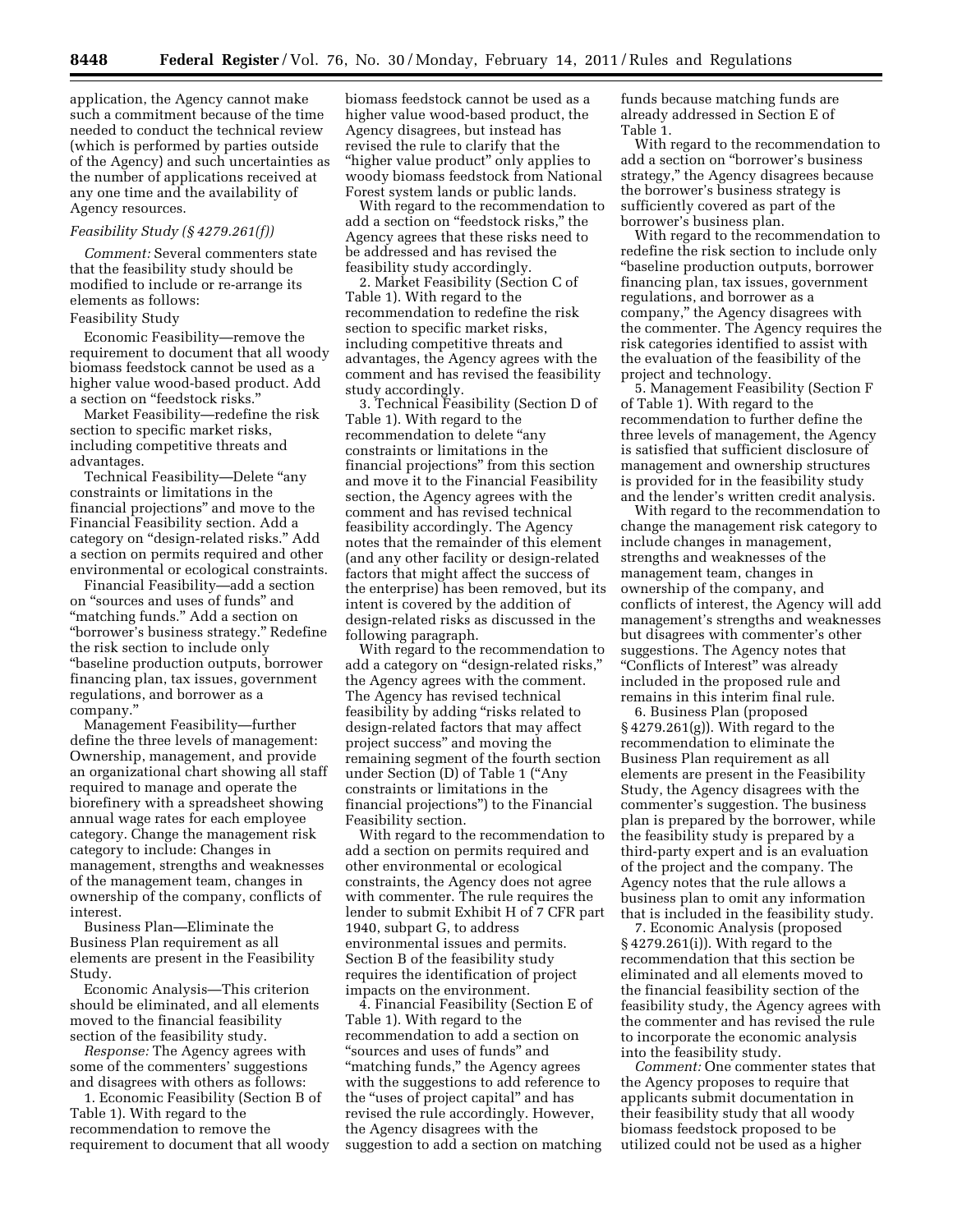value wood-based product. The commenter states that a similar restriction in the BCAP proposal was inconsistent with the Farm Bill definition of "renewable biomass." Under Section 9001 of the Farm Bill, an advanced biofuel need only be derived from ''renewable biomass other than corn kernel starch.'' Thus, a fuel is an advanced biofuel so long as it is produced from materials meeting the definition of renewable biomass and it falls within one of the seven types of listed advanced biofuel categories. Looking to the definition of renewable biomass in the Farm Bill, the only restriction relating to higher-value products can be found in Section 9001(12)(A)(ii), relating to Federal land. There, Congress included the highervalue product limitation with regard to ''materials, pre-commercial thinnings, or invasive species from National Forest System land and public lands \* \* \* Section 9001(12)(B), governing the definition of renewable biomass as it relates to biomass derived from non-Federal land, contains no such valueadded restriction. Indeed, this section refers to "any organic matter that is available on a renewable or recurring basis from non-Federal land.'' However, the definition contains no such restriction as it relates to non-Federal land, nor does it leave room for statutory interpretation.

The commenter does not believe that the Agency has the statutory authority to require that applicants document that their woody biomass could not have been used in a higher-value product. The Farm Bill definition makes clear that such a restriction could only apply to applicants seeking payment for advanced biofuels derived from woody biomass sourced from Federal land. The commenter urges the Agency not to finalize a provision so clearly contrary to express statutory language.

Statutory authority aside, if the Agency chooses to finalize such a scheme, the commenter suggests that it not categorically exclude biomass that could be used in higher-value products. The commenter believes that there is some woody biomass that, while it could be used as a higher-value wood based product, will not be for numerous reasons, including market access. The rule should allow for loans for advanced biofuel facilities using renewable biomass that could be used as inputs for higher-value products, but that have not been previously utilized on a facilityspecific or regional basis.

*Response:* The Agency agrees with commenter's interpretation of the statute with regard to higher-value products from wood sources from

Federal lands. The Agency has clarified the rule to reflect that the ''higher-value product'' documentation requirement only applies to wood sourced from National Forest System lands or other public lands, as specified in the authorizing statute.

#### *Technical Assessment (§ 4279.261(h))*

*Comment:* One commenter suggests that the Agency drop its technology review from the application process. The commenter states that, given that the Agency is open to all technologies, an in-depth technical review will have already been completed by the investor group and so the Agency will not need to do so.

*Response:* The Agency disagrees with commenter's suggestion. The technology review allows the Agency to determine the commercial viability and technical merit of the proposed project and provides verification that the project has reached semi-work scale. Therefore, the Agency has not revised the rule in response to this comment.

#### *Lender Certifications (§ 4279.261(k))*

*Comment:* One commenter states that the proposed rule requires lenders to "certify" that the project is able to demonstrate technical merit but then states that the Agency will determine the project's technical merit. Lenders should not be required to determine the technical merit of these projects particularly since these projects may or will incorporate first-of-a-kind technology—technology never before utilized. Such a requirement is unnecessary given that the Agency will actually make this determination. Lenders should only be required to verify that the borrower has provided a technology assessment as part of the application.

*Response:* The purpose of the certification required under this paragraph is neither to replace nor to duplicate the Agency's determination of technical merit. The purpose of this certification is to ensure that the lender performs its due diligence. To make this clear, the Agency has recast the second sentence of this paragraph such that the lender will now certify that, as a result of its due diligence, the lender concludes that the project has technical merit.

# *Scoring Applications (§ 4279.265(d))*

# General

A number of commenters characterized the scoring criteria as unrealistic, presenting obstacles or being contrary to the program's goals, etc. Some of these commenters

illustrated their concerns by discussing specific scoring criteria. In such instances, such discussions are included in the specific scoring criteria. Commenters also suggested numerous additions to the scoring criteria. The general comments and proposed additions are addressed first, followed by comments associated with the specific scoring criteria.

*Comment:* Several commenters state that the scoring criteria are unrealistic in several areas and must be reconstructed to recognize the economic, environmental, technical, managerial, and financial strength of the project as the first qualifying criteria. The points in the current proposed rule do not correlate to the risks and rewards involved in the development and successful implementation of a longterm, sustainable project. The scoring criteria should be modified to properly define the risk and reward of a project, including a review of the technology, the financial strength of the project including equity contribution, the strength of the management team, and then include the required criteria with a point value of no more than 30 percent of the total score. The funds must go to the projects that have the best chance of sustainability and implementation in the long run. This will properly provide a springboard for the industry for financing and long-term implementation and success.

*Response:* The statute identifies the criteria the Secretary will consider when scoring a project and the Agency incorporated the criteria into the rule. In addition, in consideration of language contained in the Managers Report, an additional criterion was incorporated to give preference to projects that are firstof-a-kind. As is true for all of the comments to this rule regarding how many points the Agency assigned to the various scoring criteria, the points for each of these criteria were assigned in a way that the Agency has determined best meets the goal of supporting the advanced biofuel industry and Congressional intent while minimizing the risk to public funds.

*Comment:* One commenter states that one obstacle that is difficult to overcome is inherent ''institutional biases'' that lead to specific emphases in point scoring. For example, with respect to Financial Participation, the text states: ''Regarding the fifth criterion, level of financial participation, the proposed rule requires borrowers to provide at least 20 percent cash equity into the project. It is the Agency's intent to score applications higher that can demonstrate more than this 20 percent minimum (30 percent or more).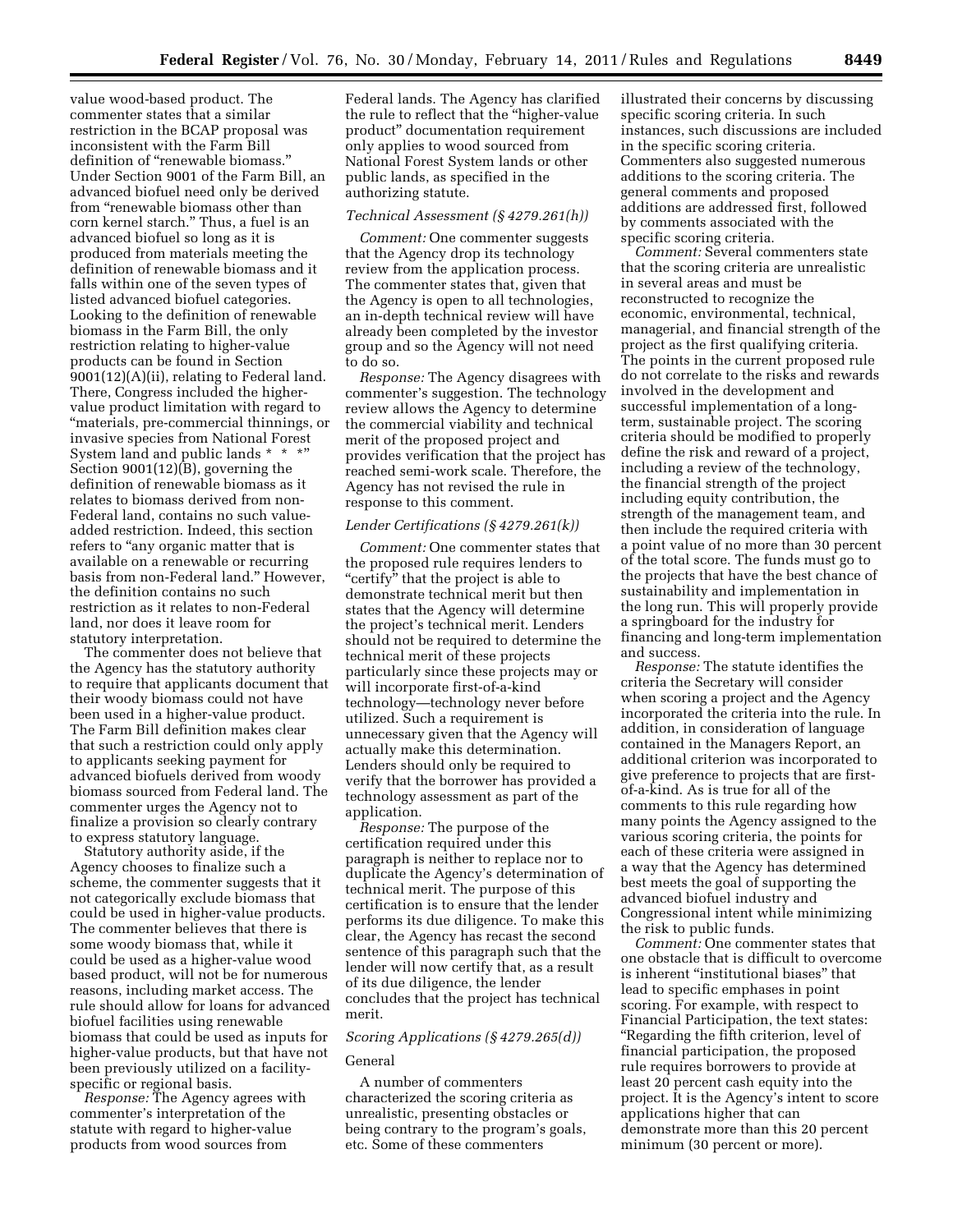Borrowers who meet the minimum 20 percent cash equity are still eligible, but will not receive points under this criterion. Further, of all the criteria used to score applications, the Agency continues to believe that this criterion is the most important because it represents the best commitment of the borrower to the project. Therefore, the Agency continues to assign the highest potential points to this criterion.''

The commenter disagrees that a higher equity percentage indicates a higher and better commitment to the project. Given that the equity investors in such projects do not invest with the expectation to lose their investment, since these are not venture investors, a \$100 million project that requires \$20 million in cash equity for example, is a major commitment. A \$30 million equity participation does not indicate any more commitment. However, it does substantially increase the IRR requirement from the cash investor and that can provide undue financial burden on the project and make it financially unfundable for no real benefit. A higher percentage for a much smaller project could represent a more sincere commitment, but that is not true in this case.

*Response:* Cash equity is the metric used to show the commitment level. The 20 percent requirement is the minimum level to be eligible and is required by statute. The points awarded are intended to reflect those who contribute more to the project, and not to reflect whether one borrower is more committed than another.

*Comment:* One commenter refers to the proposed increase in the scoring for novel feedstock as another obstacle presented by the scoring criteria. According to the commenter, the requirement in  $\S 4279.265(d)(3)$  is in direct opposition to the needs of financing a pre-commercial technology. Despite the Agency's extensive experience with loan guarantee programs, it has yet to administer a program for such large projects or for pre-commercial technologies. Although some of the prior regulations and approaches can conveniently be adopted from B&I and REAP, the section 9003 program is fundamentally different from these commercially proven technology programs. There appears to be a lack of awareness (possibly based on a lack of experience) within the Agency to recognize the roadblocks that some of the proposed rules and scoring criteria create for good projects where pre-commercial technology is being deployed. The fact that we are engaging in pre-commercial technologies is a game changer when it comes to what

criteria matter and the support that such projects need.

*Response:* The Agency recognizes the concern raised by the commenter. However, the statute identifies this criterion. Therefore, the Agency must include this criterion. The Agency notes that the scoring criteria give preference; they do not determine eligibility.

*Comment:* One commenter states that, to maximize the rural economic benefits of the Section 9003 Guaranteed Loan Program in furtherance of the Rural Development's mission, a project's rural economic benefits be added as an evaluation criterion to proposed § 4279.265(d). Rural Development's mission to enhance the quality of life and economic foundation of rural communities would be furthered by a more comprehensive evaluation of a project's potential rural economic benefits. A project's rural economic impact is not only determined by the location of the biorefinery, but by the origin of the feedstock as well. Awarding points to projects based on their level of economic impact to a rural community is consistent with the Agency's mission and allows maximum opportunity for the commercialization of domestic advanced biofuels in the U.S. Dedicated energy crops, such as carnelian, are grown in rural areas. Thus, the commenter encourages the Agency to consider a project's location in a rural area or its feedstock's rural origins as plus factors in the evaluation criteria. Many non-rural advanced biofuel refining projects can yield substantial economic benefits for rural America, in addition to increasing energy independence, decreasing greenhouse gas emissions, and diversifying agricultural markets. Thus, a more inclusive approach would maximize the impact of the section 9003 program.

*Response:* The Agency agrees that potential rural economic development is an important metric for evaluating applications. Consistent with one of the commenter's suggestions, the Agency has added a rural location requirement for the project to this criterion to accompany potential rural jobs to measure this metric, as found in § 4279.265(d)(8). To include other aspects suggested by the commenter would make the scoring overly complicated and burdensome with questionable benefit. Therefore, except for adding the rural location requirement for the project, the Agency has not otherwise revised the rule in response to this comment.

*Comment:* One commenter encourages the Agency to revise the stipulation that ''specific feedstock

should not receive preference over other feedstock when evaluating applications.'' The commenter believes that biorefinery feedstock should be evaluated according to a comprehensive life-cycle analysis that accounts for all greenhouse gas emissions, including those associated with indirect land use changes. Additionally, the commenter believes that extra points should be given for projects that provide clean, potable water for human use and/or irrigation.

*Response:* The scoring criterion in § 4279.265(d)(6) addresses the positive impact of the project on resource conservation, public health, and the environment. This can include each of the elements identified by the commenter, including life-cycle analysis, water impacts, and irrigation. The Agency encourages applicants to submit data, analyses, etc. to support this criterion, including any life-cycle analyses. As noted in previous responses, this scoring criterion now contains a deduction when the feedstock can be used for human or animal consumption. This provision further advances the positive impact under this scoring criterion.

#### Established Market Criterion

*Comment:* One commenter agrees that it is appropriate to demonstrate that there is a market for the product from the facility, but believes that the Agency should apply this requirement flexibly in view of two facts. First, unlike electricity which is typically contracted over a multi-year time horizon, liquid fuels are traded almost entirely through short-term spot markets. Second, it was due in part to recognition of this basic structural feature of fuels markets that Congress enacted, in 2005, and expanded, in 2007, an RFS that codifies a purchase mandate in Federal law. The RFS establishes targeted levels for purchases of cellulosic biofuel, as well as default pricing mechanisms for credits when available quantities of that fuel are insufficient to meet the needs of an obligated party under the law. The existence of this mandate provides strong assurance that a market will exist for cellulosic biofuels production, at a price up to the cost that an obligated party under the RFS would incur to purchase alternative supplies plus credits to fulfill its obligation.

To illustrate potential issues with the rule as proposed, the biofuels industry has experienced significant road blocks when navigating the Department of Energy loan guarantee program application process in this regard. Therefore, the commenter is asking for the following inclusion in The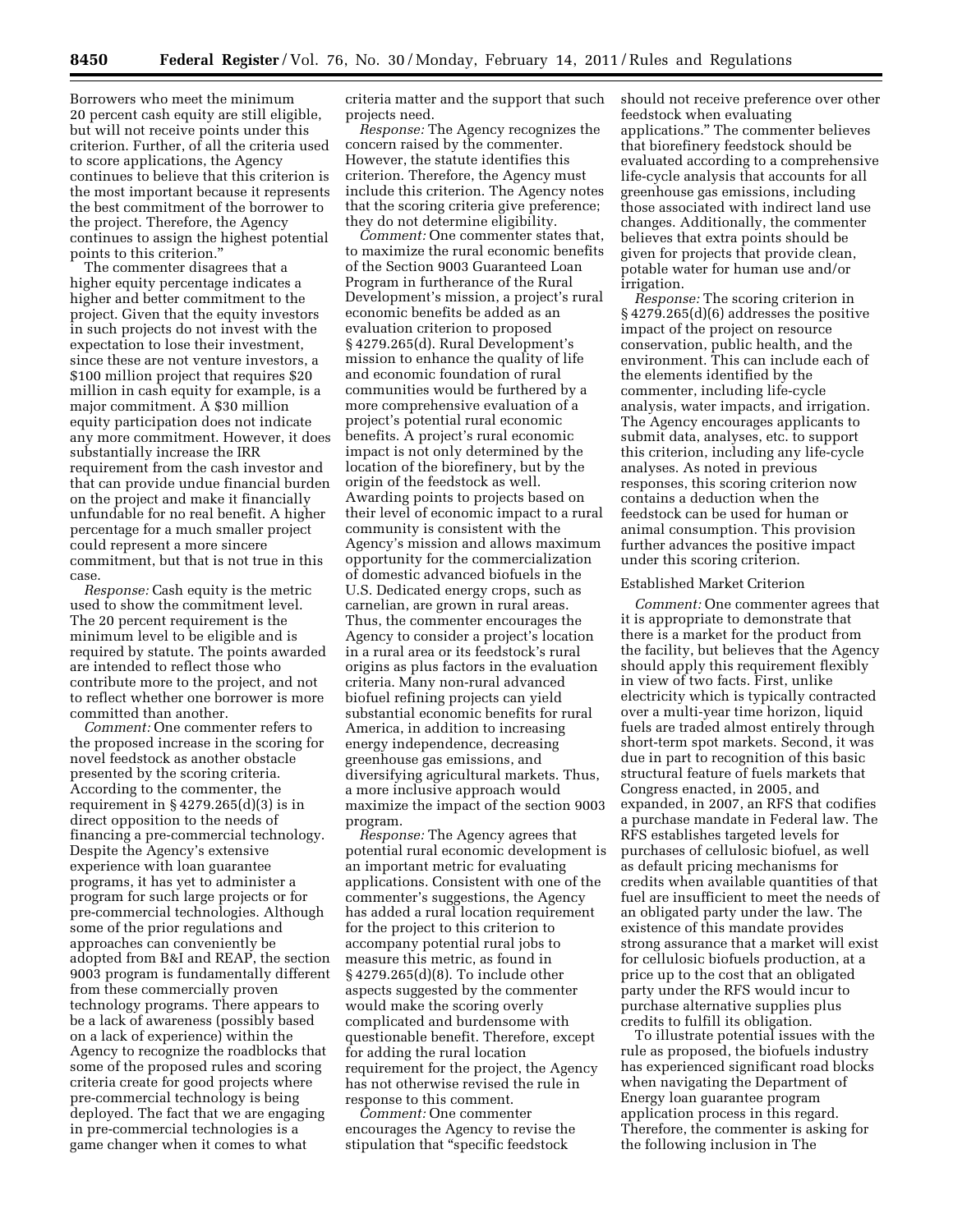Innovative Technology Loan Guarantee Program (Title XVII of EPAct):

''Loan guarantee applications for emerging technologies, such as advanced biofuels, should not be evaluated against more mature technologies, such as wind or solar. The liquid fuels marketplace does not operate within a framework that lends itself to long-term, fixed-price forward contracting mechanisms; therefore, DOE should not require these contracts as evidence of 'reasonable prospect of repayment' for biofuels projects. The Committee recommends that this program also be expanded to include eligibility for renewable chemicals and biobased products in addition to biofuels.''

Another commenter encourages the Agency to consider the appropriateness of off-take agreements in the fuels market. The commenter states that their experience has indicated that such requirements are much more challenging for renewable fuels than with renewable electricity, which has been financed largely through long-term power purchase agreements. The commenter urges the Agency to broaden the scope of what it considers a demonstration of an established market for a fuel. Off-take agreements are clearly one way that such a market can be established. The commenter believes that EPA's large RFS2 mandates represent ''legislated demand'' that should sufficiently demonstrate that a market exists. RFS2 relies upon a fungible, liquid market for renewable fuels that is fundamentally inconsistent with a requirement that obligated parties actually purchase the fuel and take delivery. Rather, obligated parties demonstrate compliance through submission of "RIN" credits, which renewable fuel producers generate when they produce qualifying fuels. Demand for these RIN credits functions in the same way as an off-take agreement, as both serve as a market outlet for the fuel. Given forecasts on meeting RFS2 targets through 2022, it does not appear that advanced biofuel production will exceed mandates. Thus, every gallon of advanced biofuel produced up to the mandates will have a guaranteed market outlet. Even absent the RFS2 (as well as low carbon fuel standards in California and the northeastern states), the Agency should consider drop-in fungible fuels to have an established market (equivalent to a dedicated off-take agreement) at no less than the value of the fossil-fuel which they replace. Indeed, since synthetic hydrocarbons like BTL offer superior performance characteristics, including lower conventional pollutant emissions than

conventional fuels, a market premium would be justified. While non-fungible fuels such as ethanol that can only be blended up to certain levels with conventional fuels have a demand ceiling (absent dedicated infrastructure, such as that needed for E–85), fungible fuels such as BTL that are fully compatible with existing fuels and infrastructure will have access to existing fossil fuel markets. While the commenter recognizes that future fossil fuel prices alone may not sufficiently demonstrate the financial feasibility of a project, the commenter urges the Agency to recognize this market ''floor'' in its scoring criteria for demonstrating an established market for an advanced biofuel project.

*Response:* With regard to the commenter's concern about spot market, the Agency points out that the rule does not specify a timeframe associated with the commitments. Therefore, this concern should not be an issue.

With regard to the comments made concerning the Renewable Fuel Standard program, the Agency acknowledges that the Renewable Fuel Standard program may establish a commodity market for renewable fuel standard biofuels as a whole. However, for the purposes of the Biorefinery Assistance Guaranteed Loan Program, the Agency is looking at whether the borrower has established a market for its biofuel and byproducts; that is, the Agency is looking for the establishment of an individual market for the borrower's biofuel and byproducts. The commodity market created by the Renewable Fuel Standard program does not ensure there will be revenue generated for the specific project in the application. On the other hand, the Agency seeks to further the renewable fuel provisions of the Section 9003 program by, as has been noted previously, requiring the advanced biofuel to meet an applicable renewable fuel standard as identified by the EPA in order to receive points under this scoring criterion.

The Agency notes that it does not have the authority to modify the Department of Energy's Innovative Technology Loan Guarantee Program as requested by one commenter.

*Comment:* One commenter believes that this is a misinterpretation in the proposed rule of the intent of Congress in the 2008 Farm Bill. To "establish markets'' for the advanced biofuel and byproducts would only apply for a new type of advanced biofuel. Ethanol and biodiesel are traded as commodities and already have an ''established market.'' The same is true of distiller's grain from current ethanol biorefineries. The

commenter proposes that newer types of alcohol, such as butanol or propanol, meet the requirement of establishing a market with a signed off-take agreement. The same is true of the biobased byproducts from new processes. Due to changing farm economics as well as changes in farm policy, a feedstock agreement of more than 3 years is very difficult to obtain. The commenter proposes the following criterion with a maximum of 5 points:

1. If the application has a commitment for at least 40 percent of the biofuel produced from the project; a commitment for at least 40 percent of the biobased byproduct produced from the project; and a commitment for at least 60 percent of the feedstock to be used in the project, then the application will be awarded 5 points.

2. All commitments must be for at least 3 years.

3. Notwithstanding other qualifications of this criterion, ethanol, biodiesel, and distiller's grains shall be exempt from any purchase commitment.

*Response:* With regard to the recommendation for how points will be awarded, the Agency is revising the rule to require a 50 percent commitment for each and, as noted previously, requiring the advanced biofuel to meet an applicable renewable fuel standard as identified by the EPA in order to receive points under this scoring criterion. The Agency is also increasing the points for this scoring criterion from 5 to 10.

The Agency disagrees with the recommendation for including a requirement that all commitments must be for at least three years, because it could discourage the introduction of advanced biofuels produced from new feedstock.

As noted in the previous response, the borrower needs to demonstrate that the borrower has established a market for the borrower's advanced biofuel and byproducts produced. Furthermore, the selection criteria in the statute refer to ''the advanced biofuel and the byproducts produced'' without distinguishing between new and established biofuel. Therefore, the Agency disagrees with the commenter's recommendation for providing an exemption from the purchase commitments.

*Comment:* One commenter states that requiring feedstock supply commitments in demonstrating establishment of a market favors existing feedstock markets and, thus, does not encourage new solutions/ feedstock usage/technologies.

*Response:* All applicants must establish a market for the advanced biofuel and byproducts produced per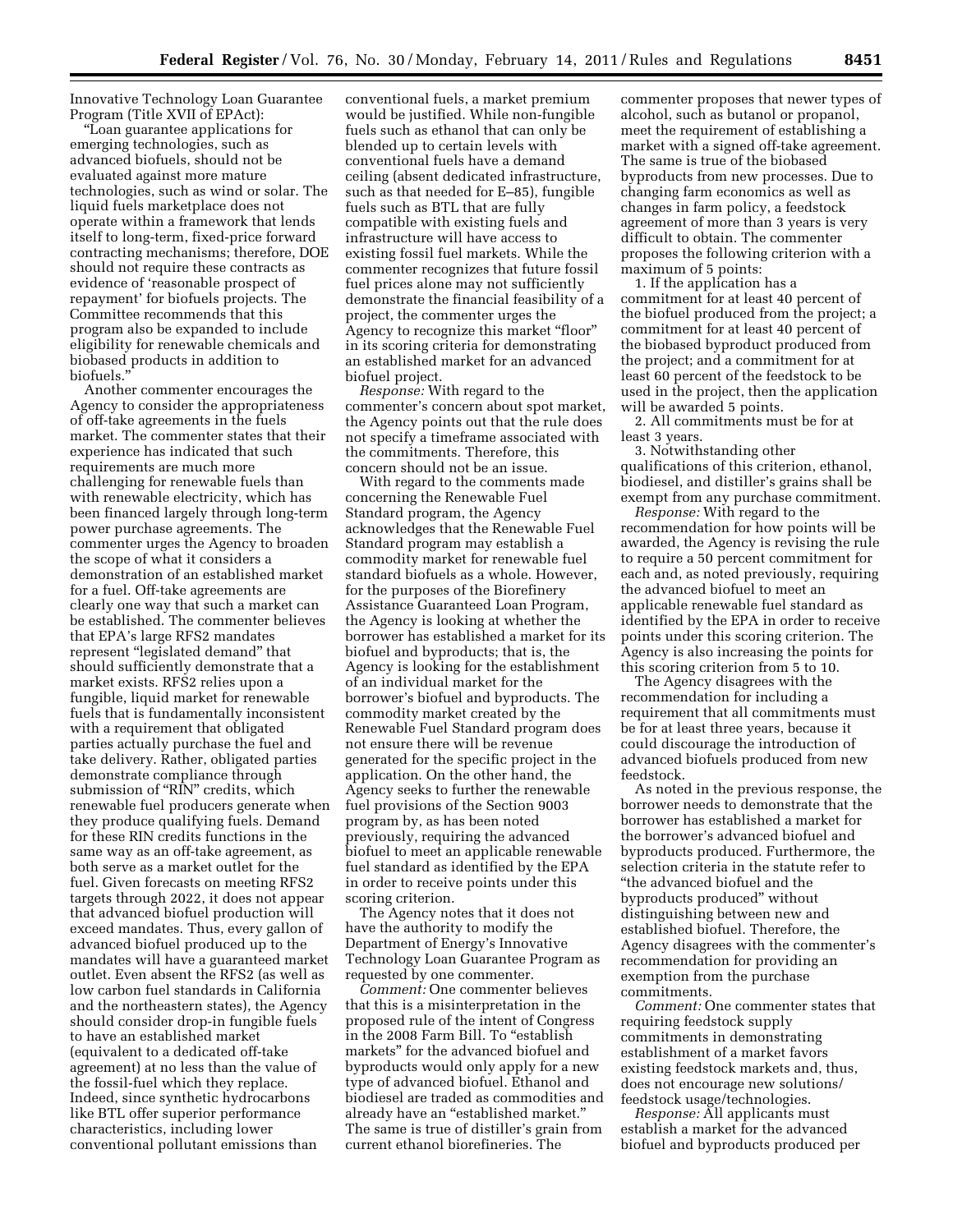the statute. While the Agency recognizes that it may be easier for a borrower to obtain feedstock supply commitments in existing feedstock markets, the Agency has reduced the requirement from 60 percent to 50 percent. Further, the Agency is not requiring a time commitment for these commitments. Lastly, the scoring criteria at § 4279.265(d)(3) and (d)(11) are specifically designed to encourage new feedstock usage and technologies.

*Comment:* One commenter recommends eliminating this scoring criterion for supply and off-take agreements. The commenter states that liquid fuels are a very fungible product and the industry practice is to not have long term off-take agreements.

*Response:* As noted in the previous response, all applicants must establish a market for the advanced biofuel and byproducts produced per the statute. The Agency is satisfied that requiring demonstration of such agreements is reasonable. Further, the Agency is not requiring borrowers to demonstrate long-term off-take agreements.

*Comment:* One commenter states that the proposed scoring system and the manner in which points are awarded in a number of categories seems to contradict the purposes of the program. As a result, there is a significant likelihood that the projects most likely to succeed (and the best deal for the taxpaying public) will be outscored by niche projects that will have limited impact on rural development or of filling advanced biofuel voids. One commenter disagrees with awarding zero points if 60 percent or less on feedstock commitments or finished product marketing agreements. The commenter explains that a commercial scale biorefinery is going to take two years to construct and require significant volumes of feedstock. It is unrealistic to expect a company to be able to contract over two years in advance for what could be millions of dollars of feedstock. Forward pricing would be so speculative and price risk would make a supply contracts unaffordable. Points will only go to small producers of niche products with feedstock sources that have no scalable impact on the rural community. An alternative would be to score based on Ag Census statistics on the agricultural capacity to grow the feedstock within a specified radius of the project.

*Response:* The Agency disagrees that this scoring criterion will provide a preference to smaller producers. First, not all projects require a multi-year construction period. Second, even for projects that require a multi-year construction period, it is the Agency's

experience that borrowers can reasonably obtain commitments in advance. Further, the Agency notes that it has reduced the required percentage of these commitments from 60 to 50 percent.

#### Presence of Other Biorefineries Criterion

*Comment:* One commenter believes this criterion should be changed to 10 points maximum. The commenter also suggests that the language be changed, as follows, to clarify that it is based on the exclusivity of a biorefinery using a particular feedstock:

1. If the area that will supply the feedstock to the proposed biorefinery does not have any other advanced biofuel biorefineries using the same or similar feedstock, award 10 points.

2. If there are other advanced biofuel biorefineries using the same or similar feedstock located within the area that will supply the feedstock to the proposed biorefinery, award 0 points.

*Response:* The Agency is satisfied that the weight provided for this criterion is reasonable. With regard to adding to the scoring criterion "using the same or similar feedstock," the Agency is clarifying the language to read ''any other similar advanced biofuel biorefineries.'' The similarity is intended to refer to the facility and not to the feedstock.

#### *Feedstock Not Previously Used Criterion*

*Comment:* One commenter states that financiers seek to reduce risk as much as possible and, in general, wherever possible, the scoring criteria to qualify for the program should be as flexible as possible so as to allow proposed projects to reduce all non-technology risk as much as possible. For example, the scoring criterion that awards more points for ''novel feedstock'' is in direct opposition to what is required to attract investors, both equity and debt. This might be a reasonable hurdle for an alternative program that seeks to help finance existing and commercially established technologies. For first-of-akind projects, requiring novelty in feedstock supply will likely render most proposed projects unfinancable because lenders will not take that type of risk even when the technology is proven. Despite the value of the loan guarantee, such a guarantee is insufficient in its own right to be able to mitigate sufficient risk for lender, especially given the requirement that the lender put itself at significant risk by holding 10 percent of the unguaranteed portion. The loan guarantee will only help those projects that have reduced risk to the greatest degree possible other than the technology risk.

*Response:* As stated previously in response to a similar comment, the Agency recognizes the concern raised by the commenter. However, the statute identifies this criterion. The Agency notes that the scoring criteria give preference; they do not determine eligibility.

*Comment:* One commenter believes that the proposed rule weights this criterion too heavily. The intent of the program is to increase the production of advanced biofuels in rural America, which can be carried out by not limiting the awarding of such a large number of points to the first biorefinery to use a particular feedstock. Many groups want to be the ''second'' biorefinery to learn from the mistakes of the "first." The proposed rule should not carry such a hefty penalty for not being first. The commenter proposes that this criterion be a maximum of 5 points.

Several commenters state that the points awarded to this criterion should be changed or given 3 to 5 points. Different technologies that utilize the same biomass should not be excluded because another applicant used it first.

Another commenter recommends revising the language to include some threshold level instead of simply a ''first mover'' requirement. The intent is to establish multiple energy crops on a commercial scale and as written the first user of a new feedstock would qualify regardless of the size of their biorefinery and second user would not. The commenter states that, in addition, you want to encourage the further expansion on the feedstock, preferably with even new and better processes that make even more efficient use of the feedstock.

*Response:* As noted in the response to the previous comment, because this criterion is identified in the statute, the Agency must include this criterion.

*Comment:* One commenter agrees that no specific feedstock should be preferred. The commenter states that there should also be no additional points awarded for novelty. The commenter states that, under the NOFAs and propose rule, more scoring points are to be awarded for ''novel feedstock.'' The commenter states that if a prior project has been approved for the program with a type of feedstock, any future applications would not achieve maximum points because the proposed feedstock would no longer be ''novel.'' The commenter believes this scoring criterion is antithetical to the main goals of the program, which is to assist commercially viable technologies to pass through the "valley of death" in terms of financing and should be removed as a scoring criterion, and to the goals of the financiers and especially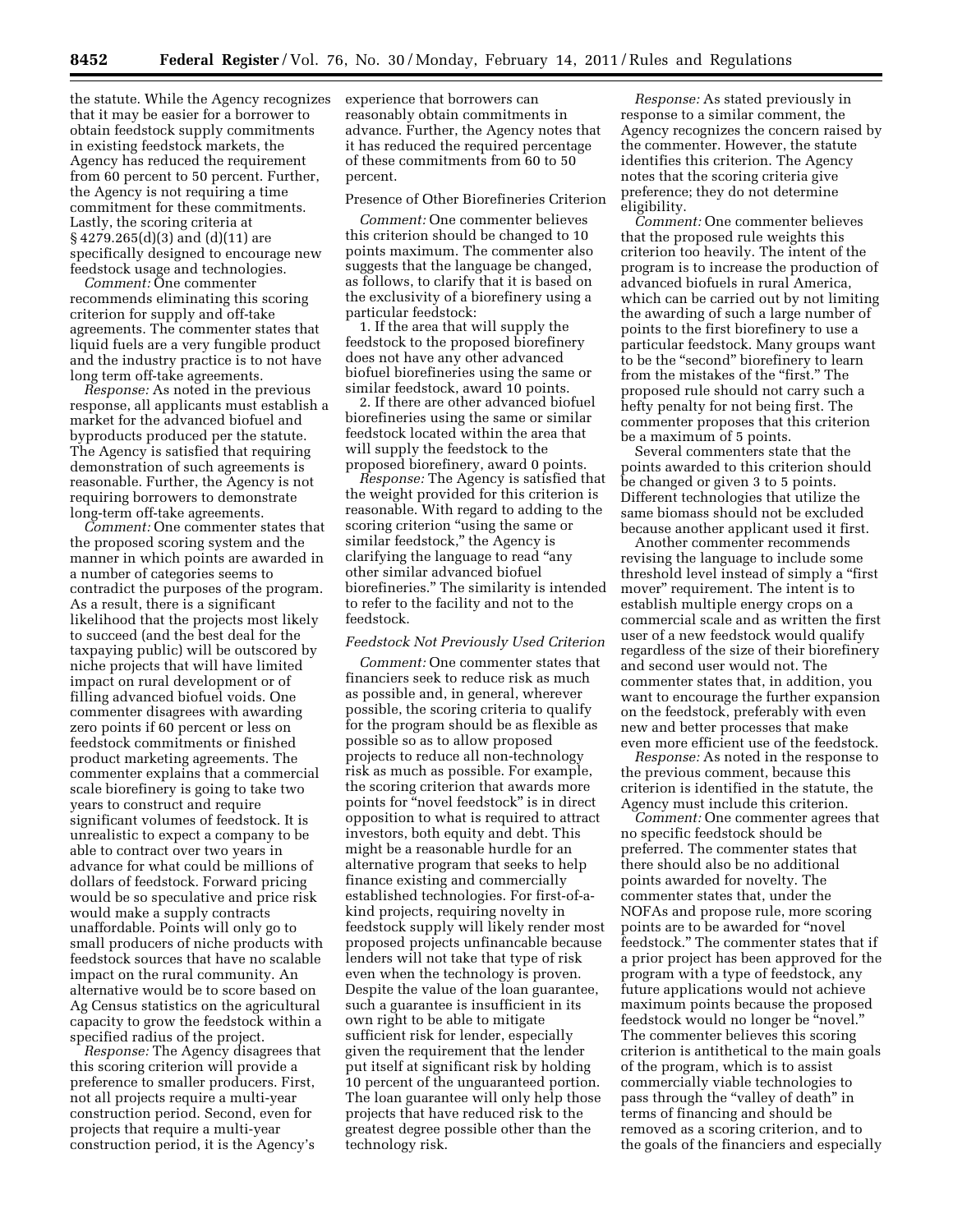the lenders and therefore the program. The most important criterion for lenders is the reliability of the availability of the feedstock and the reliability of the supplier(s). Lenders always look for a track record and performance history. Hence, any feedstock that can be procured to meet the needs of the project financiers should be rewarded equally. The commenter states that it is unwise to increase the number of points for this criterion given that doing so makes projects less financeable and more risky.

*Response:* As noted in the previous response, the Agency must include this criterion, because it is identified in the statute.

*Comment:* One commenter states that the proposed manner in which points are awarded in a number of categories seems to contradict the purposes of the program. The commenter states that, as a result, there is a significant likelihood that the projects most likely to succeed (and the best deal for the taxpaying public) will be outscored by niche projects that will have limited impact on rural development or of filling advanced biofuel voids. The commenter states that awarding zero points for using a feedstock previously used in commercial production places the lowest risk projects at the biggest disadvantage. The commenter recommends that the Agency remain feedstock neutral and score projects based on their outcomes (rural revitalization), not inputs (type of feedstock).

*Response:* Except to the extent the scoring criteria required by the statute result in favoring one feedstock over another, the Agency agrees with the commenter in that the Agency wants to encourage all advanced biofuels, except in very limited specific instances (*e.g.,*  feedstock that can be used for human or animal consumption). Beyond such instances, the Agency does not want to limit specific feedstock from participation in the program.

Working With Cooperatives and Producer Associations Criterion

*Comment:* One commenter believes the calculations representing the 60 percent level are incorrect and represent a 50 percent commitment.

*Response:* The Agency agrees that the example was incorrect, and the example has been corrected.

*Comment:* While one commenter agrees with the percentage requirements of the dollar value of feedstock being supplied by and byproducts being produced and sold to local producers to ensure strong local involvement, all

other commenters express concern with this criterion, as follows:

One commenter is concerned that the concept of providing points to projects that purchase 60 percent or more of their feedstock from producer associations or cooperatives and sell 60 percent or more of the products precludes benefits associated with purchasing feedstock from independent producers, farmers, etc., who stand to benefit significantly from such purchases. It is also not practical to require 60 percent of revenue generated to be from selling products to producer associations or cooperatives. Typical biorefinery products are sold to obligated parties to generate maximum revenue. In general, this criterion may favor projects that do not bring as much benefit to local farmers and producers and may have higher risk through lower product revenue.

One commenter suggests that this scoring criterion for supply and off-take agreements through cooperatives be eliminated. Because of the capital intensity of the first commercial projects, the entire entrepreneurial community needs to be engaged. Also, because these refineries utilize commodity inputs and are producing liquid fuel that fluctuates daily in price, it is very difficult to get supply and offtake agreements at fixed prices.

One commenter states that, given the challenges of achieving financing for projects, it is unwise to limit scoring to projects that are so heavily weighted to such transactions with producer associations and cooperatives. It is more important to assist the commercialization of new technologies and make the projects attractive to investors. In many cases, biomass feedstock is not yet available by way of producer associations and cooperatives. Hence, such a procurement plan would be considered unduly risky to financiers. At the same time, there is no guarantee that producer associations and cooperatives will provide the best outlet market for products to be sold. It is more important to make sure that these projects have the best possible chance of succeeding financially so that they can be financed. Having the most flexible sources of feedstock suppliers and off-take partners is the smartest way to get projects off the ground. The proposed constraints might make sense for a different program designed to support already commercialized technologies where the quid pro quo for Agency assistance would be to support such supply and off-take entities. The commenter states that it is unwise to try to achieve too many Agency goals in

one program when the financing challenges are already very high.

One commenter believes this criterion unfairly limits the sale of biofuels and biofuel byproducts. The commenter believes that both products should be able to be sold to individual farmers, community residents, small local businesses, power generation facilities, hospitals, educational institutions, municipalities, traditional oil refineries, etc. Selling the biofuel to a larger and more diversified number of users will help encourage faster acceptance and adoption of biofuels by the public and industry thereby increasing demand for even more locally produced biofuels.

This same commenter also states that the provision for 60 percent of the dollar value of the feedstock will be supplied by producer associations and cooperatives unfairly and unnecessarily limits it to mainly producer associations and cooperatives. Small independent family farms and landowners should be able to equally provide feedstock to a biorefinery funded through this program. The number of small farms in the United States, particularly in the East, is growing. Being able to sell feedstock to the biorefinery would provide small farmers and landowners an additional source of potential income. It would also help keep land actively farmed in some communities.

One commenter states that waste material, as a feedstock, does not lend itself to contracts with producer associations or cooperatives in the same way that biomass from crop or plant residues do. The commenter urges the Agency to adopt an alternative metric for feedstock that do not ordinarily have a nexus with producer associations and cooperatives, so that the investment in rural communities that the Agency seeks to encourage can come from the broadest possible sources.

*Response:* The statute requires the Agency to consider whether the borrower is proposing to work with producer associations or cooperatives and, therefore, the Agency must include this as one of the scoring criteria. In recognition of the concerns raised by the commenters, the Agency has modified this criterion to award points if the project can document working with cooperatives and producer associations under one of the three criteria rather than all three. In addition, the Agency has revised this scoring criterion with a two-tiered system that begins awarding points at a 30 percent threshold. The Agency considers the revised scoring methodology more workable, allowing greater participation by independent producers, farmers, etc.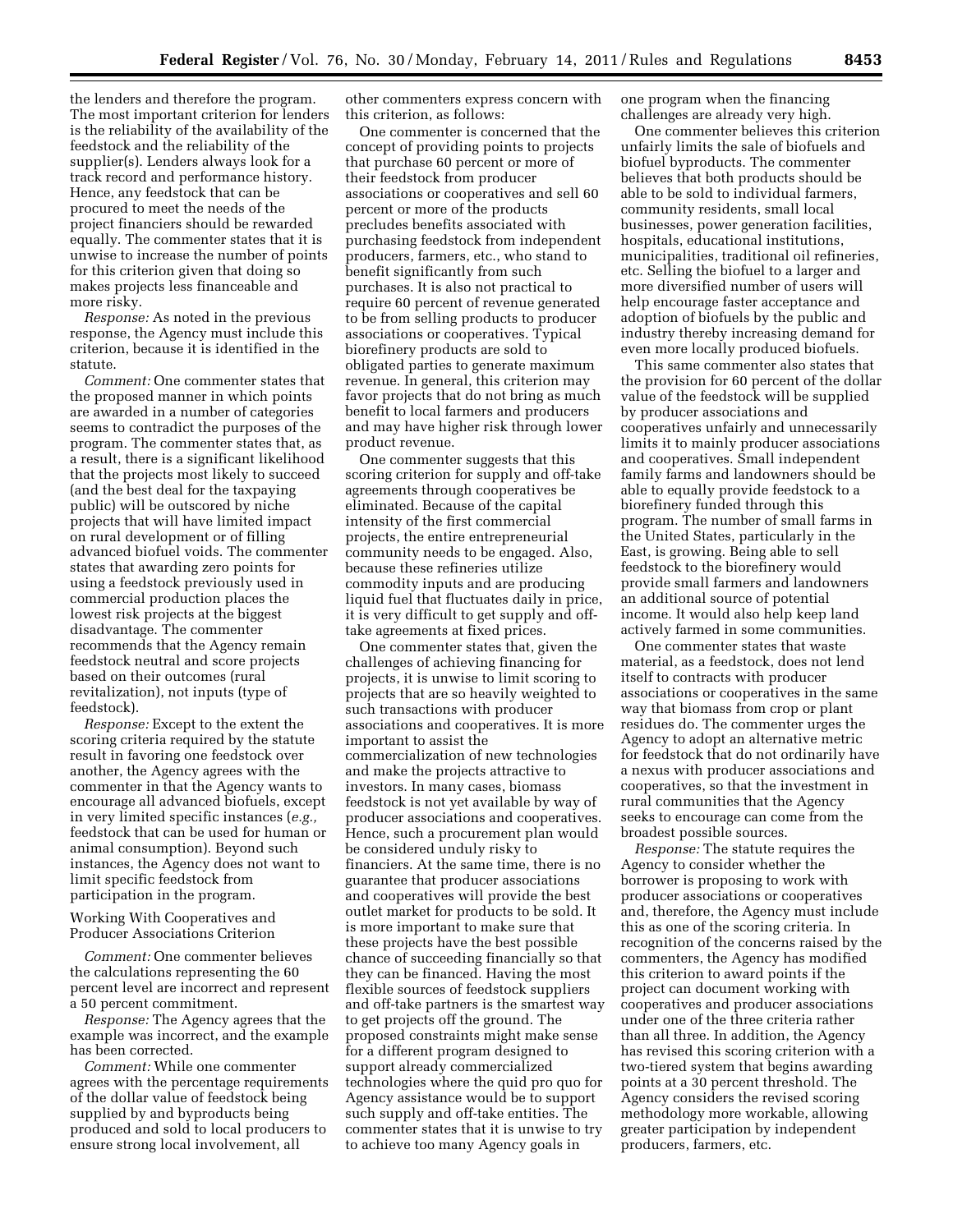*Comment:* While working with producer associations and cooperatives is important, one commenter believes that the requirements in the proposed rule are not workable, especially regarding the purchase of the biofuel by the producer association or cooperative. The commenter proposes modification as follows with a maximum of 10 points that can be awarded:

1. Award 2 points for an application with at least two support letters from producer associations or cooperatives.

2. Award 4 points for an application with at least 20 percent of the dollar value of the feedstock purchased from a producer association or cooperative.

3. Award 4 points for an application with at least 20 percent of the dollar value of the biobased byproducts sold to a producer association or cooperative.

4. Notwithstanding other qualifications of this criterion, if the applicant is a producer association or cooperative, award 10 points.

*Response:* The Agency disagrees with the specific recommendation. However, as stated in the response to the previous comment, the Agency has modified the criteria to award points if the project can document working with cooperative and producer associations under one of the three criteria rather than all three. In addition, the Agency has revised this scoring criterion with a two-tiered system that begins awarding points at a 30 percent threshold. The Agency considers the revised scoring methodology more workable.

With regard to the request to award points based solely on the borrower being a producer association or cooperative, the Agency disagrees because the change in the rule to allow the borrower to meet one of the three criteria allows such a borrower to be awarded points under this criterion by working with another producer association or cooperative.

With regard to the suggestion to increase the points awarded from 5 to 10, the Agency considers the points associated with this criterion appropriate relative to the other scoring criteria and has not changed the points awarded under this criterion.

*Comment:* Several commenters recommend giving a total score of 5 points for projects that incorporate any contract or business relationship with producer associations and cooperatives, whether it consists of feedstock purchases or product and byproduct sales and should include any renewable electricity sold to a rural electric cooperative, or electricity purchased from a rural electric cooperative.

*Response:* The Agency agrees with the commenters and has revised the rule to

modify the scoring criteria to award points if any one of the three criteria are met. With regard to the suggestions that this criterion should include electricity sold to a rural electric cooperative, the Agency agrees. Sale of an advanced biofuel converted to electricity would qualify for points under  $§ 4279.265(d)(4)(i)(B)$  or  $(d)(4)(ii)(B)$ . The Agency does not agree with commenter to award points for purchasing electricity from an electric cooperative. The Agency has determined that to make the criteria meaningful, the Agency must limit the points awarded under this criterion such that not all applicants score under this criterion.

#### Financial Participation Criterion

*Comment:* One commenter, while agreeing that this criterion should remain the most important, recommends increasing the maximum points to 25 points. The commenter supports the exclusion of other direct Federal funding in calculating the borrower's cash equity participation. However, the commenter does not support the deduction of 10 points for the use of other Federal direct funding in the project. The commenter proposes the following:

1. If the borrower's cash equity injection plus other resources results in a debt-to-tangible net worth ratio equal to or less than 3.00 to 1, but greater than 2.75 to 1, award 11 points.

2. If the borrower's cash equity injection plus other resources results in a debt-to-tangible net worth ratio equal to or less than 2.75 to 1, but greater than 2.50 to 1, award 18 points.

3. If the borrower's cash equity injection plus other resources results in a debt-to-tangible net worth ratio equal to or less than 2.50 to 1, award 25 points.

*Response:* With regard to the suggestion to increase points awarded under this criterion from 20 to 25, the Agency disagrees and has reduced the points from 20 to 15, which the Agency considers appropriate relative to the other scoring criteria and changes in points made to other criteria.

With regard to the suggestion to delete the deduction of 10 points for the use of other Federal direct funding, the Agency wants to encourage participation from non-Federal sources and to diversify risk to Federal funds. Therefore, the Agency disagrees with the suggestion to delete this deduction.

With regard to adding an additional level (*i.e.,* 2.5 to 2.75 to 1) for awarding points, the Agency disagrees this level of distinction is necessary at this time because the scoring gradations are

sufficient to distinguish the priority of the projects. As the program matures, the Agency may revise this criterion along the lines suggested by the commenter in order to provide further distinction between competing applications.

*Comment:* One commenter states that projects that have exceptional economics and that can withstand higher percentages of debt should not be penalized by an arbitrary bias in favor of lower debt percentages. There should be no points specifically associated with this issue. Either a project meets the financing criteria or it does not. Not all projects can sustain low percent debt levels. Each project should be evaluated on its own merits, but percent of equity versus debt should not be a competitive decision making criterion. It is a false assumption that lower debt percent is generally preferable. Some products and markets may require high debt percent levels in order to be competitive and should not be penalized for it. Because the goal is to help projects prove commercial viability, projects that propose a financing plan that matches the most likely replicable future commercial financing scenario should be favored. It will be these projects that not only prove that the technology is commercially viable, but that the means of finance is also commercially viable.

*Response:* The Agency disagrees with the commenter. The statute identifies financial participation of the borrower as a scoring criterion. Therefore, the Agency has retained this scoring criterion. The Agency notes that a loan guaranteed under the program may only finance 80 percent of the eligible project costs. In addition, the Agency's default and loss claim experience is that lower debt percentage is generally preferable because those projects tend to be more successful.

*Comment:* One commenter states that this scoring criterion unfairly handicaps ''advanced technology biorefineries'' because they have the highest capital funding requirements. While understanding the need to get some biorefineries in production, the commenter believes the key is to advance future biorefinery technology so that we have a large scale commercial industry in the future.

*Response:* As stated in the response to the previous comment, the statute requires the Agency to consider the level of financial participation of the borrower as part of scoring applications, and the Agency notes that a loan guaranteed under the program may only finance 80 percent of the eligible project costs.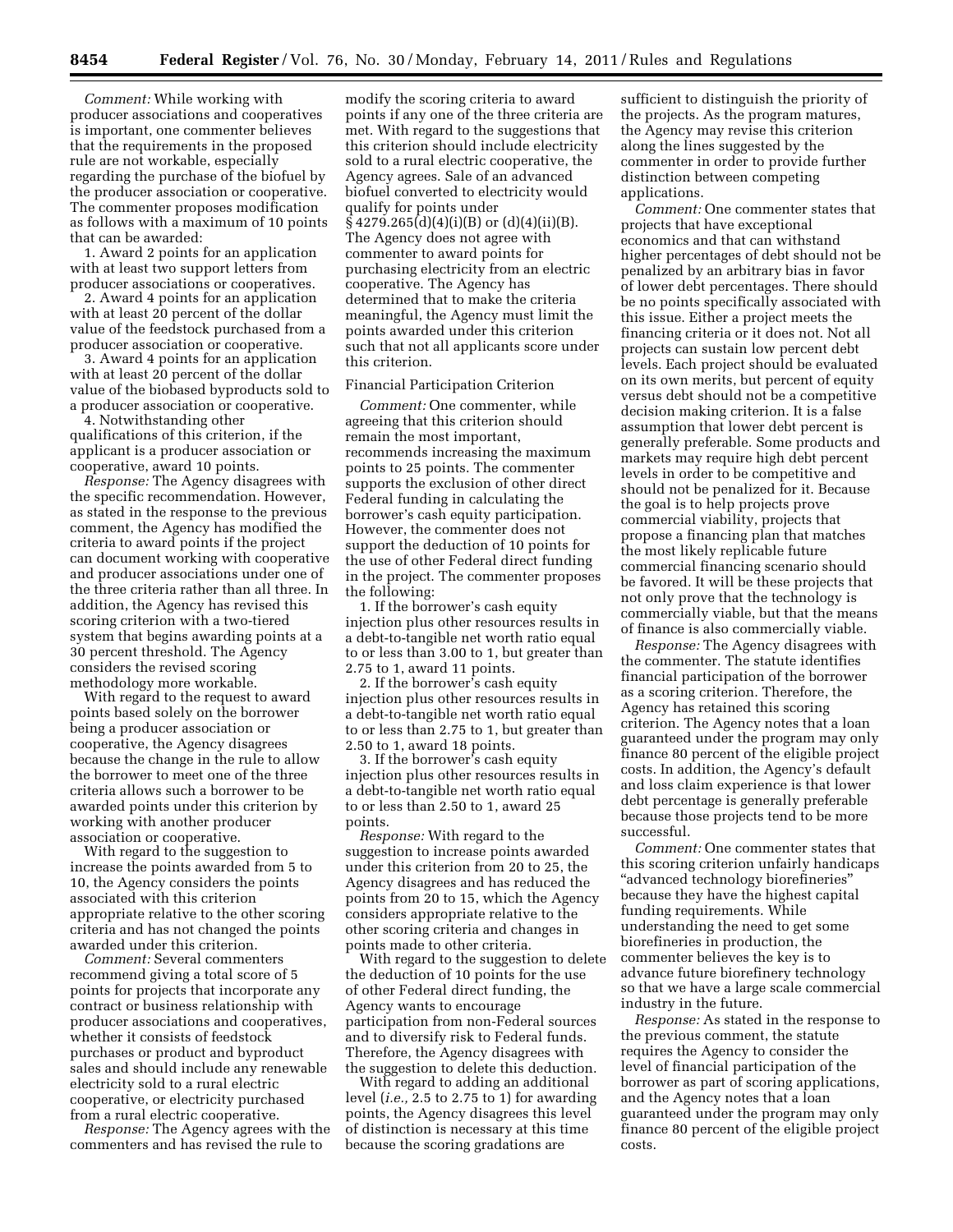*Comment:* Two commenters recommend, given the complexity and variety of negotiation and business structures between the lender and equity source, greater flexibility in the scoring requirement for projects that demonstrate more than 20 percent cash equity in order to foster increased use of the loan guarantee program.

*Response:* To the extent that the commenter is requesting ''more levels'' for awarding points under this criterion, the Agency disagrees that additional levels of distinction are necessary at this time. As the program matures, the Agency may revise this criterion to provide further distinction between competing applications.

Positive Effect on Resource Conservation, Public Health, and the Environment Criterion

*Comment:* One commenter suggests increasing the points awarded for this criterion from 5 to 10 and modifying how points are awarded as follows:

1. If the production of advanced biofuels from the approval of the application would have a positive impact in one of the three impact areas (resource conservation, public health, and environment), award 2 points.

2. If the production of advanced biofuels from the approval of the application would have a positive impact in two of the three impact areas, award 6 points.

3. If the production of advanced biofuels from the approval of the application would have a positive impact in all three of the impact areas, award 10 points.

*Response:* The Agency has modified the rule to increase points and distribute the points as recommended, except that 3 points will be awarded if there is a positive impact on one of the three impact areas. However, the Agency disagrees with the proposed rewording to use ''production of advanced biofuels from the approval of the application'' in place of ''process adoption'' because "process adoption" reflects the statutory language of the "adoption of the process" proposed in the application.''

In addition, the Agency has added a provision to deduct 5 points if the feedstock for the proposed project can be used for human or animal consumption. The Agency is adding this provision because such feedstocks are considered to have significant enough negative impacts that the Agency seeks to discourage their use.

No Significant Negative Economic Impacts on Existing Facilities Criterion

*Comment:* One commenter proposes no change to this criterion and would award a maximum 5 points.

*Response:* The Agency disagrees, and, in the broader context of all the scoring criteria, has revised the points awarded under this criterion from 5 to 10, which the Agency has determined is reasonable relative to the other criterion.

*Comment:* One commenter recommends that, as for local competition for feedstock, the local area for procurement be considered to be not more than 50 miles from the proposed project site. Given that biomass is generally uneconomical to transport more than 50 miles from source to site, using an area that is more than 50 miles will provide undue protection to some existing projects and limit the scope and possibility of many good projects. The commenter suggests that, alternatively, total available supply of feedstock within the competitive area be considered and whether there is sufficient availability for the incumbents as well as the proposed project. In general, by the time a project has been proposed to the Agency, this issue will have been reviewed to the satisfaction of the financers and will never be an issue. As a result, this review item can probably be dropped in its entirety, other than asking whether such an analysis was performed.

*Response:* The statute requires the Agency to consider whether the proposed project will have any significant negative impacts on existing facilities. As such, the Agency must include this criterion in the rule. In order to determine if there will be any significant negative impacts, the Agency needs sufficient evidence to make an evaluation—simply asking whether such an analysis was performed is insufficient. Therefore, the Agency has not revised the rule in response to this comment.

However, the Agency has added a provision to this criterion that would result in no points being awarded if the feedstock to be used is wood pellets. While the Agency acknowledges the eligibility of wood pellets, the emphasis of this program is new and emerging technologies. The Agency further notes that wood pellets can be considered under other programs.

# Potential for Rural Economic Development Criterion

*Comment:* One commenter suggests increasing the points awarded for this criterion from 5 to 15 and modifying how points are awarded as follows:

1. If a project's average wage is above the median household wage in the county and contiguous rural counties, award 15 points.

2. If a project's average wage is equal to or below the median household wage in the county and contiguous rural counties, award 0 points.

*Response:* The Agency has reconsidered the points associated with this criterion and increased them from 5 to 10, which is appropriate relative to the other scoring criteria. Further, the Agency has added the provision that the project must be located in a rural area in order to be awarded points under this scoring criterion. As noted elsewhere in this preamble, this provision replaces the proposed eligibility requirement for a rural area location.

With the respect to commenter's suggestion to use the median household wage in the county, the Agency agrees with the commenter that it is appropriate to look at the median household wage for the county, and not to include the median household wage for the state, because the county median household wage is more reflective of local economic conditions. The Agency has revised the rule accordingly.

With respect to the commenter's suggestion to include contiguous rural counties, the Agency disagrees with the commenter because economic conditions in the contiguous counties may differ significantly from the project county. Thus, the Agency has not revised the rule with respect to this specific comment.

#### Local Ownership Criterion

*Comment:* One commenter suggests decreasing the points awarded for this criterion from 15 to 10 and modifying how points are awarded as follows:

1. If more than 20 but less than or equal to 50 percent of the biorefinery's owners are local owners, award 6 points.

2. If more than 50 percent of the biorefinery's owners are local owners, award 10 points.

3. A biorefinery that has as its majority owner a publicly traded entity would be awarded no points.

*Response:* Considering the points proposed for this criterion relative to the other criteria, the Agency agrees with the recommendation to reduce the points for this criterion, but has reduced them from 15 to 5, in part because of the changes to the rural economic development potential scoring criterion, which now incorporates a rural area location requirement for the project to be awarded points and the increase in points under that criterion from 5 to 10. However, the Agency does not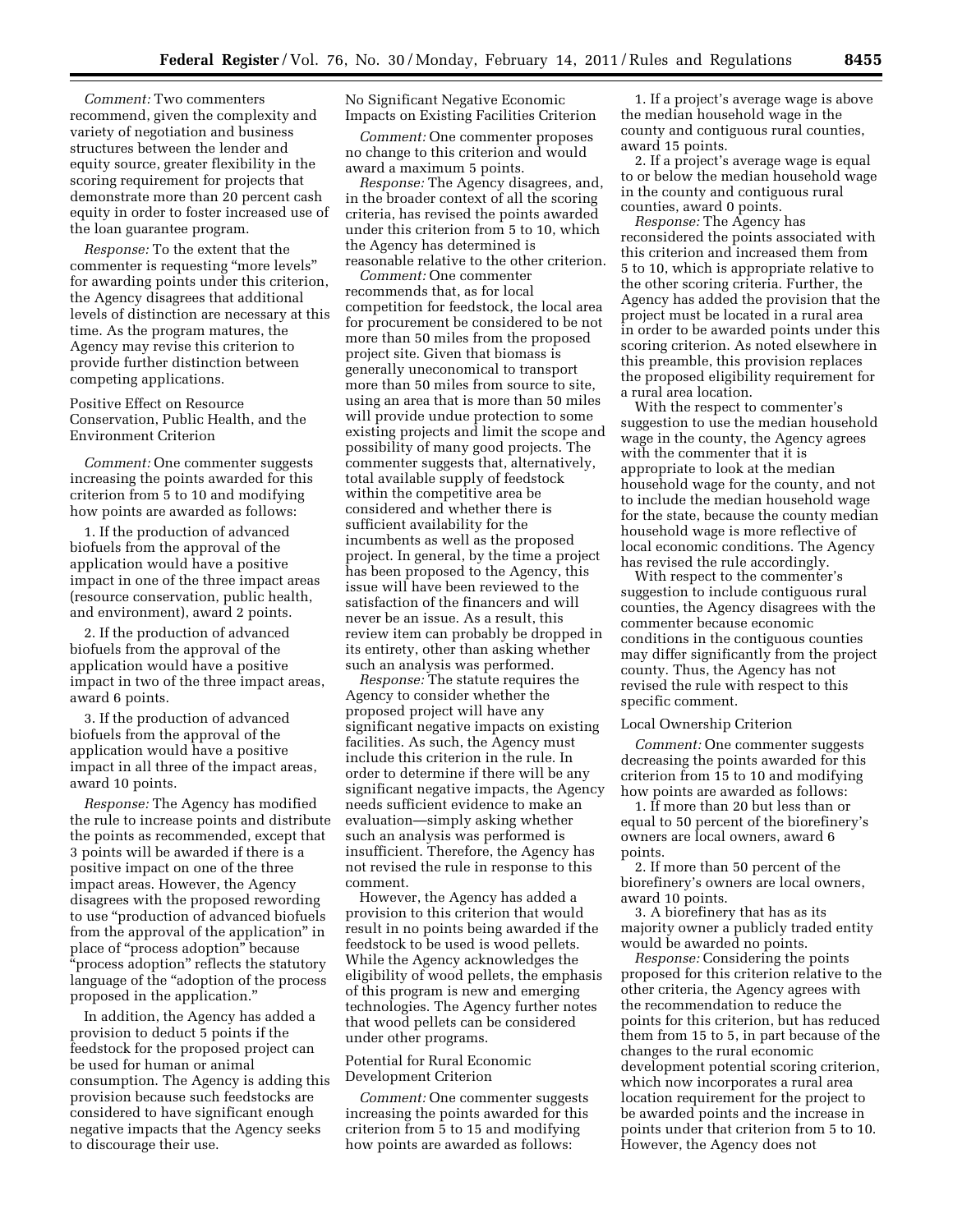specifically exclude majority ownership by publicly traded entities so long as the entity can demonstrate local ownership. The Agency has not made the recommended change regarding publicly traded owners because it does not want to discriminate against applicants with publicly traded owners. The Agency also notes that the calculations are based on ownership interest, not the number of owners.

*Comment:* Four commenters suggest eliminating this scoring criterion. One commenter believes that local ownership will be difficult to obtain for these first-of-a-kind technologies that are perceived to be risky because of the general conservative nature of rural investors. This commenter believes that this criterion would be acceptable for projects based on commercially proven technology as a quid pro quo for Agency financial assistance, but is incompatible with early stage pre-commercial technology projects. It is unwise to increase the number of points for this criterion as a result.

One commenter states that, in many cases, these projects require significant capital to complete and eliminating good projects because they do not have local ownership does not seem to support the objectives of creating a biorefinery industry.

One commenter states that these projects need to be able to take full advantage of the entire range of investment opportunity. According to the commenter, this criterion places limitations on where supporting investment comes from. As a result, the commenter believes that there is a significant likelihood that projects most likely to succeed (and the best deal to the taxpaying public) will be outscored by niche projects that will have limited impact on rural development or of filling advanced biofuel voids. Such an outcome seems to contradict the purposes of the program.

*Response:* The statute requires the Agency to consider local ownership. As such, the Agency must include this criterion in the rule. The Agency notes that the scoring criteria give preference; they do not determine eligibility. Thus, local ownership is not an eligibility criterion.

With regard to reducing the number of points awarded for this criterion, the Agency has considered the points proposed for this criterion relative to the other criteria and, as discussed in the response to the previous comment, has reduced the points for this criterion.

#### Project Replication Criterion

*Comment:* One commenter proposes no change in this criterion and would award a maximum of 5 points.

*Response:* The Agency disagrees and has increased the points awarded under this criterion from 5 to 10. The Agency, in considering all of the scoring criterion and the relative points associated with each, has determined that the ability of a project to be replicated, especially first-of-a-kind technologies, is an important quality that the Agency wishes to encourage. Thus, the Agency has increased the points associated with this criterion.

Technology Not Currently Operating in Advanced Biofuel Market Criterion

*Comment:* One commenter recommends eliminating this criterion because it is not explicitly stated in the 2008 Farm Bill. As stated earlier, the commenter believes that the second biorefinery is important as it learns from the first one. This criterion should not be needed to encourage the production of advanced biofuels.

*Response:* The purpose of the program, as provided in the statute, is to assist in the development of new and emerging technologies for the development of advanced biofuels. This criterion gives priority to such technologies. Therefore, the Agency is retaining this criterion. However, in considering the points for this criterion relative to the other criterion, the Agency has reduced the points from 15 to 5.

*Comment:* Several commenters state that points for a ''first-of-a-kind technology'' should be changed to ''first commercial application of the applicant's technology.''

*Response:* The Agency notes that the commenters are referring to language (''first-of-a-kind technology'') that was used in a notice of funding availability. The rule does not use that phrase, but instead refers to "a particular technology, system, or process that is not currently operating in the advanced biofuel market as of October 1 of the fiscal year for which funding is available.'' This is very similar to the intent of the commenter's suggested ''first commercial application of the applicant's technology,'' and the Agency has retained the phrasing used in the proposed rule for the interim rule.

*Comment:* Two commenters state that the points available for "first of a kind technology'' category should be at least as high as ''feedstock not previously used'' in order to continue to encourage innovation.

*Response:* As proposed, both criteria had the same maximum number of

points (15). However, the Agency is concerned that many new technologies are also likely to use new feedstocks and that the resulting 30 points was too high relative to the other criteria the Agency must consider for making awards under this program. Therefore, the Agency reduced the points under this criterion to 5, which would still provide 20 points for new technologies using new feedstocks.

*Comment:* One commenter believes awarding points for unproven technologies is counter-intuitive to the program mission. The commenter states that technology risk is viewed by lenders and investors as one of the biggest barriers to participating in a project. Loans and loan guarantees should reflect preference towards projects with a declining risk and points should be awarded to projects that overcome technology risk.

*Response:* The purpose of the program, as provided in the statute, is to assist in the development of new and emerging technologies for the development of advanced biofuels. This criterion gives priority to such technologies. Therefore, the Agency is retaining this criterion.

*Comment:* One commenter believes this scoring criterion provides many opportunities for unclear scoring. For example, in the commenter's case, there may be other biomass gasification technologies being used, or under construction, for the production of advanced biofuels. However, all gasification systems are not alike and, in the commenter's case, the commenter is using oxygen vs. air plus a syngas yield enhancement stage using a catalytic autothermal reformer vs. a cleanup stage. This combination is considered a different and unique technology within the field. Hence, unless a proposed project and its technology are substantially identical to other technologies in deployment, at the very detailed level, the commenter suggests that any proposed project should be eligible and achieve the maximum possible points.

*Response:* The Agency recognizes the concerns raised by the commenter. However, the Agency wants to continue to include this criterion in order to encourage the development of truly different and unique technologies. Thus, the Agency encourages the borrower to submit detailed information to establish that the technology is unique for the Agency to consider when scoring the project. As the program matures, the Agency may revisit this criterion to determine if any changes should be made.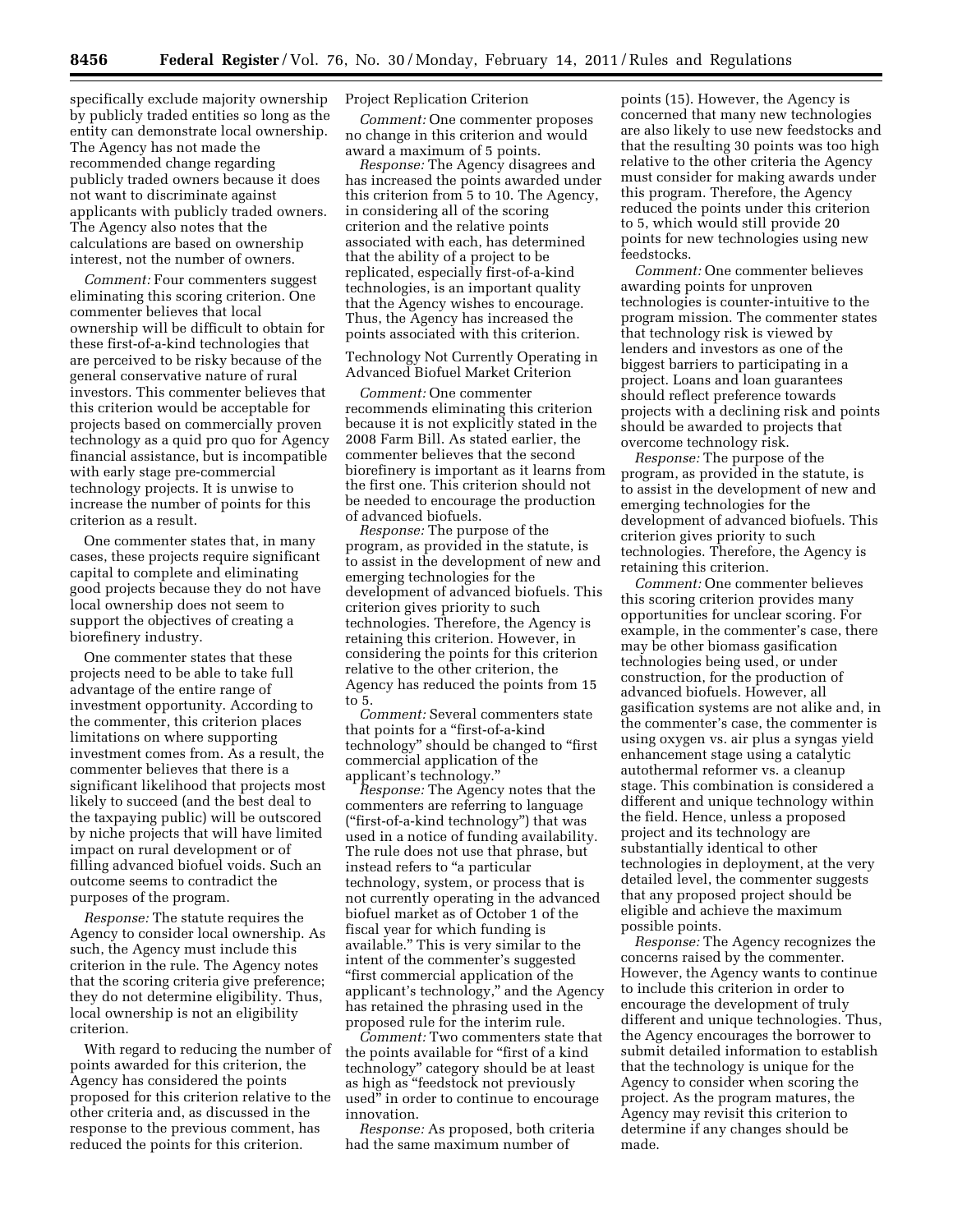Feedstock That Can Be Used for Human or Animal Consumption Criterion

*Comment:* One commenter recommends eliminating this criterion because almost all feedstock ''can'' be used for human or animal consumption under some circumstance. Further, this criterion was not explicitly listed in the 2008 Farm Bill and will not further the intent of increasing advanced biofuel production in rural America.

*Response:* While the Agency generally agrees with the commenter and has removed this as a separate scoring criterion from the rule, the Agency continues to believe that such feedstock should not be encouraged. To that end, the Agency, as noted elsewhere in this preamble, has incorporated a provision in the ''impacts on resource conservation, public health, and environment'' criterion a deduction of 5 points if the feedstock can be used for human or animal consumption.

*Comment:* One commenter believes that the Agency should remain feedstock neutral and award points based on the feedstock's ability to create new food and fuel opportunities. According to the commenter, just because feedstock could be used for food does not mean they would be if they otherwise would not have been grown.

*Response:* As explained in the previous response, the Agency has removed this as a separate scoring criterion from the rule and incorporates it as a 5-point deduction under the ''impacts on resource conservation, public health, and environment'' criterion.

#### Alternatives

*Comment:* One commenter recommends scoring feedstock based on their ability to be easily integrated into current agricultural practices.

*Response:* The Agency agrees that it would be desirable to use feedstock that can be easily integrated into current agricultural practices. However, the Agency has determined that it would be difficult to measure such integration. Furthermore, the Agency does not want to include in the rule specific feedstock criteria, except in very limited specific instances (e.g., feedstock that can be used for human or animal consumption) that could limit the Agency's implementation of the program and is concerned about establishing a lengthy inflexible permanent list of specific scoring criteria not based directly on the authorizing legislation. Therefore, for these reasons, the Agency has not included the recommendation in the rule.

*Comment:* One commenter recommends that scoring should be weighted towards avoidance of environmental consequences, ability to offer the agricultural industry a compelling reason to produce (valueadd to what is already being done), and likelihood of leading to high capacity volumes. The commenter states that systems that integrate winter crops are an excellent example of this.

*Response:* With regard to the avoidance of environmental consequences, the Agency is satisfied that this is sufficiently addressed in § 4279.265(d)(6), especially with the addition of the provision to deduct points if the feedstock can be used for human or animal consumption.

With regard to the ability to offer the agricultural industry a compelling reason to produce feedstock, the Agency has determined that it is not appropriate for this program to address this proposed criterion because USDA has other programs that address this area.

With regard to including a criterion specific to the likelihood of leading to high capacity volumes, the Agency is satisfied that this is sufficiently addressed in § 4279.265(d)(10). The ability of a project to be replicated will increase the likelihood that future facilities will be able to have high capacity volume.

*Comment:* One commenter states that rural development is the ultimate goal, yet program rules, structure, and scoring system place considerable limits on the opportunities. The commenter recommends including the following metrics:

1. Demand for new feedstock. To what extent will the project drive the development of new agricultural-related energy crops?

2. Revenue opportunity. What are the volume needs and expected value of those crops in the vicinity of the project?

3. Job creation. How many additional rural jobs will result from the project?

4. Ease of adoption. How fungible are the new crops with respect to existing agricultural practices (use of existing equipment, storage and handling, planting and cultivating, nutrient and moisture requirements, etc.)?

5. Sustainability. To what extent is the plant and feedstock system a longer term proposition? This includes carbon intensity, use of marginal lands/double crop systems/use of waste or residue, and market outlook for products.

The commenter also states that the scoring system could be a program obstacle and recommends a more basic structure. The commenter states that DOE seems content with promoting the high risk emerging technology and niche application projects and that the Agency should measure projects based upon the mission of revitalization of the rural economy and promote projects with the greatest chance of success. The commenter recommends a scoring system based on the following:

1. Ability to deploy unutilized crop options or create new energy crops that offer new opportunities for rural America.

2. Ability to be scaled and replicated with limited technology risk.

3. Ability to provide environmental benefits and avoid environmental and social consequences.

4. Ability to be accepted into the farming community and be easily integrated into current agricultural practices.

5. Ability for the finished products to be fungible in the current marketplace, while also adding significant volumes to the market.

6. Ability to attract high ratios of equity or other investment.

7. Ability to generate attractive returns and to offer compelling reasons for financing market participation.

*Response:* The Agency agrees that potential rural economic development is an important metric for evaluating applications. In the rule, the Agency is using both the location of the project in a rural area and potential rural jobs to measure this metric, as found in § 4279.265(d)(8). To include the other aspects suggested by the commenter would make the scoring overly complicated and burdensome. The scoring criteria identified in the rule are either statutory and or in the Managers Report on the authorizing legislation. Statutory provisions cannot be eliminated. Therefore, the Agency has not revised the rule in response to this comment.

*Comment:* One commenter agrees that there should be strong requirements and incentives for local ownership and local participation, but believes that rural job growth is not given adequate weight in the proposed scoring. The commenter recommends creating a scoring criterion that would award 10 points if a certain level of new job creation is projected. In addition, the commenter suggests that the Agency consider lowering the annual or other fees if the projected job creation level is exceeded by the project.

*Response:* As noted in a response to a previous comment, the Agency reconsidered the points awarded for potential economic development and increased them from 5 to 10, which the Agency considers appropriate relative to the other scoring criteria.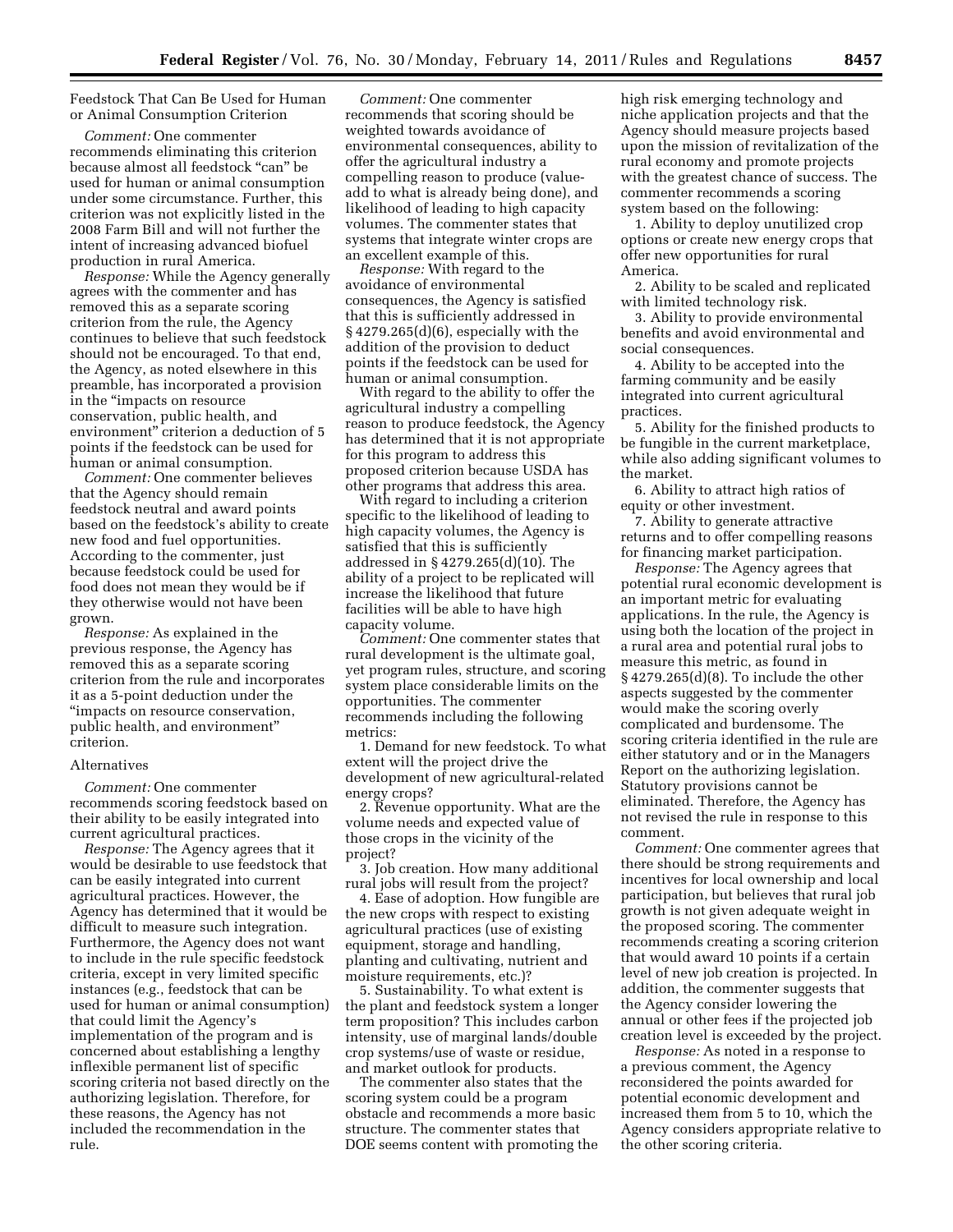With respect to the comment on the fees, the Agency disagrees with the suggestion to lower annual or other fees if projected job creation levels are exceeded. The fee structure is independent of the number of jobs created and is based on the cost of implementing the program. Any change in fees would have an impact on the subsidy rate for the program, which determines dollars available. Further, if fees were tied to number of jobs created exceeding projected jobs, applicants would have an incentive to project fewer jobs being created.

*Comment:* One commenter suggests awarding points to proposed biorefinery projects that intend to produce aviation fuels. According to the commenter, unlike automobiles, power plants, and other energy users who can turn to alternative energy sources for power, aviation does not have alternatives to petroleum-based fuels other than biofuels. Thus, to lower its carbon footprint beyond efficiency measures, aviation must have access to a supply of biofuels. Given these unique technological circumstances, the commenter believes that points should be awarded for proposed biorefinery projects that intend to produce aviation fuels. The commenter believes that declining to do so is risky—should aviation be unable to secure a significant supply of biofuels, the industry and Federal government's goal of carbon reduction will not be achievable.

*Response:* The Agency wants to encourage all advanced biofuels rather than giving preference to any one biofuel. Therefore, no points have been awarded for production for any one area. It is expected that increased production, in general, will increase the supply for all areas.

*Comment:* Two commenters suggest modifying the scoring system to award points to projects that benefit the national security needs of the U.S. For example, a biorefinery producing jet fuel used in military aircraft or aircraft used in homeland security-related missions achieves dual goals of developing the biorefinery industry in the United States and providing the Departments of Defense and Homeland Security with a domestically-produced renewable critical resource.

*Response:* The Agency recognizes the importance of biofuels to national security and has signed a MOU with the Navy. The MOU encourages the development of advanced biofuels in order to secure the strategic energy future of the United States. However, the purpose of the program, as provided in the statute, is to assist in the

development of new and emerging technologies for the development of advanced biofuels. Further, the Agency is concerned about establishing a lengthy inflexible permanent list of specific scoring criteria not based directly on the authorizing legislation. Instead, the Agency has included in the rule a provision, for which it is seeking comment, to allow the Administrator to award bonus points to applications that promote partnerships and other activities that assist in the development of new and emerging technologies for the development of advanced biofuels that further the purpose of this Program, as stated in the authorizing legislation. The Agency will identify these partnerships and other activities in a **Federal Register** notice each fiscal year. Therefore, the Agency has determined that it is unnecessary to add the suggested scoring criterion to the rule.

*Comment:* Two commenters recommend awarding points for improved feedstock, where ''improved'' is defined as having better per-acre metrics, lower resource requirements, or otherwise great potential for being adopted on a sustainable and viable widespread basis on U.S. soil.

*Response:* The Agency disagrees with the comment, because it would be difficult to quantify across all current and potential feedstocks. Further, if all of these metrics are improved, the feedstock should prove more appealing to the biorefineries that use the feedstock.

*Comment:* One commenter encourages the Agency to retain the use of cellulosic feedstock as a scoring criterion. The commenter notes that the EISA requires that 21 billion gallons of advanced biofuel (under the EISA definition) be produced by 2022, and that 16 billion of those gallons must be must be "cellulosic biofuel." Thus, consistent with the President's directive that executive departments and agencies work together through the Biofuels Interagency Working Group to meet the Administration's advanced biofuels goals, the commenter believes that it would be appropriate for the Agency to steer loan guarantee program funds to facilities that will help to meet the large cellulosic biofuel mandate under EISA. If the Agency is concerned that algae and other feedstock do not meet the definition of cellulosic, the commenter suggests that the Agency utilize its scoring discretion to include those feedstock as well.

On the other hand, one commenter agrees with the removal of cellulosic feedstock as a scoring criterion. According to this commenter, all advanced biofuels should compete on a

"level playing field," and cellulosic ethanol has already received substantially greater government investment when compared to other advanced biofuels that could serve as "drop-in" replacements for existing petroleum fuels.

One commenter points out that cellulosic biomass is the most abundantly available renewable energy source in rural America and should be favored in the scoring system.

*Response:* The Agency has decided not to reinsert the cellulosic feedstock criterion. The Agency wants to encourage all advanced biofuels, except in very limited specific instances (*e.g.,*  feedstock that can be used for human or animal consumption). Beyond such instances, the Agency does not want to limit specific feedstock from participation in the program.

# *Selection of Applications for Funding (§ 4279.265(f))*

*Comment:* While a scoring model such as the one proposed may be helpful, one commenter questions whether the model alone is an appropriate determiner of loan quality. The commenter suggests the Agency consider additional flexibility in the loan approval process based on the quality of the loan.

*Response:* The Agency considers factors other than the scoring criteria in determining loan quality, such as various technical, financial, and environmental factors. Identification of weaknesses during the Agency's review of these additional factors may result in a loan not being approved or they may be addressed in specific conditions in the Conditional Commitment.

*Comment:* One commenter, who proposes a scoring system that allows for a maximum of 100 points, believes that a score of 55 should be necessary to move forward with an application.

*Response:* The Agency notes that the maximum score is 100 points, and that a minimum score of 55 points is required in order to be considered for guarantee.

*Comment:* One commenter recommends that, given that 50 percent of the program budget must be reserved for each half of the fiscal year, in the event that all budget for a given half has been allocated, eligible applications that are received in such a half be held over to the other half and funded in the order received, and not in a new batch competition. The commenter further recommends that any budget unused in any given fiscal year should be reallocated in the following fiscal year and applications already received should be funded in the order they were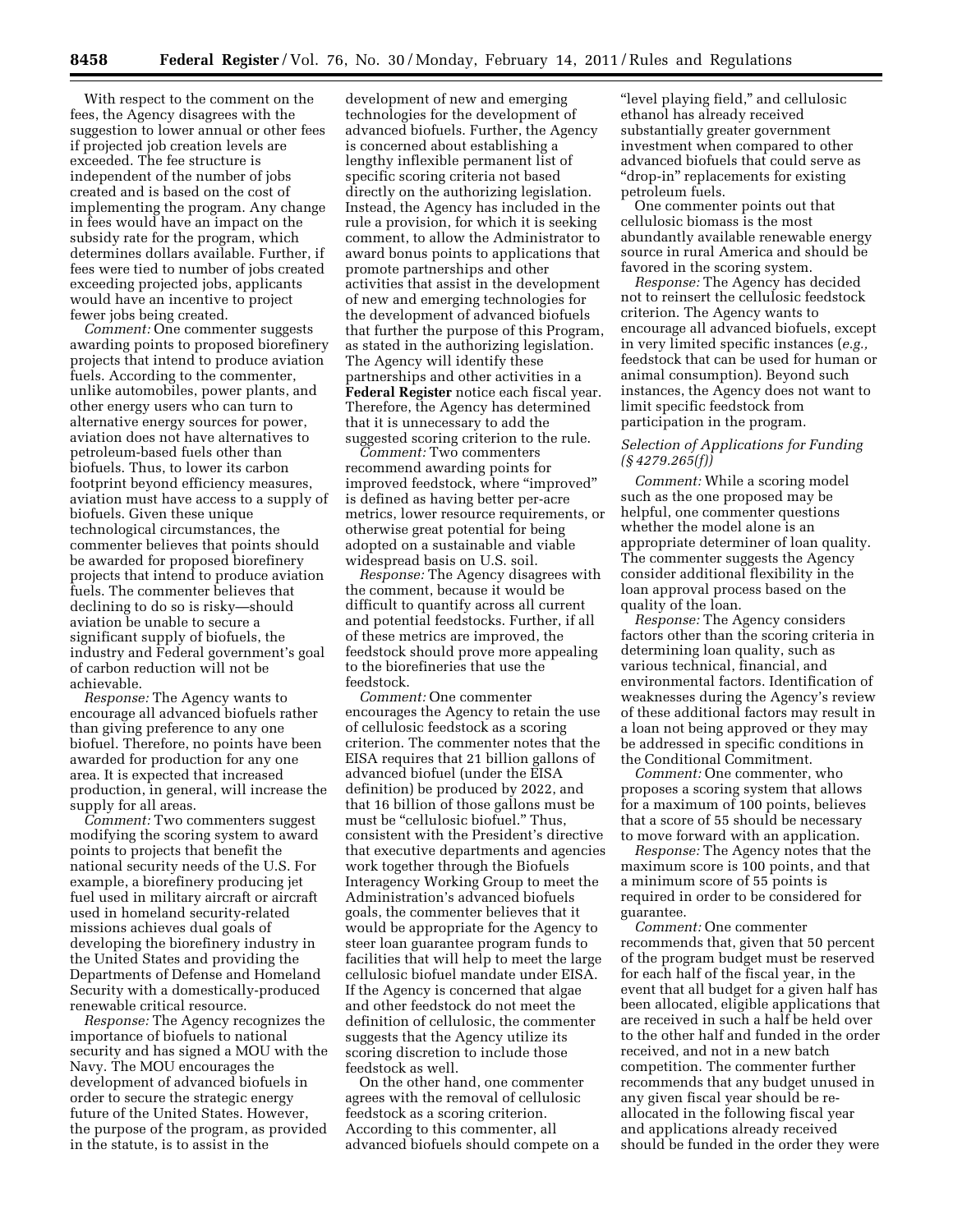received from the prior fiscal year. According to the commenter, this will reduce the burden and risk of applying for the program and will encourage the maximum number of qualified applications to be submitted as early as possible.

*Response:* As noted in the response to the following comment, the Agency intends to consider an application for funding for two funding competitions, which will result in some applications carrying over to the subsequent fiscal year. This is reflected in the rule in § 4279.265(e)(1). However, the Agency disagrees with the commenter's suggestion that applications that are carried over should not be re-competed. The Agency has determined that all applications that are carried over will be re-competed in order to fund the highest scoring/best qualified applications. To the extent allowed, the Agency may carry over mandatory funding into the next fiscal year.

#### *Ranked Application Not Funded (§ 4279.265(g))*

*Comment:* One commenter is concerned that there could be situations where Agency budgetary authority for a given fiscal year is insufficient to fully fund strong, highly ranked projects. Given the size of advanced biorefinery projects, it is possible that only one or two projects could constitute the entirety of the Agency's budgetary authority in any given year. Such projects could be stronger than any future projects that are submitted in applications in subsequent fiscal years and should not be competitively disadvantaged versus subsequent submissions.

The commenter, therefore, recommends allowing ranked applications that are not fully funded due to budgetary authority limitations to roll over into subsequent fiscal year budget cycles, without requiring a reapplication. Such applications could be re-ranked against new applications to ensure they are still highly ranked, and that the process remains competitive. They should not, however, be competitively disadvantaged and forced to re-apply to subsequent application periods.

*Response:* The Agency acknowledges that funding in certain years may not be sufficient to make awards to strong projects and that the proposed rule was unnecessarily restrictive in limiting considerations of an application to the fiscal year in which it was submitted. Therefore, the Agency has revised the rule to allow an application to be competed in two consecutive competitions, which would allow

applications submitted during the second application period of a fiscal year to be carried over to the next fiscal year. However, if an application is not funded after its second competition, the Agency will not consider the application any further (the applicant would have to submit a new application). The Agency has revised the rule (see § 4279.265(e)(1) and (g)) to make this process clear.

*Comment:* Several commenters recommend that applicants not have to re-apply from one funding cycle to the next, but, instead, that the program operate in the same way as the B&I guaranteed loan program in this regard.

*Response:* The Agency generally agrees and will consider an application for one additional funding cycle. If an application still has not been selected after a second funding cycle, the application will not be considered further by the Agency because the information in the application will no longer be current. Thus, the applicant would need to submit a new application for the project.

# *Conditions Precedent to Issuance of Loan Note Guarantee (§ 4279.281(a))*

*Comment:* One commenter questions why a lender needs to "certify" compliance with the Anti-Lobby Act because such information on these activities may not be available to the lender. The commenter recommends disclosing these activities in the application.

*Response:* The Agency disagrees. The lender is the applicant to the Agency, and the Agency is requiring this from the lender to ensure that the lender is sufficiently informed regarding the use of project fund, which would be determined by the lender as part of its due diligence.

#### *Introduction (§ 4287.301(b))*

*Comment:* One commenter recommends modifying § 4287.301(b) to allow non-project related collateral to be pledged to secure the non-guaranteed portion of the debt. Such segregated collateral or security could be in the form of a letter of credit, a parent company collateralized guaranty, or investment securities (or a combination). Restrictions could be placed on the ability to access such security so that it not be available unless and until payment is made on the USDA Guaranty to the holders of the guaranteed debt. In addition, the lenderof-record would not be allowed to access the security until it has completed the foreclosure process on the project and has met the requirements to collect on the USDA

Guaranty on any debt held by it that is so guaranteed. This will provide assurance that the lender-of-record will meet its servicing responsibilities throughout the collateral liquidation process.

*Response:* The Agency does not allow separate collateral for the unguaranteed portion of the loan because the Agency wants the lender to maintain a certain level of risk in connection with the project. This makes the lender more likely to service the loan properly and take an active interest in the success of the project. The Agency has structured the program to ensure that project risk is being shared on a pro rata basis commensurate with the percentage of the loan that is guaranteed versus unguaranteed. Therefore, the Agency has not revised the rule as suggested by the commenter.

*Comment:* One commenter states that the timing of project equity funding under the proposed rule is underaddressed. The commenter recommends pro rata funding of project equity with loan disbursements, provided the underlying equity commitments are on a firm basis from creditworthy entities (defined as investment grade or otherwise deemed creditworthy by the lender). If the equity commitments are not from creditworthy entities, then upfront equity funding from less than creditworthy sponsors shall be required as a condition of closing.

*Response:* At closing, the lender must demonstrate the equity is available. At project completion, the lender must certify funds were disbursed in accordance with the Conditional Commitment. Between closing and completion, there are no rule requirements regarding the order in which equity funds and loan funds are disbursed. However, the Agency agrees with the commenter's characterization that the timing of project equity funding is under-addressed in rule. Therefore, the Agency has clarified the rule (see § 4279.234(c)(1)) that the equity requirement must be demonstrated at the time the loan is closed.

# *Exception Authority (§ 4287.303)*

*Comment:* One commenter recommends providing the Administrator with the widest possible authority for every criterion except for those specifically limited in the statute.

*Response:* The Agency disagrees that the exception authority needs to be ''the widest possible authority for every criterion.'' The exception authority provided is adequate, and the Agency only exercises this authority when it is not inconsistent with applicable law and when not making an exception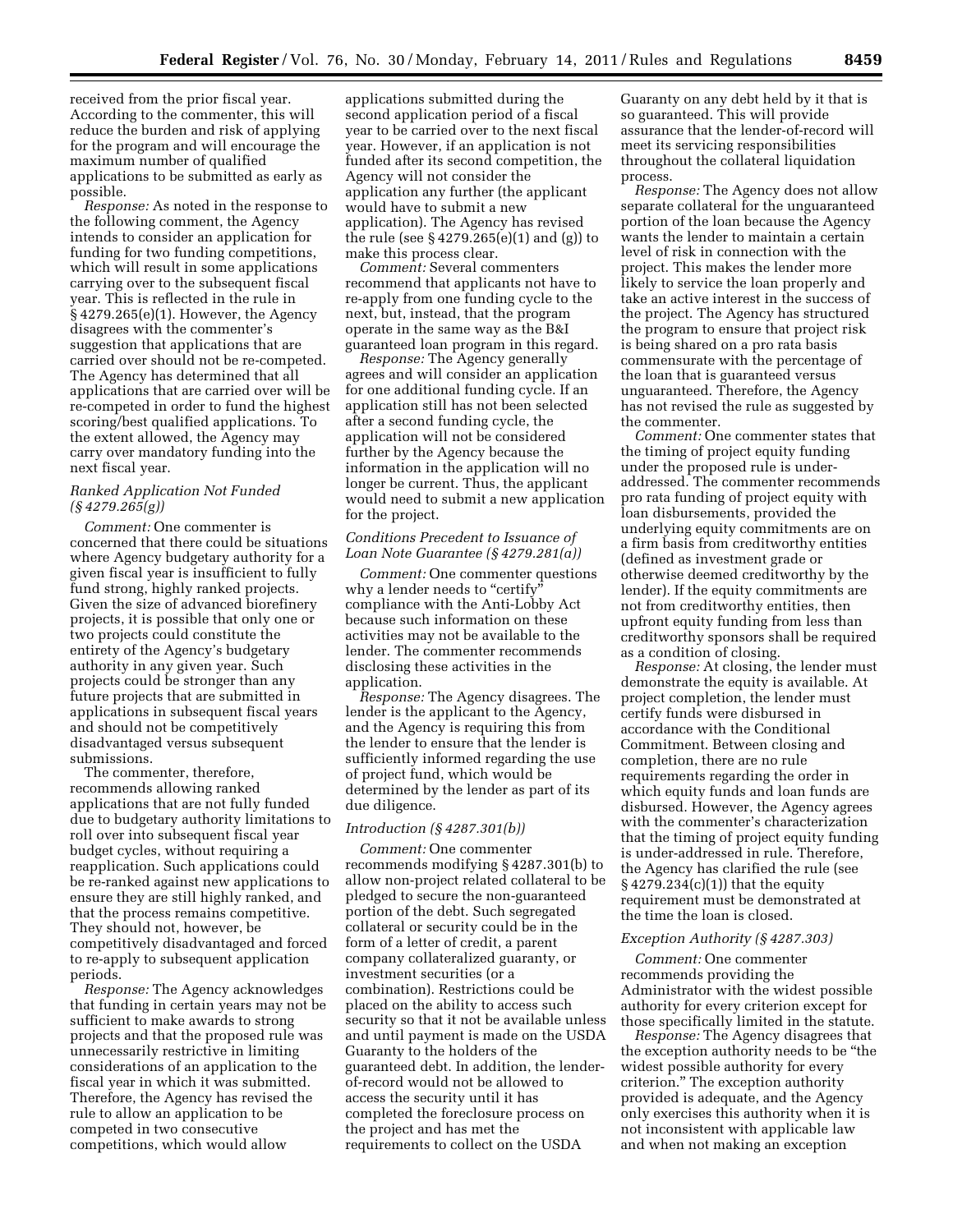adversely affects the Federal Government's interest.

# Other—Working Capital Loans

*Comment:* One commenter recommends that a portion of the funds dedicated to loan guarantees be converted to working capital and equipment loans for startup businesses. The commenter states that, although several projects are prime for the commercialization of algae as an alternate fuel, traditional funding sources are non-existent in the current economy. If lenders are not making loans, there are no loans to guarantee. The basics of the lending could mirror the guarantee program with certain exceptions:

Commercial lending in the U.S. is virtually non-existent due to the current economic conditions. The inability to obtain working capital and construction funds has significantly slowed the progress of development of alternate fuels. Funds have become available in terms of grants for research and development (as opposed to the commercial applications), and the current financing opportunities are based on grants with milestone payments but no repayment obligation and has primarily supported the academic community and government laboratories. The commenter states that: (a) The technologies that have been created have no value until there is a viable market for them, and (b) laboratories and universities have not, to date, shown the ability to commercialize the algae industry. Their purpose is restricted to research. The commenter believes that a portion of the funds allocated for loan guarantees should be converted to direct loans to individuals and companies who plan to build products in the U.S. and employ U.S. workers. The guidelines for required documentation have already been stated; the only difference is that the Agency would be taking on the role of the lender, subject to servicing arrangements which would probably be handled by a third party service provider on behalf of the Agency. The risk would be greater than with a loan guarantee, but the rewards would include the ability to negotiate loans with shorter terms, requiring the borrowers to generate revenue and loan repayment history so that, when the economy strengthens, they are 'bankable' or investment-grade companies. The commenter believes that this program will further support the concept that private companies and investors will be attracted to invest in these companies once they have proven themselves to be credit-worthy.

*Response:* The statute authorizing this program does not provide the Agency with the authority to provide direct funding.

#### Other—Algae Related Projects

*Comment:* One commenter requests exemptions for algae-related projects involving off-take contracts covering a significant percentage of the biocrude with the two biggest users, the U.S. airlines and the U.S. military, because of the urgent need to develop alternative fuel sources and the lack of traditional lending sources. The governments of many other countries are beginning to invest in commercialization, following the commenter's belief that additional research will be needed after actual commercial-scale production has begun, and the funds need to be made available for construction of commercial production facilities. The commenter states that sites could be built out for production at an approximate cost of \$1 million to \$2 million per acre and that, although the Agency is not a regulated or supervised lender, it could oversee financing of loans structured with (a) first lien positions, (b) fixed-cost contracts and take-out commitments, (c) required off-take contracts from either the U.S. military or U.S. airlines, (d) interest and repayment terms, and (e) all of the other components of traditional short-term commercial loans.

*Response:* To the extent the commenter is asking for direct loan financing, the statute authorizing this program does not provide the Agency with the authority to provide direct funding. To the extent the commenter is seeking preferential treatment for algaerelated projects, the Agency has adopted a policy of wanting to have a program that is, in part, technologically neutral. Such preferential treatment for algaerelated projects would provide preferences for technologies inconsistent with this policy. The Agency believes that technology neutrality, along with feedstock and geographic neutrality, is critical to meeting the purposes of the program, which is to encourage broad-based advanced biofuel production practices, technologies, and feedstock.

# Other—Disbursement of Guaranteed and Unguaranteed Portions

*Comment:* Three commenters believe that requiring the simultaneous disbursement of the guaranteed and unguaranteed portions will unduly burden projects using bonds with excess "negative carry" costs (the difference between the interest rate on the loans and money market reinvestment rates earned while funds are held pending

disbursement). Construction periods for capital intensive projects of the type envisioned under the program are generally very long. Most project financings with long construction periods rely on bank lenders to disburse funds over a construction loan period and thereby avoid negative carry costs. However, when bonds are one of the funding sources, bond market convention requires simultaneous closing and funding of bond proceeds. In cases when bonds and bank loans are used together for a project financing, bonds are generally placed first with proceeds held in a disbursement account pending construction draws. Once the bond proceeds have been used, the bank lender then funds its share of the loans over the remainder of the construction period.

The commenters recommend allowing the guaranteed and unguaranteed portions, whether capital markets offerings or bank loans, to be funded disproportionally in order to reduce construction period interest costs for the projects. To address the potential mismatch in exposure based on differing funding schedules, the Intercreditor Agreement will require that upon a default the under-funded lender (likely to be the guaranteed bank lender) fund its pro rata share of the loans (or purchase pro rata participations from the over-funded lender). As is typical for project financings, a requirement that satisfactory debt and equity commitments for the full funding of the project budget are entered into at closing should also be added to the list of program requirements.

*Response:* The Agency is not adopting this comment. The lender is required to proportionally disburse the guaranteed and unguaranteed funding to reduce Agency risk and maintains the lender's financial stake in the project.

#### **IV. Request for Comments**

The Agency is interested in receiving comments on all aspects of the interim rule. The area in which the Agency is seeking specific comments is identified below. All comments should be submitted as indicated in the **ADDRESSES** section of this preamble.

1. *Local owner definition.* The Agency is seeking comments on the best mechanism for defining a local owner. Should it reflect a uniform distance? If not, should we define differently for different regions? Should we reflect different distances based on the type of technology? Are there any other factors the Agency should consider? Should this be established by notice or by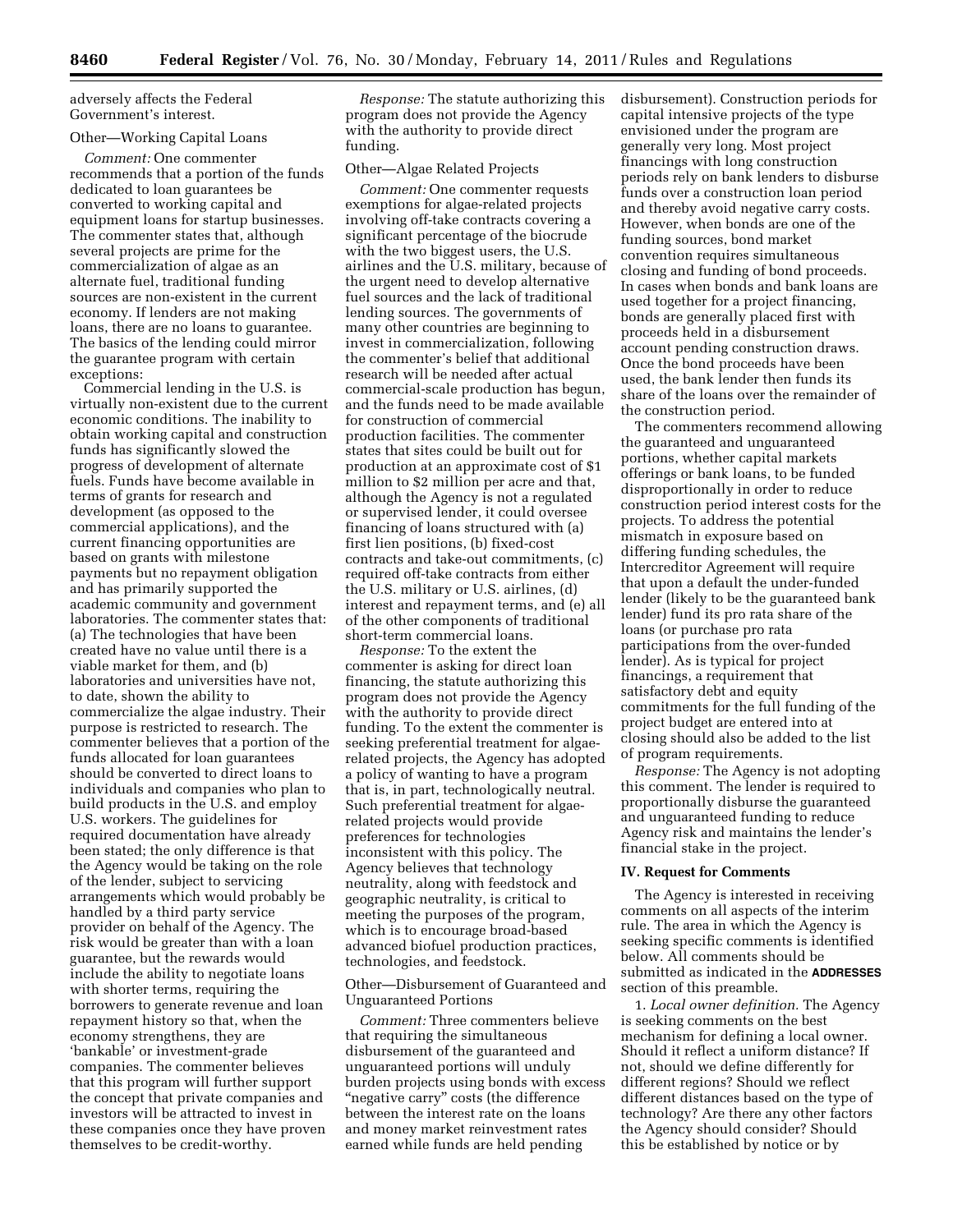regulation? Please be sure to include your rationale for your suggestions.

2. *Administrator bonus points.* The Agency is seeking comment on whether this is an appropriate use of Administrator bonus points. The Agency is also seeking comment on whether there is a mechanism more suitable than Administrator bonus points to adopt this program to the dynamic nature of the biorefinery industry. Please be sure to include your rationale for your suggestions.

# **List of Subjects in 7 CFR Parts 4279 and 4287**

Biorefinery assistance, Loan programs—Business and industry, Rural development assistance, Rural areas.

For the reasons set forth in the preamble, title 7, chapter XLII of the Code of Federal Regulations, is amended as follows:

# **CHAPTER XLII—RURAL BUSINESS– COOPERATIVE SERVICE AND RURAL UTILITIES SERVICE, DEPARTMENT OF AGRICULTURE**

# **PART 4279—GUARANTEED LOANMAKING**

■ 1. The authority citation for part 4279 is amended to read as follows:

**Authority:** 5 U.S.C. 301; and 7 U.S.C. 1989.

■ 2. Part 4279 is amended by adding a new subpart C to read as follows:

# **Subpart C—Biorefinery Assistance Loans**  Sec.

4279.201 Purpose and scope. 4279.202 Compliance with §§ 4279.1 through 4279.84. 4279.203–4279.223 [Reserved] 4279.224 Loan processing. Ineligible loan purposes. 4279.226 Fees. 4279.227 Borrower eligibility.<br>4279.228 Project eligibility. Project eligibility. 4279.229 Guaranteed loan funding. [Reserved] 4279.231 Interest rates. 4279.232 Terms of loan.<br>4279.233 [Reserved] [Reserved] 4279.234 Credit evaluation. 4279.235–4279.236 [Reserved] 4279.237 Financial statements. 4279.238–4279.243 [Reserved] 4279.244 Appraisals. 4279.245–4279.249 [Reserved] 4279.250 Feasibility studies. 4279.251–4279.254 [Reserved] 4279.255 Loan priorities. 4279.256 Construction planning and performing development. 4279.257–4279.258 [Reserved] 4279.259 Borrower responsibilities. 4279.260 Guarantee applications—general. 4279.261 Application for loan guarantee content. 4279.262–4279.264 [Reserved] 4279.265 Guarantee application evaluation.

4279.266–4279.278 [Reserved]

| 4279.279 Domestic lamb industry |
|---------------------------------|
| adjustments assistance program. |
| 4279.280 Changes in borrowers.  |

4279.281 Conditions precedent to issuance of loan note guarantee.

4279.282–4279.289 [Reserved] 4279.290 Requirements after project construction.

4279.291–4279.300 [Reserved]

# **Subpart C—Biorefinery Assistance Loans**

#### **§ 4279.201 Purpose and scope.**

The purpose and scope of this subpart is to provide financial assistance for the development and construction of commercial-scale biorefineries or for the retrofitting of existing facilities using eligible technology for the development of advanced biofuels.

#### **§ 4279.202 Compliance with §§ 4279.1 through 4279.84.**

Except as specified in paragraphs (a) through (l) of this section, all loans guaranteed under this subpart shall comply with the provisions found in §§ 4279.1 through 4279.84 of this title.

(a) *Definitions.* The terms used in this subpart are defined in either § 4279.2 or in this paragraph. If a term is defined in both § 4279.2 and this paragraph, it will have, for purposes of this subpart only, the meaning given in this section.

*Advanced biofuel.* Fuel derived from renewable biomass, other than corn kernel starch, to include:

(i) Biofuel derived from cellulose, hemicellulose, or lignin;

(ii) Biofuel derived from sugar and starch (other than ethanol derived from corn kernel starch);

(iii) Biofuel derived from waste material, including crop residue, other vegetative waste material, animal waste, food waste, and yard waste;

(iv) Diesel-equivalent fuel derived from renewable biomass, including vegetable oil and animal fat;

(v) Biogas (including landfill gas and sewage waste treatment gas) produced through the conversion of organic matter from renewable biomass;

(vi) Butanol or other alcohols produced through the conversion of organic matter from renewable biomass; and

(vii) Other fuel derived from cellulosic biomass.

*Agricultural producer.* An individual or entity directly engaged in the production of agricultural products, including crops (including farming); livestock (including ranching); forestry products; hydroponics; nursery stock; or aquaculture, whereby 50 percent or greater of their gross income is derived from the operations.

*Association of agricultural producers.*  An organization that represents

agricultural producers and whose mission includes working on behalf of such producers and the majority of whose membership and board of directors is comprised of agricultural producers.

*Biobased product.* A product determined by the Secretary to be a commercial or industrial product (other than food or feed) that is either:

(i) Composed, in whole or in significant part, of biological products, including renewable domestic agricultural materials and forestry materials; or

(ii) An intermediate ingredient or feedstock.

*Biofuel.* A fuel derived from renewable biomass.

*Biorefinery.* A facility (including equipment and processes) that converts renewable biomass into biofuels and biobased products and may produce electricity.

*Borrower.* Any party that borrows or seeks to borrow money from the lender, including any party or parties liable for the guaranteed loan except guarantors.

*Business plan.* A comprehensive document that includes a clear description of the borrower's ownership structure and management experience, including, if applicable, discussion of a parent, affiliates, and subsidiaries, and a discussion of how the borrower will operate the proposed project, including, at a minimum, a description of the business and project; the products and services to be provided; the availability of the resources necessary to provide those products and services; and pro forma financial statements for a period of 2 years, including balance sheet, income and expense, and cash flows.

*Byproduct.* Any and all biobased products generated under normal operations of the proposed project that can be reasonably measured and monitored. Byproducts may or may not have a readily identifiable commercial use or value.

*Default.* The condition that exists when a borrower is not in compliance with the promissory note, the loan agreement, or other related documents evidencing the loan.

*Eligible project costs.* Those expenses approved by the Agency for the project.

*Eligible technology.* Eligible technology is defined as either:

(i) A technology that is being adopted in a viable commercial-scale operation of a biorefinery that produces an advanced biofuel; or

(ii) A technology not described in paragraph (i) of this definition that has been demonstrated to have technical and economic potential for commercial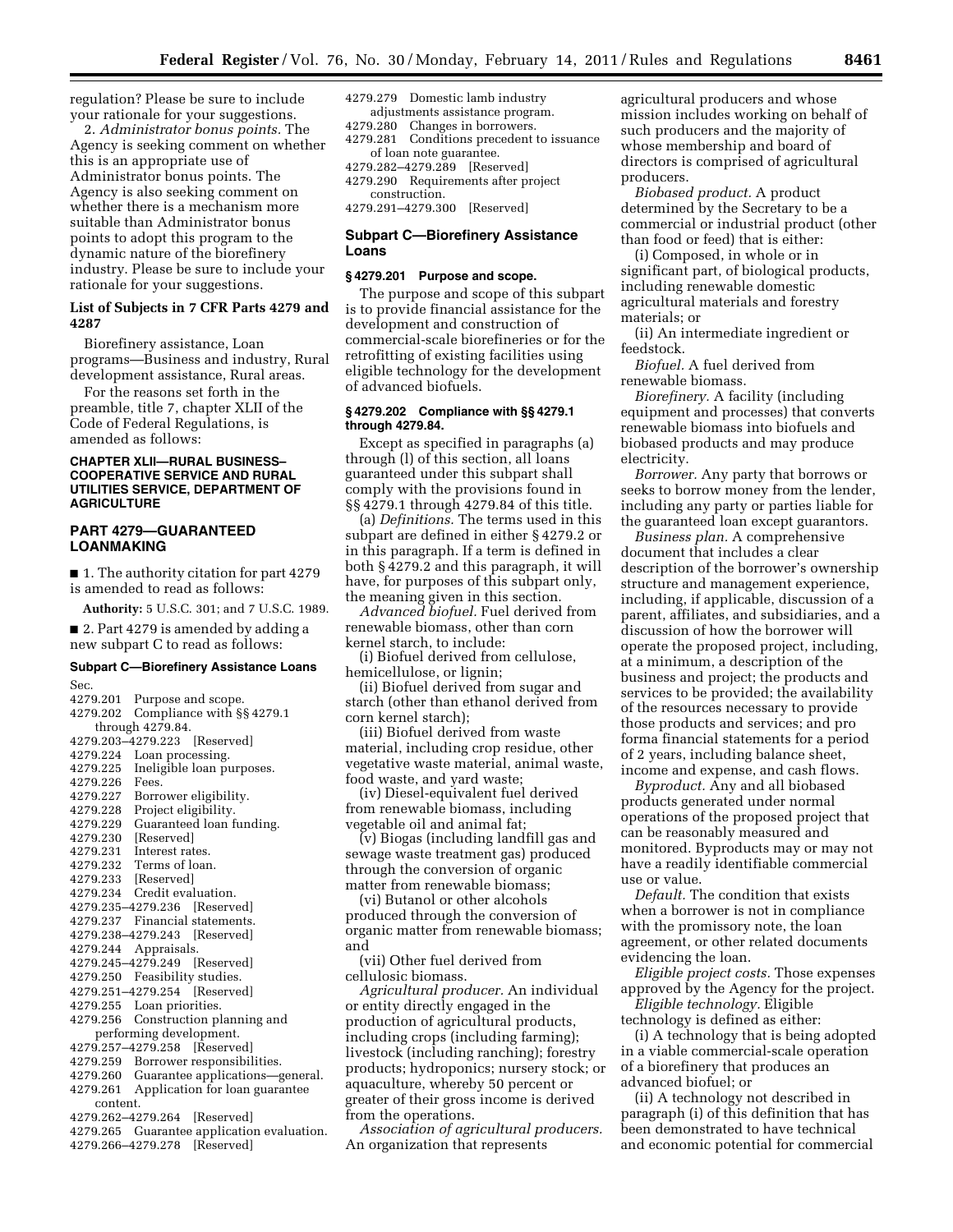application in a biorefinery that produces an advanced biofuel.

*Existing business.* A business that has been in operation for at least one full year. Businesses that have undergone mergers, changes in the business name, changes in the legal type of entity, or expansions of product lines are considered to be existing businesses as long as there is not a significant change in operations.

*Farm cooperative.* A business owned and controlled by agricultural producers that is incorporated, or otherwise recognized by the state in which it operates, as a cooperatively operated business.

*Farmer Cooperative Organization.* An organization whose membership is composed of farm cooperatives.

*Feasibility study.* An analysis by an independent qualified consultant of the economic, market, technical, financial, and management feasibility of a proposed project or business in terms of its expectation for success.

*Indian tribe.* This term has the meaning as defined in 25 U.S.C. 450b.

*Institution of higher education.* This term has the meaning as defined in 20 U.S.C. 1002(a).

*Loan classification.* The assigned score or metric reflecting the lender's analysis of the degree of potential loss in the event of default.

*Local owner.* An individual who owns any portion of an eligible advanced biofuel biorefinery and whose primary residence is located within in a certain distance from the biorefinery as specified by the Agency in a Notice published in the **Federal Register**.

*Market value.* The amount for which a property will sell for its highest and best use at a voluntary sale in an arm's length transaction.

*Material adverse change.* Any change in the purpose of the loan, the financial condition of the borrower, or the collateral that would likely jeopardize loan performance.

*Negligent loan origination.* The failure of a lender to perform those services that a reasonably prudent lender would perform in originating its own portfolio of unguaranteed loans. The term includes the concepts of failure to act, not acting in a timely manner, or acting in a manner contrary to the manner in which a reasonably prudent lender would act.

*Off-take agreement.* The terms and conditions governing the sale and transportation of biofuels, biobased products, and electricity produced by the borrower to another party.

*Project.* The facility or portion of a facility producing eligible advanced biofuels and any eligible biobased

product receiving funding under this subpart.

*Protective advances.* Advances made by the lender for the purpose of preserving and protecting the collateral where the debtor has failed to, and will not or cannot, meet its obligations to protect or preserve collateral.

*Renewable biomass.* 

(i) Materials, pre-commercial thinnings, or invasive species from National Forest System land or public lands (as defined in section 103 of the Federal Land Policy and Management Act of 1976 (43 U.S.C. 1702)) that:

(A) Are byproducts of preventive treatments that are removed to reduce hazardous fuels; to reduce or contain disease or insect infestation; or to restore ecosystem health;

(B) Would not otherwise be used for higher-value products; and

(C) Are harvested in accordance with applicable law and land management plans and the requirements for oldgrowth maintenance, restoration, and management direction of paragraphs (2), (3), and (4) of subsection (e) of section 102 of the Healthy Forests Restoration Act of 2003 (16 U.S.C. 6512) and largetree retention of subsection (f) of that section; or

(ii) Any organic matter that is available on a renewable or recurring basis from non-Federal land or land belonging to an Indian or Indian tribe that is held in trust by the United States or subject to a restriction against alienation imposed by the United States, including:

(A) Renewable plant material, including feed grains; other agricultural commodities; other plants and trees; and algae; and

(B) Waste material, including crop residue; other vegetative waste material (including wood waste and wood residues); animal waste and byproducts (including fats, oils, greases, and manure); and food waste and yard waste.

*Retrofitting.* The modification of a building or equipment to incorporate functions not included in the original design that allow for the production of advanced biofuels.

*Rural or rural area.* Any area of a State not in a city or town that has a population of more than 50,000 inhabitants, according to the latest decennial census of the United States, or in the urbanized area contiguous and adjacent to a city or town that has a population of more than 50,000 inhabitants, and any area that has been determined to be "rural in character" by the Under Secretary for Rural Development, or as otherwise identified in this definition.

(1) An area that is attached to the urbanized area of a city or town with more than 50,000 inhabitants by a contiguous area of urbanized census blocks that is not more than 2 census blocks wide. Applicants from such an area should work with their Rural Development State Office to request a determination of whether their project is located in a rural area under this provision.

(2) For the purposes of this definition, cities and towns are incorporated population centers with definite boundaries, local self government, and legal powers set forth in a charter granted by the State.

(3) For the Commonwealth of Puerto Rico, the island is considered rural and eligible for Business Programs assistance, except for the San Juan Census Designated Place (CDP) and any other CDP with greater than 50,000 inhabitants. CDPs with greater than 50,000 inhabitants, other than the San Juan CDP, may be determined to be eligible if they are ''not urban in character.''

(4) For the State of Hawaii, all areas within the State are considered rural and eligible for Business Programs assistance, except for the Honolulu CDP within the County of Honolulu.

(5) For the purpose of defining a rural area in the Republic of Palau, the Federated States of Micronesia, and the Republic of the Marshall Islands, the Agency shall determine what constitutes rural and rural area based on available population data.

(6) The determination that an area is "rural in character" will be made by the Under Secretary of Rural Development. The process to request a determination under this provision is outlined in paragraph (6)(ii) of this definition.

(i) The determination that an area is ''rural in character'' under this definition will apply to areas that are within:

(A) An urbanized area that has two points on its boundary that are at least 40 miles apart, which is not contiguous or adjacent to a city or town that has a population of greater than 150,000 inhabitants or the urbanized area of such a city or town; or

(B) An urbanized area contiguous and adjacent to a city or town of greater than 50,000 inhabitants that is within onequarter mile of a rural area.

(ii) Units of local government may petition the Under Secretary of Rural Development for a "rural in character" designation by submitting a petition to both the appropriate Rural Development State Director and the Administrator on behalf of the Under Secretary. The petition shall document how the area meets the requirements of paragraph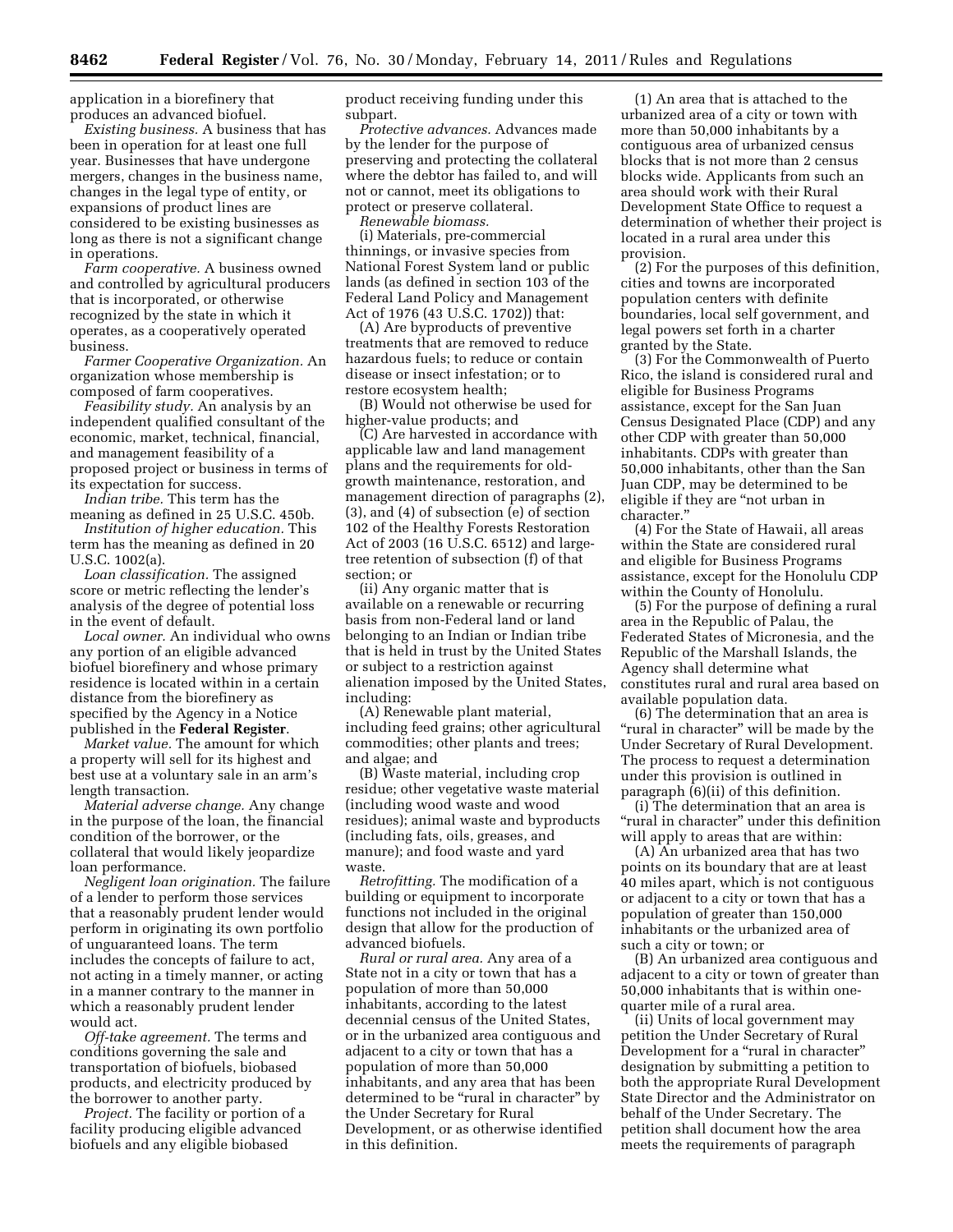$(6)(i)(A)$  or  $(B)$  above and discuss why the petitioner believes the area is "rural in character,'' including, but not limited to, the area's population density, demographics, and topography and how the local economy is tied to a rural economic base. Upon receiving a petition, the Under Secretary will consult with the applicable Governor or leader in a similar position and request comments to be submitted within 5 business days, unless such comments were submitted with the petition. The Under Secretary will release to the public a notice of a petition filed by a unit of local government not later than 30 days after receipt of the petition by way of publication in a local newspaper and posting on the Agency's Web site, and the Under Secretary will make a determination not less than 15 days, but no more than 60 days, after the release of the notice. Upon a negative determination, the Under Secretary will provide to the petitioner an opportunity to appeal a determination to the Under Secretary, and the petitioner will have 10 business days to appeal the determination and provide further information for consideration.

*Semi-work scale.* A manufacturing plant operating on a limited commercial scale to provide final tests of a new product or process.

*Startup business.* A business that has been in operation for less than one full year. Startup businesses include newly formed entities leasing space or constructing facilities in a new market area, even if the owners of the startup business own affiliated businesses doing the same kind of business. Newly formed entities that are buying existing businesses or facilities will be considered an existing business as long as the business or facility being bought remains in operation and there is no significant change in operations.

*Tangible net worth.* Tangible assets minus liabilities.

*Technical and economic potential.* A technology not described in paragraph (i) of the definition of ''eligible technology'' is considered to have demonstrated ''technical and economic potential'' for commercial application in a biorefinery that produces an advanced biofuel if each of the following conditions is met:

(i) The advanced biofuel biorefinery's likely financial and production success is evidenced in a thorough evaluation including, but not limited to:

- (A) Feedstocks;
- (B) Process engineering;
- (C) Siting;
- (D) Technology;
- (E) Energy production; and

(F) Financial and sensitivity review using a banking industry software analysis program with appropriate industry standards.

(ii) The evaluation in paragraph (i) of this definition is completed by an independent third-party expert in a feasibility study, technical report, or other analysis, which must be satisfactory to the Agency, that demonstrates the potential success of the project.

(iii) The advanced biofuel technology has successfully completed at least a 12 -month (four seasons) operating cycle at semi-work scale.

*Tier 1 capital.* This term has the meaning given it under applicable Federal Deposit Insurance Corporation regulations.

*Tier 2 capital.* This term has the meaning given it under applicable Federal Deposit Insurance Corporation regulations.

*Tier 1 leverage capital ratio.* This term has the meaning given it under applicable Federal Deposit Insurance Corporation regulations.

*Tier 1 risk-based capital ratio.* This term has the meaning given it under applicable Federal Deposit Insurance Corporation regulations.

*Total project costs.* The sum of all costs associated with a completed project.

*Total qualifying capital.* This term has the meaning given to it under applicable Federal Deposit Insurance Corporation regulations.

*Total risk-based capital ratio.* This term has the meaning given it under applicable Federal Deposit Insurance Corporation regulations.

*Viable commercial-scale operation.*  An operation is considered to be a viable commercial-scale operation if it demonstrates that:

(i) Its revenue will be sufficient to recover the full cost of the project over the term of the loan and result in an anticipated annual rate of return sufficient to encourage investors or lenders to provide funding for the project;

(ii) It will be able to operate profitably without public and private sector subsidies upon completion of construction (volumetric excise tax is not included as a subsidy);

(iii) Contracts for feedstocks are adequate to address proposed off-take from the biorefinery;

(iv) It has the ability to achieve market entry, suitable infrastructure to transport the advanced biofuel to its market is available, and the advanced biofuel technology and related products are generally competitive in the market;

(v) It can be easily replicated and that replications can be sited at multiple facilities across a wide geographic area based on the proposed deployment plan; and

(vi) The advanced biofuel technology has at least a 12-month (four seasons) successful operating history at semiwork scale, which demonstrates the ability to operate at a commercial scale.

*Working capital.* Current assets available to support a business's operations and growth. Working capital is calculated as current assets less current liabilities.

(b) *Exception authority.* The exception authority provisions of this paragraph apply to this subpart instead of those in § 4279.15. The Administrator may, with the concurrence of the Secretary of Agriculture, make an exception, on a case-by-case basis, to any requirement or provision of this subpart that is not inconsistent with any authorizing statute or applicable law, if the Administrator determines that application of the requirement or provision would adversely affect the Federal government's interest.

(c) *Lender eligibility requirements.*  The requirements specified in § 4279.29 do not apply to this subpart. Instead, a lender must meet the requirements specified in paragraphs (c)(1) through (c)(5) of this section in order to be approved for participation in this program.

(1) An eligible lender is any Federal or State chartered bank, Farm Credit Bank, other Farm Credit System institution with direct lending authority, and Bank for Cooperatives. These entities must be subject to credit examination and supervision by either an agency of the United States or a State. Credit unions subject to credit examination and supervision by either the National Credit Union Administration or a State agency, and insurance companies regulated by a State or National insurance regulatory agency are also eligible lenders. The National Rural Utilities Cooperative Finance Corporation is also an eligible lender. Savings and loan associations, mortgage companies, and other lenders as identified in 7 CFR 4279.29(b) are not eligible.

(2) The lender must demonstrate the minimum acceptable levels of capital specified in paragraphs (c)(2)(i) through (c)(2)(iii) of this section at the time of application and at time of issuance of the loan note guarantee. This information may be identified in Call Reports and Thrift Financial Reports. If the information is not identified in the Call Reports or Thrift Financial Reports, the lender will be required to calculate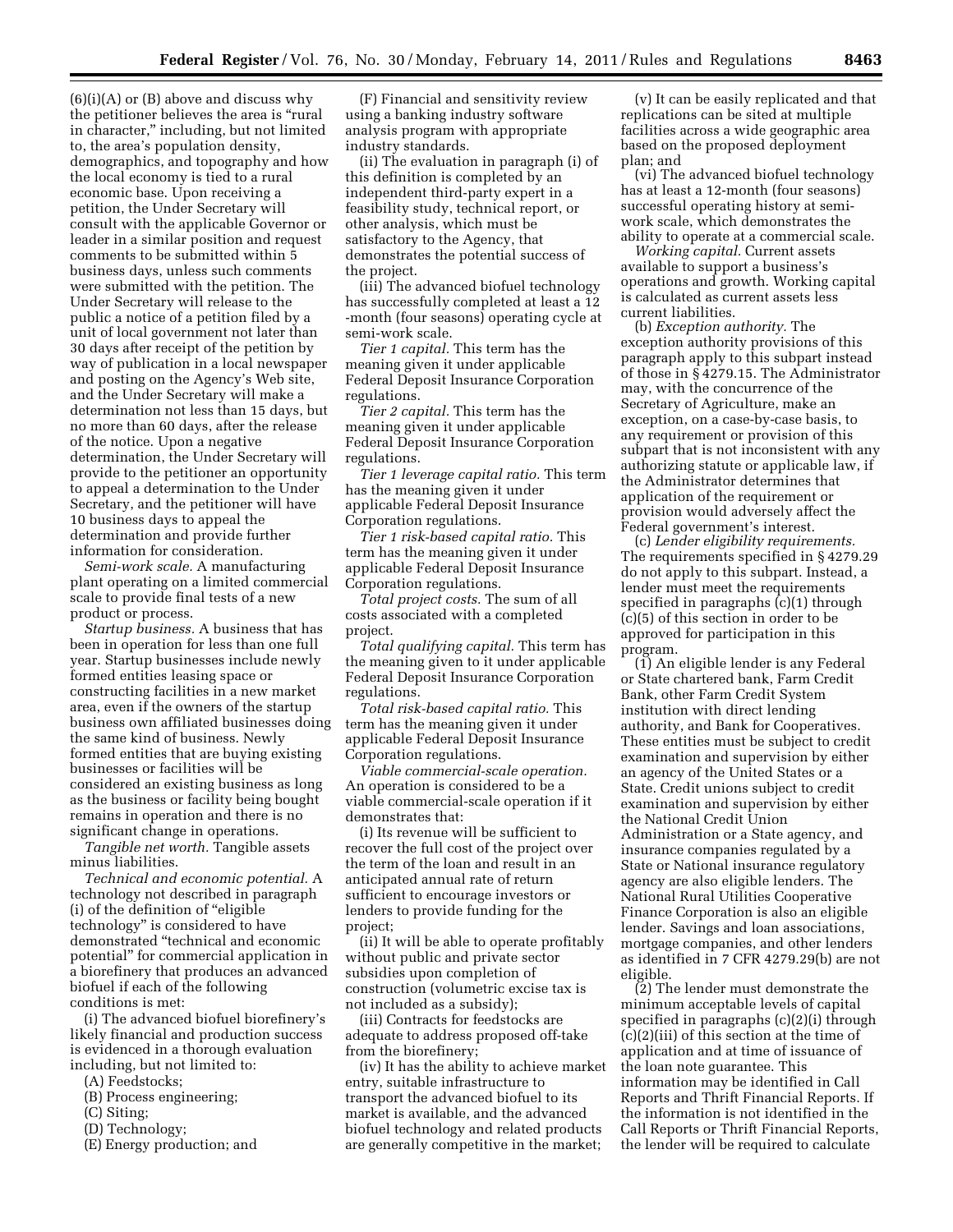its levels and provide them to the Agency.

(i) Total Risk-Based Capital ratio of 10 percent or higher;

(ii) Tier 1 Risk-Based Capital ratio of 6 percent or higher; and

(iii) Tier 1 Leverage Capital ratio of 5 percent or higher.

(3) The lender must not be debarred or suspended by the Federal government.

(4) If the lender is under a cease and desist order from a Federal agency, the lender must inform the Agency. The Agency will evaluate the lender's eligibility on a case-by-case basis given the risk of loss posed by the cease and desist order.

(5) The Agency, in its sole determination, will approve applications for loan guarantees only from lenders with adequate experience and expertise, from similar projects, to make, secure, service, and collect loans approved under this subpart.

(d) *Independent credit risk analysis.*  The Agency will require an evaluation and credit rating of the total project's indebtedness, without consideration for a government guarantee, from a nationally-recognized rating agency for loans of \$125,000,000 or more.

(e) *Environmental responsibilities.*  The provisions of this paragraph shall be used instead of the provisions specified in § 4279.30(c) for determining a lender's environmental responsibilities under this subpart. Lenders have a responsibility to become familiar with Federal environmental requirements; to consider at the earliest planning stages, in consultation with the prospective borrower, the potential environmental impacts of their proposals; and to develop proposals that minimize the potential to adversely impact the environment.

(1) Lenders must alert the Agency to any controversial environmental issues related to a proposed project or items that may require extensive environmental review.

(2) Lenders must help the borrower prepare Form RD 1940–20, ''Request for Environmental Information,'' (when required by 7 CFR part 1940, subpart G, or successor regulations); assist in the collection of additional data when the Agency needs such data to complete its environmental review of the proposal; and assist in the resolution of environmental problems.

(3) Lenders must ensure that the borrower has:

(i) Provided the necessary environmental information to enable the Agency to undertake its environmental review process in accordance with 7 CFR part 1940, subpart G, or successor

regulations, including the provision of all required Federal, State, and local permits;

(ii) Complied with any mitigation measures required by the Agency; and

(iii) Not taken any actions or incurred any obligations with respect to the proposed project that will either limit the range of alternatives to be considered during the Agency's environmental review process or which will have an adverse effect on the environment.

(f) *Additional lender functions and responsibilities.* In addition to the requirements in § 4279.30, the requirements specified in paragraphs  $(f)(1)$  through  $(f)(3)$  apply.

(1) Any action or inaction on the part of the Agency does not relieve the lender of its responsibilities to originate and service the loan guaranteed under this subpart.

(2) The lender must compile a complete application for each guaranteed loan and maintain such application in its files for at least 3 years after the final loss has been paid.

(3) The lender must report to the Agency all conflicts of interest and appearances of conflicts of interest.

(g) *Certified lender program.* Section 4279.43 does not apply to this subpart.

(h) *Oversight and monitoring.* In addition to complying with requirements specified in § 4279.44, the lender will cooperate fully with Agency oversight and monitoring of all lenders involved in any manner with any guarantee under the Biorefinery Assistance program to ensure compliance with this subpart. Such oversight and monitoring will include, but is not limited to, reviewing lender records and meeting with lenders (in accordance with § 4287.107(c)).

(i) *Conditions of guarantee.* All loan guarantees under this subpart are subject to the provisions of § 4279.72, except for § 4279.72(b), and the provisions specified in paragraphs (i)(1) through (i)(5) of this section.

(1) The entire loan, the guaranteed and unguaranteed portions, must be secured by a first lien on all collateral necessary to run the project. The Agency may consider a subordinate lien position on inventory and accounts receivable for working capital loans provided: The Agency determines the working capital is necessary for the operation; with the subordination, the Agency remains adequately secured; and the subordination is in the best interests of the Government.

(2) The holder of a guaranteed portion shall have all rights of payment, as defined in the loan note guarantee, to the extent of the portion purchased.

Even if all or a portion of the loan note guarantee has been sold to a holder, the lender will remain bound by all obligations under the loan note guarantee, Lender's Agreement, and Agency program regulations.

(3) The lender must be shown as an additional insured on insurance policies (or other risk sharing instruments) that benefit the project and must be able to assume any contracts that are material to running the project, including any feedstock or off-take agreements, as may be applicable.

(4) If a lender does not satisfactorily comply with the provision found in § 4279.256(c) and such failure leads to losses, then such losses may not be recoverable under the guarantee.

(5) When a guaranteed portion of a loan is sold to a holder, the holder shall succeed to all rights of the lender under the Loan Note Guarantee to the extent of the portion purchased. The lender will remain bound to all obligations under the Loan Note Guarantee, Lender's Agreement, and the Agency program regulations. A guarantee and right to require purchase will be directly enforceable by a holder notwithstanding any fraud or misrepresentation by the lender or any unenforceability of the guarantee by the lender, except for fraud or misrepresentation of which the holder had actual knowledge at the time it became the holder or in which the holder participates or condones. The lender will reimburse the Agency for any payments the Agency makes to a holder of lender's guaranteed loan that, under the Loan Note Guarantee, would not have been paid to the lender had the lender retained the entire interest in the guaranteed loan and not conveyed an interest to a holder.

(j) *Sale or assignment of guaranteed loan.* The provisions of § 4279.75 apply to this subpart.

(k) *Minimum retention.* The provisions of § 4279.77 apply to this subpart, except that the lender is required to hold in its own portfolio a minimum of 7.5 percent of the total loan amount.

(l) *Replacement of document.*  Documents must be replaced in accordance with § 4279.84, except, in  $§$  4279.84(b)(1)(v), a full statement of the circumstances of any defacement or mutilation of the Loan Note Guarantee or Assignment Guarantee Agreement would also need to be provided.

### **§§ 4279.203–4279.223 [Reserved]**

# **§ 4279.224 Loan processing.**

Processing of Biorefinery Assistance Guaranteed loans under this subpart shall comply with the provisions found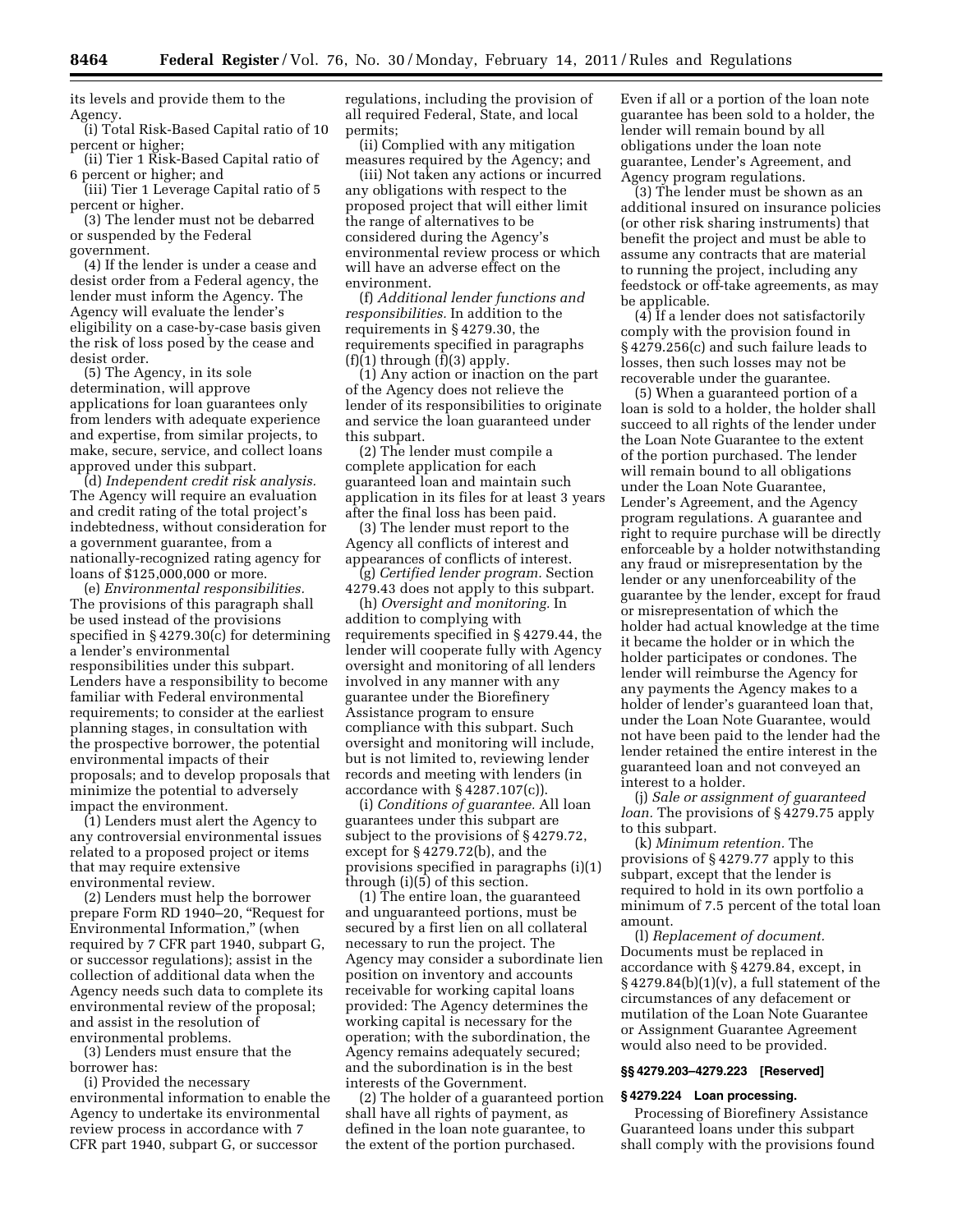in §§ 4279.107 through 4279.187 of this chapter, except as provided in the following sections.

# **§ 4279.225 Ineligible loan purposes.**

For the purposes of this subpart, the ineligible purposes identified in § 4279.114(b), (c), and (p) do not apply to this subpart.

# **§ 4279.226 Fees.**

Fees will be determined according to the provisions of this section in lieu of § 4279.107.

(a) *Guarantee fee.* The guarantee fee will be paid to the Agency by the lender and is nonrefundable. The fee may be passed on to the borrower. Issuance of the Loan Note Guarantee is conditioned on payment of the guarantee fee by closing. The guarantee fee will be the percentage specified in paragraphs (a)(1) or (a)(2) of this section, as applicable, unless otherwise specified by the Agency in a notice published in the **Federal Register**, multiplied by the principal loan amount multiplied by the percent of guarantee and will be paid one time only at the time the Loan Note Guarantee is issued.

(1) For loans receiving a 90 percent guarantee, the guarantee fee is three percent.

(2) For loans receiving less than a 90 percent guarantee, the guarantee fee is:

(i) Two percent for guarantees on loans greater than 75 percent of total project costs.

(ii) One and one-half percent for guarantees on loans of greater than 65 percent but less than or equal to 75 percent of total project costs.

(iii) One percent for guarantees on loans of 65 percent or less of total project costs.

(b) *Annual renewal fee.* The annual renewal fee, which may be passed on to the borrower, will be paid to the Agency for as long as the guaranteed loan is outstanding and is payable during the construction period. Unless otherwise specified by the Agency in a notice published in the **Federal Register**, the annual renewal fee shall be as follows:

(1) One hundred basis points (1 percent) for guarantees on loans that were originally greater than 75 percent of total project costs.

(2) Seventy five basis points (0.75 percent) for guarantees on loans that were originally greater than 65 percent but less than or equal to 75 percent of total project costs.

(3) Fifty basis points (0.50 percent) for guarantees on loans that were originally for 65 percent or less of total project costs.

# **§ 4279.227 Borrower eligibility.**

Borrower eligibility will be determined according to the provisions of this section in lieu of § 4279.108.

(a) *Eligible entities.* To be eligible, a borrower must meet the requirements specified in paragraphs (a)(1) and (a)(2) of this section, as applicable.

(1) *Type of borrower.* The borrower must be one of the following:

(i) An individual;

(ii) An entity;

(iii) An Indian tribe;

(iv) A unit of State or local

government;

(v) A corporation;

(vi) A farm cooperative;

(vii) A farmer cooperative organization;

(viii) An association of agricultural producers;

(ix) A National Laboratory; (x) An institution of higher education;

(xi) A rural electric cooperative;

(xii) A public power entity; or (xiii) A consortium of any of the

above entities.

(2) *Legal authority and responsibility.*  Each borrower must have, or obtain before loan closing, the legal authority necessary to construct, operate, and maintain the proposed facility and services and to obtain, give security for, and repay the proposed loan.

(b) *Ineligible entities.* A borrower will be considered ineligible for a guarantee if the borrower, any owner with more than 20 percent ownership interest in the borrower, or any owner with more than 3 percent ownership interest in the borrower if there is no owner with more than 20 percent ownership interest in the borrower:

(1) Has an outstanding judgment obtained by the U.S. in a Federal Court (other than U.S. Tax Court),

(2) Is delinquent on the payment of Federal income taxes,

(3) Is delinquent on a Federal debt, or (4) Is debarred or suspended from receiving Federal assistance.

#### **§ 4279.228 Project eligibility.**

In lieu of the requirements specified in § 4279.113, to be eligible for a guaranteed loan under this subpart, at a minimum, a borrower and project, as applicable, must meet each of the requirements specified in paragraphs (a) through (g) of this section.

(a) The project must be located in a State, as defined in § 4279.2.

(b) The project must be for either: (1) The development and construction of commercial-scale biorefineries using eligible technology or

(2) The retrofitting of existing facilities, including, but not limited to, wood products facilities and sugar mills, with eligible technology.

(c) The project must use an eligible feedstock for the production of advanced biofuels and biobased products. Eligible feedstocks include, but are not limited to, renewable biomass, including municipal solid waste consisting of renewable biomass, biosolids, treated sewage sludge, and byproducts of the pulp and paper industry. For the purposes of this subpart, recycled paper is not an eligible feedstock.

(d) The majority of the biorefinery production must be an advanced biofuel. Unless otherwise approved by the Agency, and determined to be in the best financial interest of the government, the advanced biofuel must be sold as a biofuel. The following will be considered in determining what constitutes the majority of production:

(1) When the biorefinery produces a biobased product and, if applicable, byproduct that has an established BTU content from a recognized Federal source, majority biofuel production will be based on BTU content of the advanced biofuel, the biobased product, and, if applicable, the byproduct, or

(2) When the biorefinery produces a biobased product or, if applicable, byproduct that does not have an established BTU content, then majority biofuel production will be based on output volume, using parameters announced by the Agency in periodic Notices in the **Federal Register**, of the advanced biofuel, the biobased product, and, if applicable, the byproduct.

(e) An advanced biofuel that is converted to another form of energy for sale will still be considered an advanced biofuel.

(f) The project must provide funds (*e.g.,* cash, subordinate financing, nonfederal grant) of not less than 20 percent of eligible project costs. All projects must meet the equity requirements specified in § 4279.234(c)(1).

(g) The Agency will consider refinancing only under either of the two conditions specified in paragraphs (g)(1) and (g)(2) of this section.

(1) Permanent financing used to refinance interim construction financing of the proposed project only if the application for the guaranteed loan under this subpart was approved prior to closing the interim loan for the construction of the facility.

(2) Refinancing that is no more than 20 percent of the loan for which the Agency is guaranteeing and the purpose of the refinance is to enable the Agency to establish a first lien position with respect to pre-existing collateral subject to a pre-existing lien and the refinancing would be in the best financial interests of the Federal Government.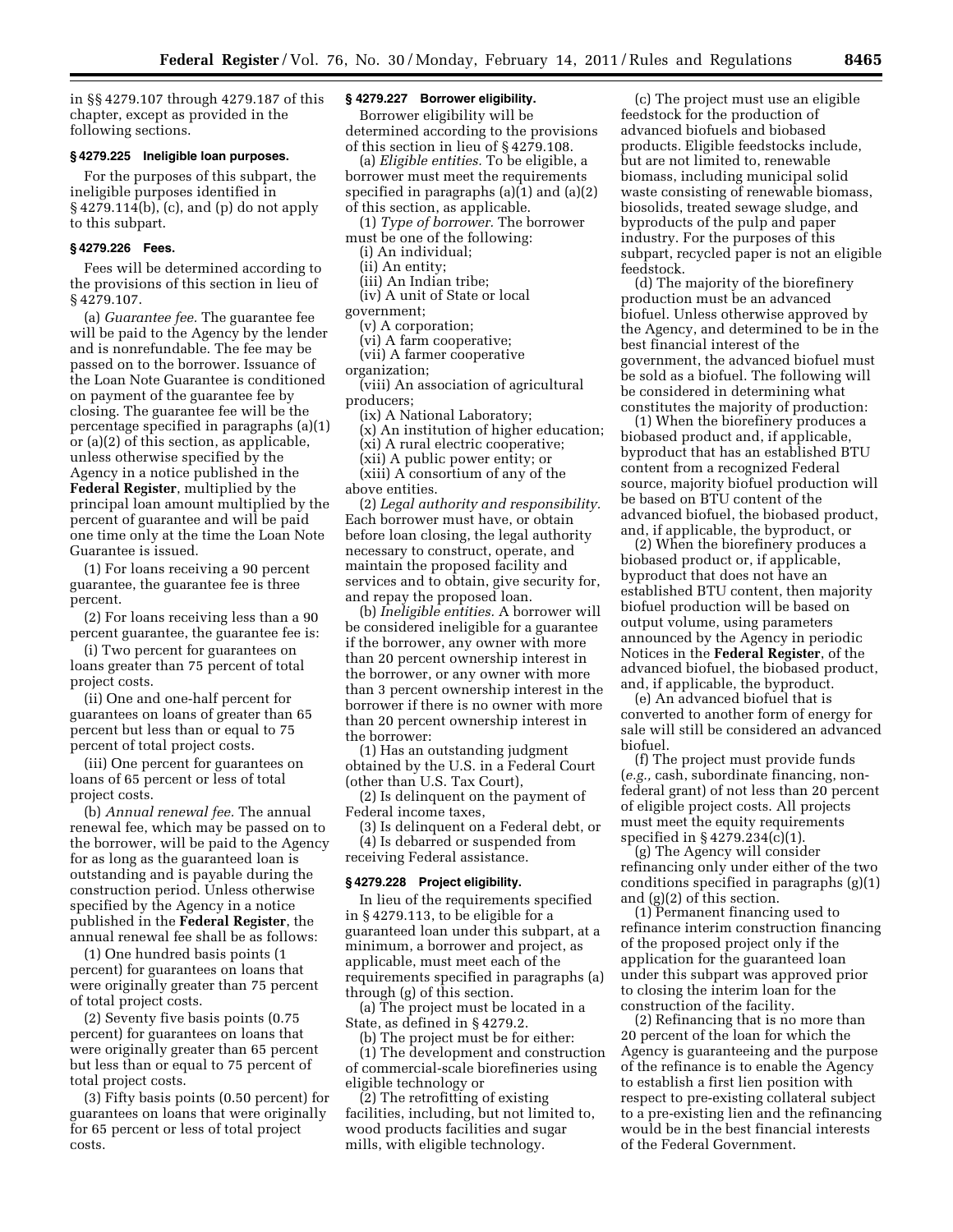#### **§ 4279.229 Guaranteed loan funding.**

Instead of the provisions found in § 4279.119, the provisions of this section apply to loans guaranteed under this subpart.

(a) In administering this program's budgetary authority each fiscal year, the Agency will allocate up to, but no more, than 50 percent of its budgetary authority to fund applications received by the end of the first application window, including those carried over from the previous application period. Any funds not obligated to support applications submitted by the end of the first application window will be available to support applications received by the end of the second window, including those carried over from the previous application period. The Agency, therefore, will have a minimum of 50 percent of each fiscal year's budgetary authority for this program available to support applications received by the end of the second application window.

(b) The amount of a loan guaranteed for a project under this subpart will not exceed 80 percent of total eligible project costs. Total Federal participation will not exceed 80 percent of total eligible project costs. The borrower needs to provide the remaining 20 percent from other non-Federal sources to complete the project. Eligible project costs are specified in paragraph (e) of this section.

(c) The maximum principal amount of a loan guaranteed under this subpart is \$250 million to one borrower; there is no minimum amount. If an eligible borrower receives other direct Federal funding (*i.e.,* direct loans and grants) for a project, the amount of the loan that the Agency will guarantee under this subpart must be reduced by the same amount of the other direct Federal funding that the eligible borrower received for the project. For example, an eligible borrower is applying for a loan guarantee on a \$1 million project. The borrower provides the minimum matching requirement of 20 percent, or \$200,000. This leaves \$800,000 in other funding needed to implement the project. If the borrower receives no other direct Federal funding for this project and requests a guarantee for the \$800,000, the Agency will consider a guarantee on the \$800,000. However, if this borrower receives \$100,000 in other direct Federal funding for this project, the Agency will only consider a guarantee on \$700,000.

(d) The maximum guarantee on the principal and interest due on a loan guaranteed under this subpart will be determined as specified in paragraphs  $(d)(1)$  through  $(d)(4)$  of this section.

(1) If the loan amount is equal to or less than \$125 million, 80 percent for the entire loan amount unless all of the conditions specified in paragraphs  $(d)(1)(i)$  through  $(d)(1)(iii)$  of this section are met, in which case 90 percent for the entire loan amount.

(i) Equity of 40 percent, excluding qualified intellectual property;

(ii) Feedstock and off-take contracts of at least 1 year in duration; and

(iii) Collateral coverage ratio, total discounted collateral value divided by total loan request, exceeding 1.5 to 1.

(2) If the loan amount is more than \$125 million and less than \$150 million, 80 percent for the entire loan amount.

(3) If the loan amount is equal to or more than \$150 million but less than \$200 million, 70 percent on the entire loan amount.

(4) If the loan amount is \$200 million up to and including \$250 million, 60 percent on the entire loan amount.

(e) Eligible project costs are only those costs associated with the items listed in paragraphs (e)(1) through (e)(7) of this section, as long as the items are an integral and necessary part of the total project, as determined by the Agency.

(1) Purchase and installation of equipment (new, refurbished, or remanufactured), except agricultural tillage equipment, used equipment, and vehicles.

(2) Construction or retrofitting.

(3) Permit and license fees.

(4) Working capital.

(5) Land acquisition.

(6) Cost of financing, excluding guarantee and renewal fees.

(7) Any other item identified by the Agency in a notice published in the **Federal Register**.

(f) Loans made with the proceeds of any obligation the interest on which is excludable from income under the Internal Revenue Code are ineligible. Funds generated through the issuance of tax-exempt obligations cannot be used to purchase the guaranteed portion of any Agency guaranteed loan and an Agency guaranteed loan cannot serve as collateral for a tax-exempt issue. The Agency may guarantee a loan with respect to a project at a facility that has received, or will receive, tax-exempt financing only when the guaranteed loan funds are used to finance a project that is separate and distinct from the activities at the facility that have been or will be financed by the tax-exempt obligation, and the guaranteed loan has at least a parity security position with the tax-exempt obligation.

#### **§ 4279.230 [Reserved]**

#### **§ 4279.231 Interest rates.**

The provisions found in § 4279.125 apply to loans guaranteed under this subpart, except as provided in paragraphs (a) through (c) of this section. Lenders are encouraged to pass interest-rate savings realized through the secondary market on to the borrower.

(a) The rate on the unguaranteed portion of the loan shall not exceed the rate on the guaranteed portion of the loan by more than 500 basis points;

(b) Variable rate loans will not provide for negative amortization nor will they give the borrower the ability to choose its payment among various options.

(c) Both the guaranteed and unguaranteed portions of the loan must be amortized over the same term, as provided in § 4279.232(a).

#### **§ 4279.232 Terms of loan.**

Instead of the provisions found in § 4279.126, the provisions of this section apply to loans guaranteed under this subpart, except as provided in § 4279.232(e).

(a) The repayment term for a loan under this subpart will be for a maximum period of 20 years or the useful life of the project, as determined by the lender and confirmed by the Agency, whichever is less. The length of the loan term shall be the same for both the guaranteed and unguaranteed portions of the loan.

(b) Guarantees shall be provided only after consideration is given to the borrower's overall credit quality and to the terms and conditions of any applicable subsidies, tax credits, and other such incentives.

(c) All loans guaranteed under this subpart must be financially sound and feasible, with reasonable assurance of repayment.

(d) A loan's maturity will take into consideration the use of proceeds, the useful life of assets being financed, and the borrower's ability to repay the loan.

(e) Repayment of the loan shall be in accordance with § 4279.125(a) and § 4279.126(b) and (c).

#### **§ 4279.233 [Reserved]**

#### **§ 4279.234 Credit evaluation.**

Instead of the provisions found in § 4279.131, the provisions of this section apply to loans guaranteed under this subpart. For all applications for guarantee, the lender must prepare a credit evaluation. An acceptable credit evaluation must:

(a) Use credit documentation procedures and an underwriting process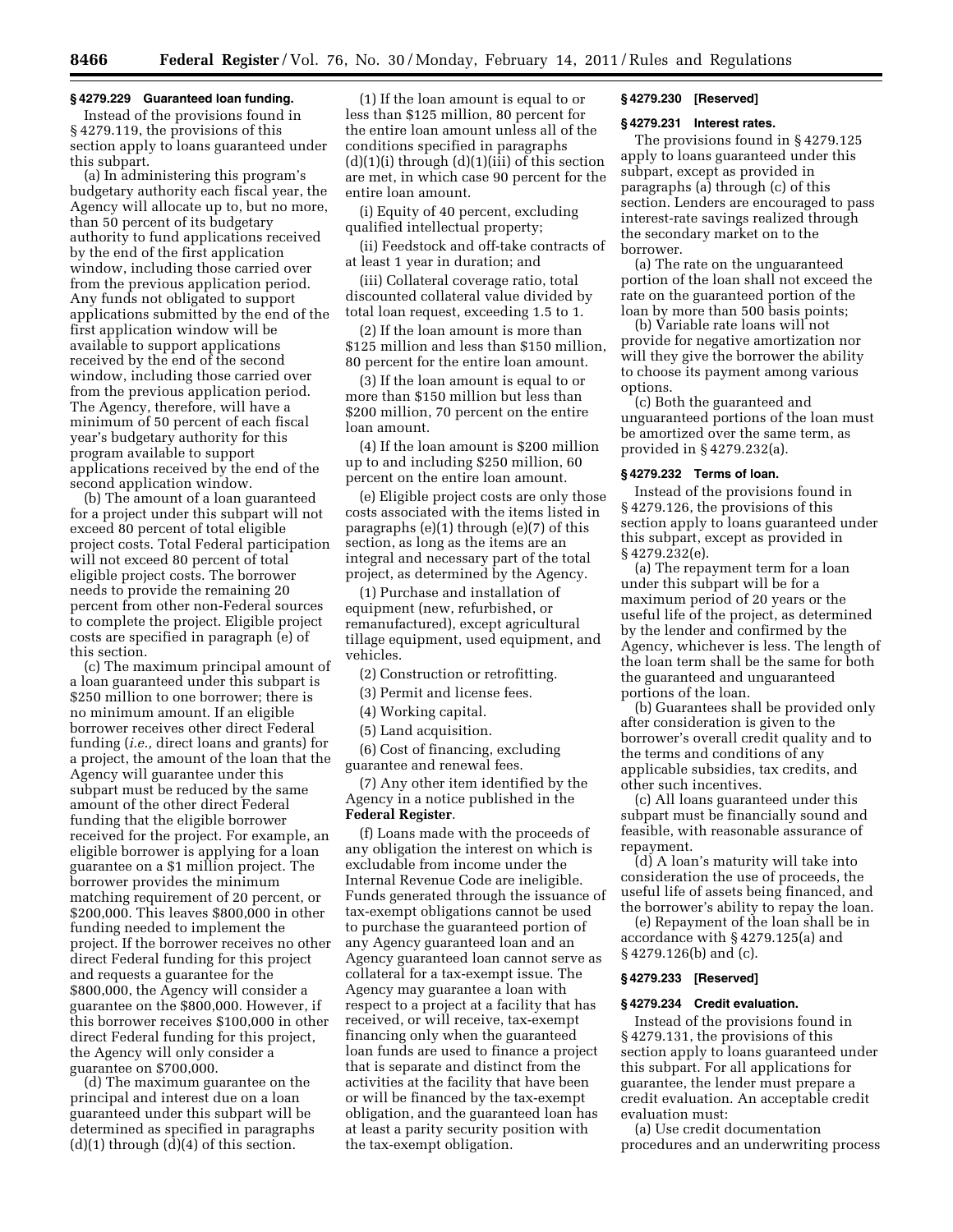that are consistent with generally accepted commercial lending practices, and

(b) Include an analysis of the credit factors associated with each guarantee application, including consideration of each of the following five elements.

(1) *Credit worthiness.* Those financial qualities that generally make the borrower more likely to meet its obligations as demonstrated by its credit history.

(2) *Cash flow.* A borrower's ability to produce sufficient cash to repay the loan as agreed.

(3) *Capital.* The financial resources that the borrower currently has and those it is likely to have when payments are due. The borrower must be adequately capitalized.

(4) *Collateral.* The assets pledged by the borrower in support of the loan, including processing technology owned by the borrower and excluding assets acquired with other Federal funds. Collateral must have documented value sufficient to protect the interest of the lender and the Agency, and the discounted collateral value must be at least equal to the loan amount. Lenders will discount collateral consistent with sound loan-to-value policy. The Agency may consider the value of qualified intellectual property, as defined in § 4279.2, arrived at in accordance with GAAP standards. The value of the intellectual property may not exceed 30 percent of the total value of all collateral.

(i) If there is an established market for the intellectual property, the value of the intellectual property will be valued according to the lender's standard discounting practice for intellectual property for determining adequacy of collateral.

(ii) If there is no established market for the intellectual property, the value of the intellectual property will be valued not greater than 25 percent, as determined by the Agency, for determining adequacy of collateral.

(5) *Conditions.* The general business environment and status of the borrower's industry.

(c) When determining the credit quality of the borrower, the lender must include the following in its analysis:

(1) The borrower shall demonstrate that it will be able to provide equity in the project of not less than 20 percent of eligible project costs at the time the loan is closed. For existing biorefineries, the fair market value of project equity (including the guaranteed loan being applied for) in real property and equipment and the value of qualified intellectual property based on the audited financial statements in

accordance with Generally Accepted Accounting Principles may be substituted in whole or in part to meet the equity requirement. However, the appraisal completed to establish the fair market value of the real property and equipment must not be more than 1 year old. The Agency may require the lender to provide a more recent appraisal in order to reflect current market conditions. The appraisal used to establish fair market value of the real property and equipment must conform to the requirements of § 4279.244. Otherwise, equity must be in the form of cash and cannot include other direct Federal funding (*i.e.,* loans and grants).

(2) The credit analysis must also include spreadsheets of the balance sheets and income statements of the borrower for the 3 previous years (for existing businesses), pro forma balance sheets at startup, and projected yearend balance sheets and income statements for a period of not less than 3 years of stabilized operation, with appropriate ratios and comparisons with industrial standards (such as Dun & Bradstreet or Robert Morris Associates) to the extent industrial standards are available.

(3) All data must be shown in total dollars and also in common size form, obtained by expressing all balance sheet items as a percentage of assets and all income and expense items as a percentage of sales.

#### **§§ 4279.235–4279.236 [Reserved]**

#### **§ 4279.237 Financial statements.**

The provisions of § 4279.137 do not apply to this subpart. Instead, the submittal of financial statements with the loan guarantee application must meet the requirements specified in § 4279.261(c).

#### **§§ 4279.238–4279.243 [Reserved]**

# **§ 4279.244 Appraisals.**

All appraisals must be in accordance with § 4279.144 and each appraisal must be a complete, self-contained appraisal. Lenders must complete at least a Transaction Screen Questionnaire for any undeveloped sites and a Phase I Environmental Site Assessment on existing business sites in accordance with ASTM International Standards, which should be provided to the appraiser for completion of the selfcontained appraisal. Specialized appraisers will be required to complete appraisals under this section. The Agency may approve a waiver of this requirement only if a specialized appraiser does not exist in a specific industry or hiring one will cause an undue financial burden to the borrower.

#### **§§ 4279.245–4279.249 [Reserved]**

#### **§ 4279.250 Feasibility studies.**

The provisions of § 4279.150 do not apply to this subpart. Instead, feasibility studies must meet the requirements specified in § 4279.261(f).

# **§§ 4279.251–4279.254 [Reserved]**

#### **§ 4279.255 Loan priorities.**

The provisions of § 4279.155 do not apply to this subpart.

#### **§ 4279.256 Construction planning and performing development.**

The lender must comply with § 4279.156(a) through (c), except as otherwise provided in paragraphs (a) through (f) of this section.

(a) *Architectural and engineering practices.* Under paragraph § 4279.156(a), the lender must also ensure that all project facilities are designed utilizing accepted architectural and engineering practices that conform to the requirements of this subpart.

(b) *Onsite inspector.* The lender must provide an onsite project inspector.

(c) *Changes and cost overruns.* The borrower shall be responsible for any changes or cost overruns. If any such change or cost overrun occurs, then any change order must be expressly approved by the Agency, which approval shall not be unreasonably withheld, and neither the lender nor borrower will divert funds from purposes identified in the guaranteed loan application approved by the Agency to pay for any such change or cost overrun without the express written approval of the Agency. In no event will the current loan be modified or a subsequent guaranteed loan be approved to cover any such changes or costs. In the event of any of the aforementioned increases in cost or expenses, the borrower must provide for such increases in a manner that does not diminish the borrower's operating capital. Failure to comply with the terms of this paragraph will be considered a material adverse change in the borrower's financial condition, and the lender must address this matter, in writing, to the Agency's satisfaction.

(d) *New draw certifications.* The following three certifications are required for each new draw:

(1) Certification by the project engineer to the lender that the work referred to in the draw has been successfully completed;

(2) Certification from the lender that all debts have been paid and all mechanics' liens have been waived; and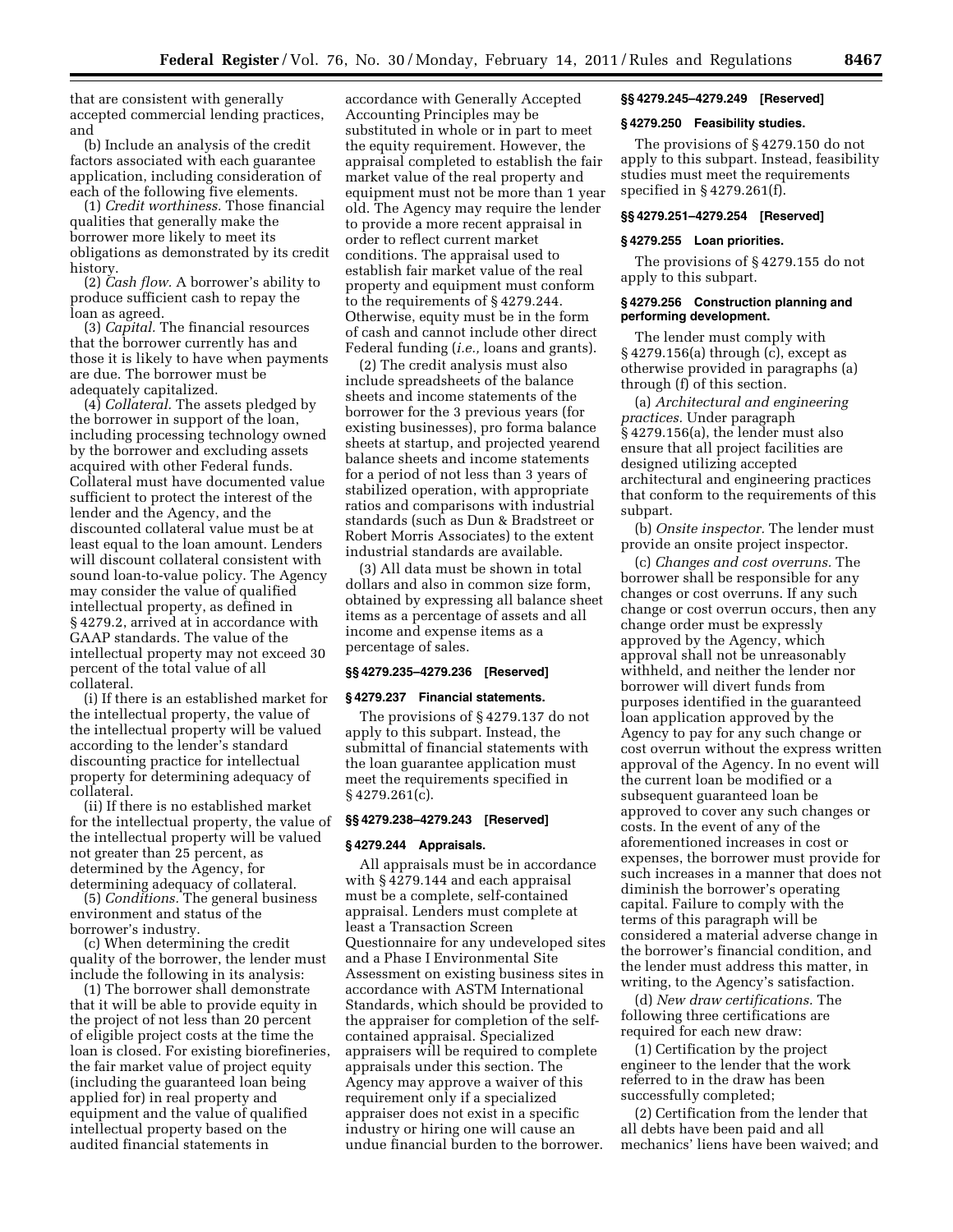(3) Certification from the lender that the borrower is complying with the Davis-Bacon Act.

(e) *Surety.* Surety, as the term is commonly used in the industry, will be required in cases when the guarantee will be issued prior to completion of construction unless the contractor will receive a lump sum payment at the end of work. Surety will be made a part of the contract if the borrower requests it or if the contractor requests partial payments for construction work. In such cases where no surety is provided and the project involves pre-commercial technology, technology that is first of its type in the U.S., or new designs without sufficient operating hours to prove their merit, a latent defects bond may be required by the Agency to cover the work.

(f) *Reporting during construction.*  During the construction of the project, lenders shall submit quarterly construction progress reports to the Agency. These reports must contain, at a minimum, planned and completed construction milestones, loan advances, and personnel hiring, training, and retention. This requirement applies to both the development and construction of commercial-scale biorefineries and to the retrofitting of existing facilities using eligible technology for the development of advanced biofuels. The lender must expeditiously report any problems in project development to the Agency.

#### **§§ 4279.257–4279.258 [Reserved]**

#### **§ 4279.259 Borrower responsibilities.**

(a) *Federal, State, and local regulations.* Borrowers must comply with all Federal, State, and local laws and rules that are in existence and that affect the project including, but not limited to:

(1) Land use zoning;

(2) Health, safety, and sanitation standards as well as design and installation standards; and

(3) Protection of the environment and consumer affairs.

(b) *Permits, agreements, and licenses.*  Borrowers must obtain all permits, agreements, and licenses that are applicable to the project.

(c) *Insurance.* The borrower is responsible for maintaining all hazard, flood, liability, worker compensation, and personal life insurance, when required, on the project.

(d) *Access to borrower's records.*  Except as provided by law, upon request by the Agency, the borrower will permit representatives of the Agency (or other Federal agencies as authorized by the Agency) to inspect and make copies of

any of the records of the borrower pertaining to any Agency-guaranteed loan. Such inspection and copying may be made during regular office hours of the borrower or at any other time agreed upon between the borrower and the Agency.

(e) *Access to the project.* The borrower must allow the Agency access to the project and its performance information until the loan is repaid in full and permit periodic inspections of the project by a representative of the Agency.

## **§ 4279.260 Guarantee applications general.**

Unless otherwise noted, the provisions of § 4279.161 do not apply to this subpart. Instead, the application provisions of this section and § 4279.261 apply to the preparation of Biorefinery Assistance Guaranteed loan applications.

(a) *Application submittal.* For each guarantee request, the lender must submit to the Agency an application that is in conformance with § 4279.261. The methods of application submittal will be specified in the annual **Federal Register** notice.

(b) *Application deadline.* Unless otherwise specified by the Agency in a notice published in the Federal Register, complete applications must be received by the Agency on or before May 1 of each year to be considered for funding for that fiscal year. If the application deadline falls on a weekend or a Federally observed holiday, the deadline will be the next Federal business day.

(c) *Incomplete applications.*  Incomplete applications will be rejected. Lenders will be informed of the elements that made the application incomplete. If a resubmitted application is received by the applicable application deadline, the Agency will reconsider the application.

(d) *Application withdrawal.* During the period between the submission of an application and the execution of documents, the lender must notify the Agency, in writing, if the project is no longer viable or the borrower is no longer requesting financial assistance for the project. When the lender so notifies the Agency, the selection will be rescinded or the application withdrawn.

#### **§ 4279.261 Application for loan guarantee content.**

Approved lenders must submit an Agency-approved application form for each loan guarantee sought under this subpart. Loan guarantee applications from approved lenders must contain the information specified in paragraphs (a) through (n) of this section, organized pursuant to a table of contents in a chapter format, and in paragraph (o) of this section as applicable.

(a) *Project Summary.* Provide a concise summary of the proposed project and application information, project purpose and need, and project goals, including the following:

(1) *Title.* Provide a descriptive title of the project.

(2) *Borrower eligibility.* Describe how the borrower meets the eligibility criteria identified in § 4279.227.

(3) *Project eligibility.* Describe how the project meets the eligibility criteria identified in paragraph (c) of this section. Clearly state whether the application is for the construction and development of a biorefinery or for the retrofitting of an existing facility. Provide results from demonstration or pilot facilities that prove that the technology proposed to be used meets the definition of eligible technology. Additional project description information will be needed later in the application process.

(4) *Matching funds.* Submit a spreadsheet identifying sources, amounts, and availability of matching funds. The spreadsheet must also include a directory of matching funds source contact information. Attach any applications, correspondence, or other written communication between borrower and matching fund source.

(b) *Lender's analysis and credit evaluation.* This analysis shall conform to § 4279.232(b) and shall include:

(1) A summary of the technology to be used in the project;

(2) The viability of such technology for the particular project application;

(3) The development type (e.g., installation, construction, retrofit);

(4) The credit reports of the borrower, its principals, and any parent, affiliate, or subsidiary as follows:

(i) A personal credit report from an Agency-approved credit reporting company for individuals who are key employees of the borrower, as determined by the Agency, and for individuals owning 20 percent or more interest in the borrower or any owner with more than 10 percent ownership interest in the borrower if there is no owner with more than 20 percent ownership interest in the borrower, except for when the borrower is a corporation listed on a major stock exchange unless otherwise determined by the Agency; and

(ii) Commercial credit reports on the borrower and any parent, affiliate, and subsidiary firms;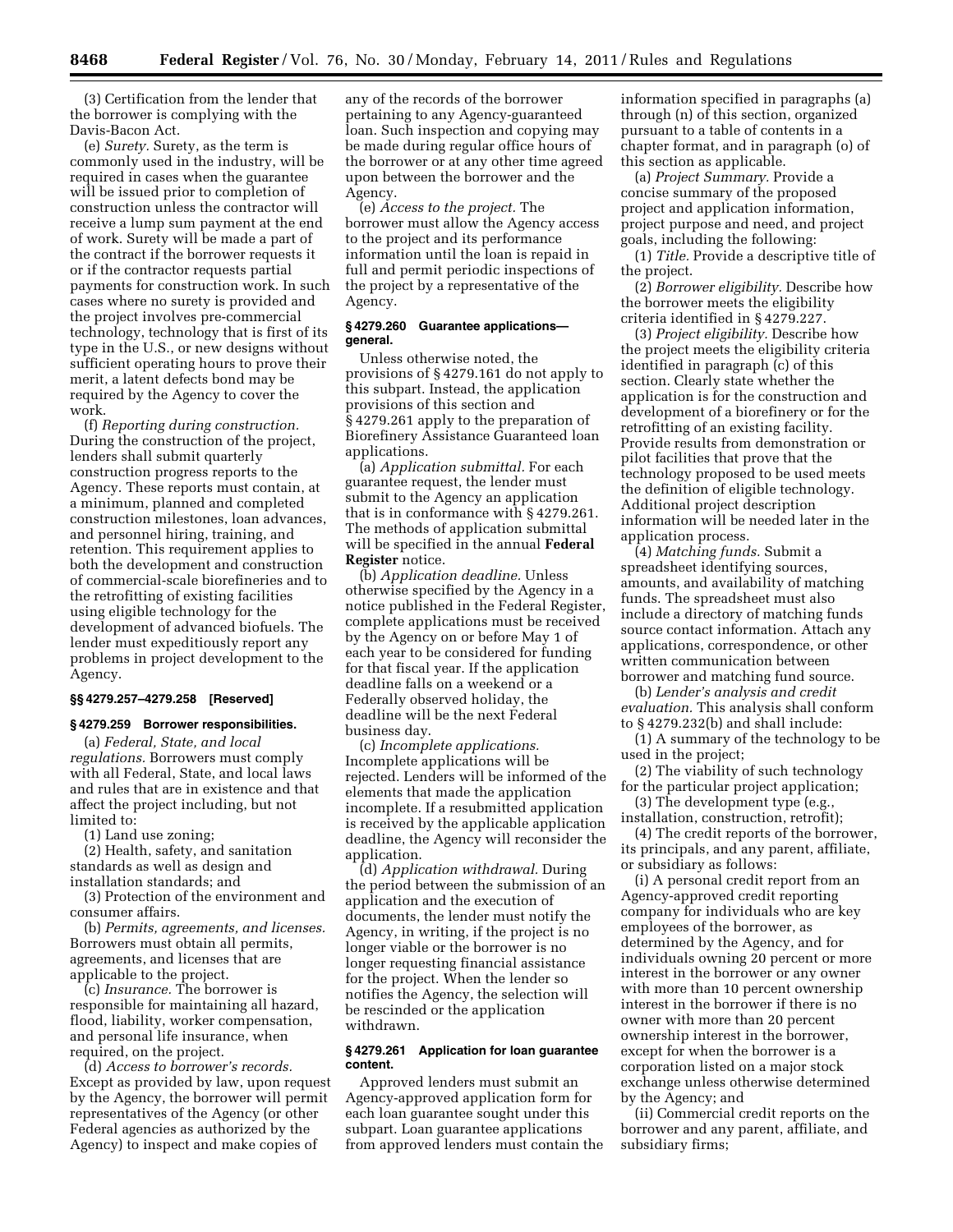(5) The credit analysis specified in § 4279.232(b);

(6) For loans of \$125 million or more, an evaluation and credit rating of the total project's indebtedness, without consideration for a government guarantee, from a nationally-recognized rating agency; and

(7) Whether the loan note guarantee is requested prior to construction or after completion of construction of the project.

(c) *Financial statements.* Financial statements as follows:

(1) For businesses that have been in existence for one or more years,

(i) The most recent audited financial statements of the borrower if the guaranteed loan is \$3 million or more, unless alternative financial statements are authorized by the Agency; or

(ii) The most recent audited or Agency-acceptable financial statements of the borrower if the guaranteed loan is less than \$3 million.

(2) For businesses that have been in existence for less than one year, the most recent Agency-authorized financial statements of the borrower regardless of the amount of the guaranteed loan request.

(3) For all businesses, a current (not more than 90 days old) balance sheet; a *pro forma* balance sheet at startup; and projected balance sheets, income and expense statements, and cash flow statements for a period of not less than 3 years of stabilized operation. Projections should be supported by a list of assumptions showing the basis for the projections.

TABLE 1—FEASIBILITY STUDY COMPONENTS

(4) Depending on the complexity of the project and the financial condition of the borrower, the Agency may request additional financial statements and additional related information.

(d) *Environmental information.*  Environmental information required by the Agency to conduct its environmental reviews (as specified in Exhibit H of 7 CFR part 1940, subpart G).

(e) *Appraisals.* An appraisal conducted as specified under § 4279.244.

(f) *Feasibility study.* Elements in an acceptable feasibility study include, but are not limited to, the elements outlined in Table 1. In addition, as part of the feasibility study, a technical assessment of the project is required, as specified in paragraph (h) of this section.

(A) Executive Summary:

Introduction/Project Overview (Brief general overview of project location, size, etc.). Economic feasibility determination. Market feasibility determination. Technical feasibility determination. Financial feasibility determination. Management feasibility determination. Recommendations for implementation. (B) Economic Feasibility: Information regarding project site; Availability of trained or trainable labor; Availability of infrastructure, including utilities, and rail, air and road service to the site. Feedstock: Feedstock source management; Estimates of feedstock volumes and costs; Collection, Pre-Treatment, Transportation, and Storage; and Feedstock risks. Documentation that woody biomass feedstock from National Forest system lands or public lands cannot be used for a higher-value product. Impacts on existing manufacturing plants or other facilities that use similar feedstock if the borrower's proposed biofuel production technology is adopted. Projected impact on resource conservation, public health, and the environment. Detailed analysis of project costs including: Project management and professional services; Resource assessment; Project design and permitting; Land agreements and site preparation; Equipment requirements and system installation; Startup and shakedown; and Warranties, insurance, financing, and operation and maintenance costs. Overall economic impact of the project, including any additional markets created for agricultural and forestry products and agricultural waste material and the potential for rural economic development. Feasibility/plans of project to work with producer associations or cooperatives, including estimated amount of annual feedstock, biofuel, and byproduct purchased from or sold to producer associations and cooperatives. (C) Market Feasibility: Information on the sales organization and management; Nature and extent of market and market area; Marketing plans for sale of projected output—principal products and byproducts; Extent of competition, including other similar facilities in the market area; Commitments from customers or brokers—principal products and byproducts. Risks related to the Advanced Biofuel industry, including Industry status; Specific market risks; and Competitive threats and advantages. (D) Technical Feasibility: Suitability of the selected site for the intended use. Scale of development for which the process technology has been proven (i.e., lab or bench, pilot, demonstration, or semi-work scale). Specific volume of the process (expressed either as volume of feedstock processed [tons per unit of time] or as product [gallons per unit of

time]). Identification and estimation of project operation and development costs. Specify the level of accuracy of these estimates and the assumptions on which these estimates have been based.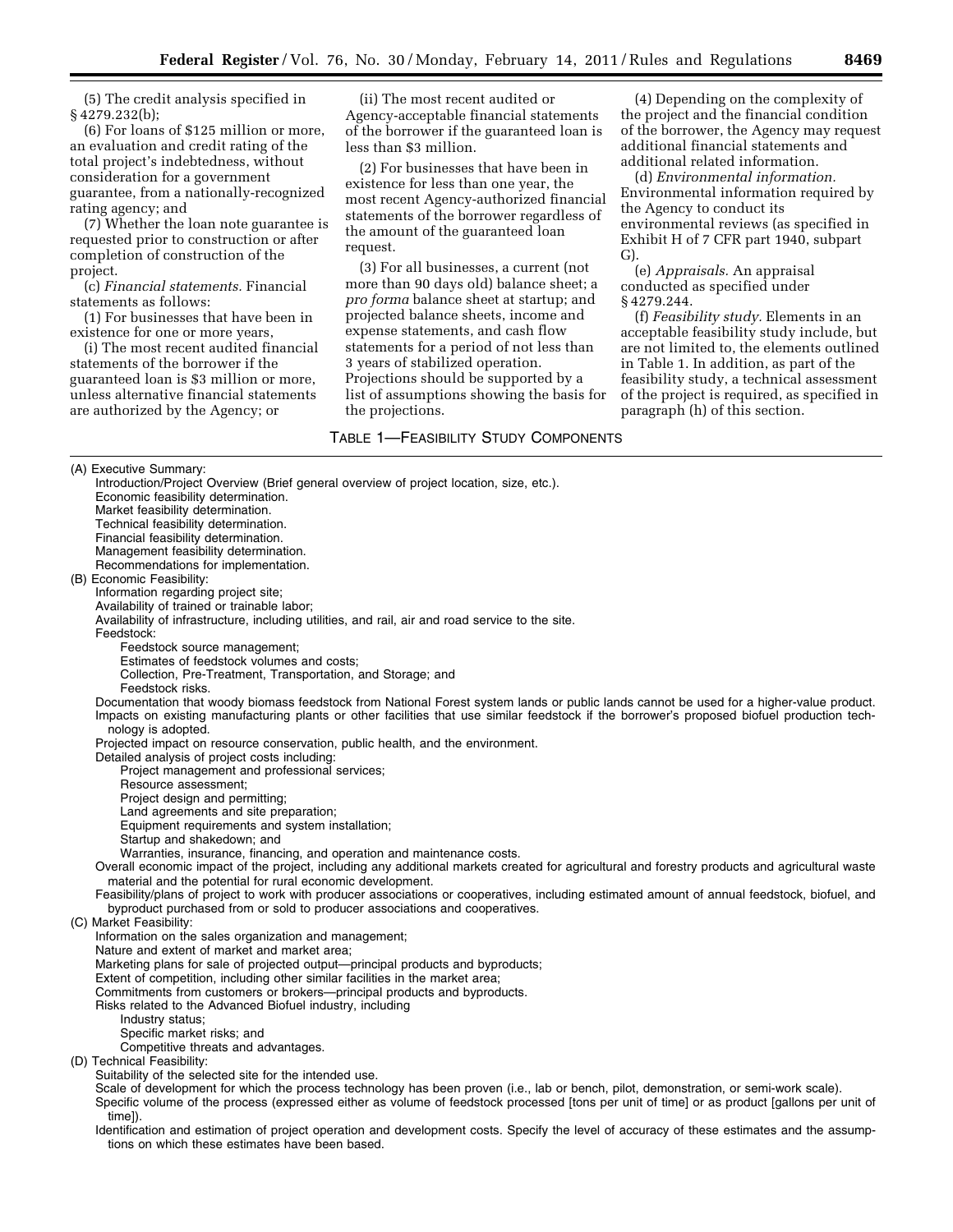# TABLE 1—FEASIBILITY STUDY COMPONENTS—Continued

| Ability of the proposed system to be commercially replicated.                                                                               |
|---------------------------------------------------------------------------------------------------------------------------------------------|
| Risks related to:                                                                                                                           |
| Construction of the Biorefinery;                                                                                                            |
| Advanced Biofuel production;                                                                                                                |
| Regulation and governmental action; and                                                                                                     |
| Design-related factors that may affect project success.                                                                                     |
| (E) Financial Feasibility:                                                                                                                  |
| Reliability of the financial projections and the assumptions on which the financial statements are based, including all sources and uses of |
| project capital, private or public, such as Federal funds. Provide detailed analysis and description of projected balance sheets, income    |
| and expense statements, and cash flow statements over the useful life of the project.                                                       |
| A detailed description of:                                                                                                                  |
| Investment incentives;                                                                                                                      |
| Productivity incentives;                                                                                                                    |
| Loans and grants; and                                                                                                                       |
| Other project authorities and subsidies that affect the project.                                                                            |
| Any constraints or limitations in the financial projections.                                                                                |
| Ability of the business to achieve the projected income and cash flow.                                                                      |
| Assessment of the cost accounting system.                                                                                                   |
| Availability of short-term credit or other means to meet seasonal business costs.                                                           |
| Adequacy of raw materials and supplies.                                                                                                     |
| Sensitivity analysis, including feedstock and energy costs and product and byproduct prices.                                                |
| Risks related to:                                                                                                                           |
| The project;                                                                                                                                |
| Borrower financing plan;                                                                                                                    |
| The operational units; and                                                                                                                  |
| Tax issues.                                                                                                                                 |
| (F) Management Feasibility:                                                                                                                 |
| Borrower and/or management's previous experience concerning:                                                                                |
| Biofuel production;                                                                                                                         |
| Acquisition of feedstock;                                                                                                                   |
| Marketing and sale of off-take; and                                                                                                         |
| The receipt of Federal financial assistance, including amount of funding, date received, purpose, and outcome.                              |
| Management plan for procurement of feedstock and labor, marketing of the off-take, and management succession.                               |
| Risks related to:                                                                                                                           |
| Borrower as a company (e.g., development-stage);                                                                                            |
| Conflicts of interest: and                                                                                                                  |
| Management strengths and weaknesses.                                                                                                        |
| (G) Qualifications:                                                                                                                         |
| A resume or statement of qualifications of the author of the feasibility study, including prior experience, must be submitted.              |

(g) *Business plan.* The lender must submit a business plan that includes the information specified in paragraphs  $(g)(1)$  through  $(g)(10)$  of this section. Any or all of this information may be omitted if it is included in the feasibility study specified in paragraph (f) of this section.

(1) The borrower's experience;

(2) The borrower's succession planning, addressing both ownership and management;

(3) The names and a description of the relationship of the borrower's parent, affiliates, and subsidiaries;

(4) The borrower's business strategy;

(5) Possible vendors and models of major system components;

(6) The availability of the resources (*e.g.,* labor, raw materials, supplies) necessary to provide the planned products and services;

(7) Site location and its relation to product distribution (*e.g.,* rail lines or highways) and any land use or other permits necessary to operate the facility;

(8) The market for the product and its competition, including any and all competitive threats and advantages;

(9) Projected balance sheets, income and expense statements, and cash flow statements for a period of not less than 3 years of stabilized operation; and

(10) A description of the proposed use of funds.

(h) *Technical Assessment.* As part of the feasibility study required under paragraph (f) of this section, a detailed technical assessment is required for each project. The technical assessment must demonstrate that the design, procurement, installation, startup, operation and maintenance of the project will permit it to operate or perform as specified over its useful life in a reliable and a cost effective manner, and must identify what the useful life of the project is. The technical assessment must also identify all necessary project agreements, demonstrate that those agreements will be in place at or before the time of loan closing, and demonstrate that necessary project equipment and services will be available over the useful life of the project. The technical assessment must be based upon verifiable data and contain sufficient information and

analysis so that a determination can be made on the technical feasibility of achieving the levels of income or production that are projected in the financial statements. All technical information provided must follow the format specified in paragraphs (h)(1) through (h)(9) of this section. Supporting information may be submitted in other formats. Design drawings and process flow charts are required as exhibits. A discussion of a topic identified in paragraphs (h)(1) through (h)(9) of this section is not necessary if the topic is not applicable to the specific project. Questions identified in the Agency's technical review of the project must be answered to the Agency's satisfaction before the application will be approved. All projects require the services of an independent, third-party professional engineer.

(1) *Qualifications of project team.* The project team will vary according to the complexity and scale of the project. The project team must have demonstrated expertise in similar advanced biofuel technology development, engineering,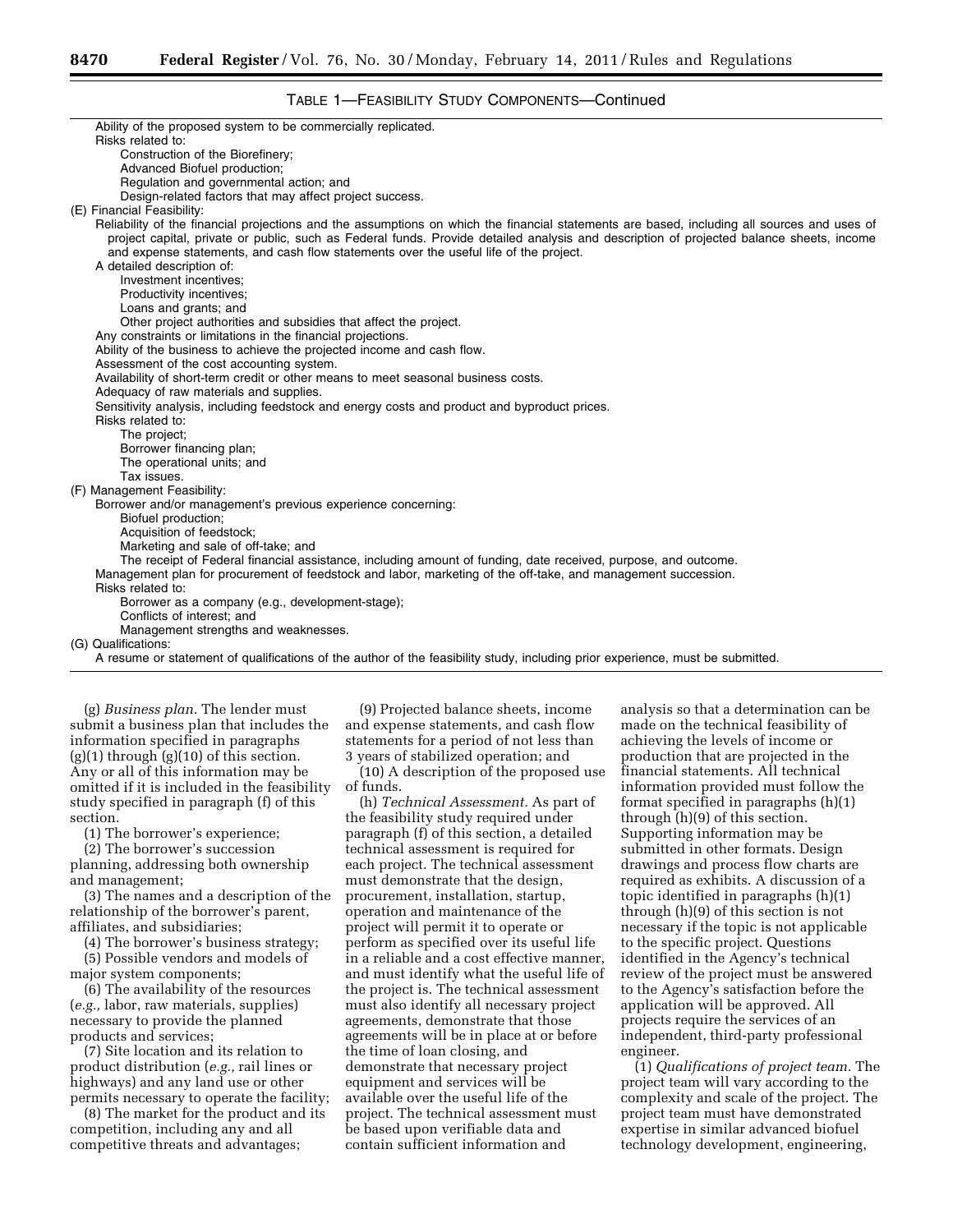installation, and maintenance. Authoritative evidence that project team service providers have the necessary professional credentials or relevant experience to perform the required services for the development, construction, and retrofitting, as applicable, of technology for producing advanced biofuels must be provided. In addition, authoritative evidence that vendors of proprietary components can provide necessary equipment and spare parts for the biorefinery to operate over its useful life must be provided. The application must:

(i) Discuss the proposed project delivery method. Such methods include a design-bid-build method, where a separate engineering firm may design the project and prepare a request for bids and the successful bidder constructs the project at the borrower's risk, and a design-build method, often referred to as "turnkey," where the borrower establishes the specifications for the project and secures the services of a developer who will design and build the project at the developer's risk;

(ii) Discuss the manufacturers of major components of advanced biofuels technology equipment being considered in terms of the length of time in business and the number of units installed at the capacity and scale being considered;

(iii) Discuss the project team members' qualifications for engineering, designing, and installing advanced biofuels refineries, including any relevant certifications by recognized organizations or bodies. Provide a list of the same or similar projects designed, installed, or supplied and currently operating, with references if available; and

(iv) Describe the advanced biofuels refinery operator's qualifications and experience for servicing, operating, and maintaining such equipment or projects. Provide a list of the same or similar projects designed, installed, or supplied and currently operating, with references if available.

(2) *Agreements and permits.* The application must identify all necessary agreements and permits required for the project and the status and schedule for securing those agreements and permits, including the items specified in paragraphs (h)(2)(i) through (h)(2)(vi) of this section.

(i) Advanced biofuels refineries must be installed in accordance with applicable local, State, and national codes and applicable local, State, and Federal regulations. Identify zoning and code requirements and necessary permits and the schedule for meeting

those requirements and securing those permits.

(ii) Identify licenses where required and the schedule for obtaining those licenses.

(iii) Identify land use agreements required for the project, the schedule for securing those agreements, and the term of those agreements.

(iv) Identify any permits or agreements required for solid, liquid, and gaseous emissions or effluents and the schedule for securing those permits and agreements.

(v) Identify available component warranties for the specific project location and size.

(vi) Identify all environmental issues, including environmental compliance issues, associated with the project.

(3) *Resource assessment.* The application must provide adequate and appropriate evidence of the availability of the feedstocks required for the advanced biofuels refinery to operate as designed. Indicate the type and quantity of the feedstock, and discuss storage of the feedstock, where applicable, and competing uses for the feedstock. Indicate shipping or receiving methods and required infrastructure for shipping, and other appropriate transportation mechanisms. For proposed projects with an established resource, provide a summary of the resource.

(4) *Design and engineering.* The application must provide authoritative evidence that the advanced biofuels refinery will be designed and engineered so as to meet its intended purposes, will ensure public safety, and will comply with applicable laws, regulations, agreements, permits, codes, and standards. Projects shall be engineered by a qualified entity. Each biorefinery must be engineered as a complete, integrated facility. The engineering must be comprehensive, including site selection, systems and component selection, and systems monitoring equipment. Biorefineries must be constructed by a qualified entity.

(i) The application must include a concise but complete description of the project, including location of the project; resource characteristics, including the kind and amount of feedstocks; biorefinery specifications; kind, amount, and quality of the output; and monitoring equipment. Address performance on a monthly and annual basis. Describe the uses of or the market for the advanced biofuels produced by the biorefinery. Discuss the impact of reduced or interrupted feedstock availability on the biorefinery's operations.

(ii) The application must include:

(A) A description of the project site that addresses issues such as site access, foundations, and backup equipment when applicable;

(B) A completed Form RD 1940–20 and an environmental assessment prepared in accordance with Exhibit H of 7 CFR part 1940, subpart G; and

(C) Identification of any unique construction and installation issues.

(iii) Sites must be controlled by the eligible borrower for at least the financing term of the loan note guarantee.

(5) *Project development schedule.* The application must describe each significant task, its beginning and end, and its relationship to the time needed to initiate and carry the project through startup and shakedown. Provide a detailed description of the project timeline including resource assessment, project and site design, permits and agreements, equipment procurement, and project construction from excavation through startup and shakedown.

(6) *Equipment procurement.* The application must demonstrate that equipment required by the biorefinery is available and can be procured and delivered within the proposed project development schedule. Biorefineries may be constructed of components manufactured in more than one location. Provide a description of any unique equipment procurement issues such as scheduling and timing of component manufacture and delivery, ordering, warranties, shipping, receiving, and on-site storage or inventory.

(7) *Equipment installation.* The application must provide a full description of the management of and plan for site development and systems installation, details regarding the scheduling of major installation equipment needed for project construction, and a description of the startup and shakedown specification and process and the conditions required for startup and shakedown for each equipment item individually and for the biorefinery as a whole.

(8) *Operations and maintenance.* The application must provide the operations and maintenance requirements of the biorefinery necessary for the biorefinery to operate as designed over its useful life. The application must also include:

(i) Information regarding available biorefinery and component warranties and availability of spare parts;

(ii) A description of the routine operations and maintenance requirements of the proposed biorefinery, including maintenance schedules for the mechanical, piping,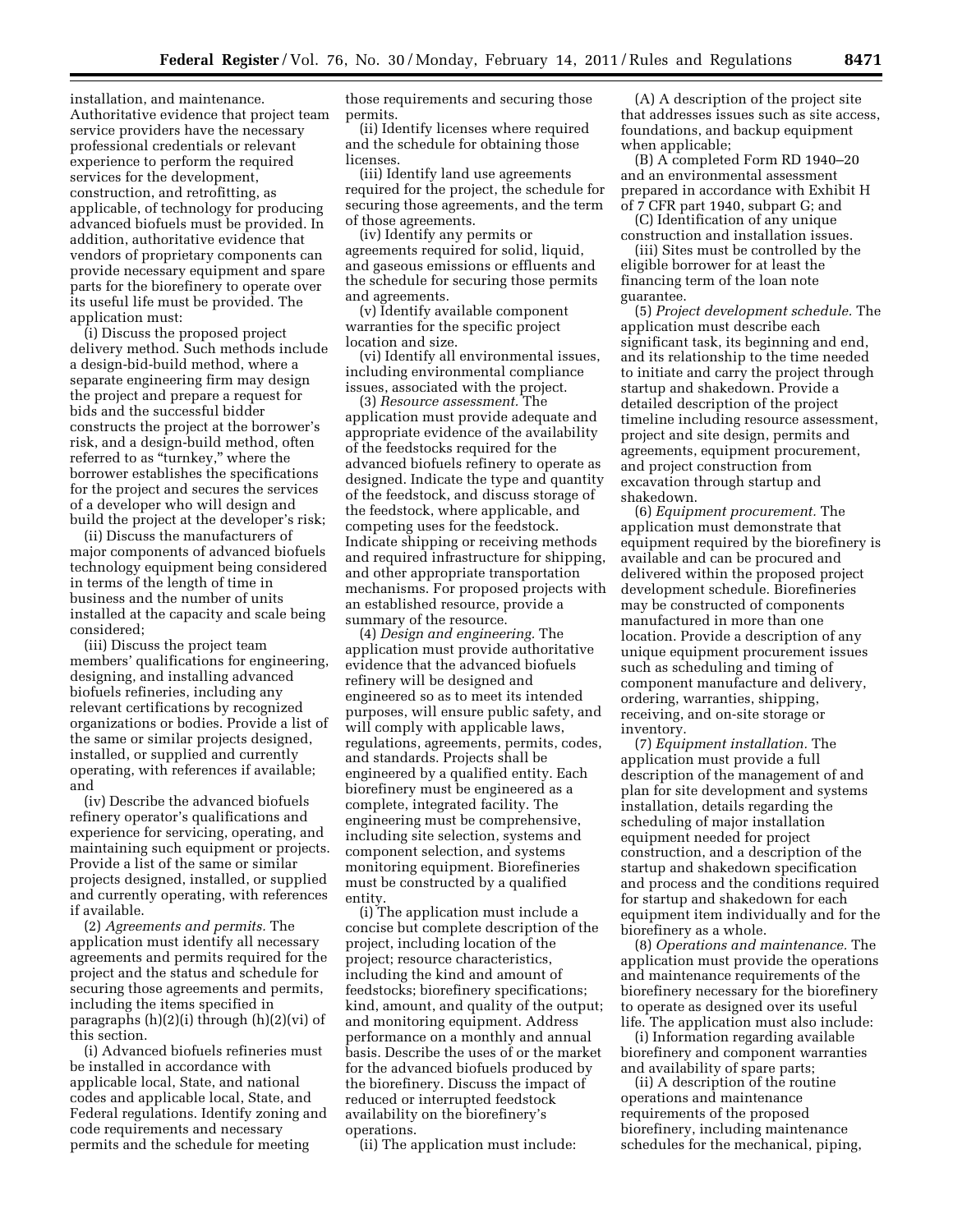and electrical systems and system monitoring and control requirements, as well as provision of information that supports expected useful life of the biorefinery and timing of major component replacement or rebuilds;

(iii) A discussion of the costs and labor associated with operating and maintaining the biorefinery and plans for in-sourcing or outsourcing. A description of the opportunities for technology transfer for long-term project operations and maintenance by a local entity or owner/operator; and

(iv) Provision and discussion of the risk management plan for handling large, unanticipated failures of major components.

(9) *Decommissioning.* A description of the decommissioning process, when the project must be uninstalled or removed. A description of any issues, requirements, and costs for removal and disposal of the biorefinery.

(i) *Scoring information.* The application must contain information in a format that is responsive to the scoring criteria specified in § 4279.265(d).

(j) *Loan Agreement.* A proposed loan agreement or a sample loan agreement with an attached list of the proposed loan agreement provisions as specified in § 4279.161(b) $(11)$ .

(k) *Lender certifications.* The lender must provide certification in accordance with § 4279.161(b)(16). In addition, the lender must certify that the lender concludes that the project has technical merit.

(l) *Intergovernmental consultation.*  Intergovernmental consultation comments in accordance with RD Instruction 1940–J and 7 CFR part 3015, subpart V.

(m) *DUNS Number.* For borrowers other than individuals, a Dun and Bradstreet Universal Numbering System (DUNS) number, which can be obtained online at *[http://fedgov.dnb.com/](http://fedgov.dnb.com/webform)  [webform.](http://fedgov.dnb.com/webform)* 

(n) *Bioenergy experience.* Identify borrower's, including its principals', prior experience in bioenergy projects and the receipt of Federal financial assistance, including the amount of funding, date received, purpose, and outcome, for such projects.

(o) *Other information.* Any other information determined by the Agency to be necessary to evaluate the application.

# **§§ 4279.262–4279.264 [Reserved]**

# **§ 4279.265 Guarantee application evaluation.**

Instead of evaluating applications using the provisions of § 4279.165, the Agency will evaluate and award

applications according to the provisions specified in paragraphs (a) through (h) of this section.

(a) *Application processing.* Upon receipt of a complete application, the Agency will conduct a review to determine if the borrower, lender, and project are eligible; if the project has technical merit as determined under paragraph (b) of this section; and if the minimum financial metric criteria under paragraph (c) of this section are met.

(1) If the borrower, lender, or the project is determined to be ineligible for any reason, the Agency will inform the lender, in writing, of the reasons. No further evaluation of the application will occur.

(2) If the Agency determines it is unable to guarantee the loan, the lender will be informed in writing. Such notification will include the reasons for denial of the guarantee.

(b) *Technical merit determination.*  The Agency's determination of a project's technical merit will be based on the information in the application. Projects determined by the Agency to be without technical merit will not be selected for funding.

(c) *Financial metric criteria.* The borrower must meet the financial metric criteria specified in paragraphs (c)(1) through (c)(3) of this section. These financial metric criteria shall be calculated from the realistic information in the pro forma statements or borrower financial statements, submitted in accordance with § 4279.261(c), of a typical operating year after the project is completed and stabilized.

(1) A debt coverage ratio of 1.0 or higher.

(2) A debt-to-tangible net worth ratio of 4:1 or lower for startup businesses and of 9:1 or lower for existing businesses.

(3) A discounted loan-to-value ratio of no more than 1.0.

(d) *Scoring applications.* The Agency will score each complete and eligible application it receives on or before May 1 in the fiscal year in which it was received. The Agency will score each eligible application that meets the minimum requirements for financial and technical feasibility using the evaluation criteria identified below. A maximum of 100 points is possible.

(1) Whether the borrower has established a market for the advanced biofuel and the byproducts produced and whether the advanced biofuel meets an applicable renewable fuel standard. A maximum of 10 points can be awarded. Points to be awarded will be determined as follows:

(i) If the business has less than or equal to a 50 percent commitment for each of the following: feedstocks, marketing agreements for the advanced biofuel, and the byproducts produced or if the project does not produce an advanced biofuel that meets an applicable renewable fuel standard, 0 points will be awarded.

(ii) If the business has a greater than 50 percent commitment for any one or two of the following: feedstocks, marketing agreements for the advanced biofuel, and the byproducts produced and if the project produces an advanced biofuel that meets an applicable renewable fuel standard, 5 points will be awarded.

(iii) If the business has a greater than 50 percent commitment for each of the following: Feedstocks, marketing agreements for the advanced biofuel, and the byproducts produced and if the project produces an advanced biofuel that meets an applicable renewable fuel standard, 10 points will be awarded.

(2) Whether the area in which the borrower proposes to place the biorefinery, defined as the area that will supply the feedstock to the proposed biorefinery, has any other similar advanced biofuel facilities. A maximum of 5 points can be awarded. Points to be awarded will be determined as follows:

(i) If the area that will supply the feedstock to the proposed biorefinery does not have any other similar advanced biofuel biorefineries, 5 points will be awarded.

(ii) If there are other similar advanced biofuel biorefineries located within the area that will supply the feedstock to the proposed biorefinery, 0 points will be awarded.

(3) Whether the borrower is proposing to use a feedstock not previously used in the production of advanced biofuels. A maximum of 15 points can be awarded. Points to be awarded will be determined as follows:

(i) If the borrower proposes to use a feedstock previously used in the production of advanced biofuels in a commercial facility, 0 points will be awarded.

(ii) If the borrower proposes to use a feedstock not previously used in production of advanced biofuels in a commercial facility, 15 points will be awarded.

(4) Whether the borrower is proposing to work with producer associations or cooperatives. A maximum of 5 points can be awarded. Points to be awarded will be determined as follows:

(i) Five (5) points will be awarded if any one of the three conditions specified in paragraphs  $(d)(4)(i)(A)$ through  $(d)(4)(i)(C)$  of this section is met.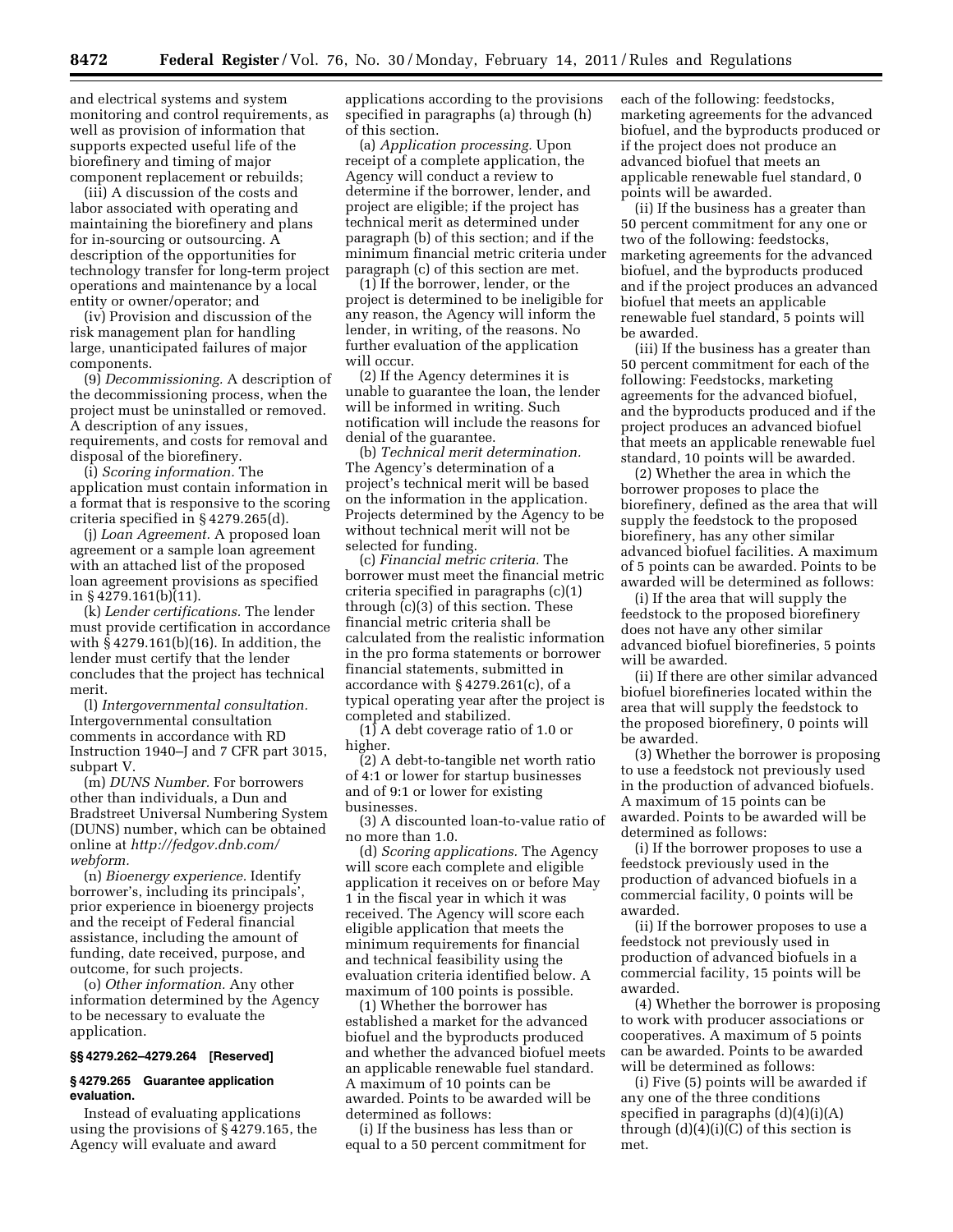(A) At least 60 percent of the dollar value of feedstock to be used by the proposed biorefinery will be supplied by producer associations and cooperatives;

(B) At least 60 percent of the dollar value of the advanced biofuel to be produced by the proposed biorefinery will be sold to producer associations and cooperatives; or

(C) At least 60 percent of the dollar value of the biobased products to be produced by the proposed biorefinery will be sold to producer associations and cooperatives.

(ii) Three (3) points will be awarded if any one of the three conditions specified in paragraphs  $(d)(4)(ii)(A)$ through  $(d)(4)(ii)(C)$  of this section is met.

(A) At least 30 percent of the dollar value of feedstock to be used by the proposed biorefinery will be supplied by producer associations and cooperatives;

(B) At least 30 percent of the dollar value of the advanced biofuel, or an advanced biofuel converted to electricity, to be produced by the proposed biorefinery will be sold to producer associations and cooperatives; or

(C) At least 30 percent of the dollar value of the biobased products to be produced by the proposed biorefinery will be sold to producer associations and cooperatives.

For example, consider a proposed biorefinery that will purchase \$1,000,000 of feedstock and produce \$5,000,000 worth of biofuel and \$2,000,000 worth of biobased products. In order to receive the 5 points under this criterion, at least \$600,000 worth of feedstock purchases must be from producer associations or cooperatives, at least \$3,000,000 worth of biofuel must be sold to producer associations or cooperatives, or at least \$1,200,000 worth of biobased products must be sold to producer associations or cooperatives.

(5) The level of financial participation by the borrower, including support from non-Federal government sources and private sources. Other direct Federal funding (*i.e.,* direct loans and grants) will not be considered as part of the borrower's equity participation. A maximum of 15 points can be awarded. Points to be awarded will be determined as follows:

(i) If the borrower's equity plus other resources results in a debt-to-tangible net worth ratio equal to or less than 3 to 1, but greater than 2.5 to 1, 8 points will be awarded.

(ii) If the borrower's equity plus other resources results in a debt-to-tangible

net worth ratio equal to or less than 2.5 to 1, 15 points will be awarded.

(iii) If a project uses other Federal direct funding, 10 points will be deducted.

(6) Whether the borrower has established that the adoption of the process proposed in the application will have a positive effect on three impact areas: resource conservation (*e.g.,* water, soil, forest), public health (*e.g.,* potable water, air quality), and the environment (*e.g.,* compliance with an applicable renewable fuel standard, greenhouse gases, emissions, particulate matter). A maximum of 10 points can be awarded. Based on what the borrower has provided in either the application or the feasibility study, points to be awarded will be determined as follows:

(i) If process adoption will have a positive impact on any one of the three impact areas (resource conservation, public health, or the environment), 3 points will be awarded.

(ii) If process adoption will have a positive impact on two of the three impact areas, 6 points will be awarded.

(iii) If process adoption will have a positive impact on all three impact areas, 10 points will be awarded.

(iv) If the project proposes to use a feedstock that can be used for human or animal consumption as a feedstock, 5 points will be deducted from the score.

(7) Whether the borrower can establish that, if adopted, the biofuels production technology proposed in the application will not have any economically significant negative impacts on existing manufacturing plants or other facilities that use similar feedstocks. A maximum of 10 points can be awarded. Points to be awarded will be determined as follows:

(i) If the borrower has not established, through an independent third party feasibility study, that the biofuels production technology proposed in the application, if adopted, will not have any economically significant negative impacts on existing manufacturing plants or other facilities that use similar feedstocks, 0 points will be awarded.

(ii) If the borrower has established, through an independent third party feasibility study, that the biofuels production technology proposed in the application, if adopted, will not have any economically significant negative impacts on existing manufacturing plants or other facilities that use similar feedstocks, 10 points will be awarded.

(iii) If the feedstock is wood pellets, no points will be awarded under this criterion.

(8) The potential for rural economic development. If the project is located in a rural area and the business creates jobs

with an average wage that exceeds the County median household wages where the biorefinery will be located, 10 points will be awarded.

(9) The level of local ownership of the biorefinery proposed in the application. A maximum of 5 points can be awarded. Points to be awarded will be determined as follows:

(i) If local owners have an ownership interest in the biorefinery of more than 20 percent but less than or equal to 50 percent, 3 points will be awarded.

(ii) If local owners have an ownership interest in the biorefinery of more than 50 percent, 5 points will be awarded.

(10) Whether the project can be replicated. A maximum of 10 points can be awarded. Points to be awarded will be determined as follows:

(i) If the project can be commercially replicated regionally (*e.g.,* Northeast, Southwest, etc.), 5 points will be awarded.

(ii) If the project can be commercially replicated nationally, 10 points will be awarded.

(11) If the project uses a particular technology, system, or process that is not currently operating in the advanced biofuel market as of October 1 of the fiscal year for which the funding is available, 5 points will be awarded.

(12) The Administrator can award up to a maximum of 10 bonus points to applications that promote partnerships and other activities that assist in the development of new and emerging technologies for the development of advanced biofuels so as to increase the energy independence of the United States; promote resource conservation, public health, and the environment; diversify markets for agricultural and forestry products and agriculture waste material; and create jobs and enhance the economic development of the rural economy. These partnerships and other activities will be identified in a **Federal Register** notice each fiscal year. However, the Administrator's bonus points may not raise an applicant's score to more than 100 points.

(e) *Ranking of applications.* The Agency will rank all scored applications to create a priority list of scored applications for the program. Unless otherwise specified in a notice published in the **Federal Register**, the Agency will rank applications by approximately January 31 for complete and eligible applications received on or before November 1 and by approximately July 31 for complete and eligible applications received on or before May 1.

(1) All applications received on or before November 1 and May 1 will be ranked by the Agency and will be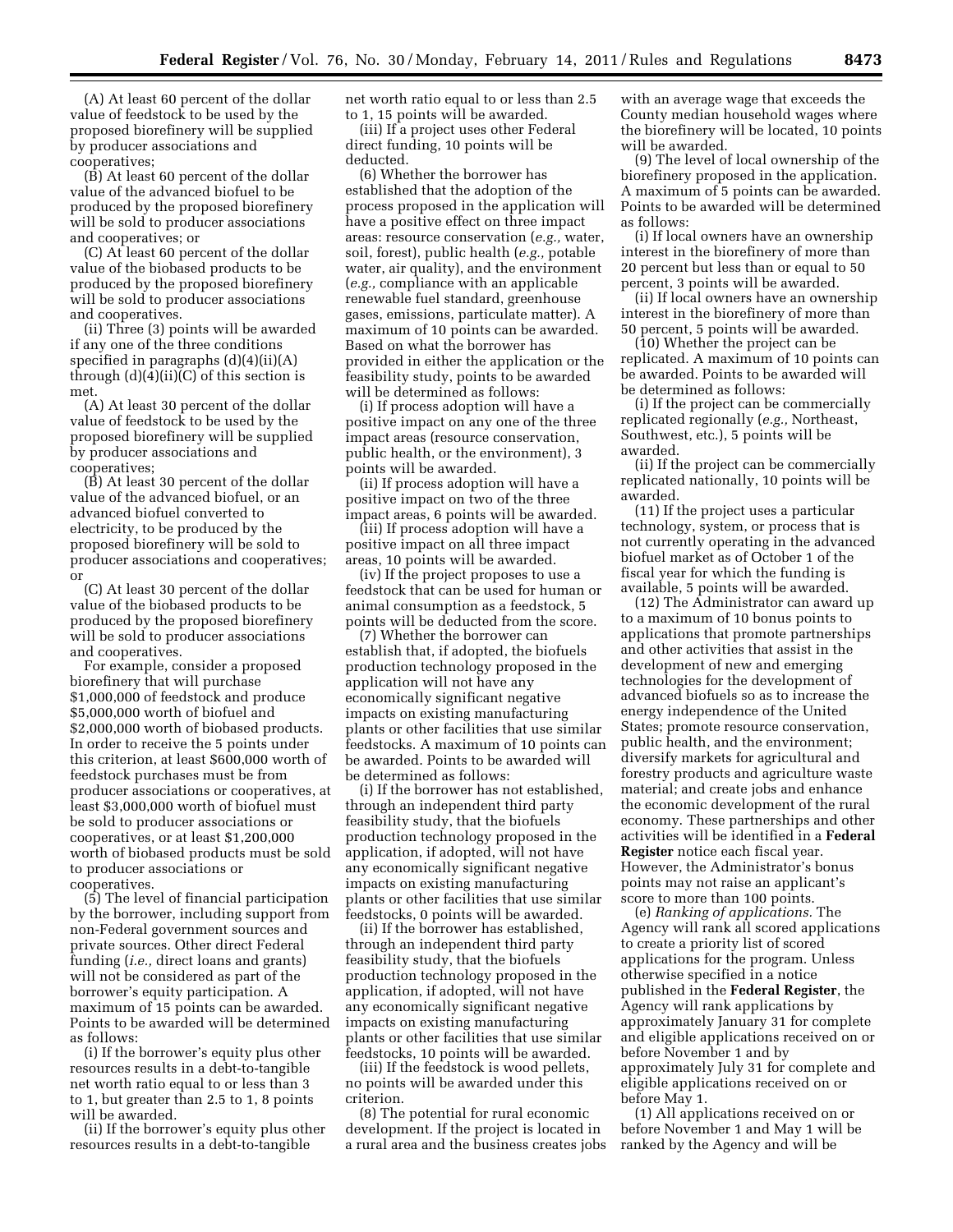competed against the other applications received on or before such date. All applications that are ranked will be considered for selection for funding for that application cycle.

(2) When an application scored in first set of applications is carried forward into the second set of applications, it will be competed against all of the applications in the second set using its score from the first set of applications.

(f) *Selection of applications for funding.* Using the priority list created under paragraph (e) of this section, the Agency will select applications for funding based on the criteria specified in paragraphs (f)(1) through (f)(3) of this section. The Agency will notify, in writing, lenders whose applications have been selected for funding.

(1) *Ranking.* The Agency will consider the score an application has received compared to the scores of other applications in the priority list, with higher scoring applications receiving first consideration for funding. A minimum score of 55 points is required in order to be considered for a guarantee.

(2) *Availability of budgetary authority.*  The Agency will consider the size of the request relative to the budgetary authority that remains available to the program during the fiscal year.

(i) If there is insufficient budgetary authority during a particular funding period to select a higher scoring application, the Agency may elect to select the next highest scoring application for further processing. Before this occurs, the Agency will provide the borrower of the higher scoring application the opportunity to reduce the amount of its request to the amount of budgetary authority available. If the borrower agrees to lower its request, it must certify that the purposes of the project can be met, and the Agency must determine the project is financially feasible at the lower amount.

(ii) If the amount of funding required is greater than 25 percent of the program's outstanding budgetary authority, the Agency may elect to select the next highest scoring application for further processing, provided the higher scoring borrower is notified of this action and given an opportunity to revise their application and resubmit it for an amount less than or equal to 25 percent of the program's outstanding budgetary authority.

(3) *Availability of other funding sources.* If other financial assistance is needed for the project, the Agency will consider the availability of other funding sources. If the lender cannot demonstrate that funds from these

sources are available at the time of selecting applications for funding or potential funding, the Agency may instead select the next highest scoring application for further processing ahead of the higher scoring application.

(g) *Ranked applications not funded.* A ranked application that is not funded in the application cycle in which it was submitted will be carried forward one additional application cycle, which may be in the next fiscal year. The Agency will notify the lender in writing. If an application has been selected for funding, but has not been funded because additional information is needed, the Agency will notify the lender of what information is needed, including a timeframe for the lender to provide the information. If the lender does not provide the information within the specified timeframe, the Agency will remove the application from further consideration and will so notify the lender.

(h) *Wage rates.* As a condition of receiving a loan guaranteed under this subpart, each borrower shall ensure that all laborers and mechanics employed by contractors or subcontractors in the performance of construction work financed in whole or in part with guaranteed loan funds under this subpart shall be paid wages at rates not less than those prevailing on similar construction in the locality as determined by the Secretary of Labor in accordance with sections 3141 through 3144, 3146, and 3147 of title 40, U.S.C. Awards under this subpart are further subject to the relevant regulations contained in title 29 of the Code of Federal Regulations.

#### **§§ 4279.266–4279.278 [Reserved]**

#### **§ 4279.279 Domestic lamb industry adjustment assistance program.**

The provisions of § 4279.175 do not apply to this subpart.

#### **§ 4279.280 Changes in borrowers.**

All changes in borrowers must be in accordance with § 4279.180, but the eligibility requirements of this program apply.

# **§ 4279.281 Conditions precedent to issuance of loan note guarantee.**

The loan note guarantee will not be issued until the lender certifies to the conditions identified in § 4279.181(a) through (o) of subpart B of this part and paragraphs (a) through (h) of this section. If the lender is unable to provide any of the certifications required under this section, the lender must provide an explanation satisfactory to the Agency as to why the lender is unable to provide the

certification. The lender can request the guarantee prior to construction, but must still certify to all conditions in this section.

(a) For loans exceeding \$150,000, the lender has certified its compliance with the Anti-Lobby Act (18 U.S.C. 1913). Also, if any funds have been, or will be, paid to any person for influencing or attempting to influence an officer or employee of any agency, a Member of Congress, an officer or employee of Congress, or an employee of a Member of Congress in connection with this commitment providing for the United States to guarantee a loan, the lender shall completely disclose such lobbying activities in accordance with 31 U.S.C. 1352.

(b) Where applicable, the lender must certify that the borrower has obtained:

(1) A legal opinion relative to the title to rights-of-way and easements. Lenders are responsible for ensuring that borrowers have obtained valid, continuous, and adequate rights-of-way and easements needed for the construction, operation and maintenance of a facility.

(2) A title opinion or title insurance showing ownership of the land and all mortgages or other lien defects, restrictions, or encumbrances, if any. It is the responsibility of the lender to ensure that the borrower has obtained and recorded such releases, consents, or subordinations to such property rights from holders of outstanding liens or other instruments as may be necessary for the construction, operation and maintenance of the facility and to provide the required security. For example, when a site is for major structures for utility-type facilities (such as a gas distribution system) and the lender and borrower are able to obtain only a right-of-way or easement on such site rather than a fee simple title, such a title opinion must be provided.

(c) The minimum financial criteria, including those financial criteria contained in the Conditional Commitment, have been maintained through the issuance of the loan note guarantee. Failure to maintain these financial criteria shall result in an ineligible application.

(d) Each borrower shall certify to the lender that all laborers and mechanics employed by contractors or subcontractors in the performance of construction work financed in whole or in part with guaranteed loan funds under this subpart shall be paid wages at rates not less than those prevailing on similar construction in the locality as determined by the Secretary of Labor in accordance with sections 3141 through 3144, 3146, and 3147 of title 40 U.S.C.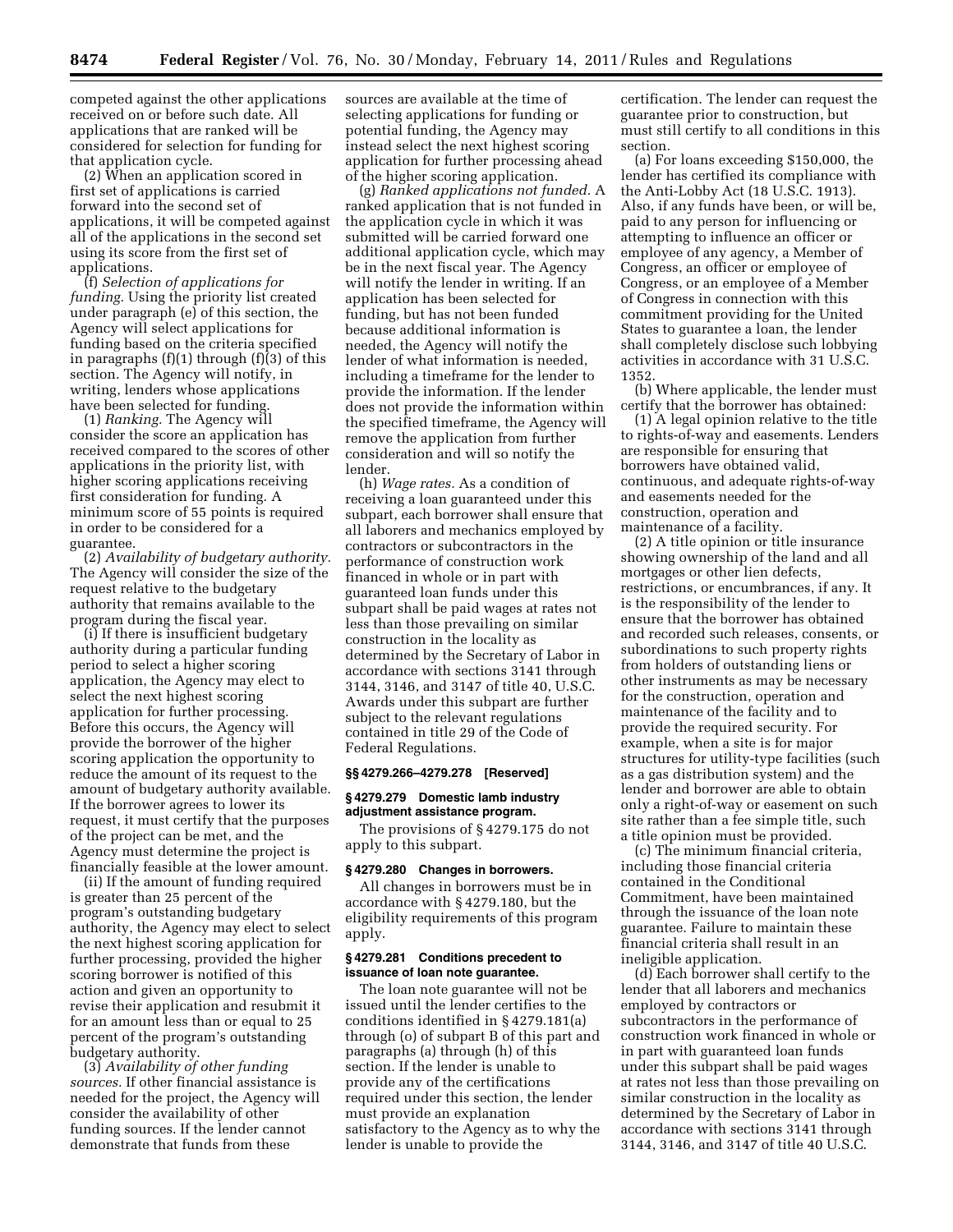Awards under this subpart are further subject to the relevant regulations contained in title 29 of the Code of Federal Regulations.

(e) The lender certifies that it has reviewed all contract documents and verified compliance with Sections 3141 through 3144, 3146, and 3147 of title 40 U.S.C., and title 29 of the Code of Federal Regulations. The lender will certify that the same process will be completed for all future contracts and any changes to existing contracts.

(f) The lender certifies that the proposed facility complies with all Federal, State, and local laws and regulatory rules that are in existence and that affect the project, the borrower, or lender activities.

(g) The lender will notify the Agency in writing whenever there has been a change in the classification of a loan within 15 calendar days of such change.

(h) The lender certifies that the borrower has provided the equity in the project identified in the Conditional Commitment.

## **§§ 4279.282–4279.289 [Reserved]**

## **§ 4279.290 Requirements after project construction.**

Once the project has been constructed, the lender must:

(a) Provide the Agency annual reports from the borrower commencing the first full calendar year following the year in which project construction was completed and continuing for the life of the guaranteed loan. The borrower's reports will include, but not be limited to, the information specified in the following paragraphs, as applicable.

(1) The actual amount of advanced biofuels, biobased products, and, if applicable, byproducts produced in order to assess whether project goals related to majority production are being met;

(2) If applicable, documentation that identified health and/or sanitation problems have been solved;

(3) A summary of the cost of operating and maintaining the facility;

(4) A description of any maintenance or operational problems associated with the facility;

(5) Certification that the project is and has been in compliance with all applicable State and Federal environmental laws and regulations;

(6) The number of jobs created;

(7) A description of the status of the project's feedstock including, but not limited to, the feedstock being used, outstanding feedstock contracts, feedstock changes and interruptions, and quality of the feedstock;

(8) The results of the annual inspections conducted under paragraph (b) of this section; and

(b) For the life of the guaranteed loan, conduct annual inspections.

# **§§ 4279.291–4279.300 [Reserved]**

### **PART 4287—SERVICING**

■ 3. The authority citation for part 4287 continues to read as follows:

**Authority:** 5 U.S.C. 301; 7 U.S.C. 1989.

■ 4. Part 4287 is amended by adding a new subpart D to read as follows:

#### **Subpart D—Servicing Biorefinery Assistance Guaranteed Loans**

Sec.

4287.301 Introduction. 4287.302 Definitions. 4287.303 Exception authority. 4287.304–4287.305 [Reserved] 4287.306 Appeals.<br>4287.307 Servicing Servicing. 4287.308 Fiscal Year 2009 and Fiscal Year 2010 loan guarantees. 4287.309–4287.400 [Reserved] **Subpart D—Servicing Biorefinery** 

# **Assistance Guaranteed Loans**

#### **§ 4287.301 Introduction.**

(a) This subpart supplements 7 CFR part 4279, subparts A and C, by providing additional requirements and instructions for servicing and liquidating all Biorefinery Assistance Guaranteed Loans.

(b) The lender will be responsible for servicing the entire loan and will remain mortgagee and secured party of record notwithstanding the fact that another party may hold a portion of the loan. The entire loan will be secured by the same security with equal lien priority for the guaranteed and unguaranteed portions of the loan. The unguaranteed portion of a loan will neither be paid first nor given any preference or priority over the guaranteed portion of the loan.

(c) Copies of all forms, regulations, and Instructions referenced in this subpart are available in any Agency office. Whenever a form is designated in this subpart, that designation includes predecessor and successor forms, if applicable, as specified by the field or National Office.

## **§ 4287.302 Definitions.**

The definitions and abbreviations contained in § 4279.2 of subpart A and in § 4279.202 of subpart C of part 4279 of this chapter apply to this subpart.

## **§ 4287.303 Exception authority.**

The exception authority provisions of this paragraph apply to this subpart instead of those in § 4279.15 of subpart

A of part 4279 of this chapter. The Administrator may, with the concurrence of the Secretary of Agriculture, make an exception, on a case-by-case basis, to any requirement or provision of this subpart that is not inconsistent with any authorizing statute or applicable law, if the Administrator determines that application of the requirement or provision would adversely affect the Federal government's interest.

#### **§§ 4287.304–4287.305 [Reserved]**

#### **§ 4287.306 Appeals.**

Section 4279.16 of subpart A of part 4279 of this chapter applies to this subpart.

## **§ 4287.307 Servicing.**

Except as specified in paragraphs (a) through (m) of this section, all loans guaranteed under this subpart shall comply with the provisions found in §§ 4287.101 through 4287.180 of this chapter. If the Agency determines that the lender is not in compliance with its servicing responsibilities, the Agency reserves the right to take any action the Agency determines necessary to protect the Agency's interests with respect to the loan. If the Agency exercises this right, the lender must cooperate with the Agency. Any cost to the Agency associated with such action will be assessed against the lender.

(a) *Periodic reports.* Each lender shall submit quarterly reports, unless more frequent ones are needed as determined by the Agency to meet the financial interests of the United States, regarding the condition of its Agency guaranteed loan portfolio (including borrower status and loan classification) and any material adverse change in the general financial condition of the borrower since the last report was submitted.

(b) *Default reports.* Lenders shall submit monthly default reports, including borrower payment history, for each loan in monetary default using a form approved by the Agency.

(c) *Financial reports.* The financial report requirements specified in § 4287.107(d) apply except as follows:

(1) The financial reports required under § 4287.107(d) may be specified in either the loan agreement or the Conditional Commitment;

(2) The lender must submit to the Agency quarterly financial statements within 45 days of the end of each quarter; and

(3) The annual financial statements required under § 4287.107(d) must be audited financial statements and must be submitted within 180 days.

(d) *Additional loans.* Instead of complying with the additional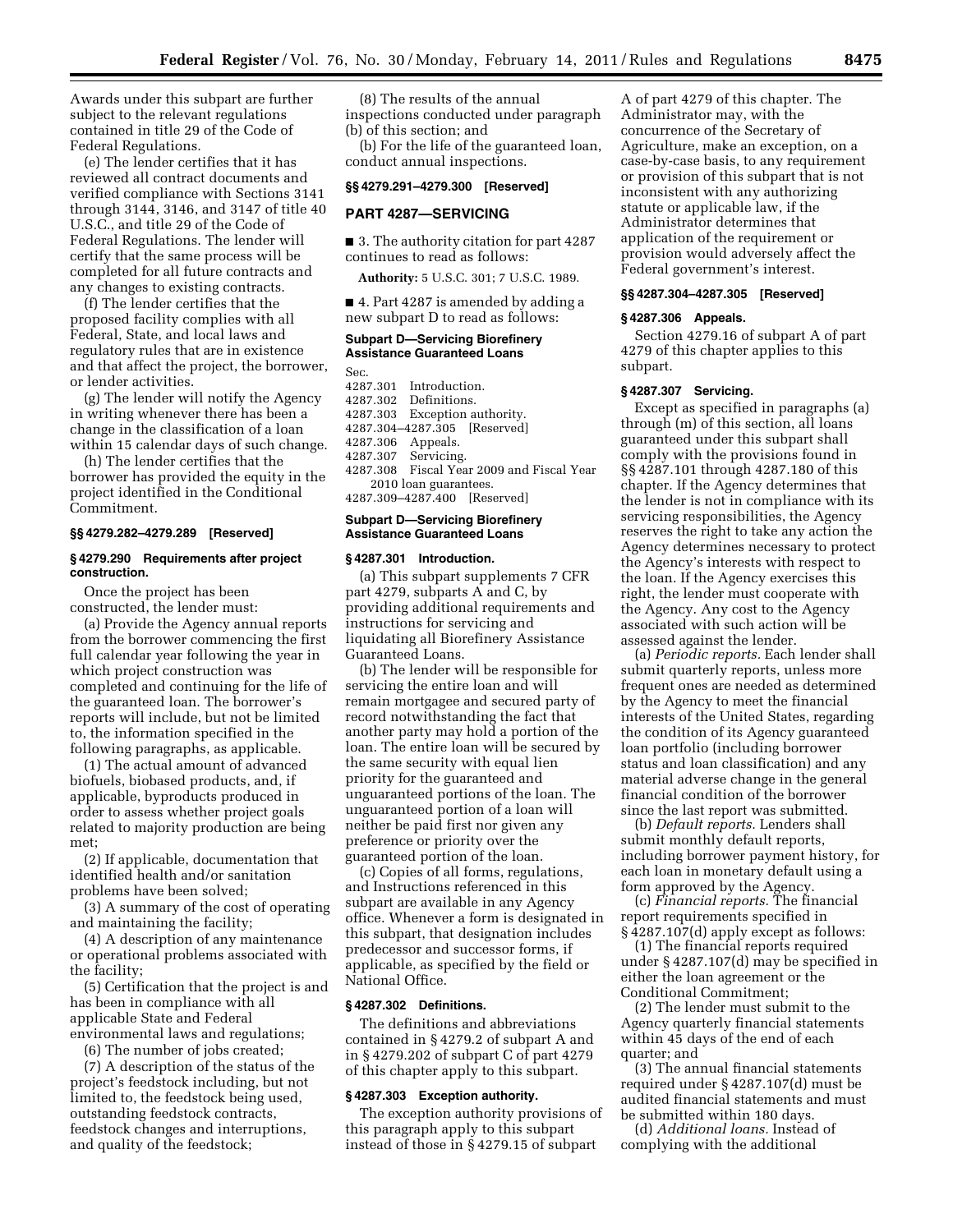expenditures provisions specified in § 4287.107(e), the lender may make additional expenditures or new loans to a borrower with an outstanding loan guaranteed only with prior written Agency approval. The Agency will only approve additional expenditures or new loans where the expenditure or loan will not violate one or more of the loan covenants of the borrower's loan agreement. In all instances, the lender must notify the Agency when they make any additional expenditures or new loans. Any additional expenditure or loan made by the lender must be junior in priority to the loan guaranteed under 7 CFR part 4279 except for working capital loans for which the Agency may consider a subordinate lien provided it is consistent with the conditional provisions specified in § 4279.202(i)(1).

(e) *Interest rate adjustments.* The provisions of § 4287.112 apply, except for § 4287.112(a)(2).

(f) *Collateral inspection and release.*  In lieu of complying with § 4287.113, lenders must comply with the provisions of this paragraph. The lender must inspect the collateral as often as necessary to properly service the loan. The Agency must give prior approval for the release of collateral, except as specified in paragraph (f)(1) of this section or where the release of collateral is made under the abundance of collateral provision of the applicable security agreement, subject to the provisions of paragraph (f)(3) of this section. Appraisals on the collateral being released are required on all transactions exceeding \$250,000 and will be at the expense of the borrower. The appraisal must meet the requirements of § 4279.244. The sale or release of collateral must be based on an arm's length transaction, unless otherwise approved by the Agency in writing.

(1) Lenders may, over the life of the guaranteed loan, release collateral with a cumulative value of up to 20 percent of the original loan amount without Agency concurrence (subject to the provisions of paragraph (f)(3) of this section) if the proceeds generated are used to pay down secured debt in order of lien priority or to buy replacement collateral.

(2) Release of collateral with a cumulative value in excess of 20 percent of the original loan or when the proceeds will not be used to pay down secured debt in order of lien priority or to buy replacement collateral, must be requested, in writing, by the lender and concurred by the Agency, in writing, in advance of the release. A written evaluation will be completed by the lender to justify the release.

(3) Lenders may not release collateral with a value of more than 10 percent of the original loan amount at any one time and within any one calendar year without Agency concurrence.

(4) Any release of collateral must not adversely affect the project's operation or financial condition.

(g) *Subordination of lien position.* In addition to complying with the provisions found in § 4287.123, a subordination must not extend the term of the guaranteed loan.

(h) *Transfers and assumptions.*  Transfers and assumptions shall comply with § 4287.134, except as specified in paragraphs (h)(1) through (h)(3) of this section, and with paragraphs (h)(4) and (h)(5) of this section.

(1) In complying with § 4287.134(a), eligible applicants shall be determined in accordance with subpart C of part 4279 of this chapter instead of subpart B of part 4279.

(2) Any new loan terms under § 4287.134(b) must be within the terms authorized by § 4279.232 of subpart C of part 4279 of this chapter instead of § 4279.126 of subpart B of part 4279.

(3) Additional loans under § 4287.134(e) will be considered as a new loan application under subpart C of part 4279 of this chapter instead of subpart B of part 4279.

(4) The Agency may charge the lender a nonrefundable transfer fee at the time of a transfer application. The Agency will set the amount of the transfer fee in an annual notice of funds availability published in the **Federal Register**.

(5) Assumption shall be deemed to occur in the event of a change in the control of the borrower. For purposes of the loan, change of control means the merger of the borrower, sale of all or substantially all of the assets of the borrower, or the sale of more than 25 percent of the stock or other equity interest of either the borrower or its corporate parent.

(6) The Agency will not approve any change in terms that results in an increase in the cost of the loan guarantee, unless the Agency can secure any additional budget authority that would be required and the change otherwise conforms with applicable regulations.

(i) *Substitution of lender after issuance of the Loan Note Guarantee.*  All substitutions of lenders must comply with § 4287.135 except that, instead of approving a new lender as a substitute lender using the provisions of § 4287.135(a), the Agency may approve the substitution of a new lender if the proposed substitute lender:

(1) Is an eligible lender in accordance with § 4279.202(b);

(2) Is able to service the loan in accordance with the original loan documents; and

(3) Acquires title to the unguaranteed portion of the loan held by the original lender and assumes all original loan requirements, including liabilities and servicing responsibilities.

(j) *Default by borrower.* The provisions of § 4287.145 apply to this subpart, except that:

(1) Instead of complying with § 4287.145(b)(2), in the event a deferment, rescheduling, reamortization, or moratorium is accomplished, it will be limited to the remaining life of the collateral or remaining limits as contained in § 4279.232(a) of part 4279 of this chapter; and

(2) If a loan goes into default, the lender must provide the notification required under § 4287.145(a) to the Agency within 15 calendar days of when a borrower is 30 days past due on a payment or is otherwise in default of the Loan Agreement.

(k) *Protective advances.* All protective advances made by the lender must comply with § 4287.156 and the provisions of paragraphs (k)(1) and (k)(2) of this section.

(1) Instead of the \$5,000 specified in § 4287.156(c), the Agency's written authorization is required when cumulative protective advances exceed \$100,000, unless otherwise specified by the Agency at a lesser amount.

(2) The lender must obtain written Agency approval for any protective advance that will singularly or cumulatively amount to more than \$100,000 or 10 percent of the guaranteed loan, whichever is less.

(l) *Liquidation.* Liquidations shall comply with § 4287.157, except that, in complying with § 4287.157(d)(13), lenders are to obtain an independent appraisal report meeting the requirements of § 4279.244, instead of § 4279.144, when the outstanding balance of principal and accrued interest is \$200,000 or more.

(m) *Determination of loss and payment.* In addition to complying with § 4287.158, if a lender receives a final loss payment, the lender must submit to the Agency an annual report on its collection activities for each unsatisfied account for 3 years following payment of the final loss claim.

### **§ 4287.308 Fiscal Year 2009 and Fiscal Year 2010 loan guarantees.**

Any loan guarantee application that has been submitted to the Agency under this program prior to March 16, 2011 may submit to the Agency a written request for an irrevocable election to